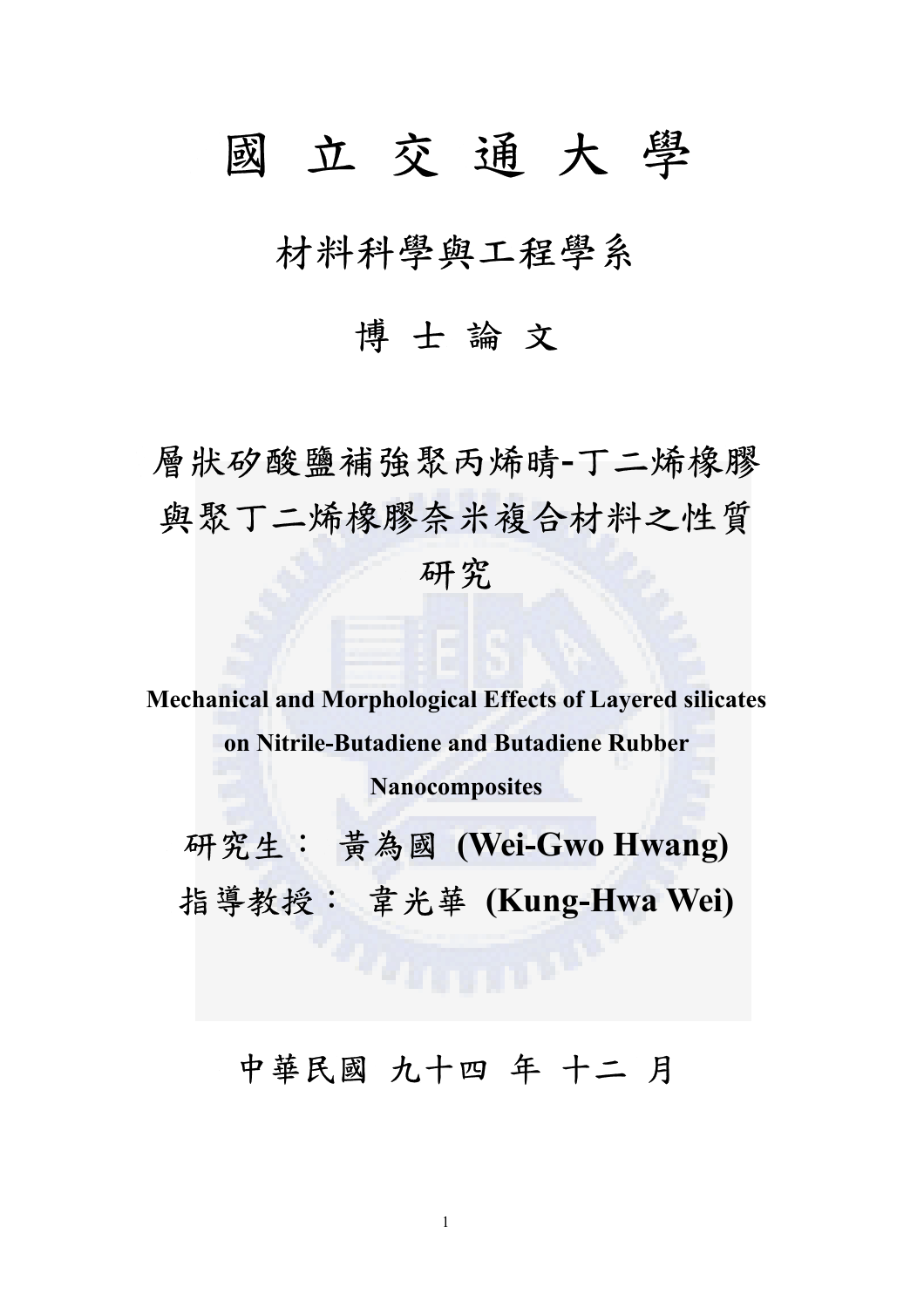# 層狀矽酸鹽補強聚丙烯晴**-**丁二烯橡膠與聚丁二烯橡膠奈米

## 複合材料之性質研究

## **Mechanical and Morphological Effects of Layered silicates on Nitrile-Butadiene and Butadiene Rubber**

### **Nanocomposites**

研 究 生:黃為國 Student:Wei-Gwo Hwang

指 導 教 授:韋光華 Advisor:Kung-Hwa Wei

國 立 交 通 大 學 材 料 科 學 與 工 程 系 博 士 論 文

#### A Thesis

Submitted to Department of Materials Science and Engineering

College of Engineering

National Chiao Tung University

in partial Fulfillment of the Requirements

for the Degree of

Doctor of Philosophy

in

Materials Science and Engineering Oct 2005 Hsinchu, Taiwan, Republic of China

中華民國九十四年十二月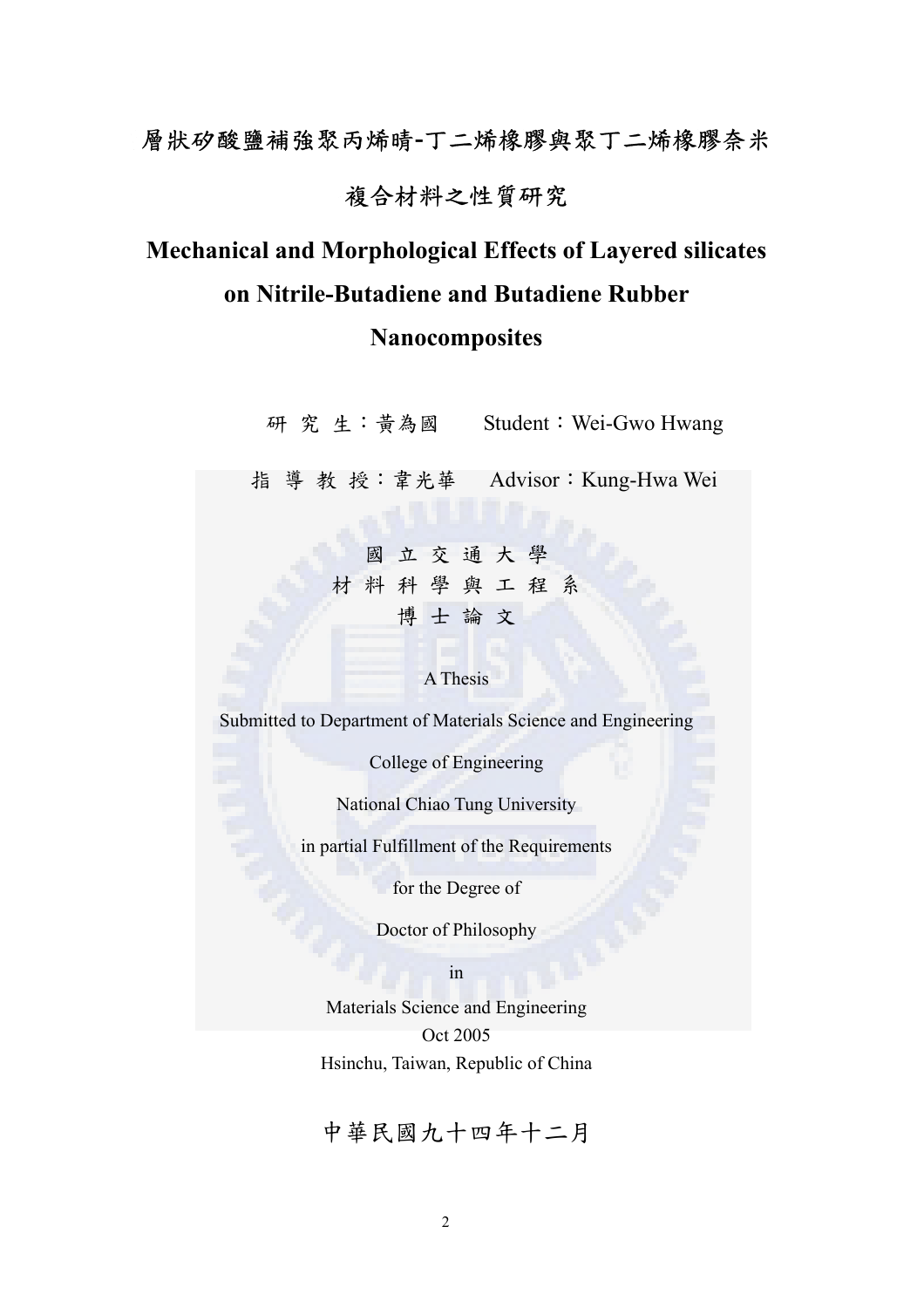#### **Abstract**

In this thesis, a variety of methods are used to prepare the elastomer nanocomposites comprised of inorganic or organo-modified layered silicates and rubber matrices. Excellent mechanical , thermal and barrier properties can be obtained for each nanocomposite by performing proper process design, material selection, physical and/or chemical reactions by the addition of compatibilizers or surfactants, etc.

In chapter 2, elastomer nanocomposites consisting of nitrile butadiene rubber (NBR) latex and layered silicates are prepared by a modified latex shear blending process aided with ball milling. The mode of dispersion of layered silicates in NBR is partially exfoliated and intercalated when the concentration of layered silicates is below 7.5 wt %, as evidenced by transmission electron microscopy and X-ray diffraction results. The tensile and tear properties are much higher than that of neat NBR. Specifically, the tensile and tear mechanical properties of the NBR / layered silicates can increase by 200% and 60%, respectively. The decomposition temperature of the nanocomposites increases slightly.

Different methods to form the nanocomposites of intercalated and exfoliated organosilicates in acrylonitrile butadiene rubber (NBR) are carried out by a solution blending process in chapter 3. The dispersion and intergallery spacings of organosilicates in these nanocomposites are examined by transmission electron microscopy and X-ray diffraction. Dramatic enhancements in the mechanical and thermal properties of NBR are found by incorporating less than ten parts of organosilicates. The fluid impermeability is also improved significantly.

Nanocomposites of intercalated and exfoliated organosilicates in butadiene rubber (BR) have also been prepared by using a two-stage melt blending process in

3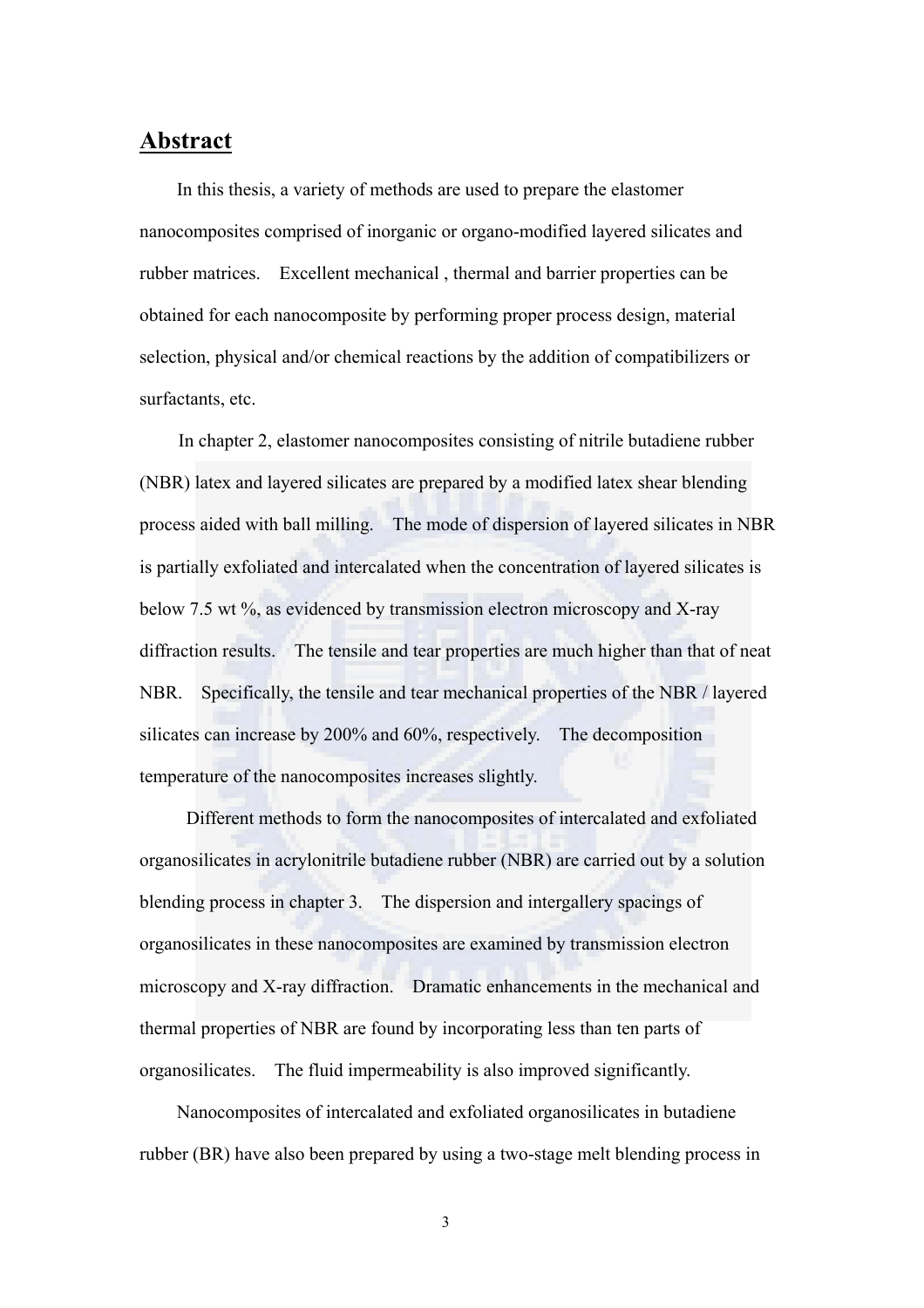chapter 4. X-ray diffraction and transmission electron microscopy are used to examine, respectively, the intergallery spacing of the organosilicates and their dispersion in the BR. Dramatic enhancements in the mechanical and thermal properties of BR occur when it incorporates less than 10 parts of organosilicates and the loading ratio of the organosilicate to dicarboxylic acid-terminated butadiene oligomer is about 3. In addition, the relative water vapor permeability of the BR nanocomposites containing 10 parts of organosilicate—both in the presence and absence of the compatibilizer—reduce largely compared to that of the neat BR.

It can be concluded that the successfully prepared NBR(BR)/organosilicate nanocomposites having intercalated and partially exfoliated structures can be obtained by different blending methods in proper process design and material selection. As a result of significantly improved compatibility and the strong molecular chains interactions between layered silicates and rubber matrices, the mechanical, thermal, and many other properties of these nanocomposites containing a low weight percent of layered silicates can be increased substantially.

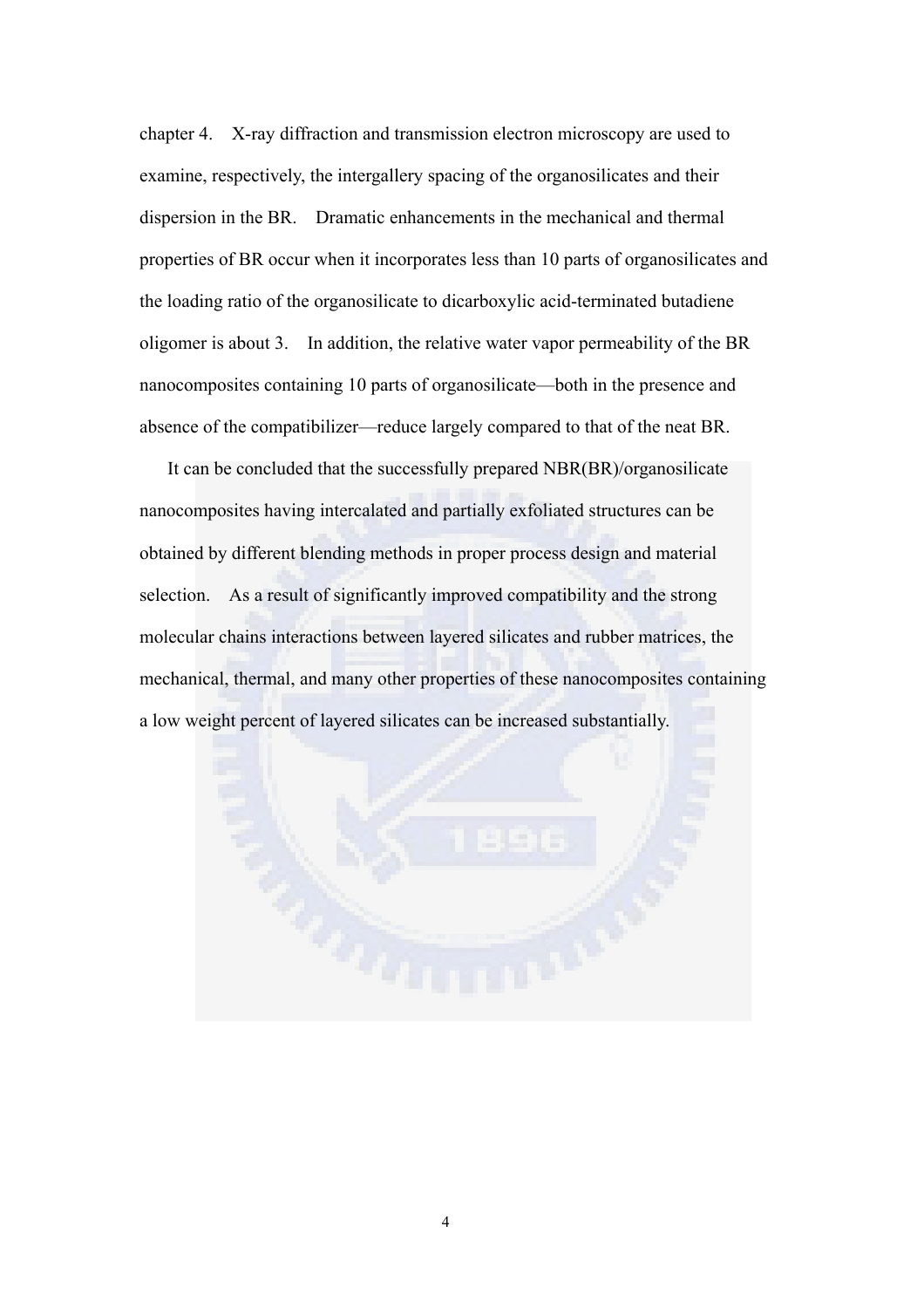#### 摘要

本論文主旨為探討利用不同組成之有機或無機層狀矽酸鹽黏土強化橡膠材 料所形成之奈米橡膠複材的性能改變結果,研究顯示經由適當之製程設計、材 料選配與利用可產生化學或物理反應之界面活性劑、共溶劑等寡分子體之導入 效果,可獲得極佳之機械性能改良,熱性能與阻斷性能(barrier property)提昇等。

本文第二章,探討利用乳化相摻混程序,並結合高剪力摻合及球磨分散方 式可將無機層狀矽酸鹽黏土均勻混入 NBR 橡膠乳膠中,經由 X 光繞射檢測及 TEM 觀察結果顯示,當層狀矽酸鹽黏土含量低於 7.5 wt %時,可形成分散良好 之部分剝層與插層結構之奈米橡膠複材,其機械性能如拉力與抗撕裂強度均比 NBR 原材料性能提昇相當多,分別提昇逾 200%與 60%,此外其熱分解溫度也 相對提昇。

在第三章中,探討以溶液摻合作業方式製備有機改質之層狀矽酸鹽補強 NBR 橡膠所形成之奈米橡膠複材,經由 X 光繞射檢測及 TEM 觀察結果顯示, 此一複材之結構為大部分插層與局部剝層之分散相,只需添加少於 10 份矽酸鹽 黏土,即可製備具相當高強度與熱性質之奈米橡膠複材,其抗水滲透等性能也 有顯著提昇。

在第四章中,探討經由二階段熔融摻合作業方式製備有機改質之層狀矽酸 鹽補強 BR 橡膠所形成之奈米橡膠複材,經由 X 光繞射檢測及 TEM 觀察結果 **顯示,其結構為大部分插層之分散相,審慎選用有機黏土與共容劑,在含量少** 於 10 份之有機矽酸鹽黏土與約 3 份之共容劑可獲得最佳之機械與物理性能提 昇,且抗水滲透等性能也有相對提昇。

本論文的研究結果可得到以下結論,經由適當之製程設計、材料選配,可以 有許多不同途徑用以產製具有大部分插層與局部剝層型態學之奈米橡膠複材,

5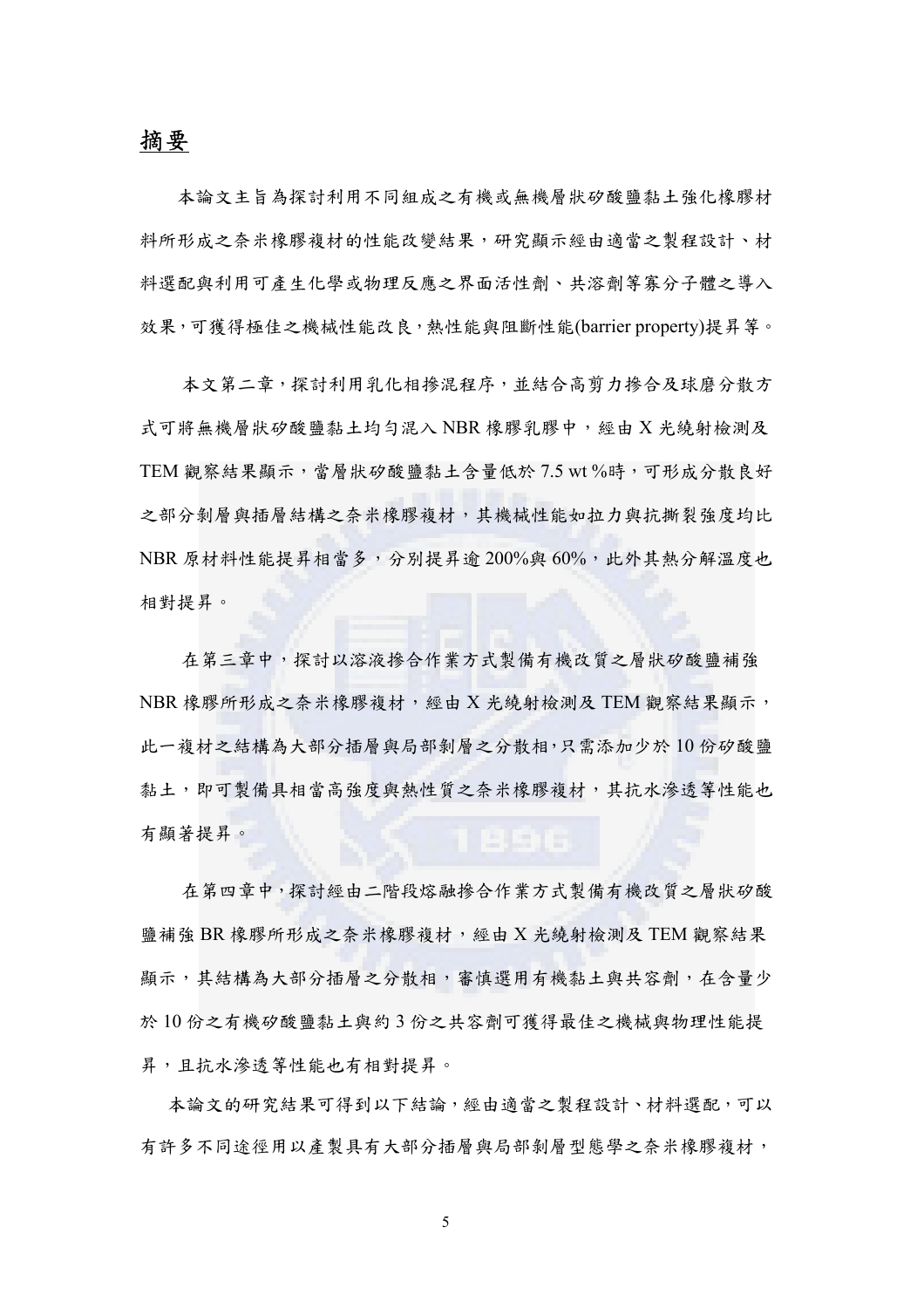這主要是基於經有機改質或特殊表面處理的橡膠高分子與矽酸鹽補強材料之間 所產生很強的分子間作用引力,與改善界面相容性之效果所致。

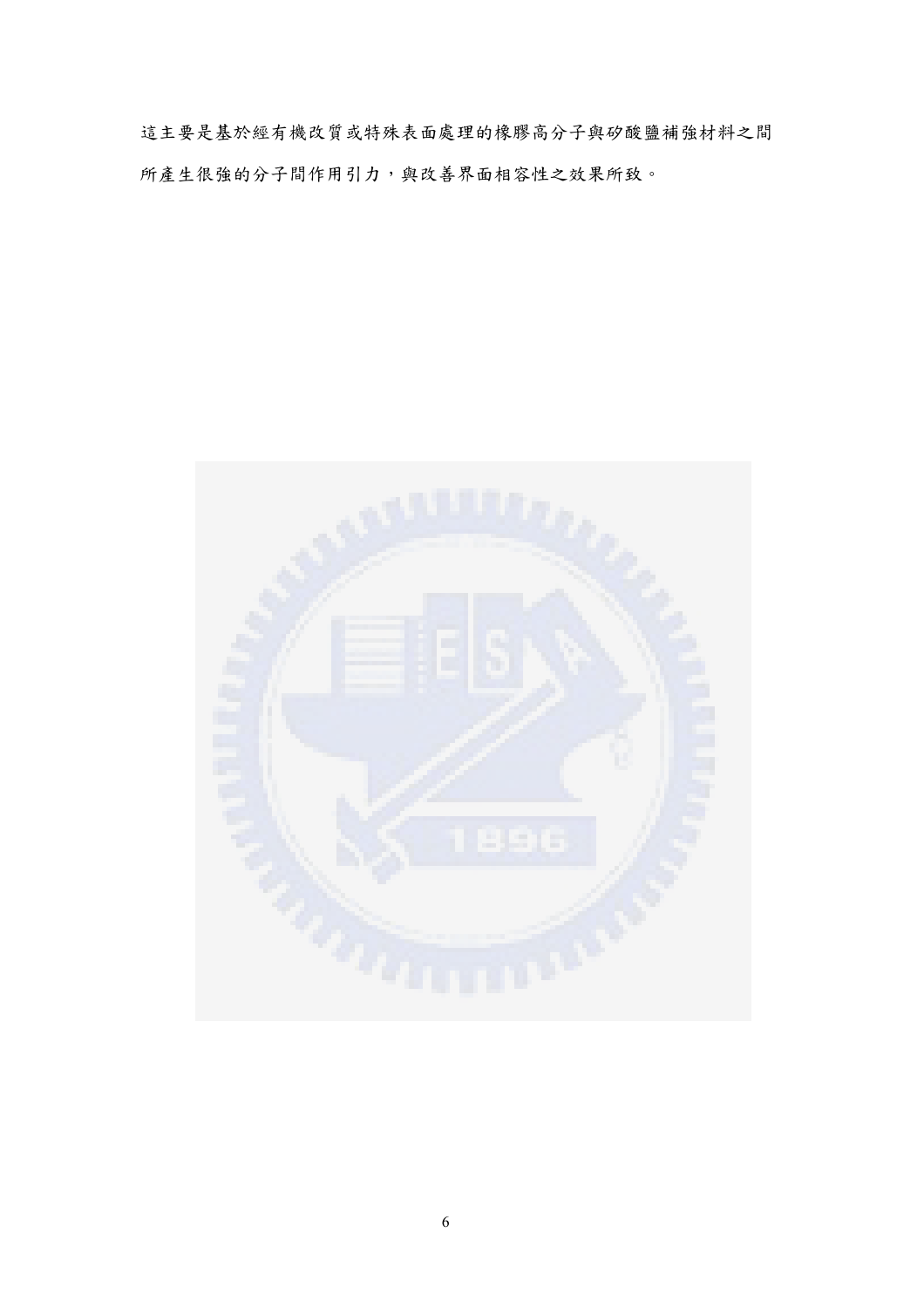#### 誌謝

論文口試結束,又立即要趕回台中,像這樣新竹-台中兩地來回的在職研 究生生涯五年,心中感慨良多,有獲得就要有付出與犧牲。論文之順利完成, 首先要感謝指導教授韋光華老師的指導,四年多來韋老師在專業學養的能力與 氣質,相當令人佩服,也適時的提供我研究方向與方法之修正及研究內涵之提 昇與指導,順利本論文之付梓,僅致萬分之謝意。

感謝口試委員薛敬和老師、戴念華老師、黃華宗老師、林宏洲老師,在他 們的指導下,讓我獲益良多,期望日後有機會再多多請教!

論文研究過程中,相當感謝中科院前副所長張元彰博士之大力協助,順利 本研究之完成、此外更感謝力特光電公司吳昌謀博士、明鑫科技公司沈賢博士 等在實驗研究與討論上的協助,另外航材組實驗室劉峻博、邱秋月、夏芝庭、 陳淑芬等同事在實驗研究執行上之協助也一倂致謝。

在身兼在職工作與研究生生涯期間,多蒙本校實驗室小小學弟妹們之多方 協助,包括實驗上與校方雜務處理及連絡上的幫助,解決我不少新竹-台中兩地 來回奔波之困擾,僅致謝意,於此特別感謝奇明、孝蔚、錦成三位博士及孟婷、 中斌、耀德、清茂、守謙及其他許多小學弟們之多方協助。

另外感謝各實驗室曾經在我研究生生涯出現過的大大小小學長、學弟妹 們,逢甲大學貴儀中心之季元貞小姐,塑發中心之劉崇輝組長、朱美珍小姐等, 也感謝他們在這過程中的協助。

最應感謝的是我親愛的老婆,美雲,與孩子,玠維、則銘,感謝你們這幾 年來的犧牲、包容與支持,有你們真好!。遠在台南的父親,嬸嬸,弟妹們, 感謝您們的支持鼓勵,感謝母親在天之靈庇祐! 還有所有的親友們,岳父、岳 母,感謝你們支持鼓勵!

**謝謝大家!!**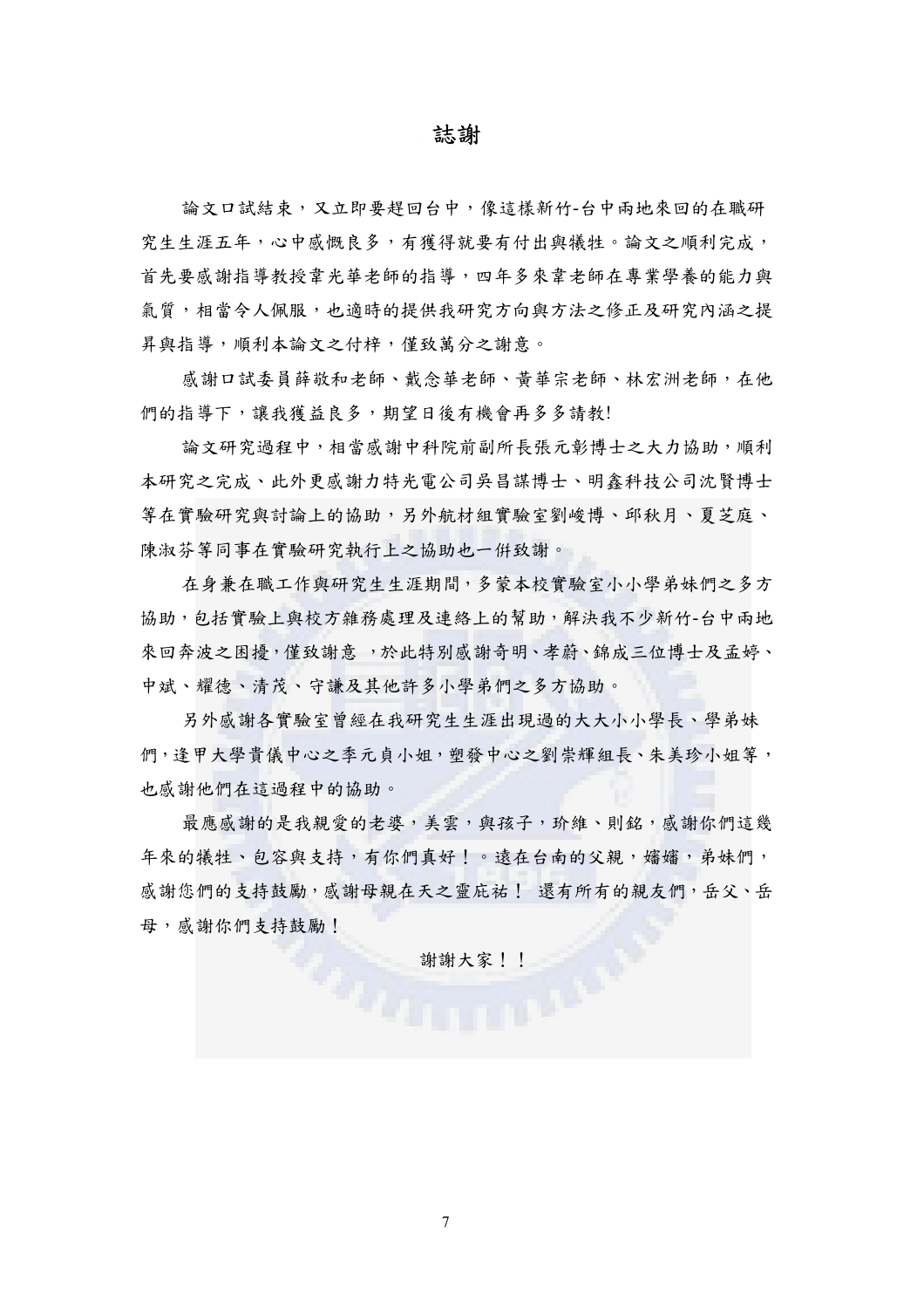## **Table of Content**

| <b>Chapter 1: Introduction</b>                                                                                                                                                                                                       |
|--------------------------------------------------------------------------------------------------------------------------------------------------------------------------------------------------------------------------------------|
|                                                                                                                                                                                                                                      |
|                                                                                                                                                                                                                                      |
|                                                                                                                                                                                                                                      |
| <b>Chapter 2: Preparation and Mechanical Properties of Nitrile Butadiene</b>                                                                                                                                                         |
| <b>Rubber/Silicate Nanocomposites</b>                                                                                                                                                                                                |
|                                                                                                                                                                                                                                      |
|                                                                                                                                                                                                                                      |
|                                                                                                                                                                                                                                      |
| A. Layered silicates dispersion in NBR nanocomposites 2-5                                                                                                                                                                            |
| Mechanical and thermal properties of NBR nanocomposites  2-6<br><b>B.</b>                                                                                                                                                            |
|                                                                                                                                                                                                                                      |
| 2-4 Conclusions 2-8                                                                                                                                                                                                                  |
|                                                                                                                                                                                                                                      |
| <b>Chapter 3: Mechanical, Thermal, and Barrier Properties of</b>                                                                                                                                                                     |
| <b>NBR/Organosilicate Nanocomposites</b>                                                                                                                                                                                             |
|                                                                                                                                                                                                                                      |
|                                                                                                                                                                                                                                      |
| <b>3-3 Results and Discussions</b>                                                                                                                                                                                                   |
|                                                                                                                                                                                                                                      |
| B. Mechanical, thermal and barrier properties of NBR                                                                                                                                                                                 |
|                                                                                                                                                                                                                                      |
|                                                                                                                                                                                                                                      |
|                                                                                                                                                                                                                                      |
| <b>Chapter 4: Synergistic Effect of Compatibilizer in Organo-modified</b>                                                                                                                                                            |
| <b>Layered Silicate Reinforced BR Nanocomposites</b>                                                                                                                                                                                 |
| 4-1 Introduction <b>Manual Property and Australian Australian Australian Australian Australian Australian Australian Australian Australian Australian Australian Australian Australian Australian Australian Australian Australi</b> |
|                                                                                                                                                                                                                                      |
| 4-3 Results and Discussions manufactured and 4-7                                                                                                                                                                                     |
| A. Layered silicates dispersion in BR nanocomposites 4-7                                                                                                                                                                             |
| B. Mechanical, thermal and barrier properties of BR                                                                                                                                                                                  |
|                                                                                                                                                                                                                                      |
|                                                                                                                                                                                                                                      |
|                                                                                                                                                                                                                                      |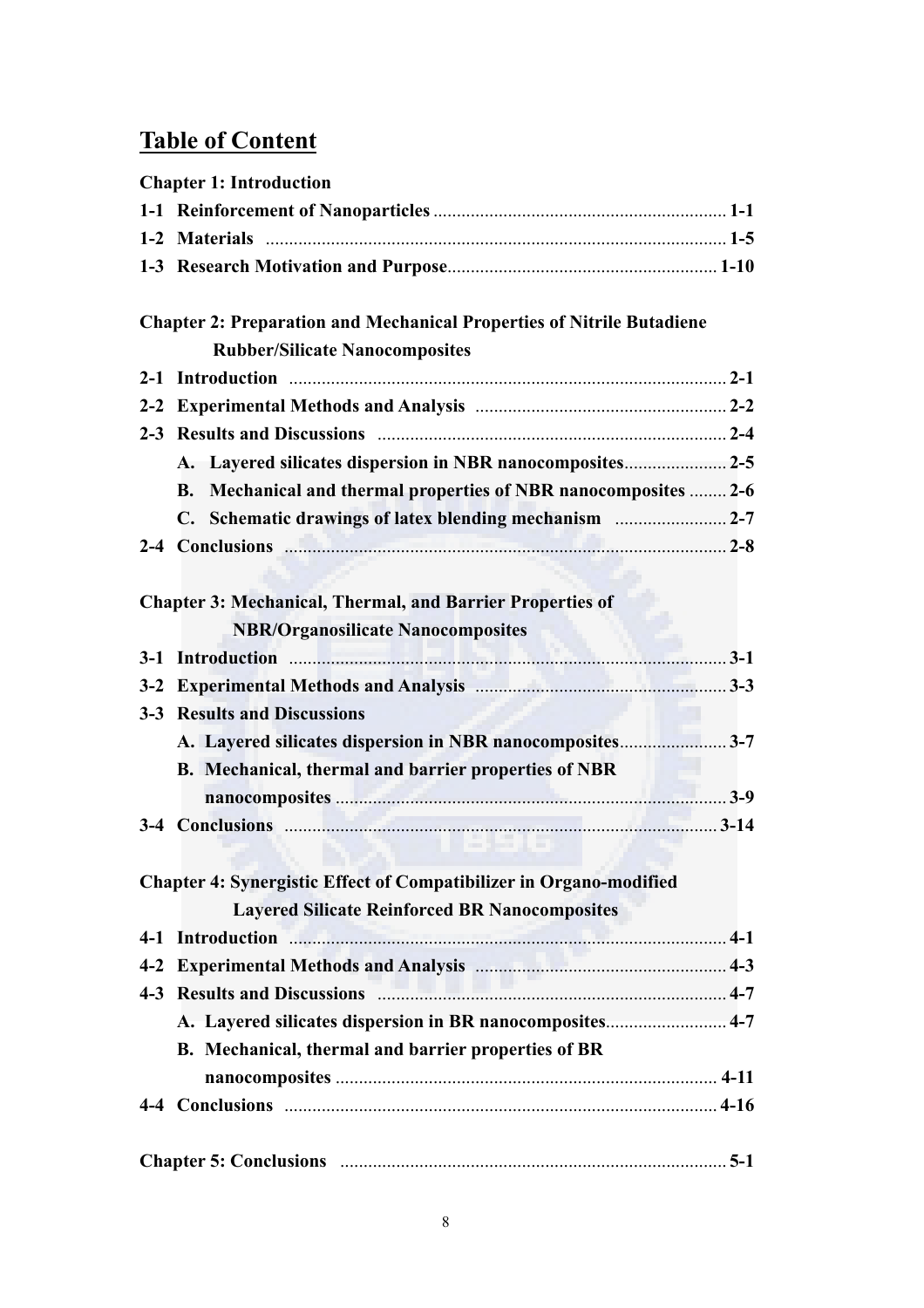### **Figure Lists**

#### **Chapter 1: Introduction**

- **Figure 1** Structure of montmorillonite (Na<sup>+</sup>-MMT). [reproduced according to ref.: M. Alexandre and P. Dubois, *Mater. Sci. Eng.*, **28**, 1 (2000)]............. 1-15
- **Figure 2** Layered silicate ( $Na^+$ -MMT) basically composed of aggregates that is associated by many primary particles, which, in turn, are consisted of lots of superimposed lamellae. ................................................................. 1-16
- **Figure 3** (a) Orientations of alkylammonium ions in the galleries of layered silicates with different layer charge densities [Lagaly, 1986]. (b) The alkylammonium ions arranged in bilayers between the silicate layers, their chain axes orienting perpendicular to the silicate sheets [reproduced according to Lagaly, 1975]. ................................................................ 1-17

## **Chapter 2: Preparation and Mechanical Properties of Nitrile Butadiene Rubber/Silicate Nanocomposites**

| <b>Figure 2A-2</b> TEM micrographs of NBR/silicate nanocomposites containing 3 wt%<br>Figure 2A-2 TEM micrographs of NBR/silicate nanocomposites containing 5 wt%<br>Figure 2B-1 Typical stress-strain behavior of various NBR/silicate nanocomposites.<br><b>Figure 2B-2</b> Curves of tensile properties versus layered silicate content (wt%) of | <b>Figure 2A-2</b> TEM micrographs of NBR/silicate nanocomposites containing 7.5 wt% | <b>Figure 2A-1</b> X-ray diffraction patterns for layered silicate ( $Na^+$ -MMT) and for |
|-----------------------------------------------------------------------------------------------------------------------------------------------------------------------------------------------------------------------------------------------------------------------------------------------------------------------------------------------------|--------------------------------------------------------------------------------------|-------------------------------------------------------------------------------------------|
|                                                                                                                                                                                                                                                                                                                                                     |                                                                                      |                                                                                           |
|                                                                                                                                                                                                                                                                                                                                                     |                                                                                      |                                                                                           |
|                                                                                                                                                                                                                                                                                                                                                     |                                                                                      |                                                                                           |
|                                                                                                                                                                                                                                                                                                                                                     |                                                                                      |                                                                                           |
|                                                                                                                                                                                                                                                                                                                                                     |                                                                                      |                                                                                           |
|                                                                                                                                                                                                                                                                                                                                                     |                                                                                      |                                                                                           |
|                                                                                                                                                                                                                                                                                                                                                     |                                                                                      |                                                                                           |
|                                                                                                                                                                                                                                                                                                                                                     |                                                                                      |                                                                                           |
|                                                                                                                                                                                                                                                                                                                                                     |                                                                                      |                                                                                           |
|                                                                                                                                                                                                                                                                                                                                                     |                                                                                      |                                                                                           |
|                                                                                                                                                                                                                                                                                                                                                     |                                                                                      |                                                                                           |

**Figure 2B-2** Curves of tensile properties versus layered silicate content (wt%) of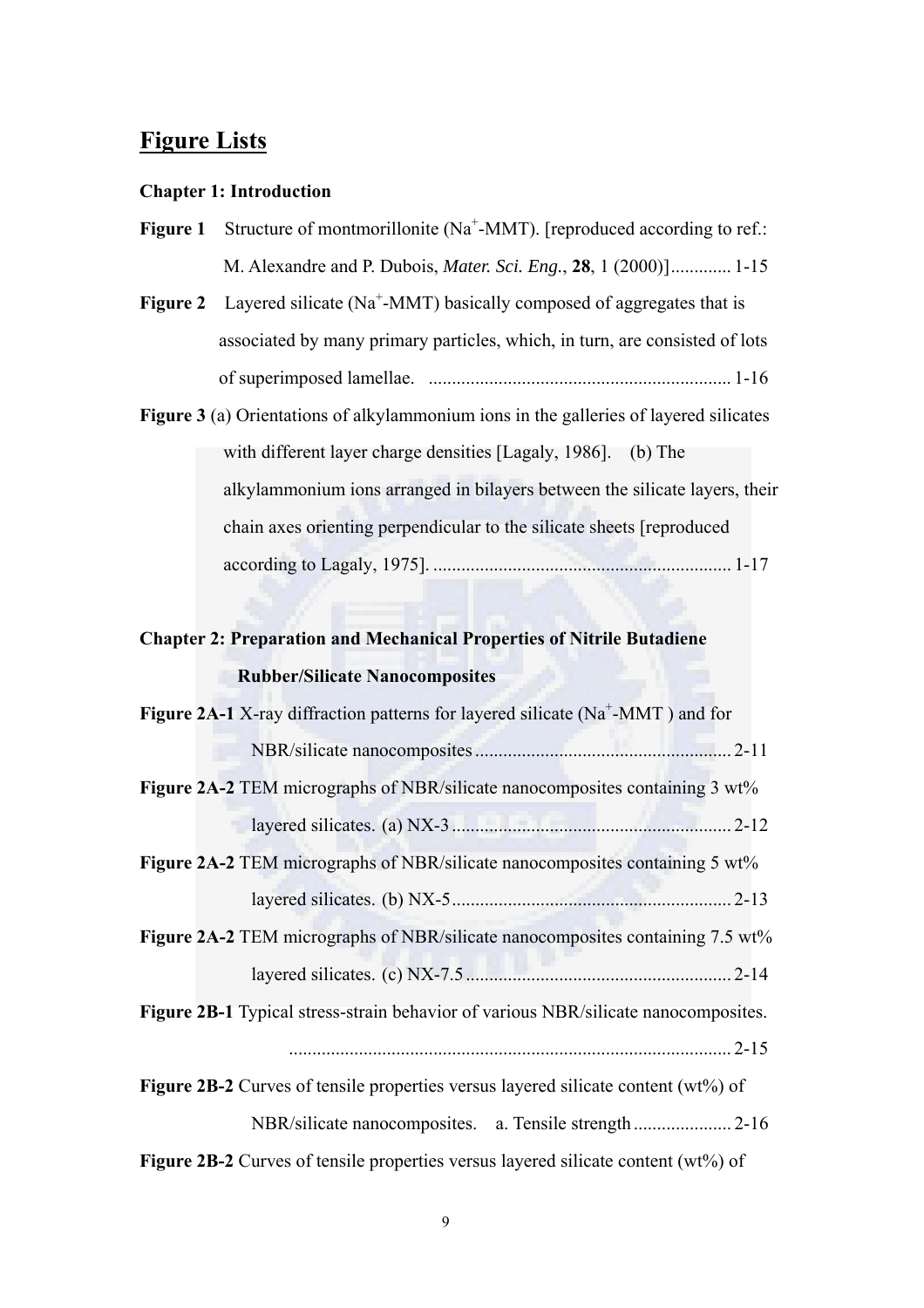| NBR/silicate nanocomposites. b. M500 (engineer modulus). .2-17                           |  |
|------------------------------------------------------------------------------------------|--|
| <b>Figure 2B-3</b> Curves of tear strength versus layered silicate content ( $wt\%$ ) of |  |
|                                                                                          |  |
| Figure 2B-4 Comparative TGA results (5% weight loss decomposition temperature,           |  |
| Td, <sup>o</sup> C) of NBR/silicate nanocomposites with neat NBR  2-19                   |  |

## **Chapter 3: Mechanical, Thermal, and Barrier Properties of NBR/Organosilicate Nanocomposites**

| Figure 3A-1 X-ray diffraction patterns of NBR nanocomposites with various              |           |
|----------------------------------------------------------------------------------------|-----------|
|                                                                                        |           |
| Figure 3A-2 TEM image taken on the NBR nanocomposite containing 7.5 phr                |           |
|                                                                                        |           |
| Figure 3B-1 Typical tensile stress/strain curves of the NBR nanocomposites with        |           |
|                                                                                        |           |
| Figure 3B-2 Typical tensile stress/strain curves demonstrate the reinforcing effect in |           |
|                                                                                        |           |
| Figure 3B-3 FTIR spectra of organosilicate, NBR nanocomposite(10 wt%                   |           |
|                                                                                        | $.3 - 24$ |
| Figure 3B-4 Possible reaction mechanism of ammonium salt intercalant and               |           |
| zinc-sulfur-amine complexation between organosilicate and highly                       |           |
|                                                                                        |           |
| Figure 3B-5 Relative vapor permeability of NBR nanocomposites containing               |           |
| various amounts of organosilicate. Note: The reference values for                      |           |
| water and methanol are 967 and 5111 $g/m^2$ /day, respectively.  3-26                  |           |

## **Chapter 4: Synergistic Effect of Compatibilizer in Organo-modified Layered Silicate Reinforced BR Nanocomposites**

**Figure 4A-1** X-ray diffraction patterns of BR nanocomposites containing various contents of organosilicates. .......................................................... 4-22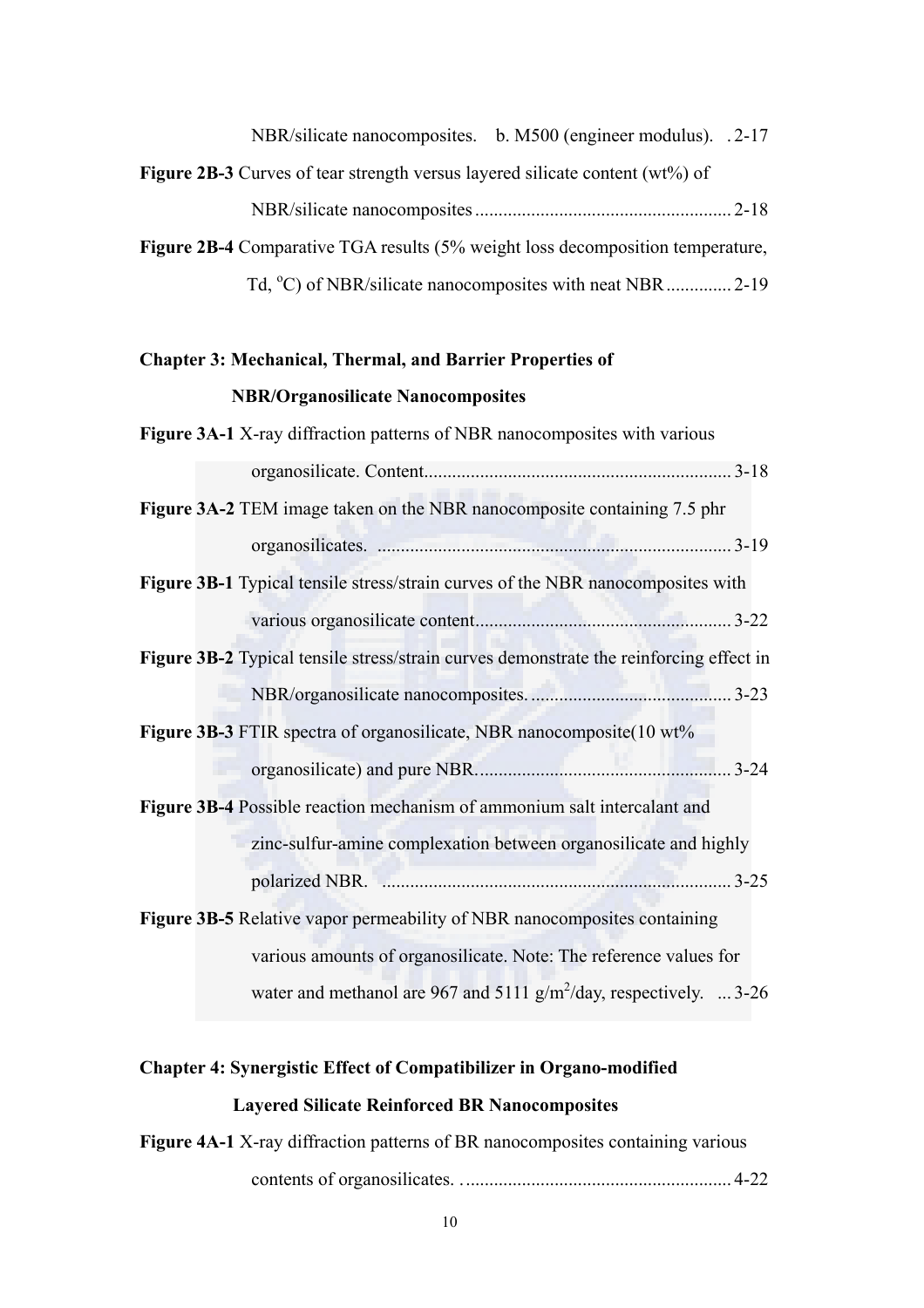| Figure 4A-2 TEM image of the BR nanocomposite containing 10 phr organosilicate      |
|-------------------------------------------------------------------------------------|
|                                                                                     |
| <b>Figure 4A-3</b> Locally enlarged TEM image of the BR nanocomposite containing 10 |
|                                                                                     |
| Figure 4A-4 FE-SEM image of the NBR nanocomposite containing 10 phr                 |
|                                                                                     |
| Figure 4A-5 FE-SEM image of the BR nanocomposite containing 10 phr                  |
|                                                                                     |
| <b>Figure 4B-1</b> Typical tensile stress-strain curves of the BR nanocomposites    |
| containing 10 phr organosilicate in the presence and absence of                     |
|                                                                                     |
| Figure 4B-2 Typical tear strength curves of the NBR nanocomposites containing 10    |
| phr organosilicate in the presence and absence of compatibilizer. 4-29              |
| Figure 4B-3 The synergistic effect of the CTB/organosilicate ratio on the tensile   |
| stress-strain curves of the NBR nanocomposites containing various                   |
| organosilicate contents (neat BR has a tensile strength of $201 \pm 14$ )           |
|                                                                                     |
| Figure 4B-4 The synergistic effect of the CTB/organosilicate ratio on the tear      |
| strength of the BR nanocomposites containing various organosilicate                 |
| contents (neat BR has a tear strength of $22.83 \pm 0.85$ lb/in) 4-31               |
| Figure 4B-5 Water vapor permeabilities of the BR nanocomposites containing          |
|                                                                                     |
|                                                                                     |

#### 11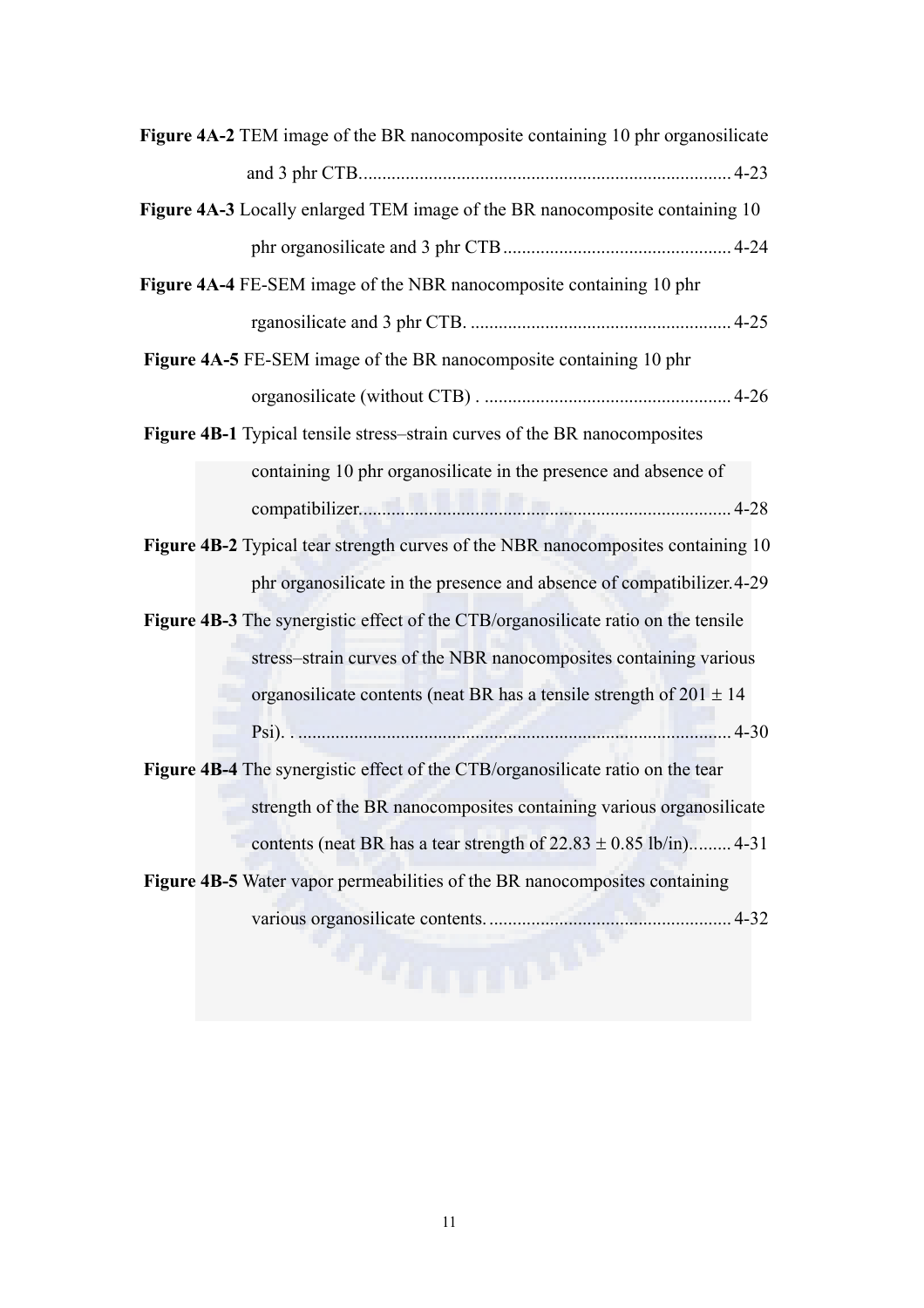### **Scheme & Table Lists**

#### **Chapter 1: Introduction**

| <b>Scheme 1</b> Different types of composites arising from the interaction of layered |
|---------------------------------------------------------------------------------------|
| silicates and polymers: (a) phase-separated microcomposite, (b)                       |
| intercalated nanocomposite, and (c) exfoliated nanocomposite.   1-13                  |
| Scheme 2 Surface modification via compatibilizer.                                     |

**Table 1** Characteristic properties of layered silicates: (a) Typical example of structure and chemistry of smectites commonly used. (b) Examples of layered silicic acids. ................................................................................................... 1-14

#### **Chapter 2: Preparation and Mechanical Properties of Nitrile Butadiene**

#### **Rubber/Silicate Nanocomposites**

#### **Chapter 3: Mechanical, Thermal, and Barrier Properties of**

#### **NBR/Organosilicate Nanocomposites**

| Table 3B-2 Crosslinking density and thermodynamical characteristics of NBR |          |
|----------------------------------------------------------------------------|----------|
|                                                                            | $3 - 21$ |
|                                                                            |          |

#### **Chapter 4: Synergistic Effect of Compatibilizer in Organo-modified**

#### **Layered Silicate Reinforced BR Nanocomposites**

| <b>Table 4A-2</b> Representative vulcanization characteristics of BR/organosilicate |  |
|-------------------------------------------------------------------------------------|--|
|                                                                                     |  |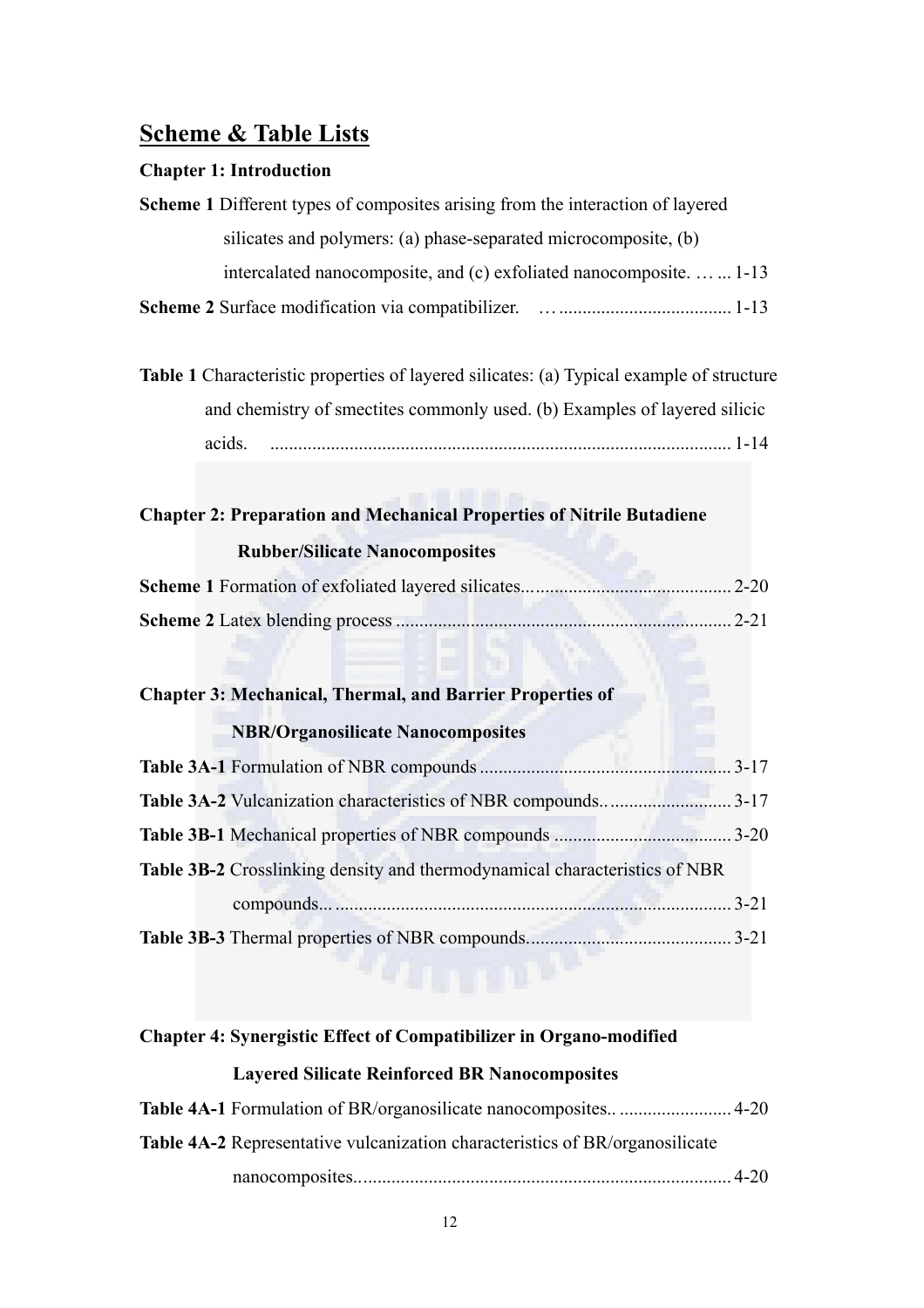| <b>Table 4A-3</b> X-Ray diffraction data of BR/organosilicate nanocomposites 4-21 |  |
|-----------------------------------------------------------------------------------|--|
| <b>Table 4B-1</b> Crosslinking densities and thermodynamic characteristics of     |  |
|                                                                                   |  |
| <b>Table 4B-2</b> Thermal properties of BR/organosilicate nanocomposites 4-27     |  |

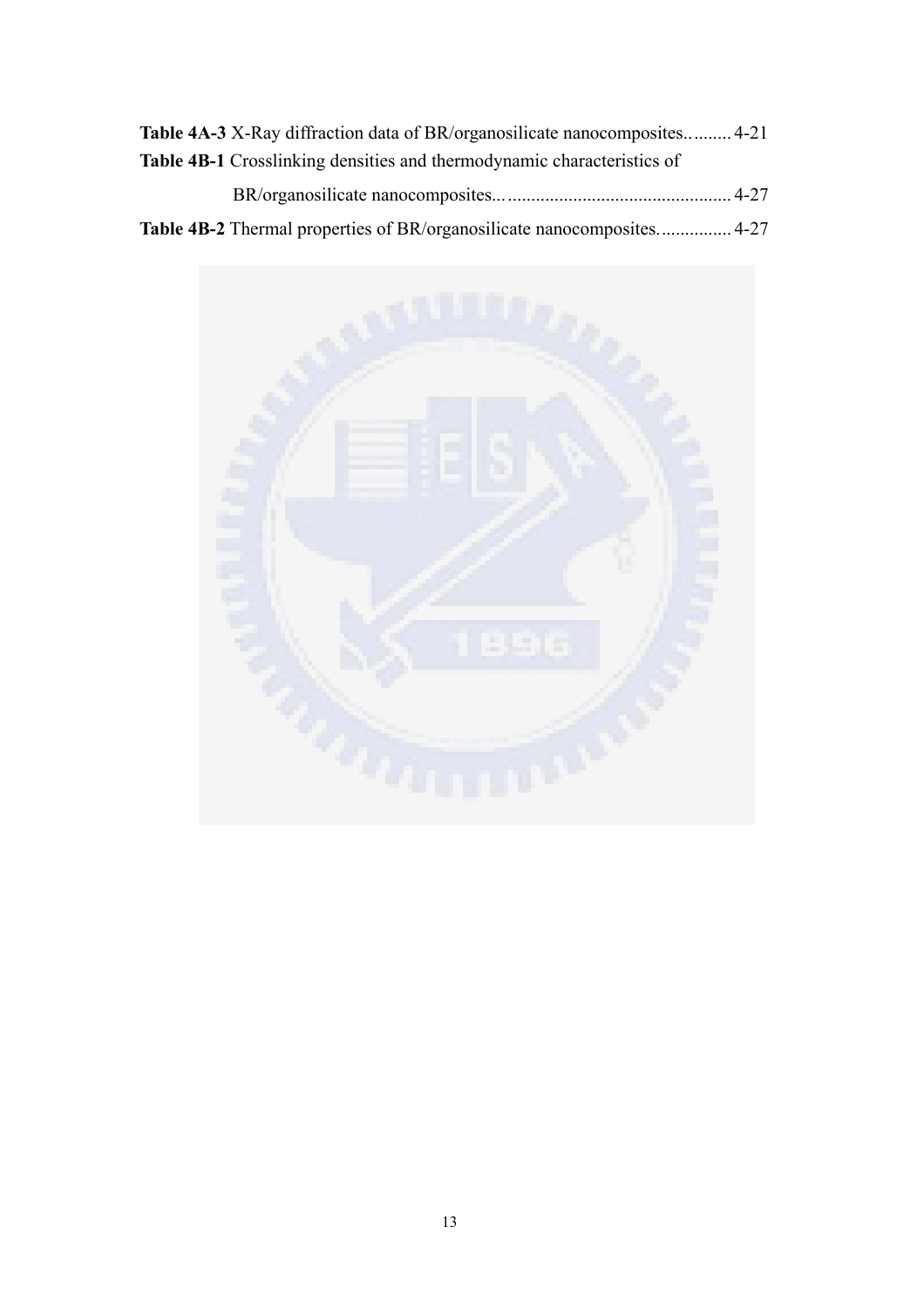#### **1-1 Reinforcement of Nanoparticles**

Nanocomposites are a new class of materials that comprise a dispersion of at least one dimension with nanometer-size particles classified as lamellar, fibrillar, shell-like, spherical and others in a matrix with single or multi-component. Three types of nanocomposites are acknowledged dopending on the dimension numbers of the dispersed particles being in nanometer range. Isodimensional nanoparticles are the first type which have three dimensions being in the order of of nanometers, such as spherical silica obtained by in-situ sol-gel methods [1-2] or by (living free radical) polymerization promoted directed from their surface [3-4]. In general, the interactions between the polymer and the silanol groups would generate during the sol-gel process, a macrophase separation should be avoided, and the resulted materials would have a high degree of homogeneity and optical transparency. However, these properties are highly dependent on the reaction condition of the sol-gel process, e.g. the pH value. The second type, an elongated structure formed by two dimensions being in nanometer scale and one dimension being larger are nanotubes or whiskers, such as carbon nanotubes. The third type of nanocomposites is characterized by only one dimension in the nanometer range, usually named as polymer/layered silicate nanocomposites, where the filler is present in the form of sheets of one to several nanometers thick and hundreds to thousands nanometers long.

On recent developments, polymer/layered silicate nanocomposites have attracted the attention of government, academic, and industrial researchers [5-11]. This new type of composites, based on nanometer range of organic or inorganic clays dispersed in a variety of polymer matrices, i.e. thermoplastics, thermosets, resins, and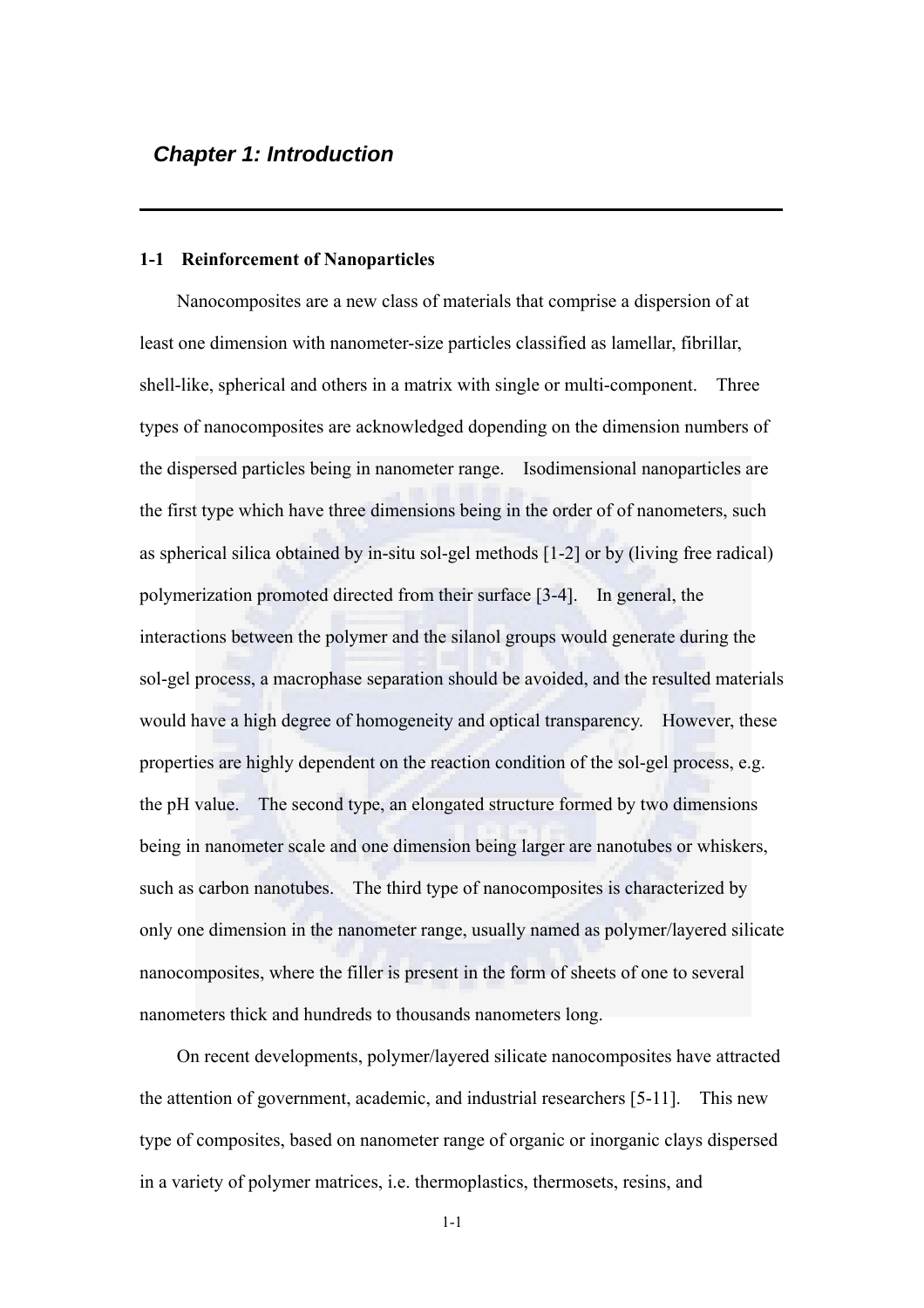elastomers, prepared via various synthetic routes, including in-situ intercalative polymerization, exfoliation-adsorption (from polymers or prepolymers in solution, emulsion polymerization), template synthesis, and melt intercalation. The highly enhanced mechanical and thermal properties of the new class polymer nanocomposites are usually reinforced by only small amount (e. g. lower than 10 weight percentage) of nanoscopically dispersed intercalated and/or exfoliated layered silicates relative to the unfilled polymer. Once the nanolayer exfoliation has been achieved, these remarkably improved properties of the nanocomposites can be manifested, including tensile strength, modulus or stiffness, heat distortion temperature, flame retardance, barrier properties, and so forth, which result from the special structure and morphology of these nanocomposites with respective to conventional composites [12].

Among several reinforcements and fillers, carbon black is the most important reinforcing agent used in elastomeric industry. It produces a remarkable reinforcing effect on vulcanized rubber because it has a variety of active functional groups such as carboxyl, phenolic, and quinine groups on the surface of the particles that leads to strong interaction with the rubber chains. However, carbon black causes pollution, gives black color, increases the compound viscosity and impairs the processibility of the compound when it is incorporated in a large amount into rubber. Many light or pale color reinforcing agents, such as kaolin, precipitated silica, and sepiolite, etc. were researched to replace carbon black. Nevertheless, their reinforcing properties are lower than those of carbon black because of their hydrophilic nature which leads to poor compatibility and decreases the intermolecular force between those fillers and polymer matrices. Conventional polymer/clay composites containing aggregated and non-homogeneous nanolayer tactoids ordinarily can improve rigidity, but they often sacrifice elongation, toughness, and strength.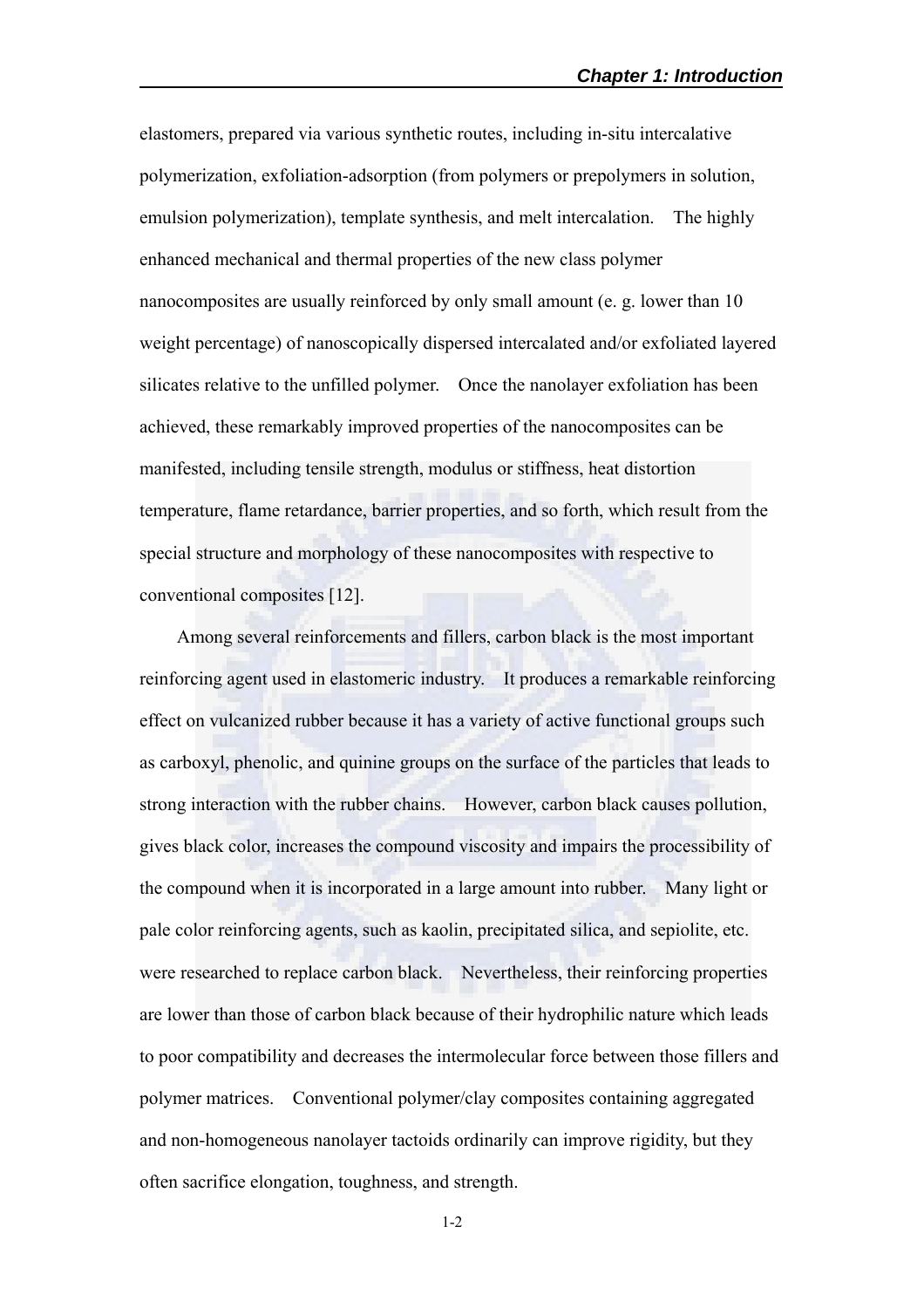The complete dispersion of clay nanolayers, also termed as layered silicates, with the single layered silicate or bundles reduced in size from 100 microns to several nanometers is called as exfoliation in a polymer matrix. The structure of polymer/layered silicate nanocomposite would optimize the chain reaction cites (e.g. high aspect ratio and the whole surface area effect) of layered silicates and confine the polymer molecules to isolate and force them into an orderly arrangement in these two-dimensional spaces, which, in turn, results in significant improvement of the combined physical and mechanical properties of the polymer nanocomposite. Depending on the nature of the components used (layered silicate, compatibilizer or surfactant, organic cation, and polymer matrix) and the preparation method, three main types of composites may be obtained when a layered silicate is associated with a polymer as shown in Scheme 1 [13].

Clay mineral/polymer composites can be prepared in several ways. However, true nanocomposites are obtained by methods that can overcome the tendency of layered silicates to form face-face aggregates. The most serious obstacle in reinforcing practicable polymers by delaminated and dispersed the silicates into their matrices is the incompatibility between the layered silicates and polymers. Therefore, the appropriate modification of external and internal surfaces of the layered silicates would generate an organophilic interaction with the hydrophobic polymers and provide the most promising ways to prepare nanocomposites, e.g. Scheme 2. According to Akelah and Moet [14], for preparing polymer/layered silicate nanocomposites, several attempts have been applied to incorporate the layered silicates with the organic polymers, depending on their physical, chemical, or mechanical interactions. The physical interaction includes method of impregnation of monomers followed by polymerization, direct adsorption of linear polymers. The chemical interaction includes grafting of polymers via coupling agents, interactions of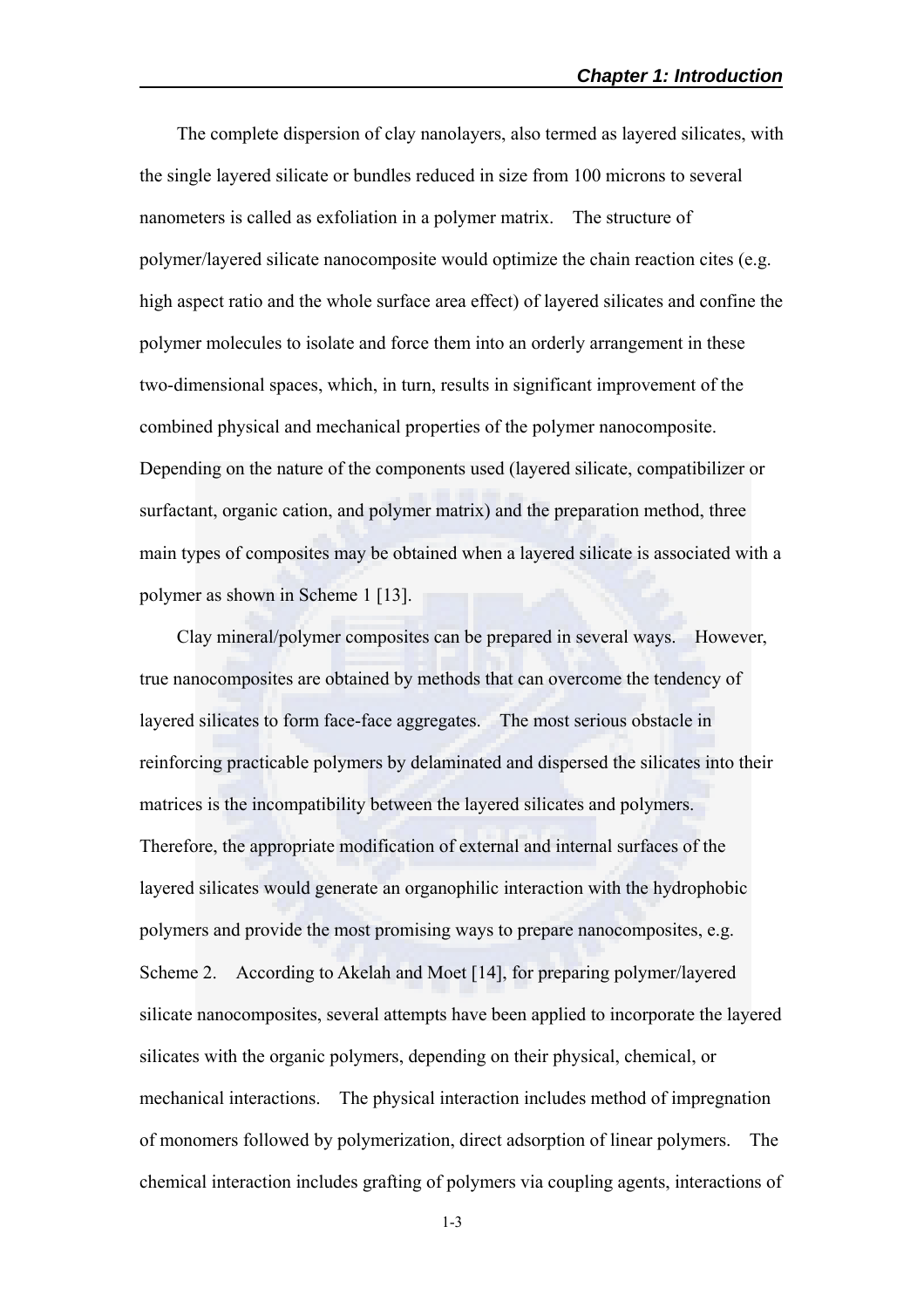polymer functional groups with clays, hydrolysis of organometallics within polymeric matrices, and intercalation of polymers with organophilic clays. Basically, Akelah and Moet emphasize synthesis method to prepare nanocomposites. For example, the cation exchange grafting of polymers through chemical bonds to the layered silicates to produce nanophase organic-inorganic hybrids has been developed. This technique may involve either by producing monomer-impregnating organophilic silicates first, followed by polymerized the monomers to grow the polymeric chains in the interlayers space; or by direct intercalation of positively charged polymer chains from solution to the anionic silicate layers. Two intercalation processes, including solution polymerization and melt polymerization were adapted for producing these nanocomposites. At present, these synthesis methods for preparing polymer nanocomposites introduced by Akelah and Moet are still adopted widely in many different polymer industries, including plastics, resins, and elastomers.

Besides synthesis or in-situ polymerization methods, now-a-days, there are many other methods to prepare the polymer nanocomposites. Many related researches have been reported. These methods, according their process design, are emulsion polymerization or latex blending process, solution process either by prepolymers or polymers, and melt intercalation process with internal mixers or extruders in proper formulation and process design.

Since Toyota Motor Company, a pioneered researcher of polymer nanocomposites, created Nylon 6-clay hybrid (NCH), used to make a timing-belt cover, they have had a lot of reports to focus on these fields of preparing practicable nanocomposites [15, 16]. Actually, nano-scale reinforcement should enable parts and system design of polymer composites that will be cost-competitive with other polymers, and eventually replace metals and glass, thus enabling the automotive or sporting industries to capture a leadership position in fuel-efficient, higher-quality,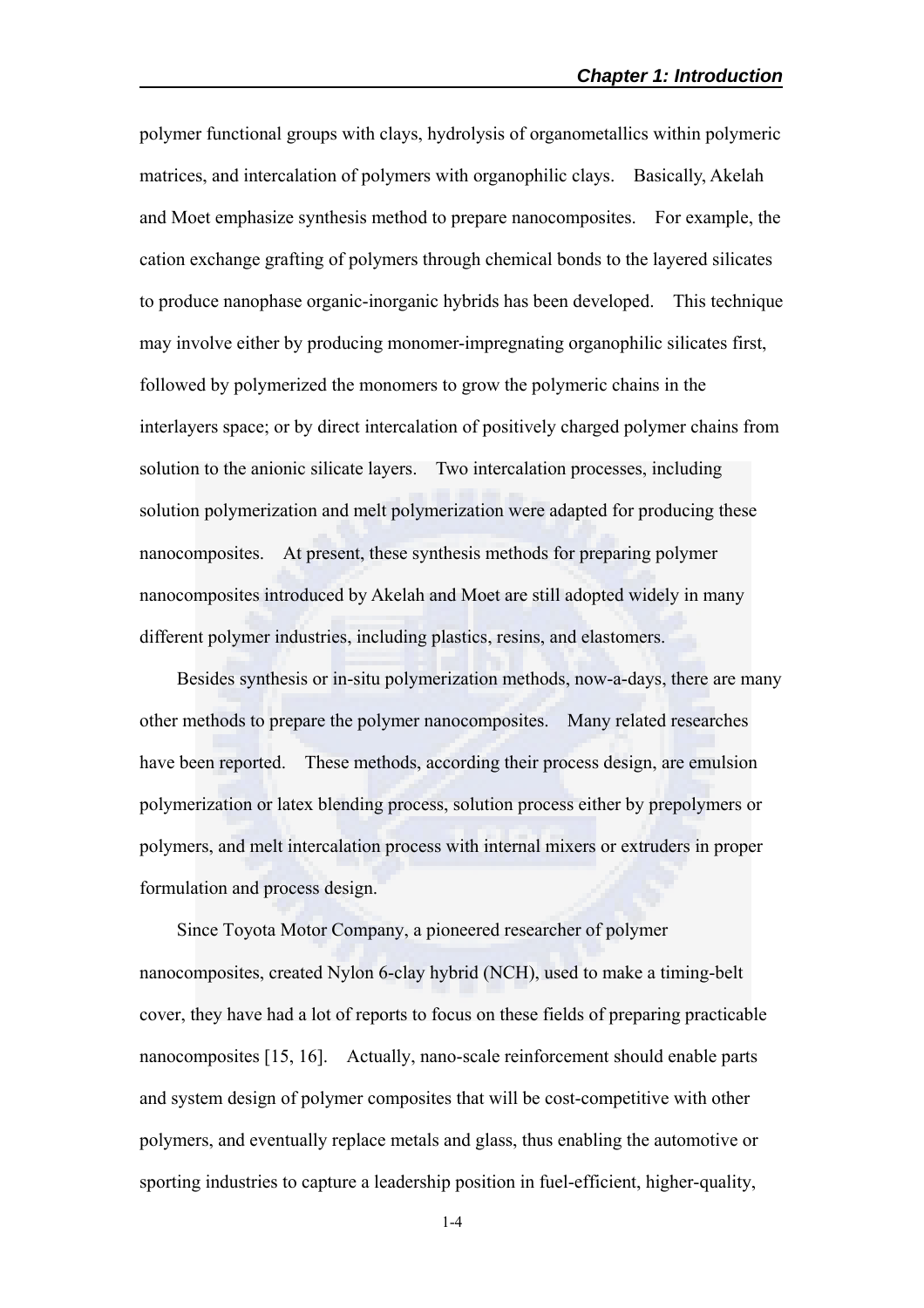and durability.

#### **1-2 Materials**

#### 1-2-1 Nitrile rubber (NBR) and butadiene rubber (BR)

Nitrile rubber, an elastomeric copolymer of butadiene and acrylonitrile, is synthesized generally by emulsion polymerization and forms either in case a latex or a dry rubber. The important properties trends of the copolymer are influenced by acrylonitrile content, a polar component that resulting in a high polar NBR elastomer. Nitrile rubber is available in several grades of oil resistance based on the acrylonitrile content of the elastomer raging from about 53 to 18%. On the contrary, polybutadiene rubber, a nonpolar elastomer, can be prepared by either emulsion or solution polymerization. Most is produced by solution polymerization in which a variety of controlled structure BR, e.g. a configuration of cis, trans, and vinyl components, etc., can be made. Both rubbers are widely used in machinery, automobiles, and sporting industries today.

Elastomers are entropic systems characterized by a network structure (through a path of vulcanization process) which includes flexible segments of molecular chain (acting as springs), connected by chemical or physical crosslinks(acting as knots). The flexible segments are commonly in the disordered random coil conformation in the unstretched state and assume extended conformation upon stretching. The presence of network knots prevents the material from flowing during applying tensile or shear force. Hence, to prepare an elastomer nanocomposite, the melt intercalation process should be properly controlled to obtain a homogeneous and well dispersed phase of layered silicate-rubber molecular chain before mature vulcanization or simultaneously.

1-2-2 Layered silicates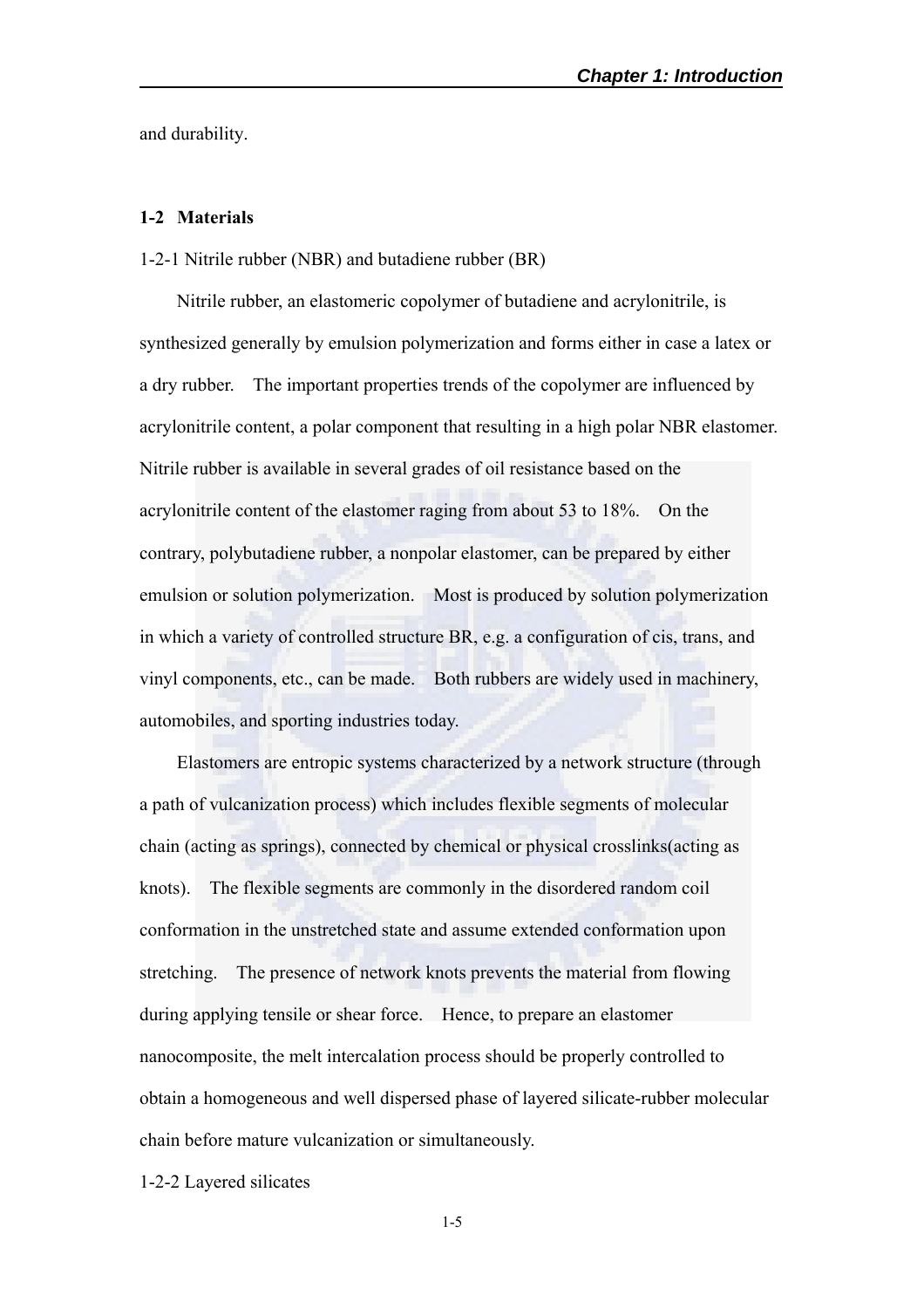#### *1-2-2.1 Structure and type*

The layered silicates (usually referred to as clay minerals) are composed of stacks of hydrated alumino-silicate, in particular montmorillonite (MMT). Their crystal structure consists of two dimensional layers with thickness about 1 nm and lateral width 200-300 nm that is made up of two silica tetrahedral sheets with an edged-shared octahedral sheet of either alumina or magnesia as shown in Figure 1 [14]. Stacking of these layers results in intergalleries or interlayers due to strong van der Waals force. The interlayers of MMT are separated by sheets of hydrated inorganic cations, typically  $Na<sup>+</sup>$  or  $Ca<sup>+</sup>$ , which balance the oxide layers charge and are readily ion exchanged with a wide variety of positively charged species. MMT is basically composed of aggregates having 0.1 to 10 µm particle size range that is associated by many primary particles, which, in turn, are consisted of lots of superimposed lamellae, as shown in Figure 2. Each primary particular contains approximately 8 lamellae or 16 planes. Among all the layered silicates,  $Na^+$ -MMT having the optimum cation exchange capacity (CEC), 90-120 meq/100 g, is the most frequently used nano-filler.

Variation in the amount, type, and crystallographic origin of the excess layer charge results in a large family of natural (e. g., MMT. hectorite, saponite beidellite) and synthetic (e. g., laponite, fluorohectorite) layered silicates exhibiting different characteristics, like layer size, stacking perfection, reactivity, and Lewis acidity. Two types of the major inorganic layered silicates include smectites and layered silicic acids, and the typical chemical formulas of some layered silicates are shown in Table 1.

#### *2-2-2 Hydrated swelling and functionality modified*

The physical and mechanical properties of polymer nanocomposites are significantly improved when the grains of layered silicates are reduced in size from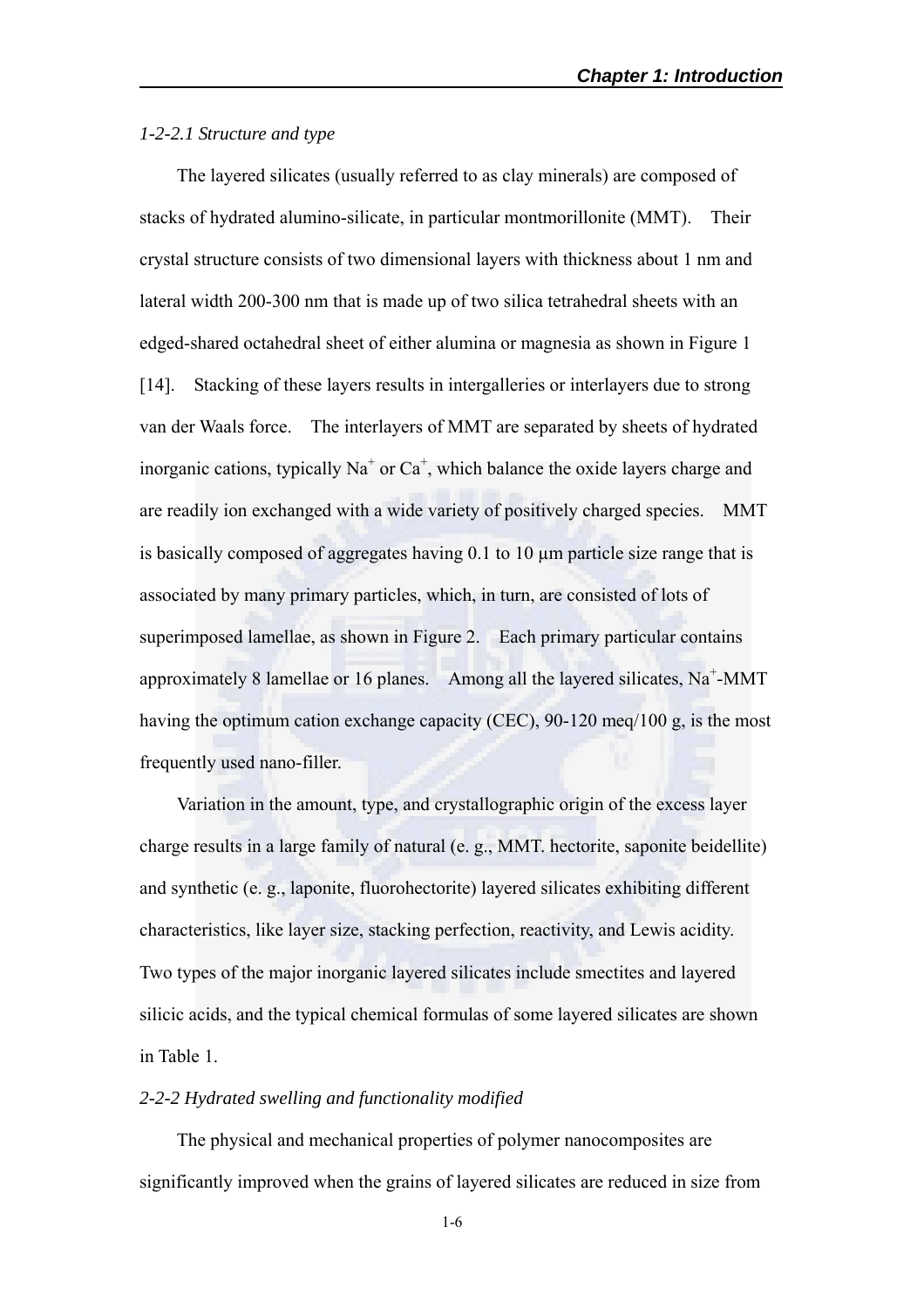100 µm to several nanometer range. These nanocomposites are multilayered sandwich-like materials in which polymer chains are intercalated between ultrathin sheets of layered silicates. However, due to its hydrophilic nature, layered silicate is generally swelled in water to expand its intergallery space to be blended with the aqueous polymer or modified by alkylammonium surfactants to achieve enough hydrophobicity and expanding gallery to be well miscible with the organophilic polymer matrix.

*Hydrated swelling* The driving force for the swelling of MMT is caused by hydration of the interlayer inorganic cations. Water can associate with the cations to form hydration shells and complete the filling of the interlayer space. The interlayers expansion and water packing density are affected by the density and type of cations, layer charge and its distribution, and the strength of the liquid structure rather than by the MMT silicate surface. Water molecules having strong salvation forces and low self-preservation tendency would distribute well around the cations. In presence of larger amounts of water, the MMT becomes fully expanded and dispersed with the spacings exceed 2 nm, where fewer regular gallery can be measured by the X-ray pattern. It also means that single silicate layer can be obtained in indefinite swelling of MMT in water and the interlayer cations no longer reside at the silicate surface. Hence, exfoliating MMT layers dispersing well in water-soluble polymer or aqueous polymer latex would be expected.

*Functionality modified* Due to most of the polymers, including plastics, elastomers, and resins are hydrophobic and water-insouble, the hydrophilic inorganic layered silicates need to be modified with the functional organomodifier to become miscibly with the polymers. To enhance the compatibility of layered silicates with organophilic polymers, the interlayer cations are generally replaced with organic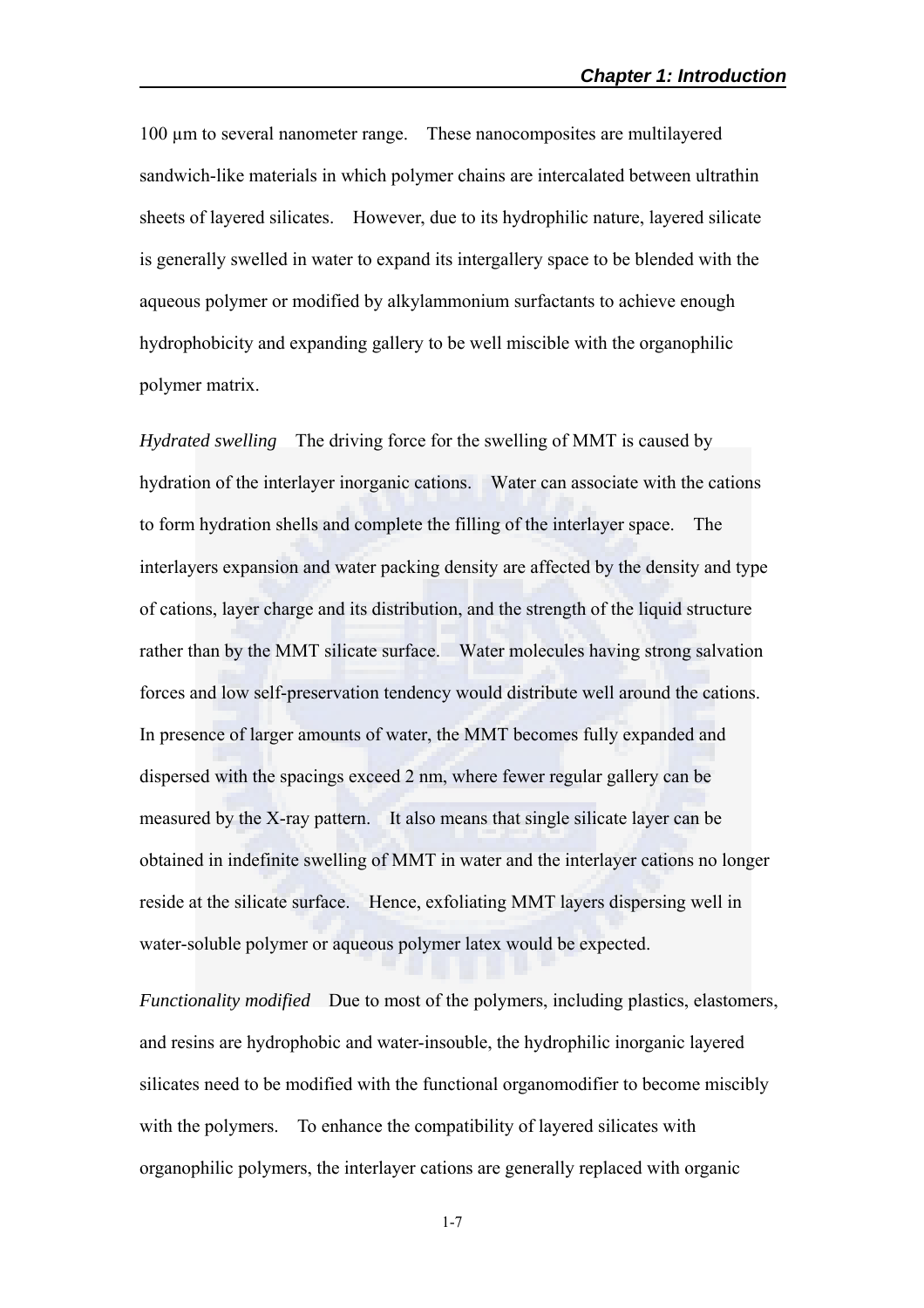cations (e.g., quarternary ammonium ion), called intercalation, functionalizing the inter and outer surface of aluminosilicate. Some type of quarternary ammonium used to modify  $Na^+$ -MMT or other layered silicates are by replacing the sodium ion with the following organic species [17]:

(1) n-alkylammonium ions n=1-18

$$
{\rm C}_n{\rm H}_{2n+1}\text{-}{\rm NH}_3^{+}
$$

(2) N-n-alkylpyridinium ions  $n=1-18$ 

$$
C_nH_{2n+1}\hbox{-}\bigwedge^{\hskip -2pt +}\bigwedge^{\hskip -2pt +}\hskip -2pt
$$

 $(3)$  N N-trimethyl-N-n-alkyl-ammonium ions n=12, 14, 16, 18

$$
C_nH_{2n+1}^{\ \ \, +}\n \times (CH_3)_3
$$

(4) N N-dimethyl-N N-di-n-alkyl-ammonium ions n=8, 10, 12, 14, 16, 18

$$
(\mathrm{C}_{n}^{\phantom{1}}\mathrm{H}_{2n+1}^{\phantom{1}})_{2}^{\phantom{1}-}^{\phantom{1}+}N\text{-}\mathrm{CH}_{3}^{\phantom{1}})_{2}
$$

Example of cation exchange reaction is as the follow:

$$
Na_2Si_1O_{29} \quad 11H_2O + x M \rightarrow M_xNa_2Si_1O_{29} \quad z H_2O + x Na \stackrel{+}{\rightarrow} 11-z H_2O
$$

x : the fraction of sodium interlayer cations replaced

- $M^{\dagger}$ : (1) and (2) are nearly quantitative ion exchange
	- (3) are markedly reduced for long chain

Actually, at present, several routes have been used to intercalate layered silicate particles, including intercalation by solvents and solutions, intercalation by organic cations, intercalation by organic liquids, by inorganic intercalants, and by melt intercalation method. During intercalation the intercalant molecules diffuse to the galleries between individual silicate layers, and the basal spacings are expanded.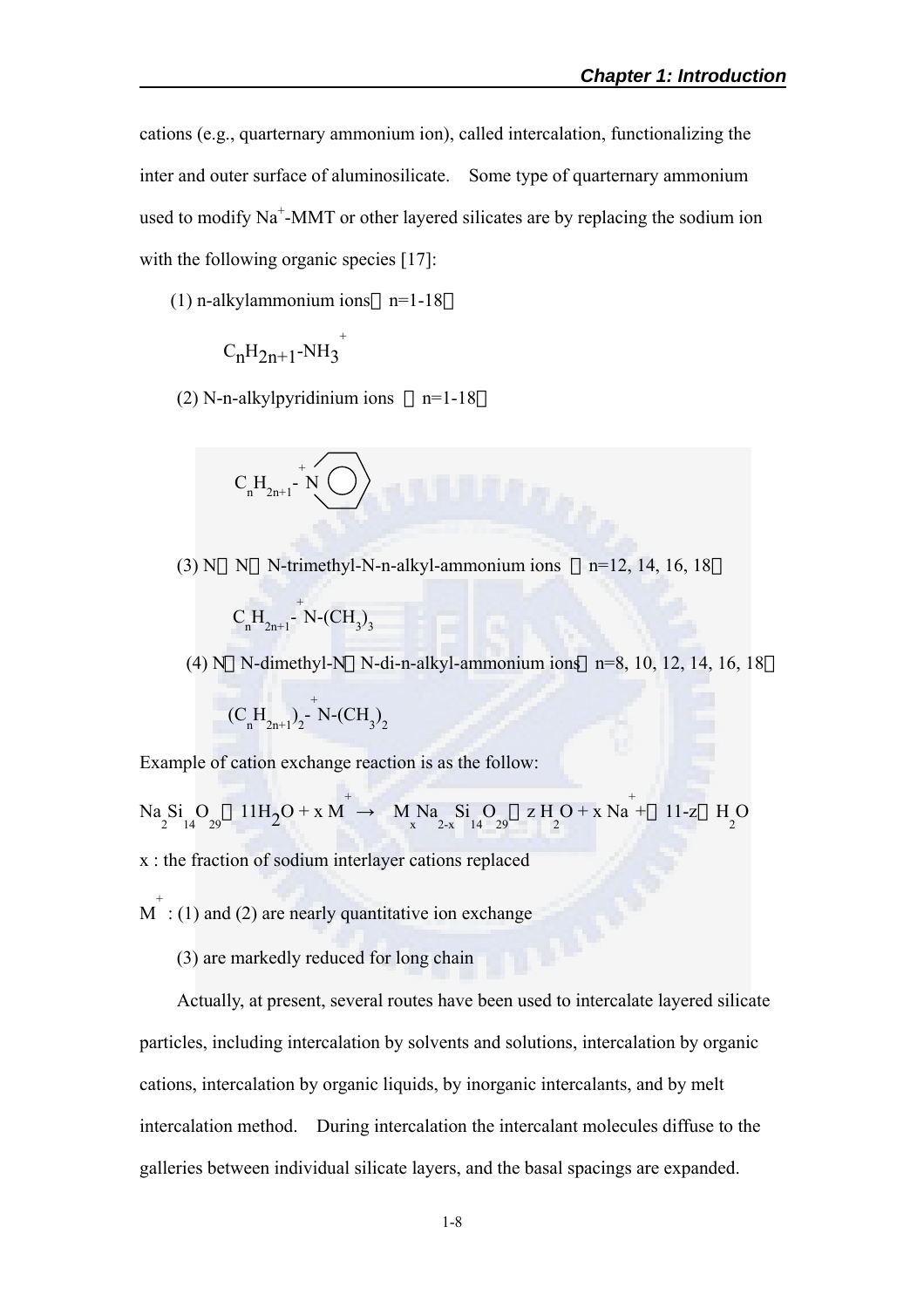The process depends on the balance of forces, the size and geometry of gallery, the type, size, and structure of intercalant molecules, the matrix viscosity, etc. Depending on the charge density of the clay, the intercalant onium ions may lie parallel to the clay surface as a monolayer, a lateral bilayer, a pseudo-trimolecular layer, or an inclined paraffin structure as illustrated in Figure 3 (a) [18]. In general the basal spacing increases most nearly linearly with the chain length of the cation. According to Lagaly et al [17], the high basal spacings of alkylammonium-magadiite have been interpreted by the following model: the alkylammonium ions are arranged in bilayers between the silicate layers, their chain axes orienting perpendicular to the silicate sheets as shown in Figure 3 (b).

#### *1-2-3 elastomer nanocomposites*

For several years, many researchers have done a lot of efforts, attempted to develop elastomer/layered silicate nanocomposites, and expected to obtain high performance nanocomposites that having superior mechanical and physical properties. However, much of such devotion has failed to produce true elastomer nanocomposites with layered silicates to replace the traditional carbon black. There are the reasons that to achieve a true layered silicate exfoliation is difficult and there is only a week interaction force occurred between both phases of silicate and rubber matrix. Actually, most of the rubber chains are partially intercalated into the silicate galleries as the scheme 1 (b) shown, and a few are exfoliated as the scheme 1 (c) shown, which could be due to the following reasons:

The viscosity of the rubber is too high due to its higher molecular weight, that restricts the movement of the molecular chains and prevents them from moving into the silicate galleries.

The vulcanization reaction is too fast and restricts the movement of the rubber chains into the silicate galleries because of the formation of network. Thus, the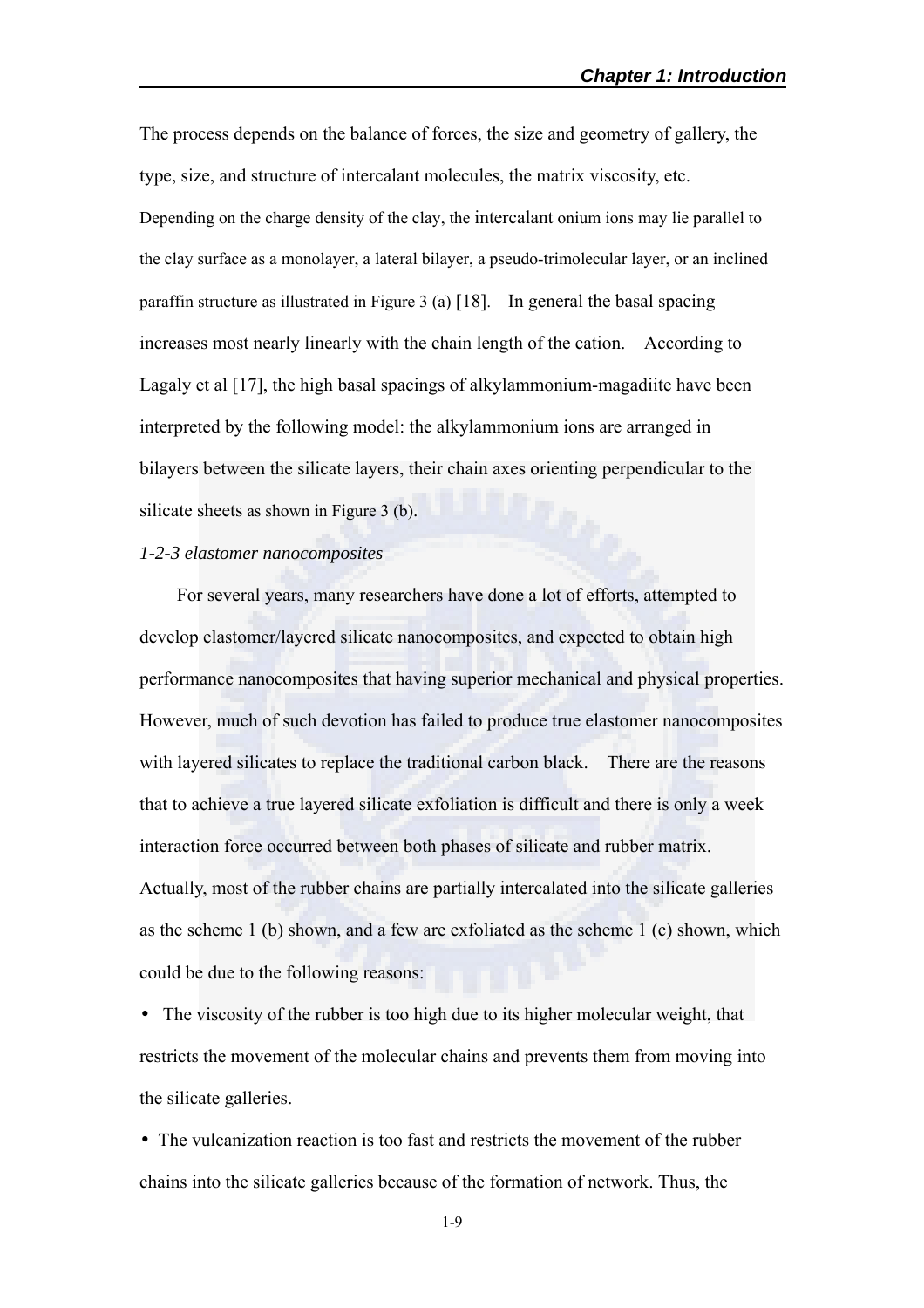intercalation only occurs at the entrance of the galleries.

The shear force is insufficient during blending progress, and cause the 'partial' intercalation, which could be due to too higher temperature, poor process design or improper equipment.

There is little chemical reaction happened between the surface of silicate and elastomer molecular chains, which may result from non-enough compatibility of both phases.

During last decade, elastomer/layered silicate nanocomposites have been prepared by many different process methods, including emulsion polymerization or latex blending, melt intercalation, and solution process [19-24]. In this thesis, some new strategy based on the similar process was developed to prepare disorderly exfoliated nanocomposites, in which proper selection of layered silicates and rubbers are considered carefully. Concerning the compatibility, there also have some factors to be considered, e.g. polar effect, coupling agent or surfactant with reactive functional group, compatibilizer selection, and so forth.

#### **1-3 Research Motivation and Purpose**

The interaction between inorganic or organo-modified layered silicates and the elastomer chains to enhance the physical and mechanical properties of the elastomer nanocomposites is interesting. It needs to modify inorganic silicates to change its surface state for improving the compatibility of layered silicates with the hydrophobic elastomer. Different processes can be designed to create a true elastomer nanocomposite, depending on polymer type and phase state, proper formulation design (material selection), proper selection of surfactant or compatibilizer, equipments used, and thermodynamics available. When a elastomer nanocomposite is prepared, besides of the mechanical, thermal, and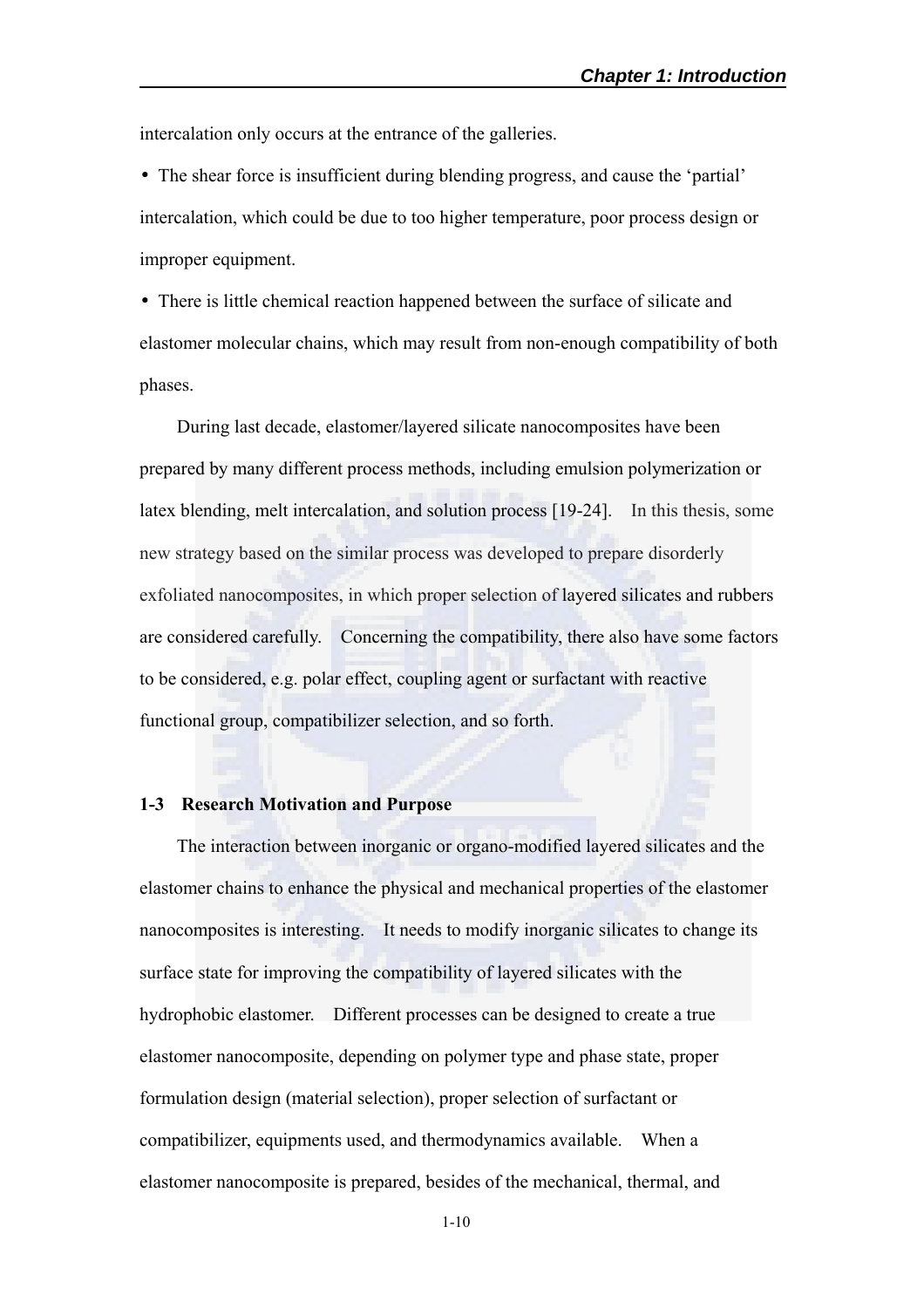barrier properties are tested, the morphology and thermodynamic properties of the nanocomposite sample would also be interested to be performed. A true elastomer nanocomposite can exhibit superior mechanical, thermal, and processing properties and is expected to be applied suitably for sporting goods, surgical hoses or gloves, and replace metals in automotive and other application [15]. Currently, the global expectations for fuel economy and low emission for manufacturing and transportation are requested seriously and immediately. A demand for new low-cost, high-performance, and light-weight functions would be needed, and this could also be predicted to create a series of novel polymer nanocomposites in the near future.

#### *Reference*

- [1] J. E. Mark, *Polym. Eng. Sci.*, **36**, 2905 (1996).
- [2] L. Matejka, K. Dusek, J. Plestil, J. Kriz, and F. Lednicky, *Polymer*, **40**, 171 (1998).
- [3] Z. Ahmad, M. I. Sarwar, and J. E. Mark, *J. Mater. Chem.*, **7**, 259 (1997).
- [4] T. von Werne, T. E. Patten, *J. Am. Chem. Soc.*, 121, 7409 (1999).
- [5] B. Finnigan, D. Martin, P. Halley, R. Truss, and K. Campbell, *J. Appl. Polym. Sci.*, **97**, 300 (2005).
- [6] M. W. Weimer, H. Chen, E. P. Giannelis, and D. Y. Sogah, *J. Am. Chem. Soc.*, **121**, 1615 (1999).
- [7] A. Usuki, A. Tukigase, and M. Kato, *Polymer,* **43**, 2185 (2002).
- [8] M. Maiti, S. Sadhu, and A. K. Bhowmick, *J. Polym. Sci. Part B: Polym. Phys.*, **42**, 4489 (2004).
- [9] A. Ranade, N. D'Souza, C. Thellen, and J. A. Ratto, *Polym. Int*., **54**, 875 (2005).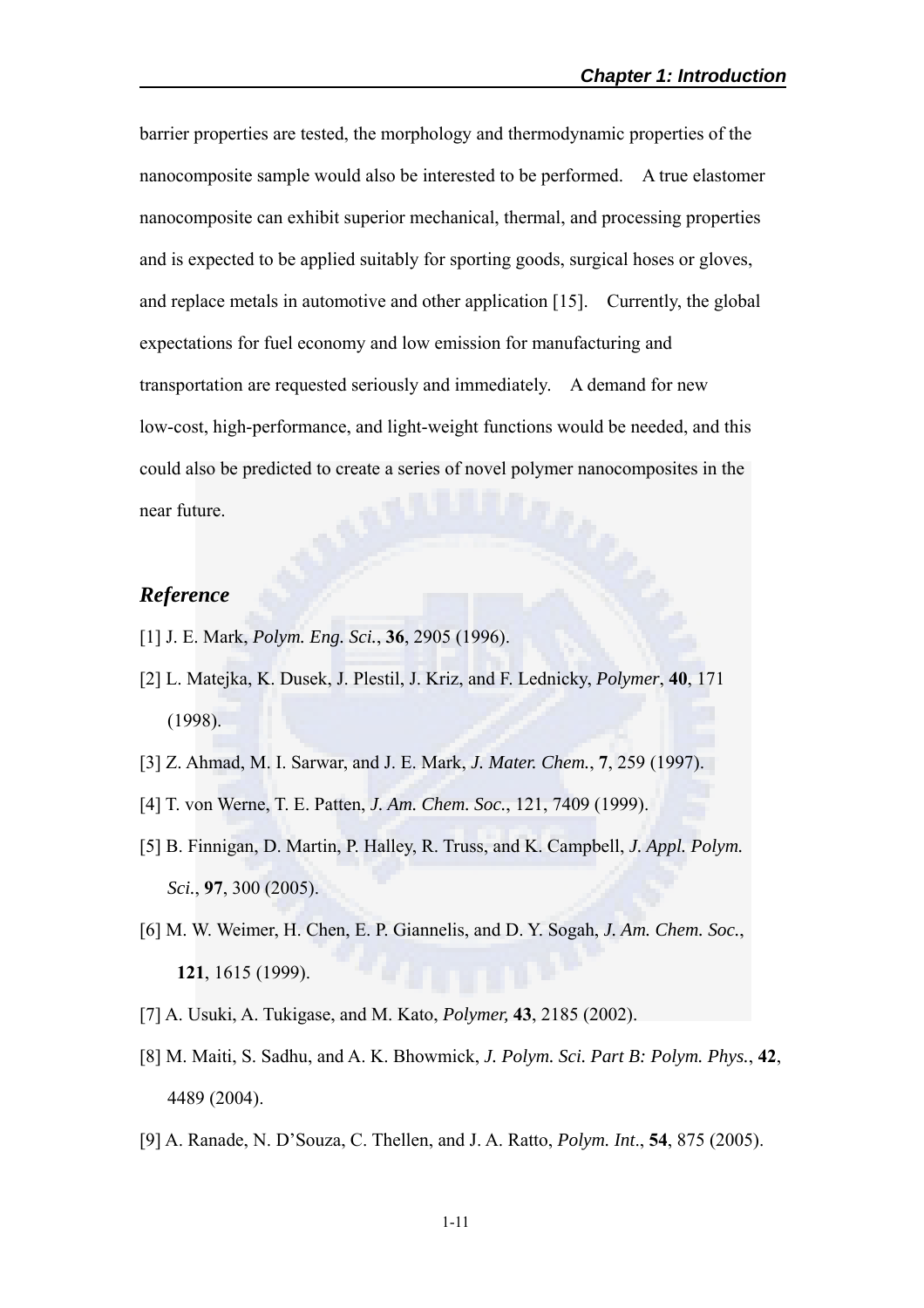- [10] H. A. Stratz, D. R. Paul, and P. E. Cassidy, *Polymer*, **46**, 3818 (2005).
- [11] M. Krook, G. Morgan, and M. S. Hedenqvist, *Polym. Eng. Sci.,* **45**, 135 (2005).
- [12] G. Kickelbick, *Prog. Polym. Sci.*, **28**, 83 (2003).
- [13] M. Alexandre and P. Dubois, *Mater. Sci. Engng.*, **28**, 1 (2000).
- [14] A. Akelah and A. Moet, *J. Appl. Polym. Sci.: Appl. Polym. Sympo.*, **55**, 153 (1994)].
- [15] J. M. Garcés, D. J. Moll, J. Bicerano, R. Fibiger, and D. G. McLeod, *Adv. Mater.*, **12**,1835 (2000).
- [16] T. W. Lee, O. O. Park, J. Yoon, and J. J. Kim, *Adv. Mater.*, **13**, 211 (2001).
- [17] G. Lagaly, K. Beneke, and A. Weiss, *Am. Mineral.* **60**, 642 (1975).
- [18] G. Lagaly, *Solid State Ionics,* **22**, 43 (1986).
- [19] M. Song, C. W. Wong, J. Jin, A. Ansarifar, Z. Y. Zhang, and M. Richardson, *Polym. Int*., **54**, 560 (2005).
- [20] K. G. Gatos, N. S. Sawanis, A. A. Apostolov, R. Thomann, and J. Karger-Kocsis, *Macromol. Mater. Eng.*, **189**, 1079 (2004).
- [21] W. F. Dong, Y. Q. Liu, X. H. Zhang, J. M. Gao, F. Hwang, Z. H. Song, B. H. Tan, and J. L. Qiao, *Macromolecule***, 38**, 4551 (2005).
- [22] Z. F. Wang, B. Wang, N. Qi, H. F. Zhang, and L. Q. Zhang, *Polymer*, **46**, 719 (2005).
- [23] Z. J. Zhang, L. Zhang, Y. Li, and H. D. Xu, *Polymer,* **46**, 129 (2005).
- [24] M. Y. Liao, W. Shan, J. D. Zhu, Y. Li, and H. D. Xu, *J. Polym. Sci : Part B: Polym. Phys.*, **43**, 1344 (2005).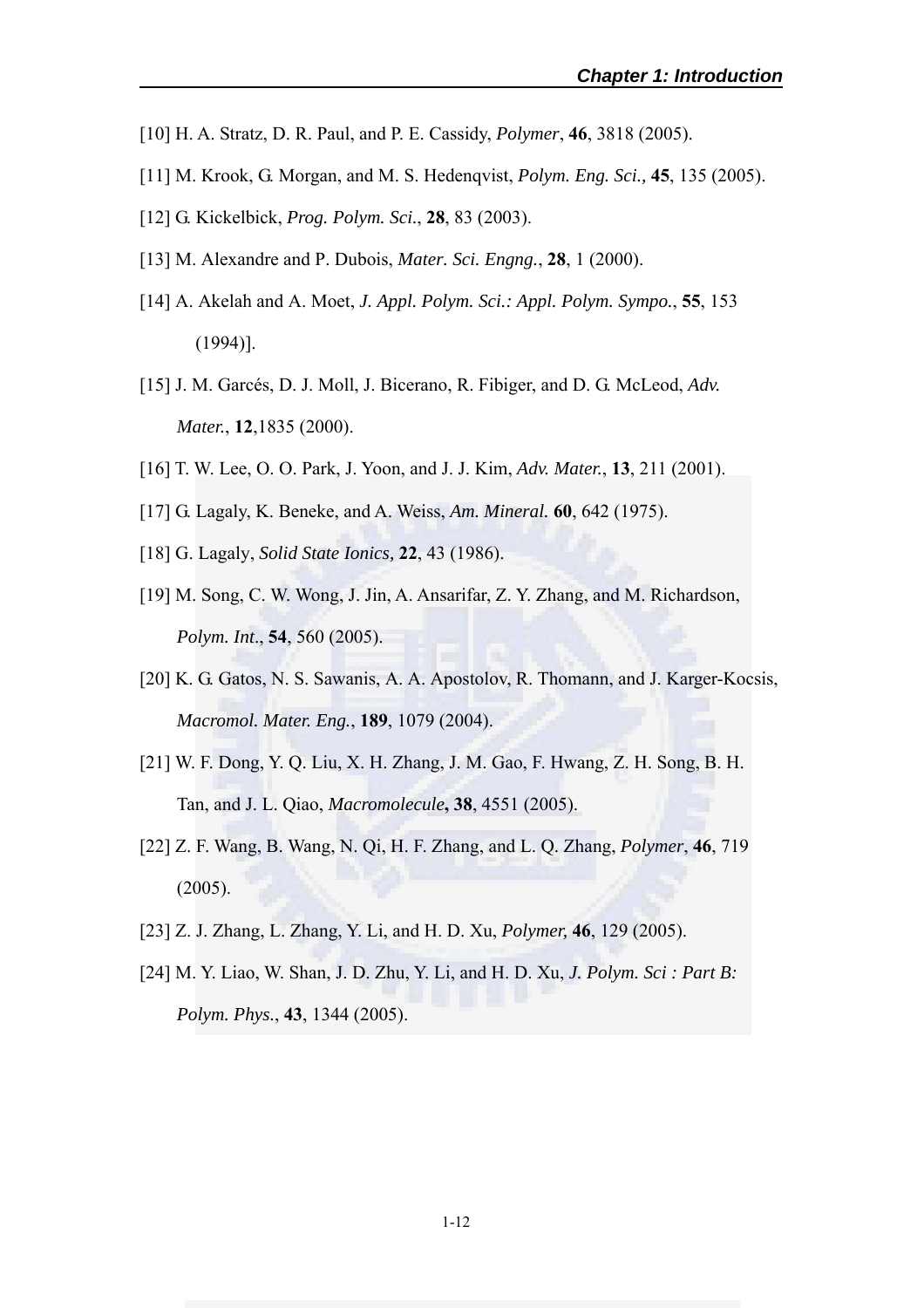**Scheme 1.** Different types of composites arising from the interaction of layered silicates and polymers: (a) phase-separated microcomposite; (b) intercalated nanocomposite and (c) exfoliated nanocomposite. [Referring to : M. Alexandre and P. Dubois, *Mater. Sci. Eng.*, **28**, 1  $(2000)]$ 



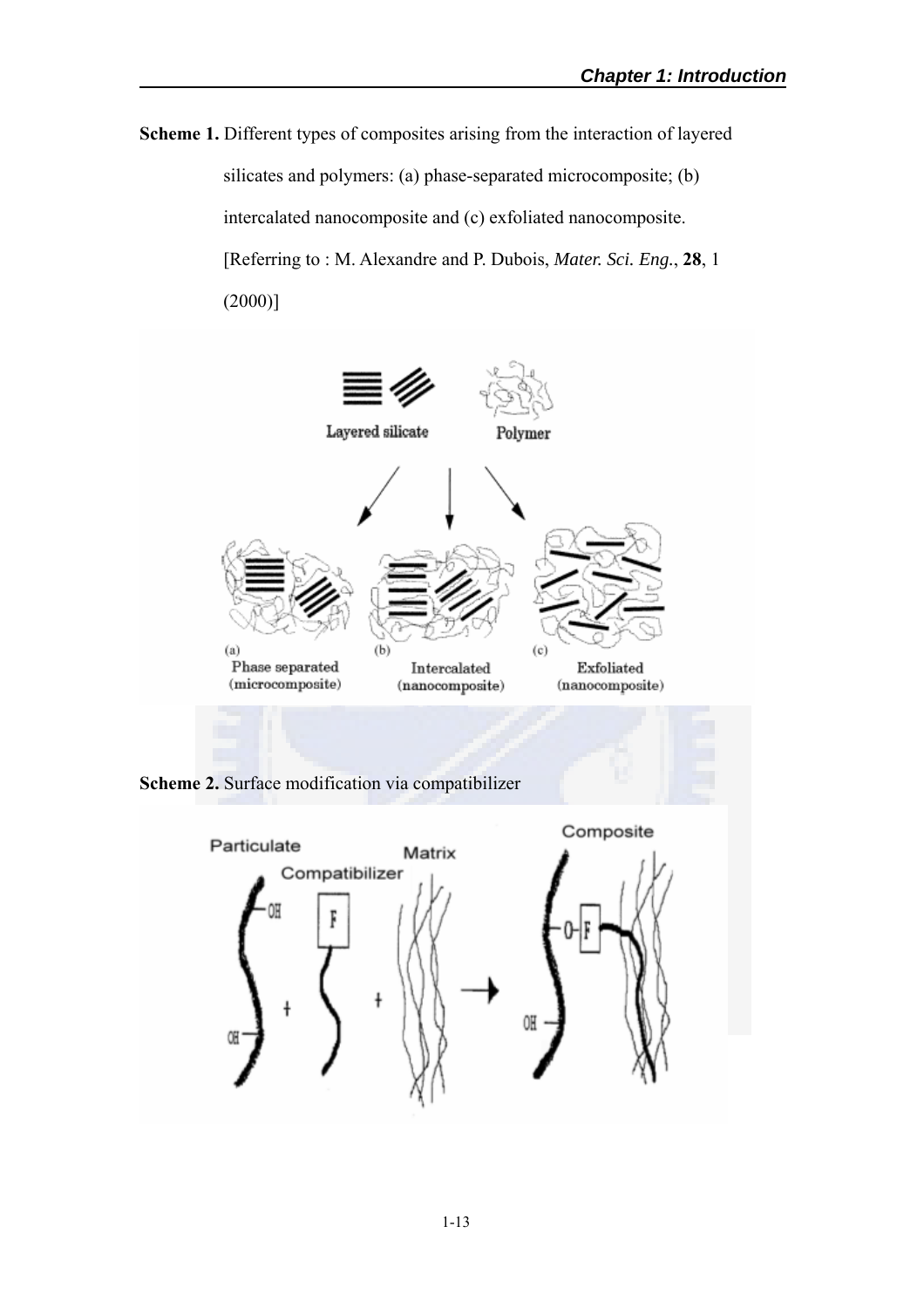**Table 1 :** Characteristic properties of layered silicates

(a) Typical example of structure and chemistry of smectites commonly used.

|                         | Montmorillonite Hectorite |            | Saponite                                                                                                                                                                      | Fluorohectorite Laponite |                                               |
|-------------------------|---------------------------|------------|-------------------------------------------------------------------------------------------------------------------------------------------------------------------------------|--------------------------|-----------------------------------------------|
| Type                    | Dioctahedral              |            | Trioctahedral Trioctahedral                                                                                                                                                   | Trioctahedral            | Trioctahedral                                 |
| Substitution Octahedral |                           | Octahedral | Tetrahedral                                                                                                                                                                   | Octahedral               | Octahedral                                    |
| Unit Cell               | $M_x[Al_{4-x}Mg_x]$       |            | $ M_{x} [Mg_{6-x}Li_{x}] M_{y-x} [Mg_{6-x}Fe_{x}^{3+}]   Li_{1.12}[Mg_{4.88}]$                                                                                                |                          | Na <sub>0.7</sub> [Mg <sub>5.4</sub> ]        |
|                         |                           |            |                                                                                                                                                                               | Li <sub>1.12</sub>       | $Li_{0.4}$                                    |
| Formula                 | $Si_8O_{20}(OH)_4$        |            | $\left  \text{Si}_8\text{O}_{20}(\text{OH})_4 \right  \left  \text{Si}_{8-y}\text{Al}_y\text{O}_{20}(\text{OH})_4 \right  \left[ \text{Si}_8\text{O}_{20} \right] \text{F}_4$ |                          | $\mathrm{Si}_8\mathrm{O}_{20}(\mathrm{OH})_4$ |
| (X~0.67)                |                           |            |                                                                                                                                                                               |                          |                                               |

M: exchangeable cation, like  $Na^+$ .

#### (b) Examples of layered silicic acids.

.

| Layered silicic acids | Chemical composition                                | Interlayer spacing, $d_{001}$ , nm |
|-----------------------|-----------------------------------------------------|------------------------------------|
| Kanemite              | NaHSi <sub>2</sub> O <sub>5</sub> 7H <sub>2</sub> O | ~1.03                              |
| Makatite              | $Na2Si4O9$<br>5H <sub>2</sub> O                     | $\sim 0.903$                       |
| Octosilicate          | $Na_2Si_8O_{17}$ 9H <sub>2</sub> O                  | $\sim 1.10$                        |
| Magadiite             | $Na_2Si_{14}O_{29}$<br>11H <sub>2</sub> O           | $\sim$ 1.56                        |
| Kenyaite              | $Na_2Si_{20}O_{41}$<br>10H <sub>2</sub> O           | $\sim 1.20$                        |

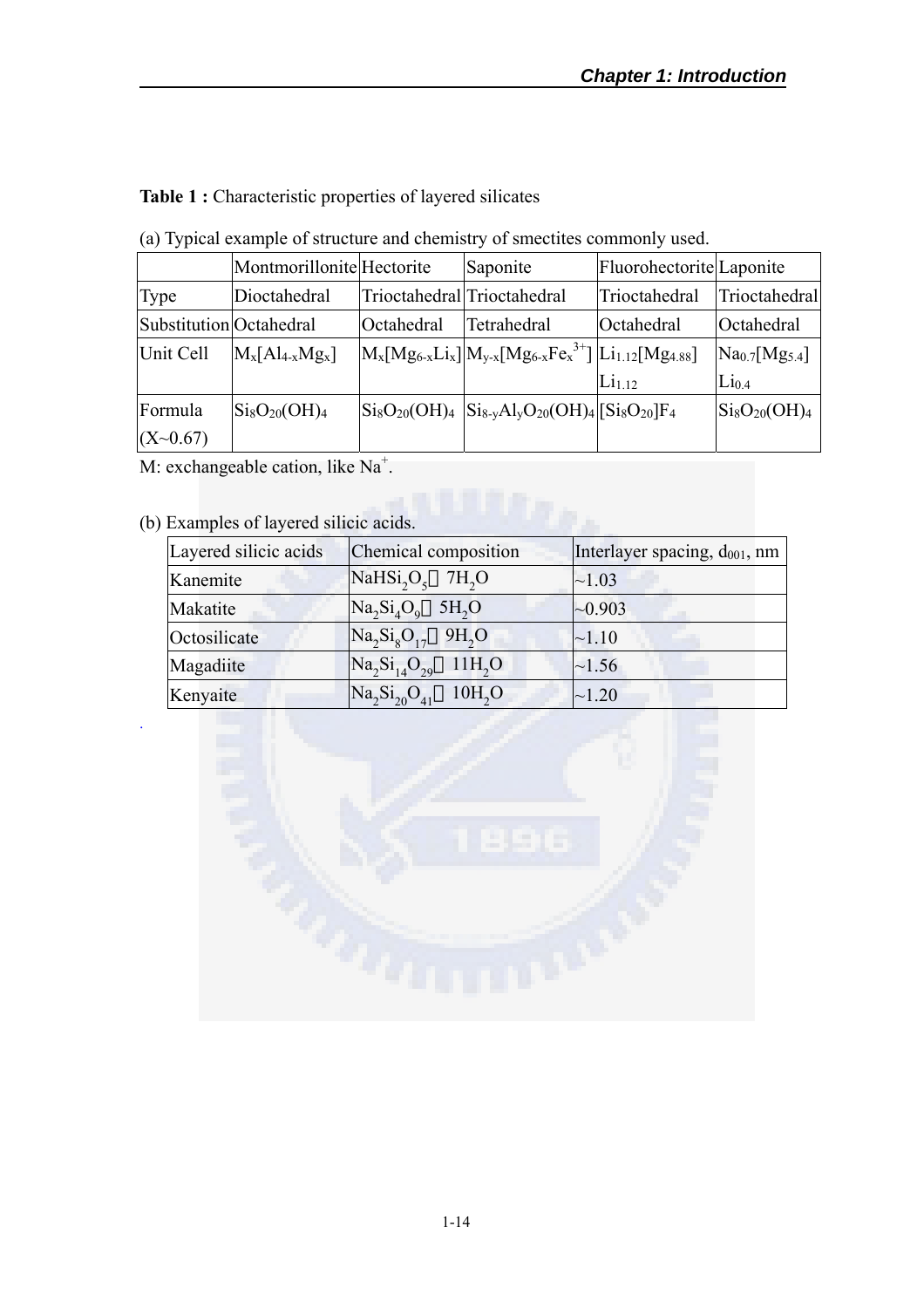

Figure 1. Structure of montmorillonite (Na<sup>+</sup>-MMT). [reproduced according to A.

Akelah and A. Moet, *J. Appl. Polym. Sci.: Appl. Polym. Sympo.*, **55**, 153

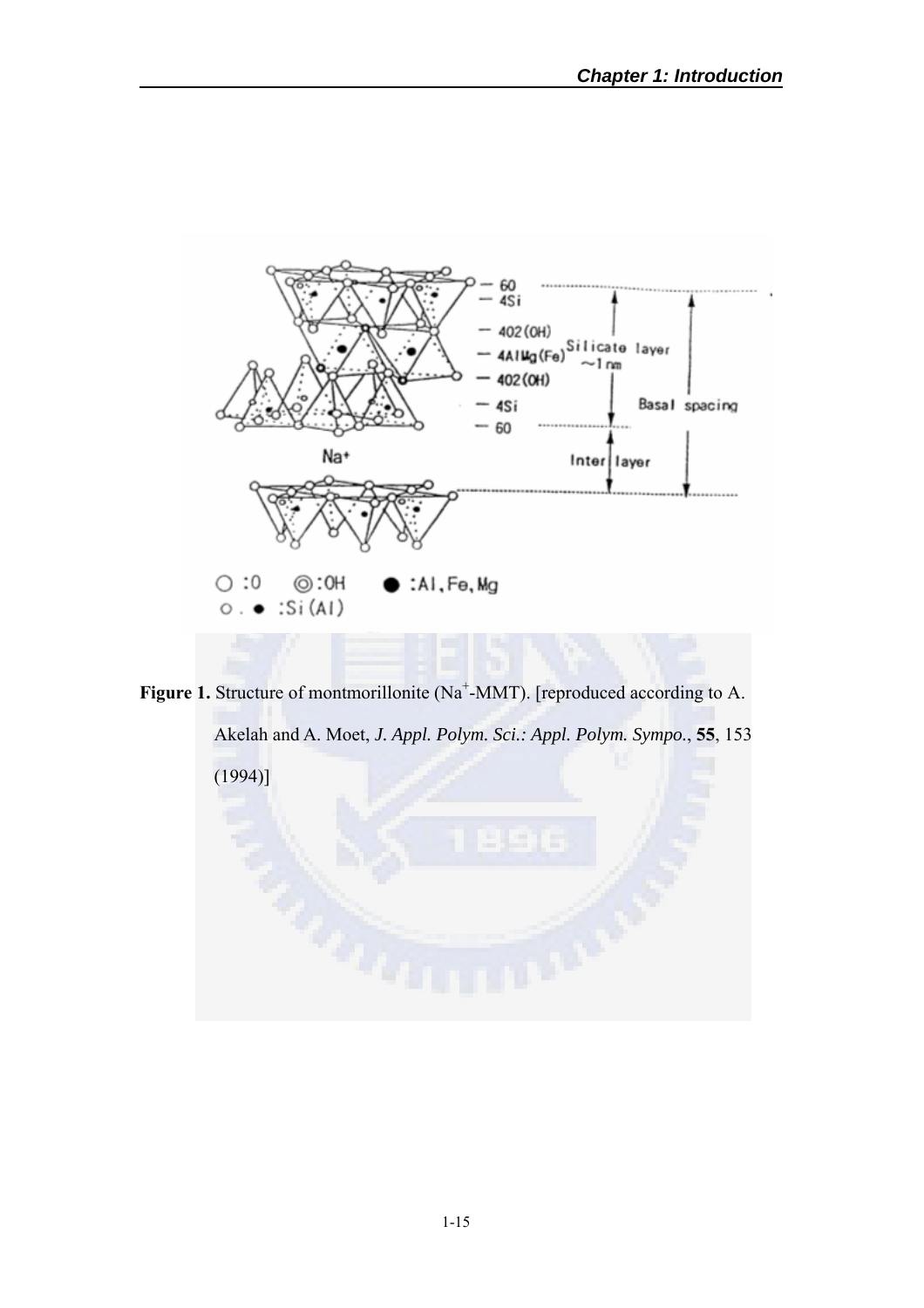

Agglomerate consisting of microaggregate



Microaggregate consisting of primary particles



Simply intercalate tactoids (primary particles)



How to obtain exfoliated layered silicates ?

Figure 2. Layered silicate (Na<sup>+</sup>-MMT) basically composed of aggregates that is associated by many primary particles, which, in turn, are consisted of lots of superimposed lamellae.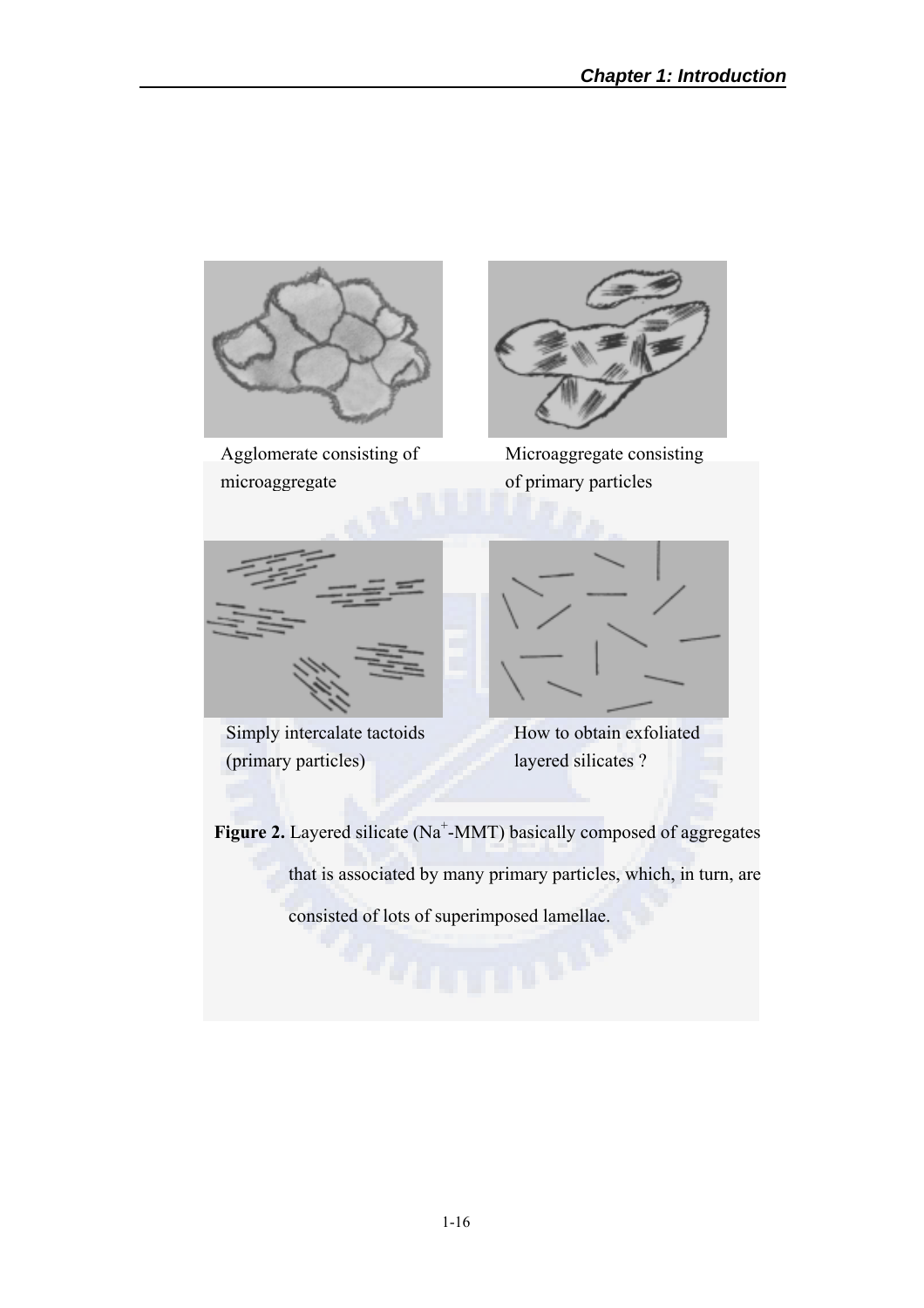(a) Orientations of alkylammonium ions in the galleries of layered silicates with different layer charge densities [Lagaly, 1986].



(b) The alkylammonium ions arranged in bilayers between the silicate layers, their chain axes orienting perpendicular to the silicate sheets [reproduced according to Lagaly et al, 1975].



- **Figure 3.** (a) Orientations of alkylammonium ions in the galleries of layered silicates with different layer charge densities [18].
	- (b) The alkylammonium ions arranged in bilayers between the silicate layers, their chain axes orienting perpendicular to the silicate sheets [17].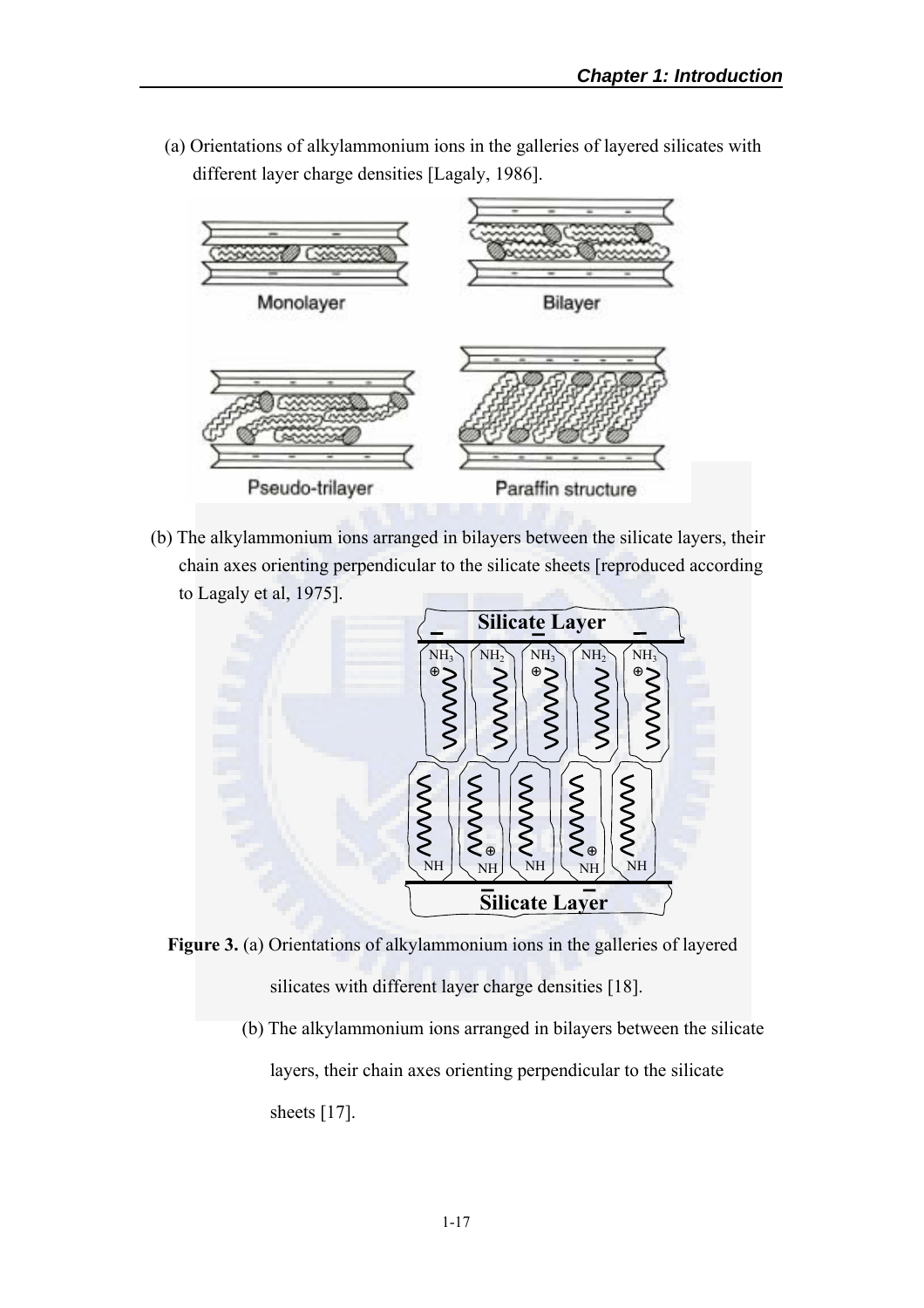## *Chapter 2: Preparation and Mechanical Properties of Nitrile Butadiene Rubber/Silicate Nanocomposites*

#### **2-1 Introduction**

Layered silicates/polymer nanocomposites combine the easy processing of polymers with the strength of nanometer-sized layered silicates having one dimension about 1 nm. These nanocomposites can exhibit synergistic properties from individual components without causing large detrimental effect to their original properties by incorporating only a small percentage of layered silicates, thus providing a new technological and economic route for the production of potentially valuable materials. Nylon 6-silicate is the first example of those hybrid composites [1]. Other polymer-layered silicate nanocomposites, involving materials such as polyimide [2-4], polyurethane [5-7], polyolefins [8-10], polyisoprene rubber [11] and silicone elastomer [12], have also been reported recently.

Only a few cases of elastomer nanocomposites consisting of various rubbers and layered nano-silicates have ever been reported [13-15]. Different methods of intercalation of layered silicates, such as melt intercalation, in-situ polymerization and latex shear blending methods, have been adopted to prepare the elastomer nanocomposite. Specifically, some organo-modified silicate reinforced elastomer nanocomposites, obtained from a melt intercalation method, have been reported by the high shear force generated in a plasticorder or a twin-screw extruder [15-22]. For instance, ethylene propylene diene methylene linkage rubber-clay hybrid has been prepared successfully by melt mixing of EPDM and organophilic clay in a plasticorder followed by vulcanization process [16]. On the other hand, a shear blending process on elastomer latex produces a poor intercalation and dispersion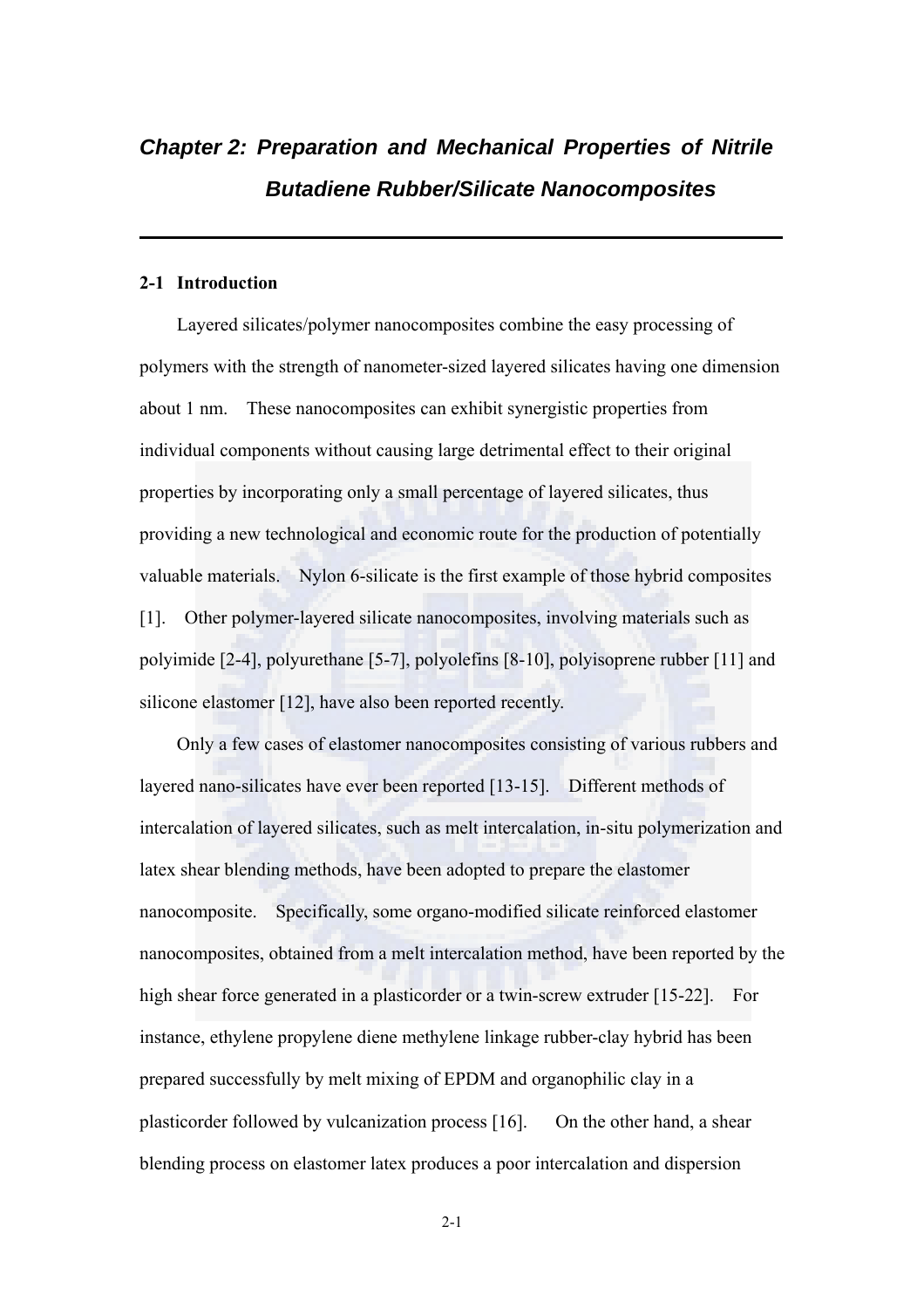morphology of silicate layers [23-26].

Nitrile butadiene rubber (NBR), in the solid or latex state, is one of the most widely used, commercialized and mass-productive elastomers that is manufactured mostly by the emulsion polymerization method. In the present study, NBR/silicate nanocomposites are prepared using a modified latex shear blending method. The source of layered silicate utilized in this study is  $Na^+$ -montmorillonite (MMT), which consists of a lamellar structure that is constructed from an octahedral alumina sheet sandwiched between two tetrahedral alumina sheets. The surfaces of these silicate layers contain negative charges with strong van der Waals interaction forces that are balanced by  $Na<sup>+</sup>$  cations absorbed on the near- surface to compensate for the net negative charge. When the inorganic layered silicates are dispersed in water, the interlayer spacing largely expand due to hydrogen bonding, which enables relatively larger-sized molecules, such as surfactants, to penetrate into their galleries [27-29]. Then, the enlarged galleries could allow even larger molecules to diffuse and intercalate into the interlayer space. NBR/silicate nanocomposites could not be easily prepared by melt intercalation as a result of the poor miscibility of NBR with layered silicates. In the present study, a new intercalation process is used to produce nanocomposites by shear blending of nitrile latex with surfactant-treated hydrophilic layered silicates, and the resulting mechanical properties of these nanocomposites are investigated.

#### **2-2. Experimental Methods and Analysis**

#### *2-2.1 Materials*

Nitrile butadiene rubber latex (NBR latex, Nancar 1052) containing 31-33% acylonitrile was obtained from Taiwan Nancar Co. Ltd., with a solid content of about 27%. Clay Swy-2 (Wyoming Na<sup>+</sup>-montmorillonite, i.e. Na<sup>+</sup>-MMT), having a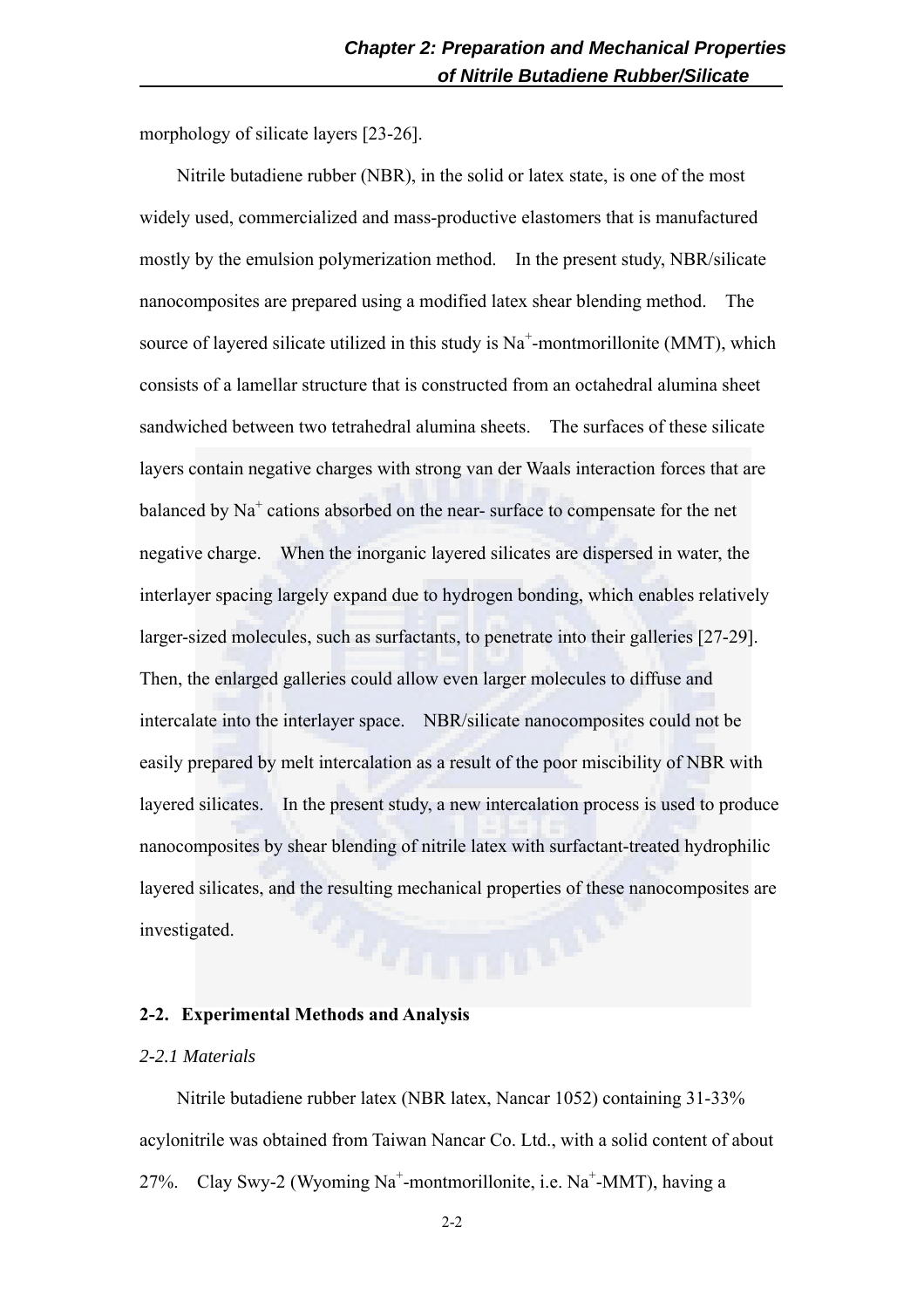cationic exchange capacity (CEC) of 76.4 meq./100g, was provided from the Clay Minerals Depository at the University of Missouri, Columbia, MO. Aromatic polyglycol ether (Emulvin W), a nonionic emulsifier acting as a emulsifying, stabilizing and wetting agent for latexes, was acquired from Mobay Co. Ltd. Other ingredients, such as the surfactant (sodium salt of methylene- bis-naphthalene sulphonic acid), dispersing agent and curing agent were supplied from a local agency (R.T. Vanderbilt Co. Ltd., Taiwan).

#### *2-2.2 Latex blending and sample preparation*

The last number behind the sample notation, NX-, stands for different content of layered silicates, which was added to NBR latex. For example, NX-0 is neat NBR, and NX-10 contains 10wt% layered silicates in NBR. Typical industrial formulations were used in this study. A mixture of  $Na^+$ -MMT, dispersing agent, emulsifier, potassium hydroxide (electrolyte) and deionized water was placed in a ball-mill tank to produce a homogeneous, swelled and intercalated layered silicate solution. The cure agents, including 0.5 phr (parts per hundred rubber) sulfur and proper amounts of accelerator, zinc oxide, oleic acid, dispersing agent, emulsifier, and potassium hydroxide, were also mixed and prepared as a slurry at the same time. Subsequently, each clay solution was individually added to the nitrile butadiene rubber latex and blended for 48 hours to form a homogeneous latex composite. Then, each batch of curing slurry was added to the latex composite and blended an additional 48 hours. Afterward, each batch of latex composite was poured directly into a flat plate vessel, dried for 24 hours in a 50  $^{\circ}$ C hot air oven, washed with water and cured for 4 hours at 110 $\rm{^oC}$  to obtain a rubber slab. Each slab was controlled to an approximate thickness of 1 mm.

In the present study, a well-dispersed layered silicate water slurry was prepared by mechanical ball milling of an emulsified solution with an adjustment of its pH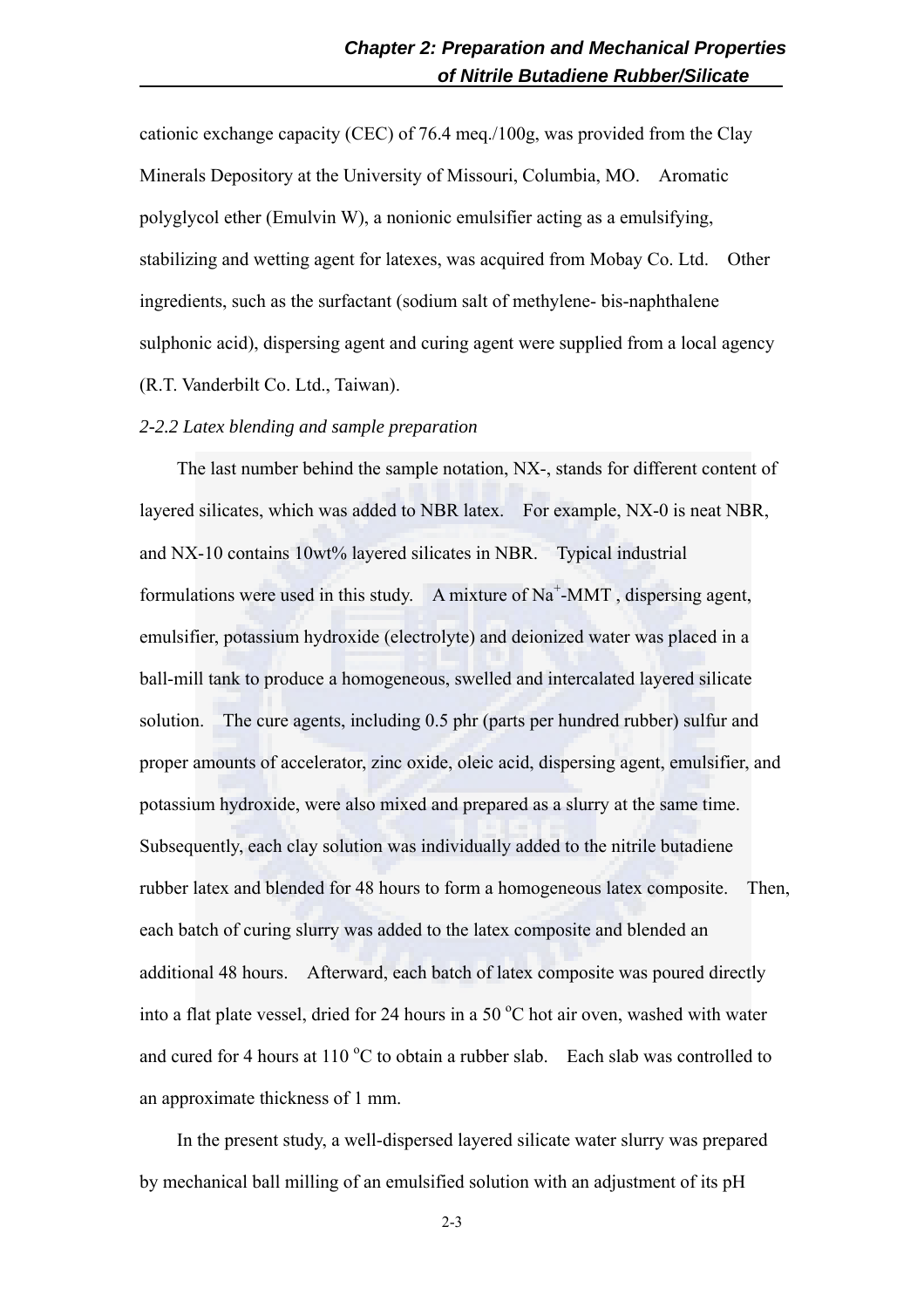value. Then, it was blended with the prepared nitrile latex, using normal stirring for a proper period of aging time. It was found that most of the homogeneous nanocomposite latexes were stable even after one month when stored at room temperature.

#### *2-2.3 Characterization*

Wide-angle X-ray diffraction (XRD) measurements were carried out with a Mac Science M18 X-ray diffractometer. The X-ray beam was produced by nickel-filtered Cu K $\alpha$  radiation with wavelength  $\lambda$  = 0.154 nm operated at 30 kV and 25 mA. The diffraction curves were obtained within the range of scattering angles (20) of 2-10 $^{\circ}$  at a scan rate of 1 $^{\circ}$ /min. The TEM used is a JEOL JEM 2000FX electron microscope operating with an acceleration voltage of 100 kV. Ultrathin sections of the cured samples were microtomed using Leica Ultracut Uct into about 100-nm thick slices with a diamond knife; subsequently, a layer of carbon was deposited onto these slices and placed on 400 mesh copper nets. Thermogravimetric analysis (TGA) of each sample was carried out under nitrogen purge in a Perkin-Elmer TGA-7. About 10 mg of cured sample was heated from 50 to 700  $\mathrm{^oC}$  at 10  $\mathrm{^oC}$  / min. Both the tensile and tear strength of the cured rubber slab were tested on a MTS tensile tester, Sintech 1-D, according to the ASTM standard D412-97 method, die C and D624-95 method, die B, respectively.

#### **2-3 Results and Discussions**

The dispersion image of layered silicates on the NBR matrix are shown and discussed individually in the section 2-3-A for the NBR-layered silicate nanocomposites. The mechanical properties and the mechanism scheme of the NBR-layered silicate nanocomposites are discussed in the section 2-3-B and 2-3-C, respectively.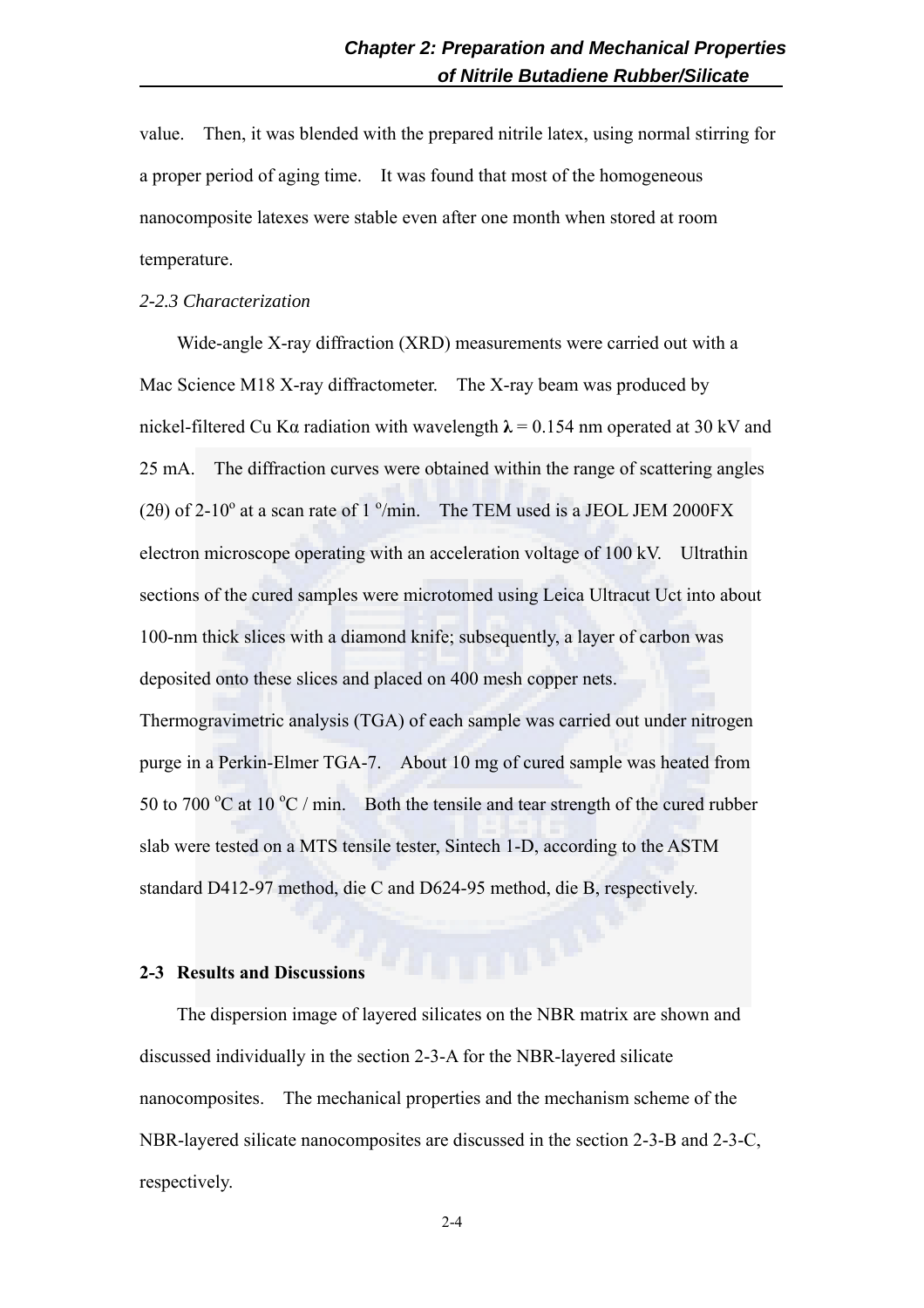#### **2-3-A. Layered silicates dispersion in NBR nanocomposites**

Figure 2A-1 shows the X-ray diffraction curves for the cured NBR/silicate nanocomposites. The X-ray diffraction peaks at  $2\theta = 6.84^\circ$ , 2.73°, 2.63° and 2.65° represent the diffraction of the (001) crystal surface of layered silicates in the nanocomposites, corresponding to d-spacings of 1.29, 3.23, 3.36 and 3.33 nm, respectively. This indicates that a relatively large gallery expansion in layered silicates has been obtained in the case of NX-3 , NX-5 and NX-7.5. For the NX-5 sample, the major peak appears around  $2.63^{\circ}$ , and a blurred peak appears at about 3.33° (2.65nm), which might be caused by non-uniform expansion of layered silicates. For the NX-7.5 sample, other than the diffraction of X-ray by the (001) plane at about  $2\theta = 2.65^{\circ}$ , another strong diffraction peak can be observed at about 5.36° (1.65nm). This probably indicates that there has a bimodal structure for layered silicates in NBR when the amount of layered silicates is over about 5  $wt\%$ . Figure 2A-2 presents TEM micrographs of the dispersion of nanometer-sized layered silicates in the NBR film. Single silicate layers in the rubber matrix and a few multi-layer bundles in the case of NBR containing 3 and 5 wt% layered silicates can be found in Figure 2A-2 (a) and (b). In both cases, the exfoliated layered silicates, where the interlayer d-spacing was larger than 3.2 nm, can be observed; whereas, in Figure 2A-2 (c), the dispersion of silicates in NBR can be found to actually adopt a bimodal structure, consisting of both intercalated and exfoliated states. This reveals that a higher silicate loading would lead to poorer dispersion and more aggregated bundles in the rubber film. A critical concentration of 7.5 wt% layered silicate in NBR/silicate nanocomposites can be utilized to exert the exfoliated nanocomposite using the modified latex shear blending method. The results of the TEM analysis correspond to those of the X-ray analysis quite well. Hence, based upon the results of XRD and TEM, it is likely that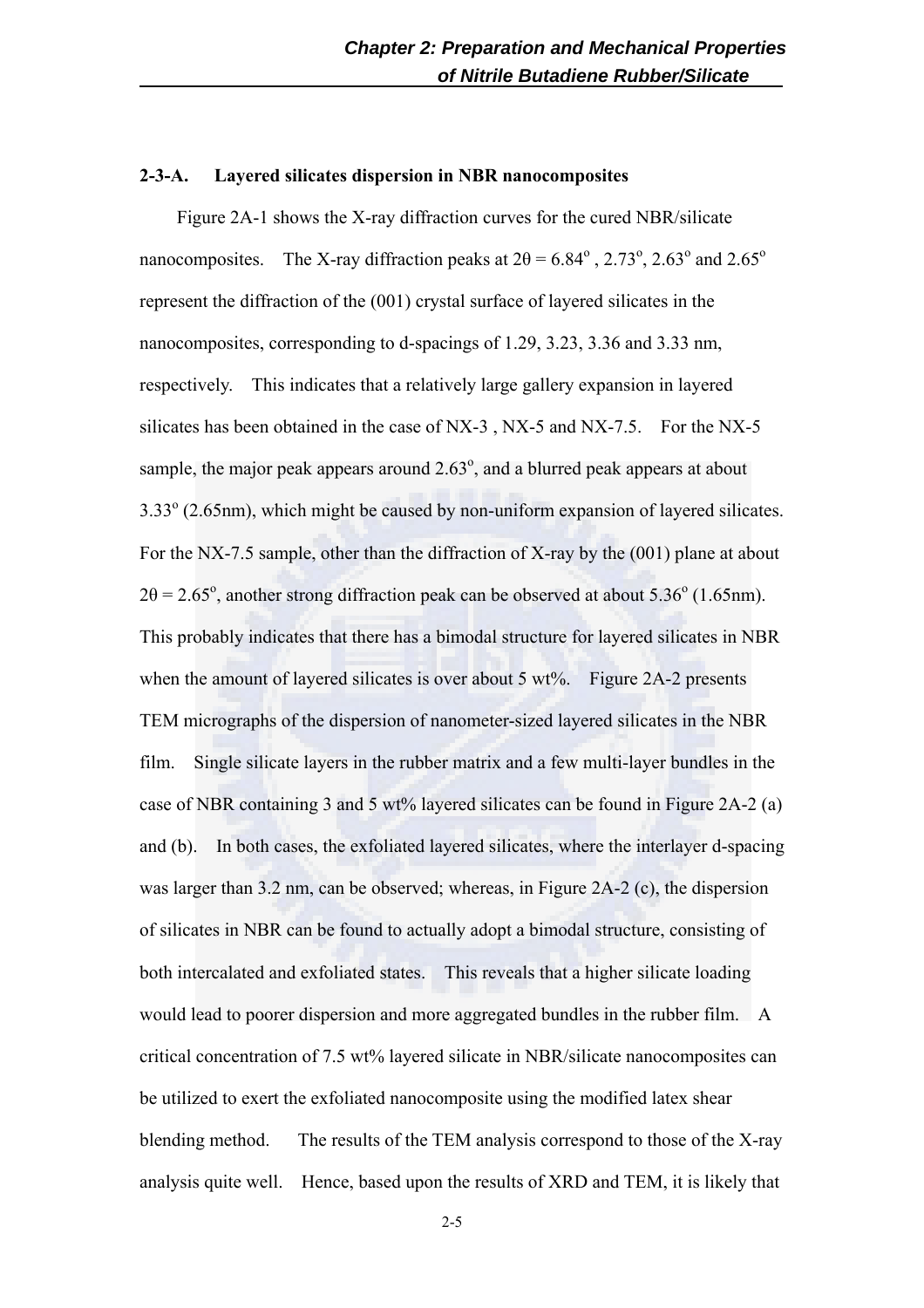in the nanocomposites of NBR with silicate concentrations between 3 and 7.5 wt%, exfoliated and partially intercalated layered silicates coexist .

#### **2-3-B. Mechanical and thermal properties of NBR nanocomposites**

#### *2-3-B.1 Mechanical properties*

The stress-strain curves of these crosslinked NBR/silicate nanocomposites are shown in Figure 2B-1. At low strains, these materials behave similarly, but the tensile modulus of NX-7.5 increases dramatically at high strains, which is different from that of neat NBR (NX-0). The low strain behavior results from somewhat low sulfur content (low crosslink density). The addition of nano-silicate can enhance the tensile modulus of NBR. It can also be reasonably assumed that the dramatic increase in stress of NX-7.5 in the high strain region results from the effect of molecular chain orientation and the resultant orientation of layered silicates brought about by the rubber molecular orientation.

The effects of layered silicates content on the tensile and tear mechanical properties of the crosslinked NBR/silicate nanocomposites are illustrated in Figure 2B-2 and 2B-3. The tensile strength increases by more than 200 %, with a slight effect on the elongation, and the tear strength also increases considerably for these NBR/silicate nanocomposites, compared to neat NBR. The tear properties of these crosslinked NBR/silicate nanocomposites display the similar trend to that of their tensile mechanical properties. Additionally, the tensile strengths at 500% elongation (M500, engineering modulus) of the NBR/silicate nanocomposites are also much higher than that of neat NBR. The engineering modulus is an indicator of the stiffness of the rubber compounds. The tensile and tear strengths of the NBR/silicate nanocomposites increase with the amount of layered silicates up to 7.5 wt%, but decrease at 10 wt% concentration. The maximum increases in the tensile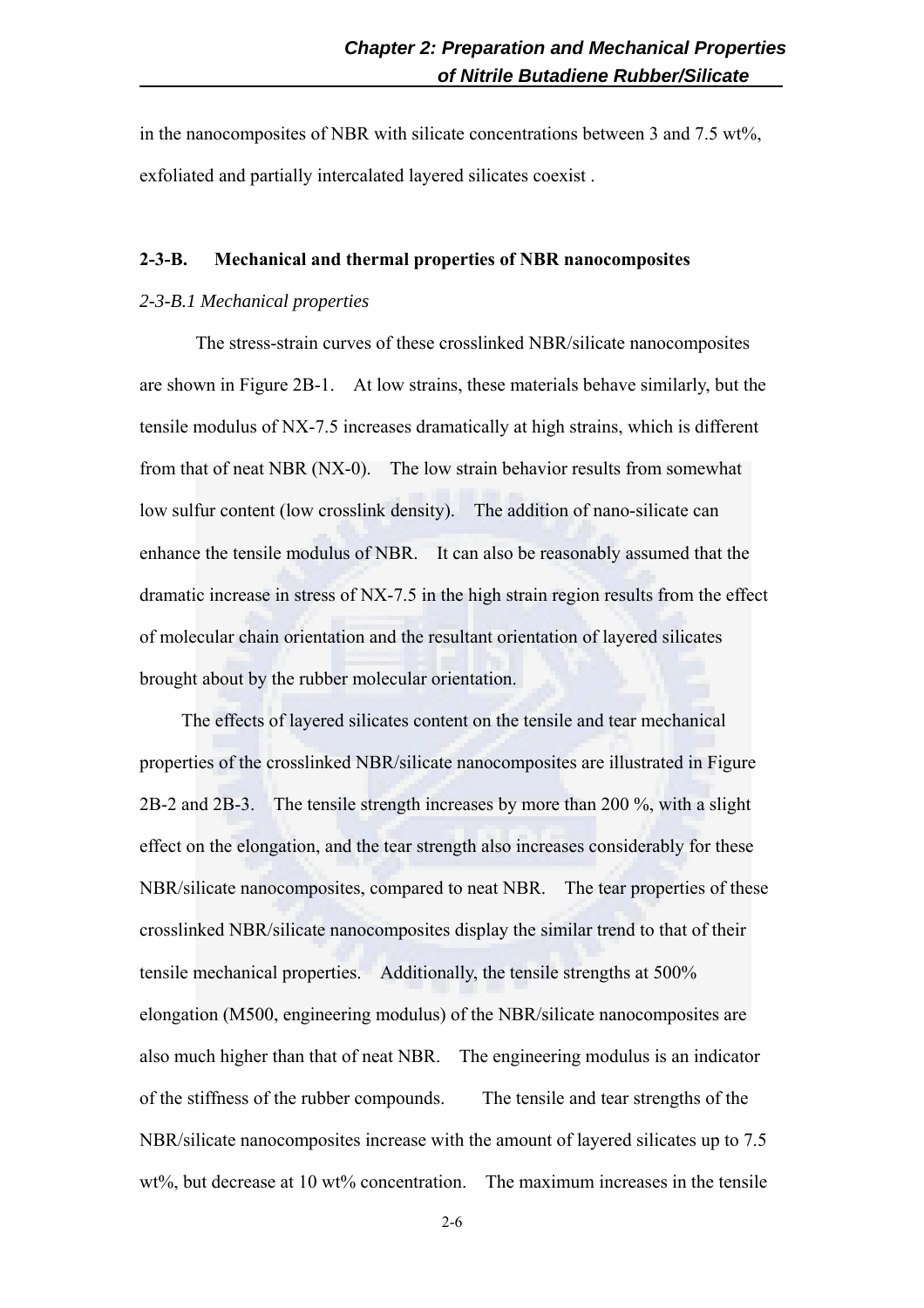and tear strength are about 200% and 60%, respectively. It can therefore be concluded that tensile and tear properties of NBR can increase dramatically with a layered silicates content up to 7.5wt% using a modified shear blending system, where the molecular chain motion of NBR into the galleries of largely exfoliated nano-silicate platelets prepared by a ball milling process. Second, exfoliated layered silicates with finer dispersion can be established with the assistance of small molecular, non-ionic and ionic surfactants and through the use of high shear forces in the ball milling process.

## *2-3-B.2 Thermal properties*

Thermal degradation temperatures (at 5% weight loss) of NBR/silicate nanocomposites also increase with the content of layered silicates. Figure 2B-4 gives a detailed thermal gravimetric analysis of neat NBR and two nanocomposites. In addition to improving the initial decomposition temperature, the weight loss due to the thermal pyrolysis of NBR is nearly constant, until a temperature of about 450 <sup>o</sup>C is reached. At higher temperature, the layered silicates inhibit weight loss in NBR. This is possibly due to the presence of layered silicates dispersed homogeneously in the NBR matrix that could extend the total immigration out-paths of small molecules, as well as inner volatiles, and would reduce the permeability of oxygen into the bulk of the nanocomposite. Therefore, it could inhibit the occurrence of NBR chain scission and improve the thermal stability.

#### **2-3-C. Schematic drawings of latex blending mechanism**

Schematic drawings of the ball milling and latex blending mechanism are provided in scheme 1 and 2, respectively. In scheme 1, the intergallery space of layered silicates in water is largely expanded since the appearance of the silicate solution is homogeneous and transparent. Then, the ball milling process generates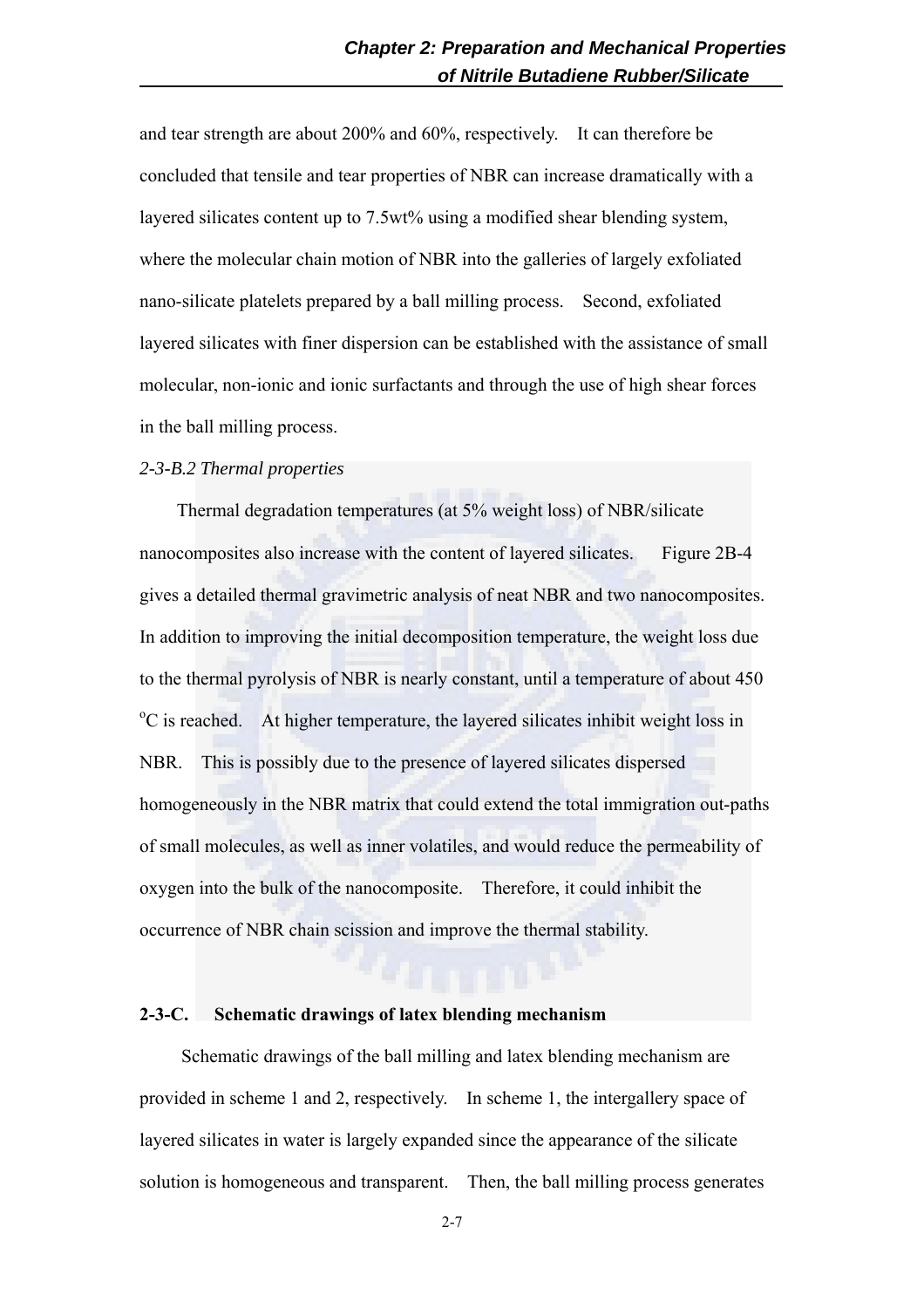a proper shear force to delaminate the layered silicate and allow the surfactant molecules to move into the interspace of layered silicate. In scheme 2, after mixing with the rubber latex, the emulsified and well-expanded layered silicates can allow the elastomer molecular chains to diffuse and intercalate into the silicate galleries. After coagulating, nearly exfoliated and partly intercalated elastomer nanocomposite can form.

## **2-4 Conclusions**

NBR/silicate nanocomposites, with a mostly exfoliated and partially intercalated coexisting structure, were successfully prepared by ball milling of surfactant-treated layered silicates in emulsified solution, followed by latex shear blending. The tensile mechanical properties and tear strengths of these nanocomposites increase with the amount of layered silicates, as compared to that of neat NBR. Additionally, these nanocomposites display higher thermal stabilities than neat rubber.

#### **Acknowledgements**

We appreciate the financial support provided by the Ministry of Economic Affairs through Project 92FCA12V and the National Science Council through Project NSC91-2120-M-009-001

## **References**

- [1] A. Usuki, M. Kawasum, Y. Kojima, Y. Fukushima, A. Okada, T. Kurauchi, and O. Kamigaito, *J. Mater. Res.,* **8**, 1179 (1993).
- [2] H. L. Tyan, Y. C. Liu, and K. H. Wei, *Chem. Mater.,* **11**, 1942 (1999).
- [3] T. Agag, T. Koga, and T. Takeichi, *Polymer,* **42**, 3399 (2001).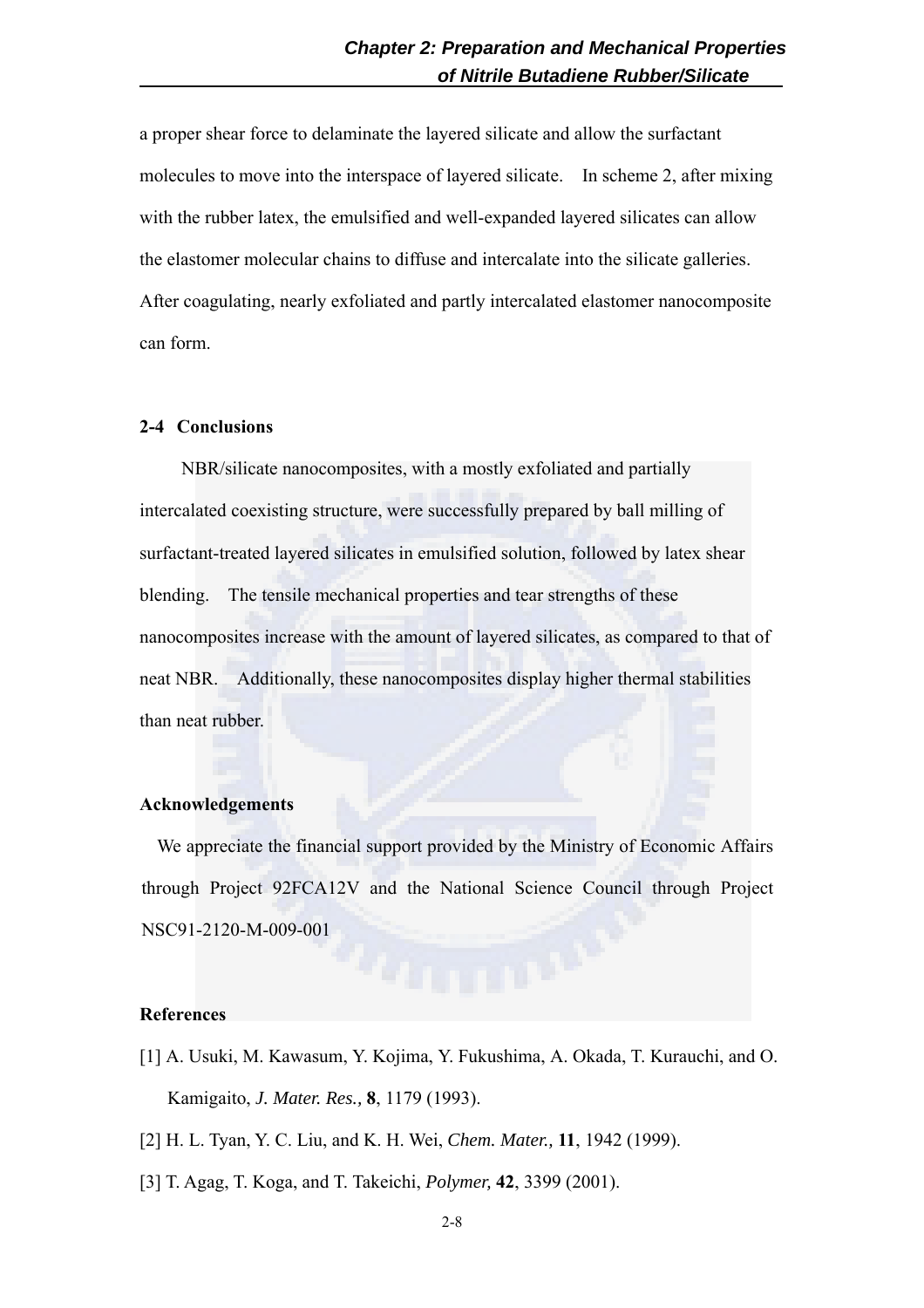- [4] L.Y. Jiang, C. M. Leu, and K. H. Wei, *Adv. Mater.,* **14**, 426 (2002).
- [5] T. K. Chen, Y. I. Tien, and K. H. Wei, *Polymer,* **41**, 1345 (2000).
- [6] Y. I. Tien and K. H. Wei, *Macromolecules,* **34**, 9045 (2001).
- [7] J. Ma, S. Zhang, and Z. Qi, *J. Appl. Polym. Sci.,* **82**, 1444 (2001).
- [8] M. Kawasumi, N. Hasegawa, M. Kato, A. Usuki, and A. Okada, *Macromolecules,*  **30**, 6333 (1997).
- [9] E. Passaglia, W. Bertuccelli, and F. Ciardelli, *Macromol. Symp.,* **176**, 299 (2001).
- [10] E. A. Manias, L. Touny, K. E. Wu, B. L. Strawhecker, and T. C. Chung, *Chem. Mater.*, **13**, 3516 (2001).
- [11] Y. T. Vu, J. E. Mark, L. H. Phom, and M. Engelhardt, *J. Appl. Polym. Sci.,* **82**, 1391 (2001).
- [12] K. S. Kwan, D. A. Harrington, P. A. Moore, J.R. Hahn, J. V. Degroot, and G. T. Burns, *Rubber Chem. Technol.*, **71**, 630 (2001).
- [13] J. T. Kim, T. S. Oh, and D. H. Lee, *Polym. Int.,* **52(7)**, 1058 (2003).
- [14] J. T. Kim, T. S. Oh, and D. H. Lee, *Polym. Int.,* **52(7)**, 1203 (2003).
- [15] S. Varghese and J. Karger-Kocsis, *J. Appl. Polym. Sci*., **91(2)**, 813 (2004).
- [16] A. Usuki, A. Tukiguse, and M. Kato, *Polymer*, **43**, 2185 (2002).
- [17] C. Nah, H. J. Ryu, S. H. Han, J. M. Rhee, and M. H. Lee, *Polym. Int.,* **50**, 1265 (2001).
- [18] Y. W. Chang, Y. Yang, S. Ryu, and C. Nah, *Polym. Int.,* **51**, 319 (2002).
- [19] S. Joly, G. Garnaud, R. Ollitrault, and L. Bokobza, *Chem. Mater.,* **14**, 4202 (2002).
- [20] Z. Wang and T. Pinnavaia, *Chem. Mater*., **10** 3769- (1998).
- [21] T. K. Chen, Y. I. Tien, and K. H. Wei, *J. Polym. Sci.: Chem*., **37**, 2225 (1999).
- [22] A. Akelah and A. Moet*, J. Appl. Polym. Sci*., **55**, 153 (1994).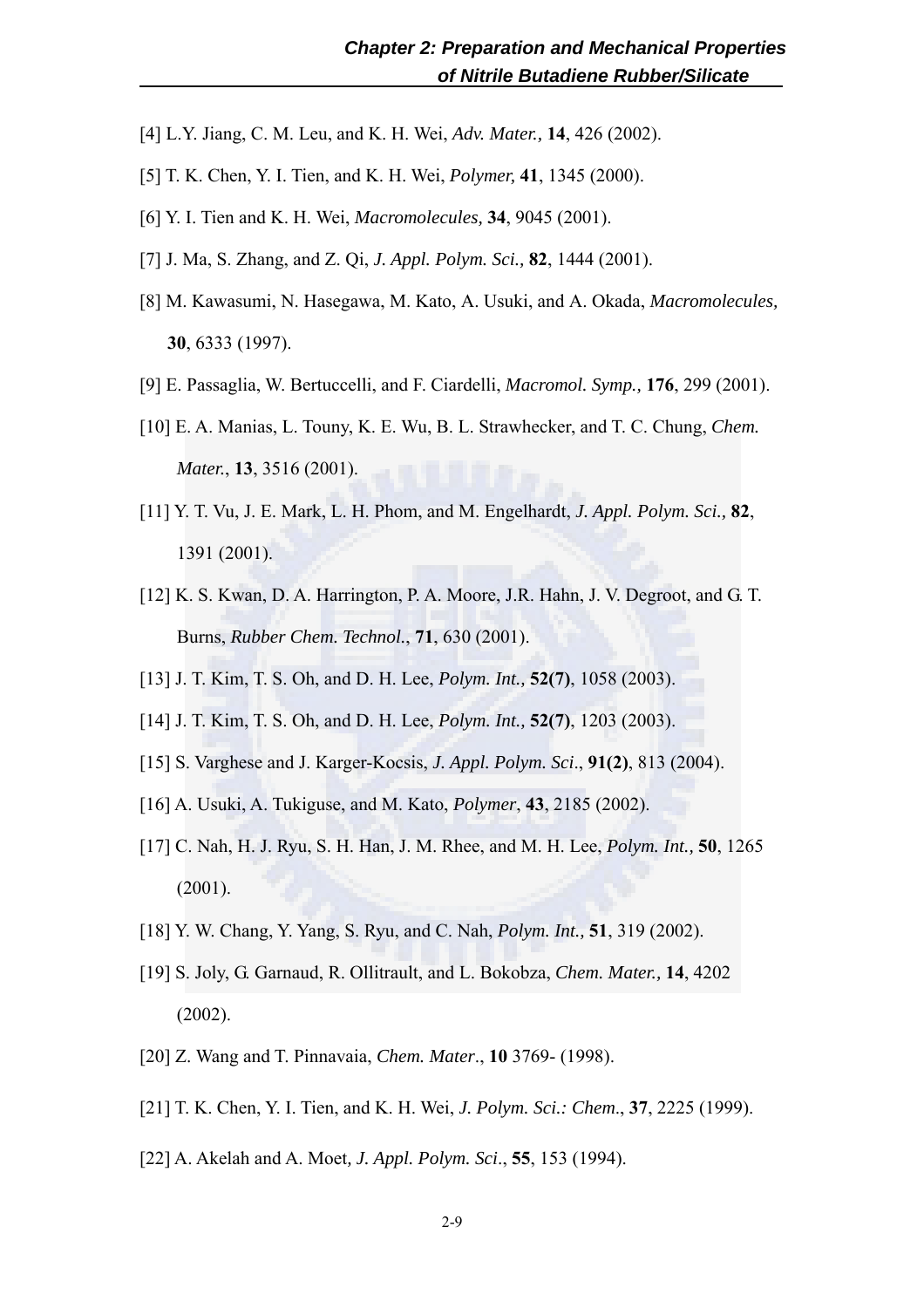- [23] Y. Wang, L. Zhang, C. Tang, and D. J. Yu, *Appl. Polym. Sci.*, **78**, 1879 (2000).
- [24] M. Xiong, L. Wu, S. Zhou, and B. You, *Polym. Int.* **51**, 693 (2002).
- [25] L. Zhang, Y. Wang, Y. Sui, and D. *Yu, J. Appl. Polym. Sci*., **78**, 1873 (2000).
- [26] Y. P. Wu, L. Q. Zhang, Y. Q. Wang, Y. Liang, and D. S. Yu, *J Appl. Polym. Sci*., **82**, 2842 (2001).
- [27] K. E. Strawhecker and E. Manias, *Chem. Mater.,* **12**, 2943(2000).
- [28] T. Yui, H. Yoshida, H. Tachibana, D. A. Tryk, and H. Inoue, *Langmuir*, **18**, 891 (2002).
- [29] Y. K. Kim, Y. S. Choi, K. H. Wang, and I. J. *Chung, Chem. Mater*., **14**, 4990 (2002).

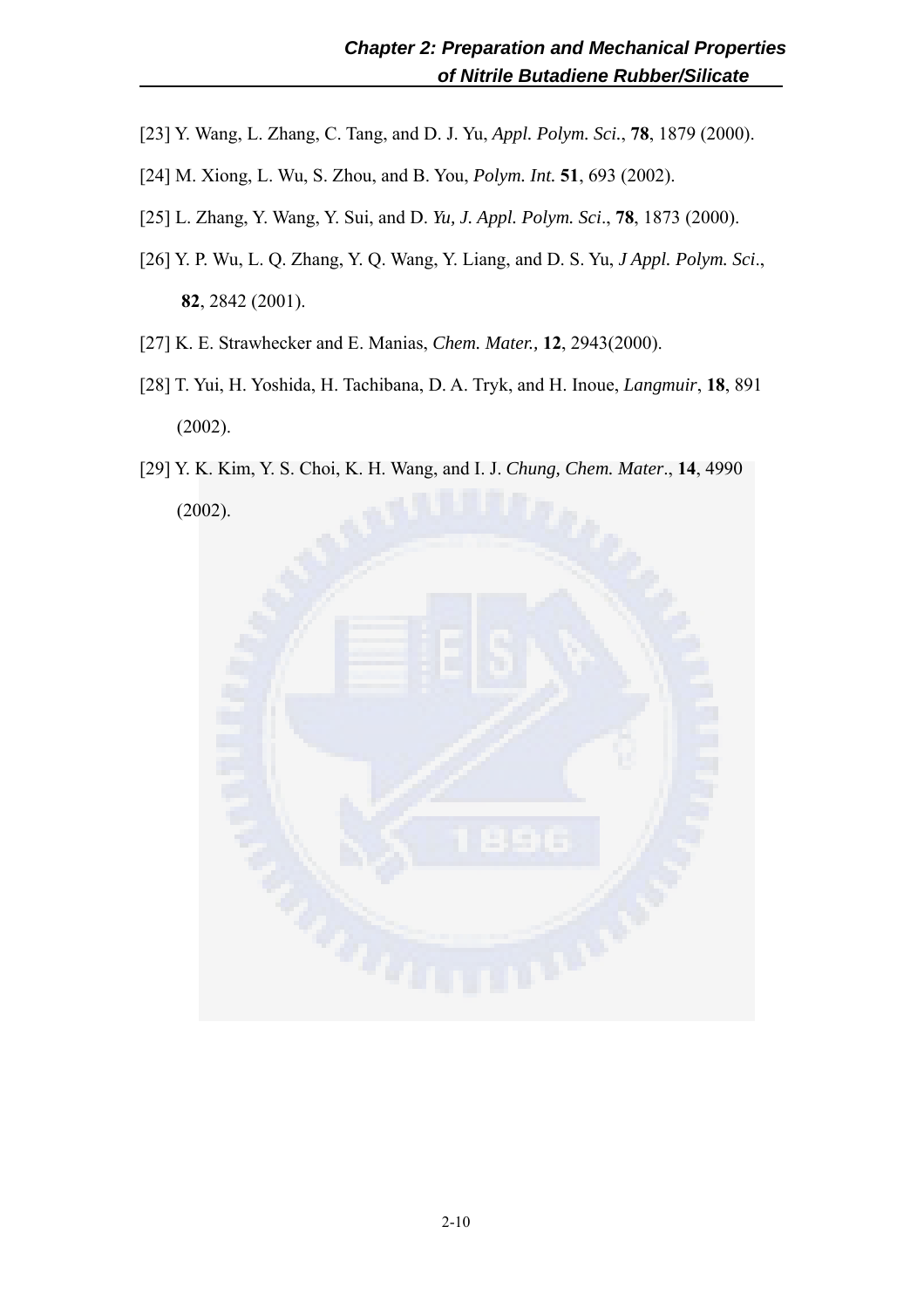

Figure 2A-1. X-ray diffraction patterns for layered silicate (Na<sup>+</sup>-MMT) and for NBR/silicate nanocomposites.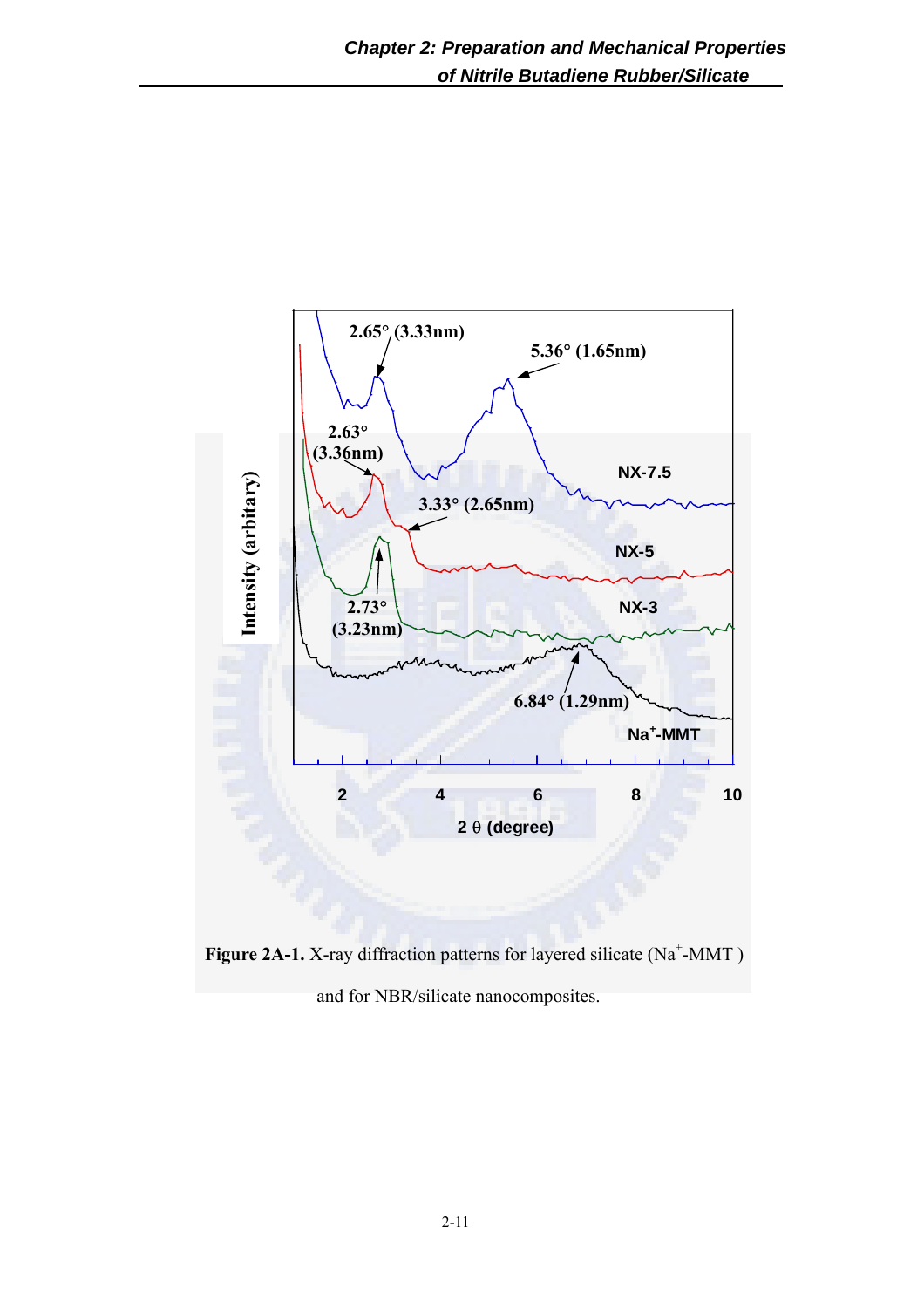

**Figure 2A-2.** TEM micrographs of NBR/silicate nanocomposites containing

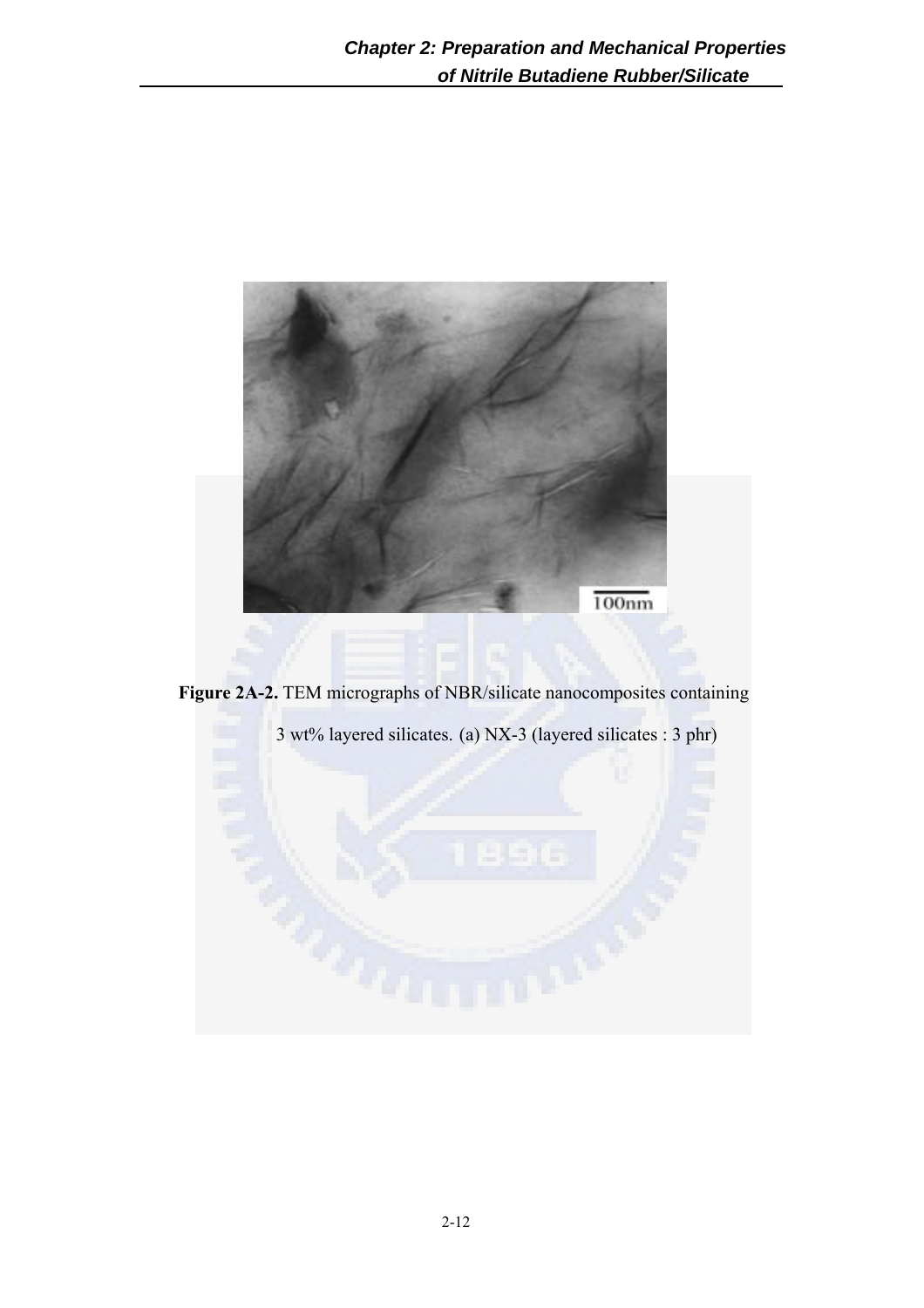

**Figure 2A-2.** TEM micrographs of NBR/silicate nanocomposites containing

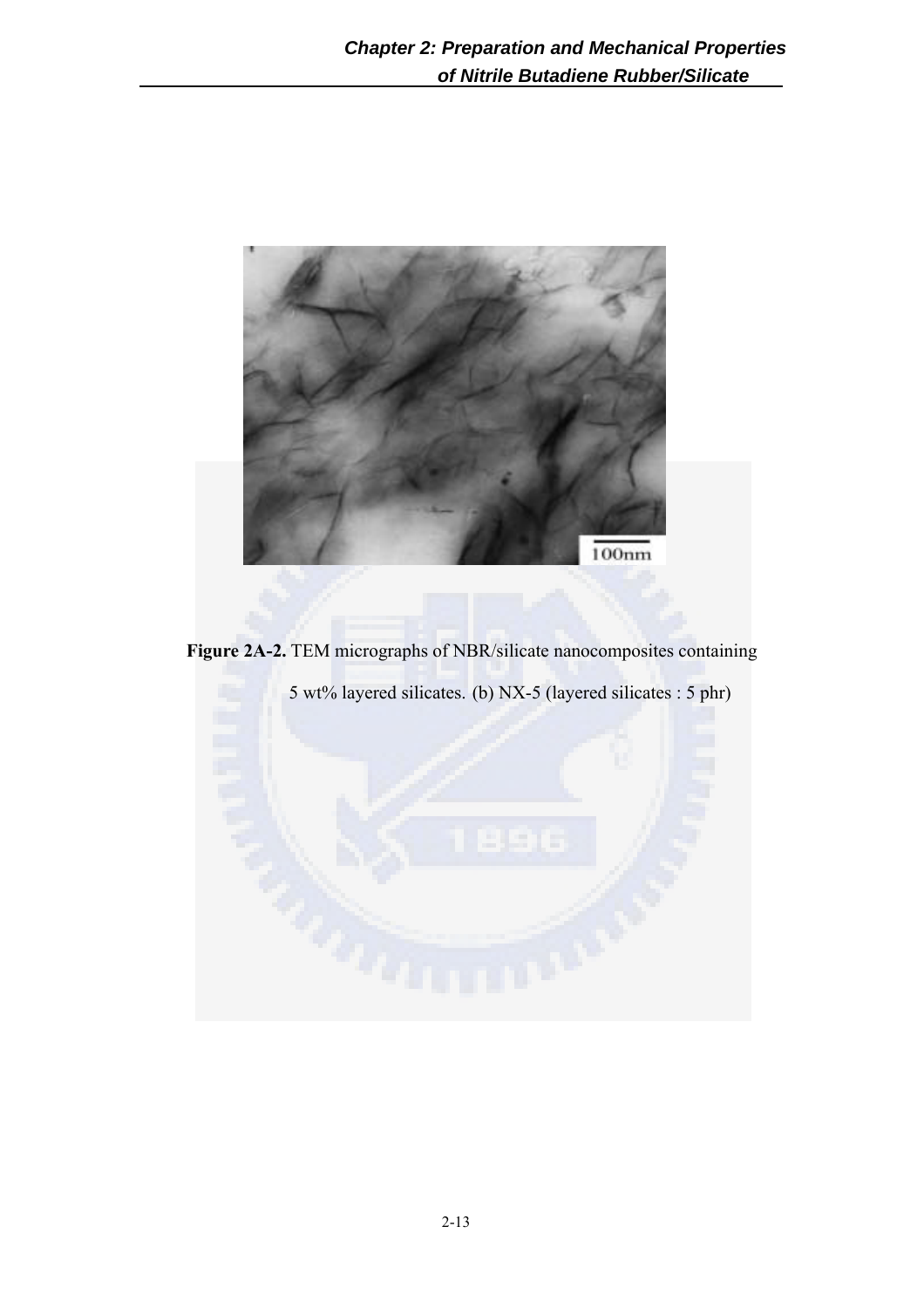

**Figure 2A-2.** TEM micrographs of NBR/silicate nanocomposites containing

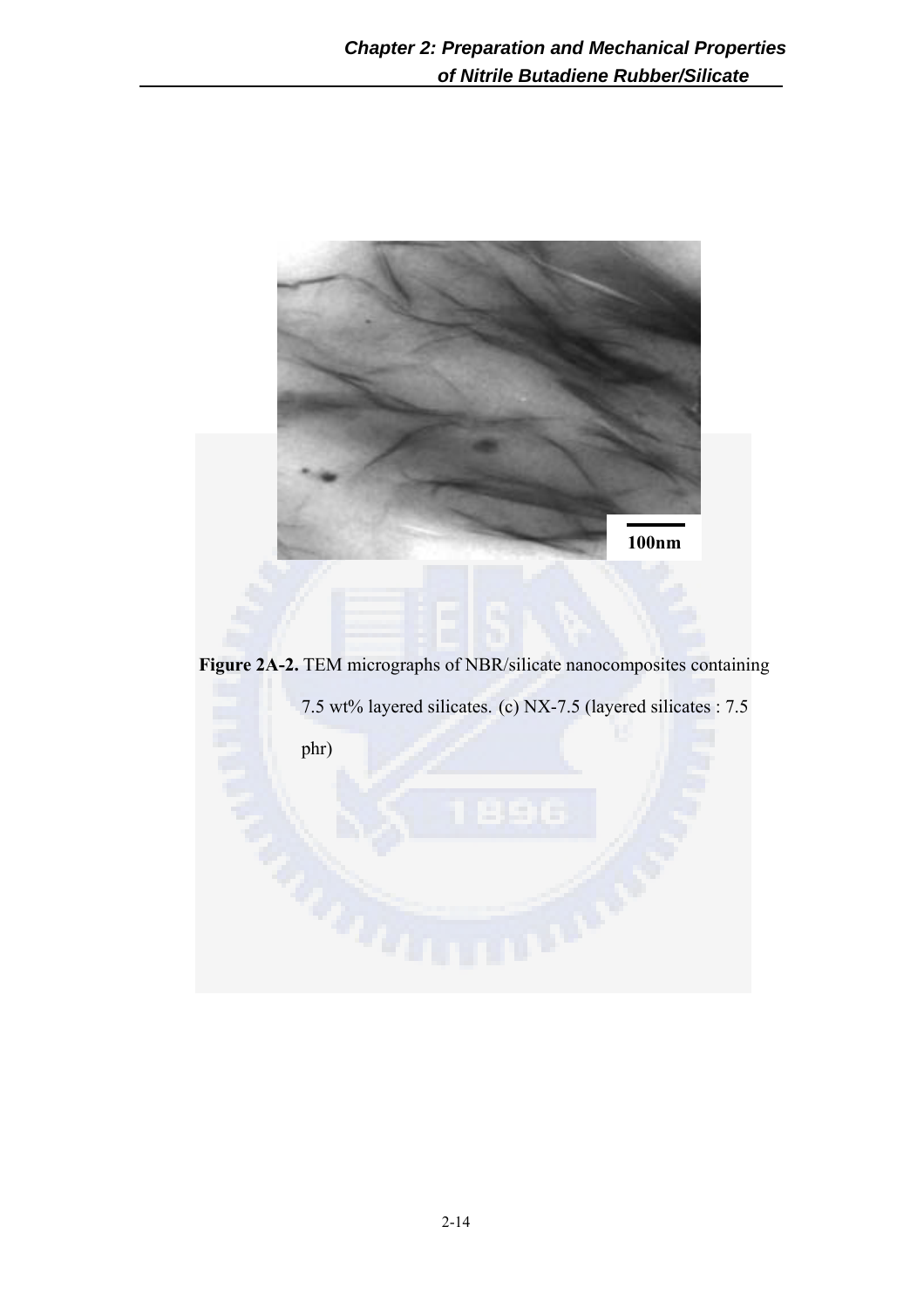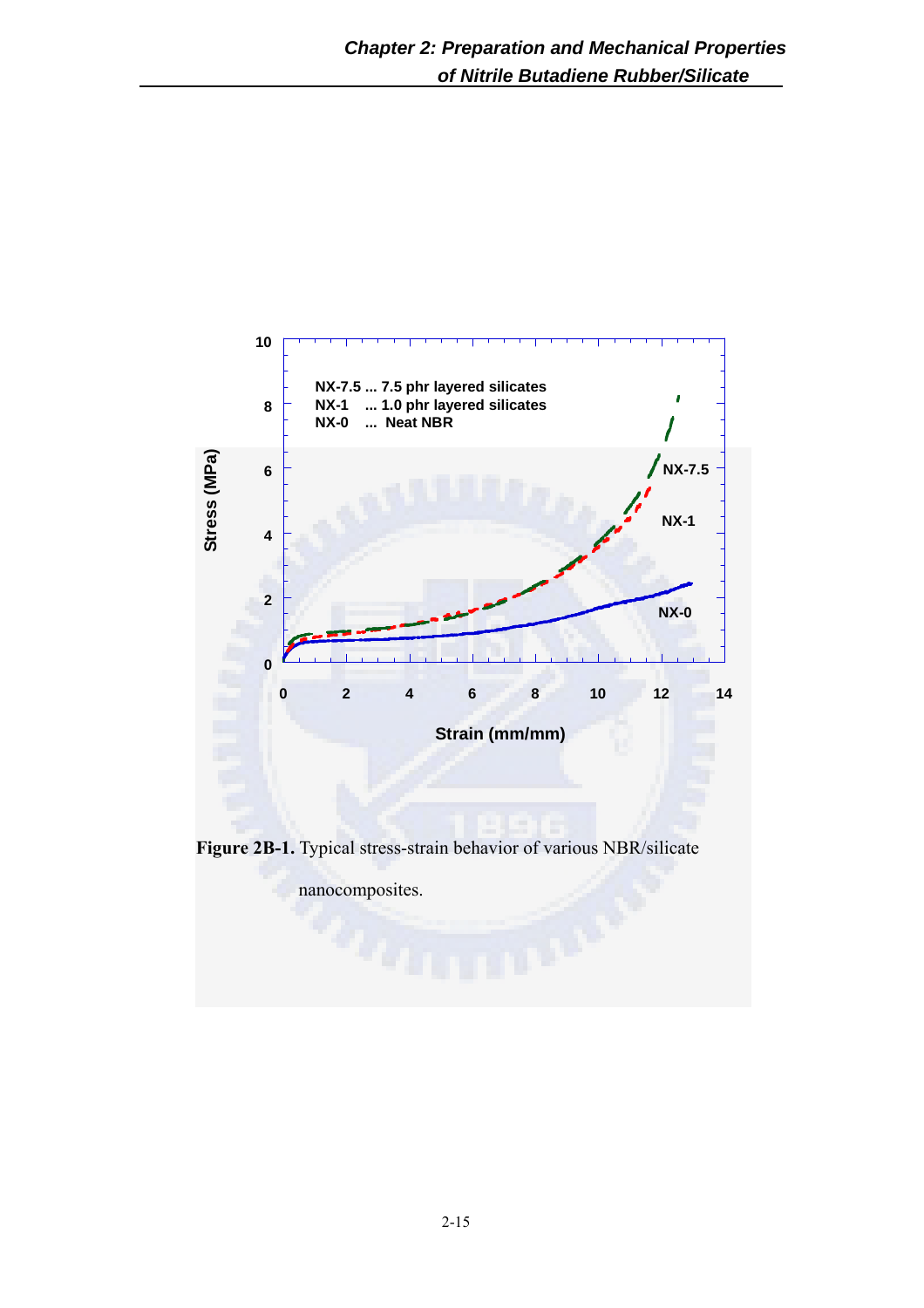

Figure 2B-2. Curves of tensile properties versus layered silicate content (wt%) of NBR/silicate nanocomposites. a. Tensile strength.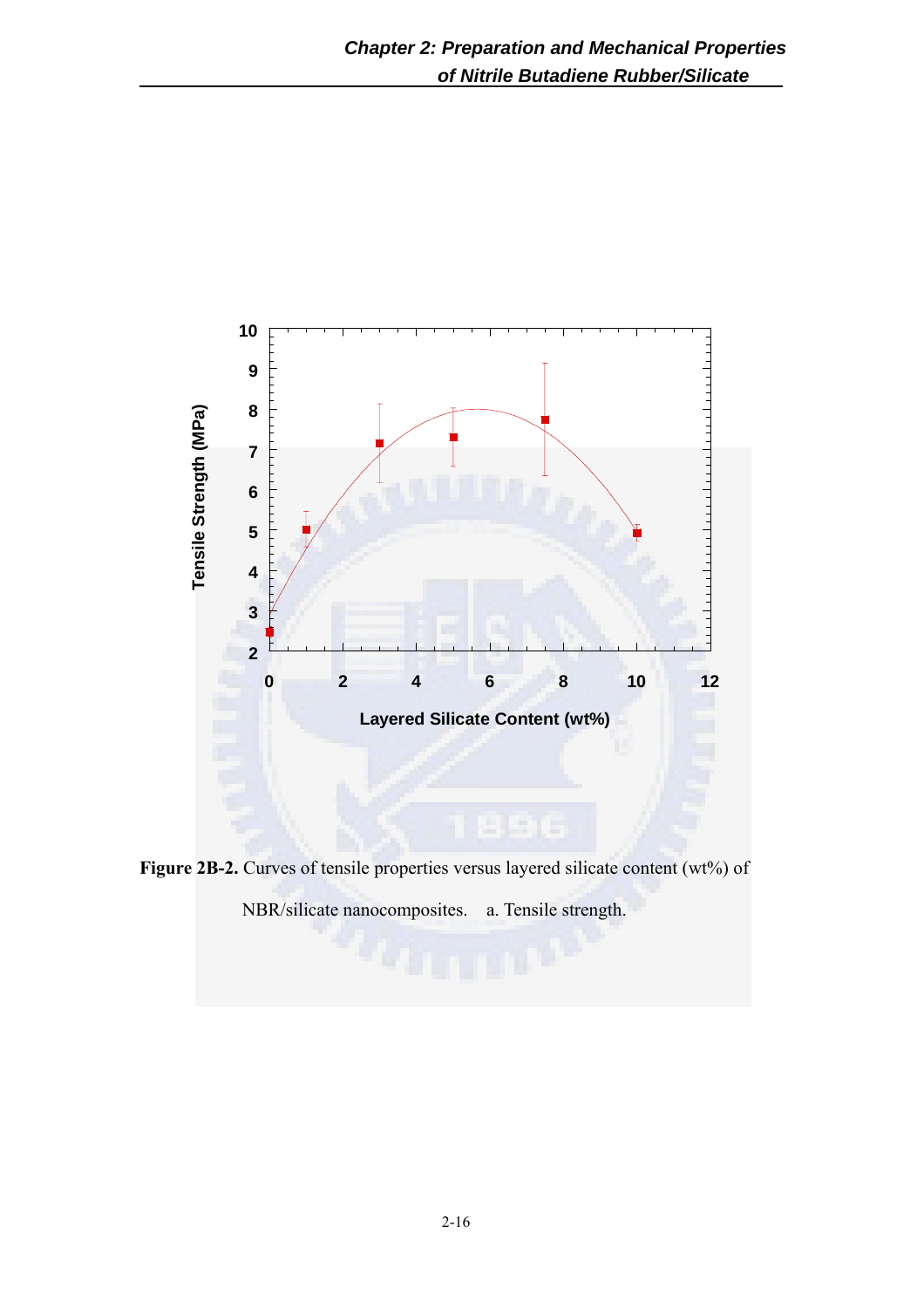

Figure 2B-2. Curve of tensile properties versus layered silicate content (wt%) of

NBR/silicate nanocomposites. b. M500 (Engineering modulus).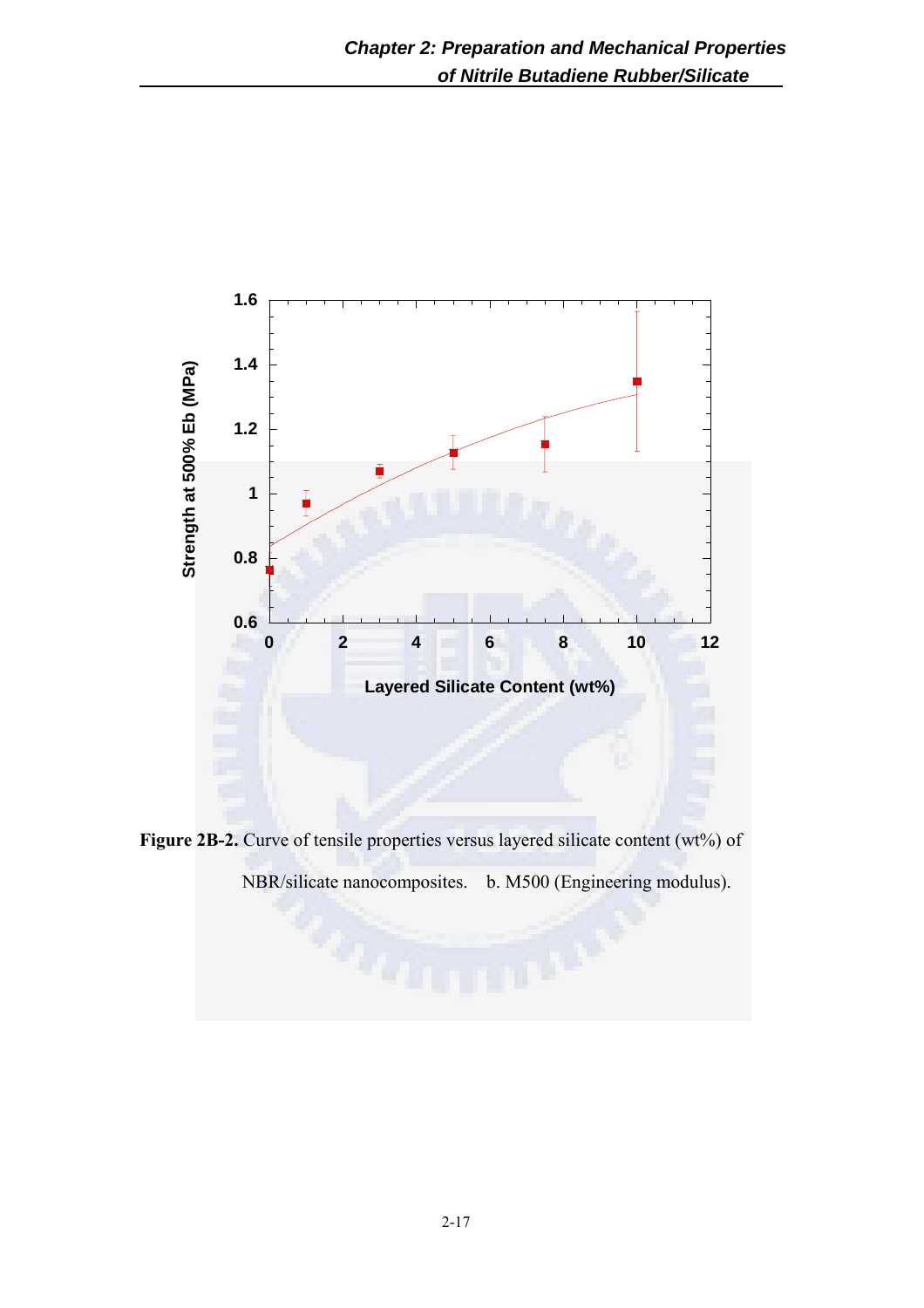

Figure 2B-3. Curve of tear strength versus layered silicate content (wt%) of

NBR/silicate nanocomposites.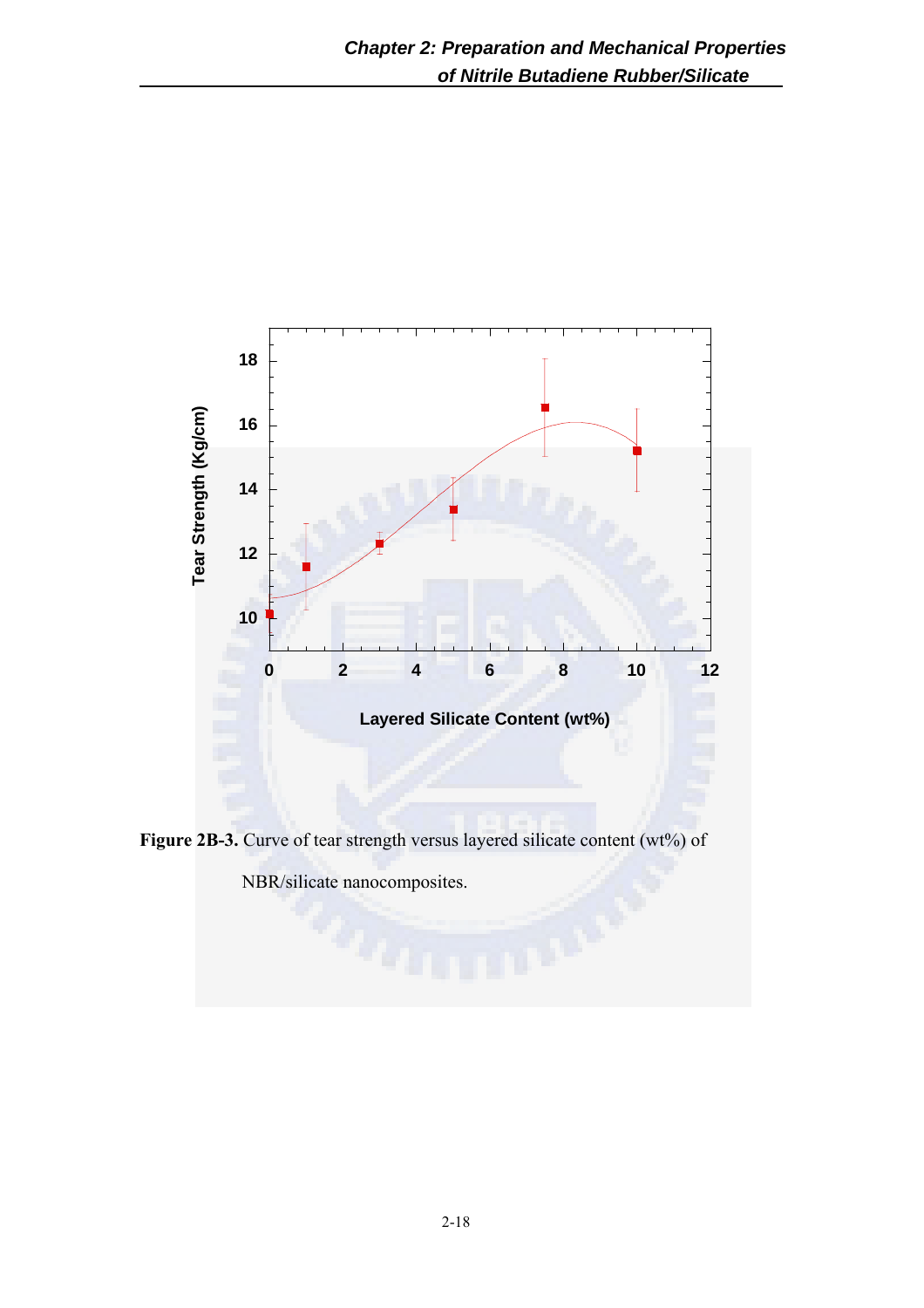

**Figure 2B-4.** Comparative TGA results (5 % weight loss decomposition

temperature, Td, <sup>o</sup>C) of NBR/silicate nanocomposites with neat

NBR.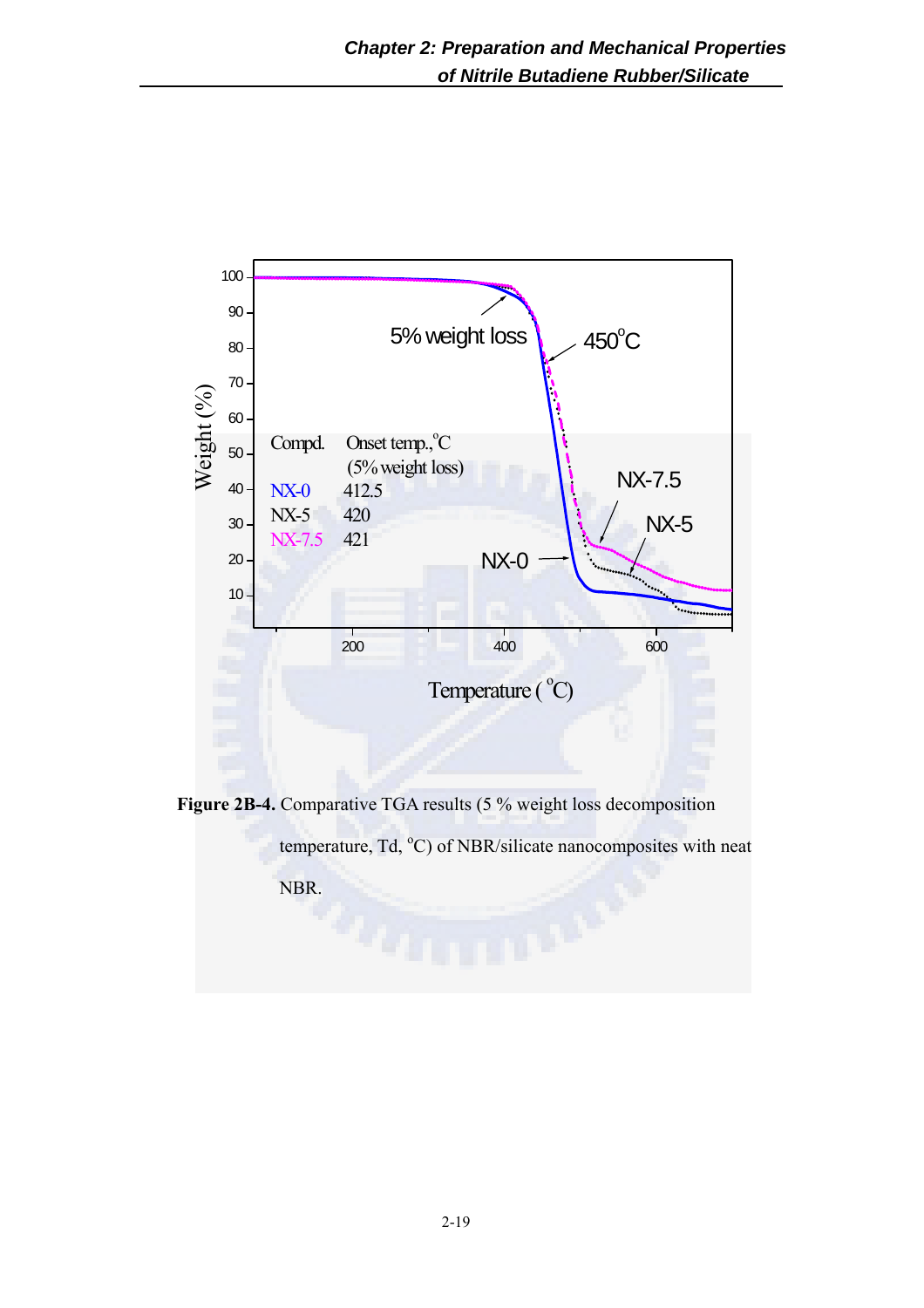## **Scheme 1. Formation of exfoliated layered silicates**

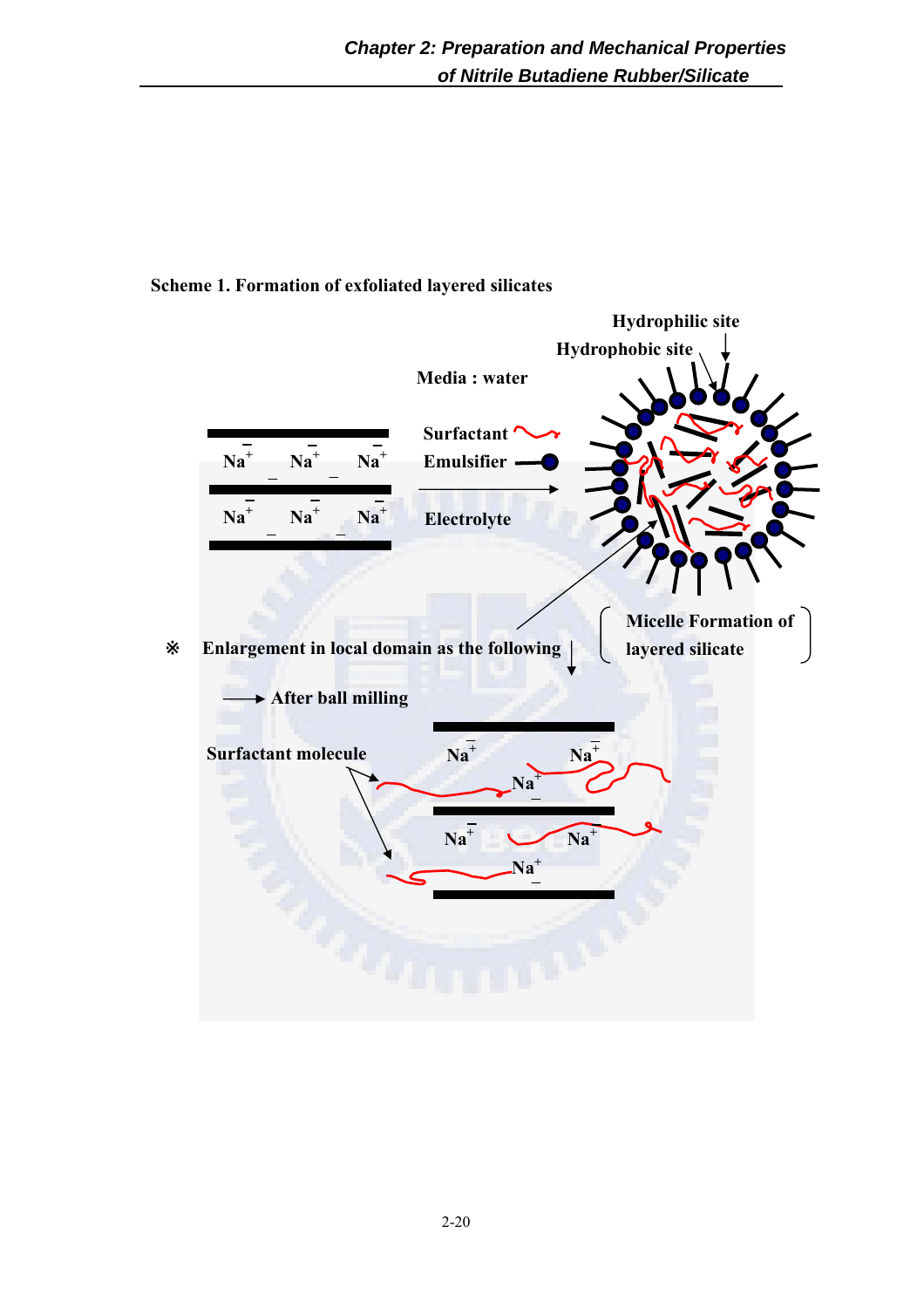

**Scheme 2. Latex blending process**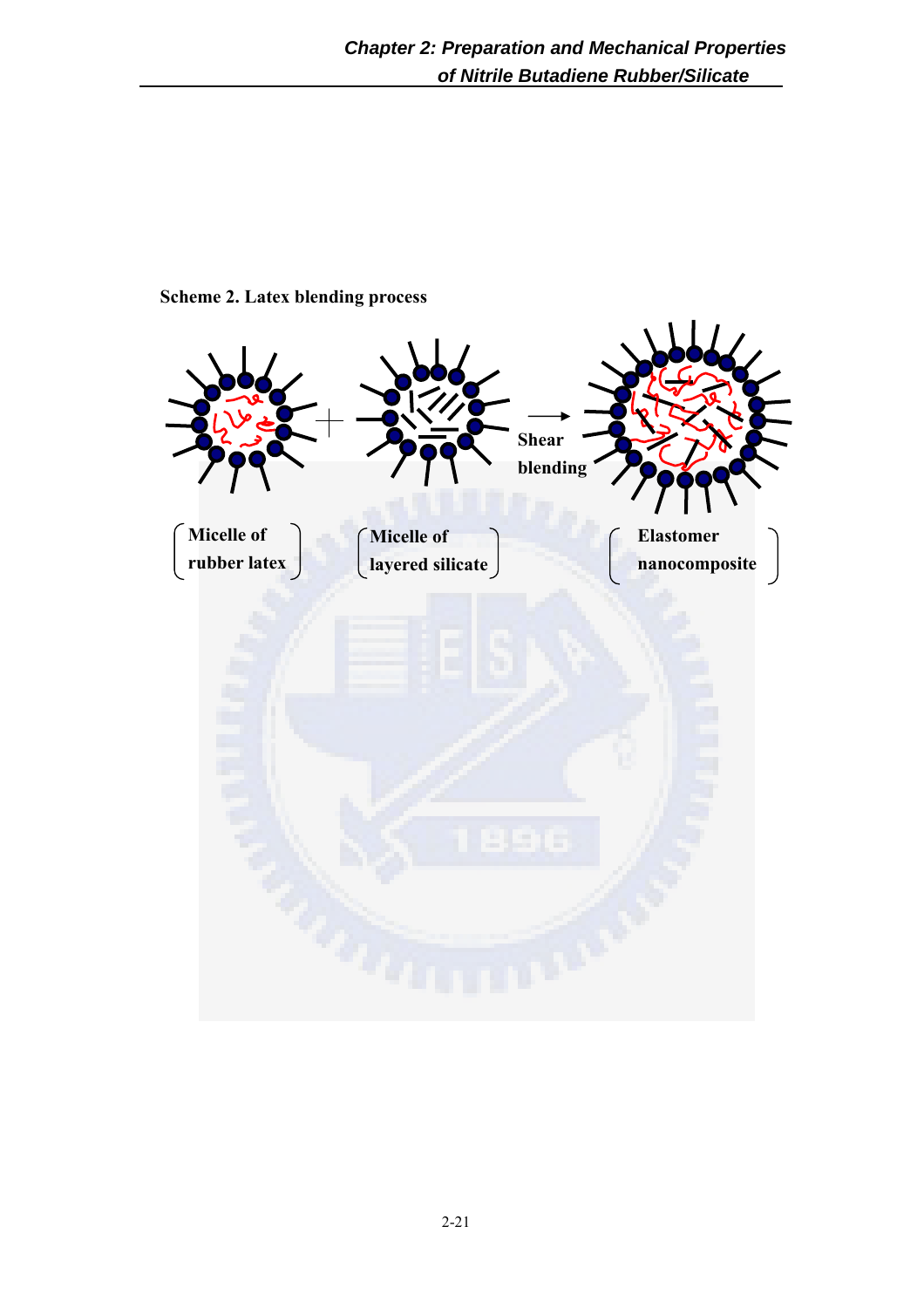# *Chapter 3: Mechanical, Thermal, and Barrier Properties of NBR/Organosilicate Nanocomposites*

## **3-1 Introduction**

The pioneering work conducted by Toyota Central Research on nylon-6/silicate nanocomposites has inspired great interest in polymer nanocomposites over the past decade [1-3]. This particular interest results from the highly efficient enhancement of the barrier and mechanical properties of a polymer by the nanometer-sized silicates when they are well-dispersed in the polymer matrix. The ideal case would have the layered silicates completely separated from one another (termed delaminated or exfoliated) in the polymer matrix. In the other case, there would be a slight increase in the intergallery spacing of the layered silicates but the same orientation for most of layered silicates (termed intercalated) is retained in the matrix. Exfoliation, however, can hardly be achieved in silicates without modification by small organic molecules, which diffuse readily into the intergallery of the silicate layers and open up with enough space between silicates to allow further penetration of the polymer molecules. The driving force for exfoliation or intercalation depends upon the thermodynamic interaction between polymer and silicate as well as the diffusion of polymer chains into the intergallery of the silicate layers. In most cases, proper chemical treatment and optimized processing are key to the formation of nanocomposites. The interlayer distance of the montmorillonite-based silicates when modified with alkylammonium cations is between 1.5 and 3.5 nm. This space is usually large enough to produce intercalated and exfoliated structures upon further processing. In-situ polymerization, polymer intercalation from solution, and direct polymer melt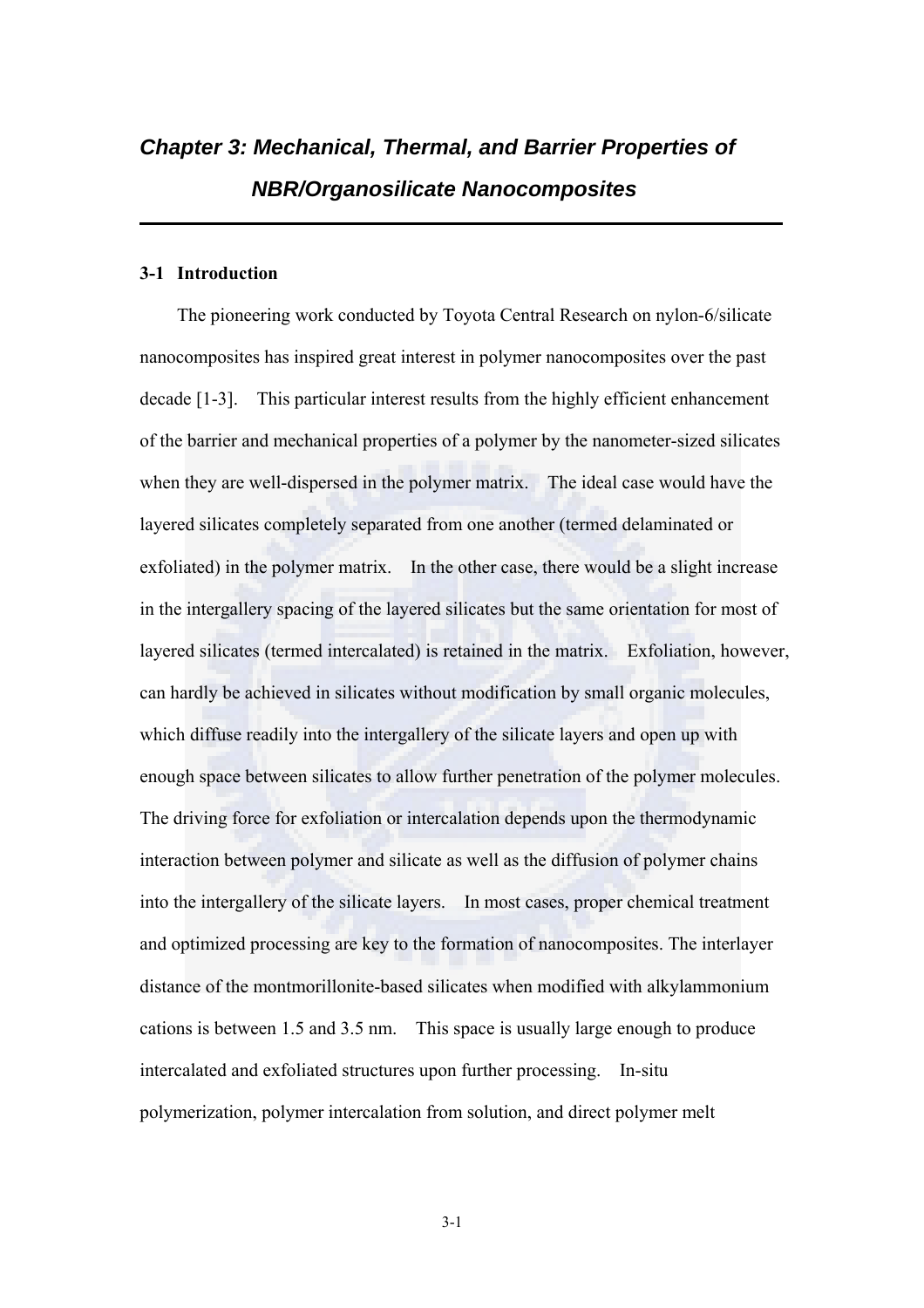intercalation have been developed to prepare polymer-layered silicate nanocomposites [4, 5].

While organosilicates have been used in various thermoplastics and thermoset resins, a fairly small number of studies have been reported on the use of organosilicates to reinforce rubber. "Bound rubber", a traditional concept, can be used to demonstrate the reinforcing behavior of rubber with carbon black or layered silicates, which is an undissolved composition of rubber compound by solvent [6-8]. Bound rubber based on carbon black would cause a considerable increase in compounding viscosity and is disadvantageous in the mixing process. Another drawback of carbon black is that it has a black color and is usually used in high amounts, which is detrimental to the final performance of rubber formulations. A variety of white or pale fillers have been chosen to replace carbon black, such as silica or clay minerals. The reinforcing effect of NBR nanocomposites containing a few weight percent of layered silicates is similar to NBR compounds having a much higher loading of carbon black. When using properly treated organosilicate, however, it can provide an effective physical reinforcement, helping to reduce the viscosity of the uncured elastomeric compound and also retain transparency [8-10]. Additionally, the efficiency of the silicates in modifying the properties of the rubber is largely determined by the degree of their dispersion and the extent of exfoliation in the rubber. Rubbers are more hydrophobic than some of thermoplastics, such as nylon 6, and therefore, it is difficult to achieve dispersion of layered silicates in a rubber matrix by treating montmorillonite with alkyl ammonium ions alone. There are, however, some advantages for rubber/silicate nanocomposites. First, amine-compounds are widely used in sulfur curing rubber formulations as accelerators, and hence the ammonium molecule in the montmorillonite might be involved in the sulfur curing reaction. Besides, the very high molecular weight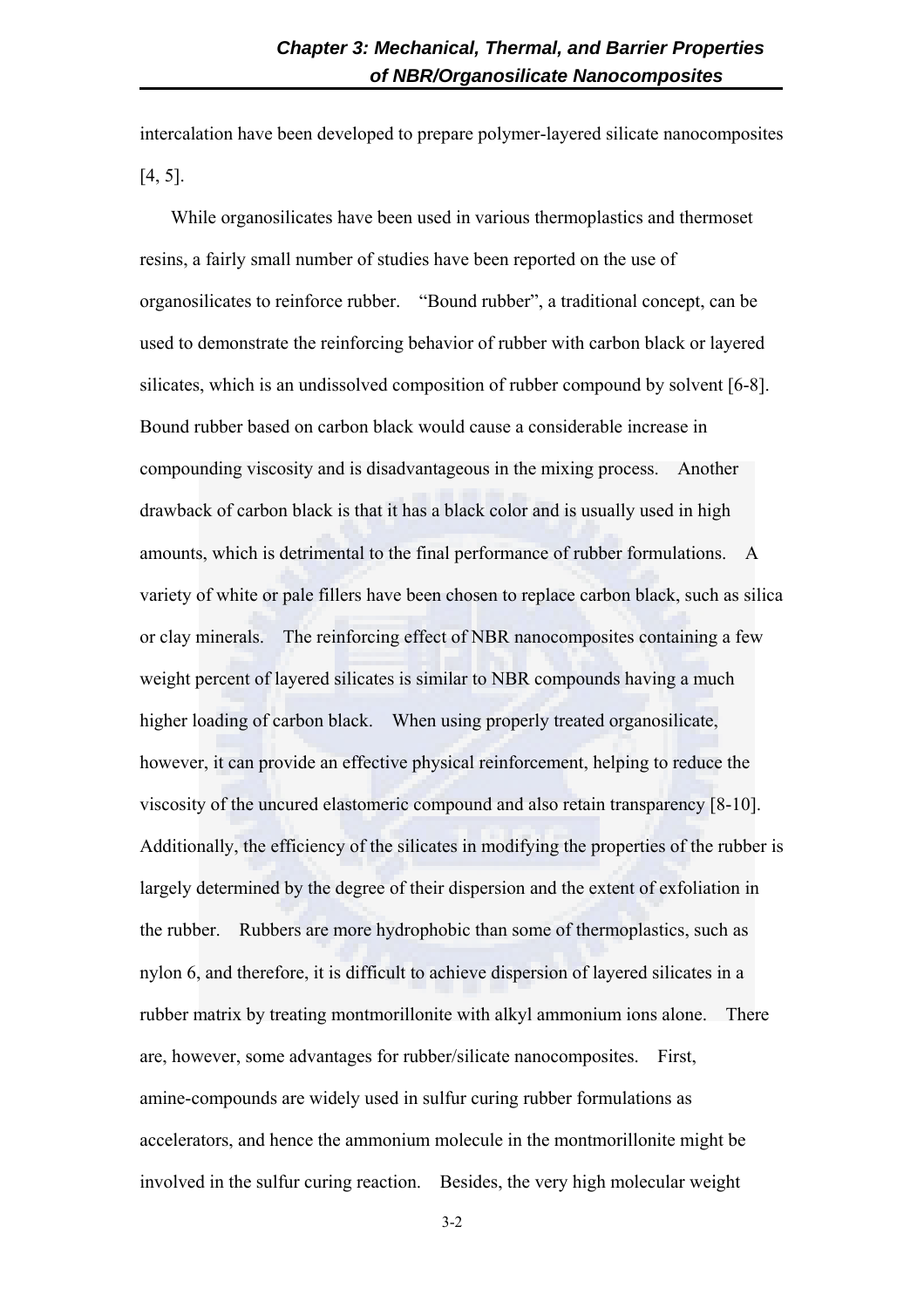rubber material implies that high shear stress will be generated locally during compounding, which is beneficial to the delamination of layered silicates. Hence, compounding with the proper rubber formulation design allows the intercalation and delamination of silicate layers in rubber to become possible [11]. From the literature, the use of organosilicates as precursors for the nanocomposite formations has been extended into various elastomer systems including natural rubber (NR) [12-14], epoxidized natural rubber (ENR) [6, 15], styrene butadiene rubber (SBR) [9, 16], ethylene-propylene-diene rubber (EPDM) [2, 17], nitrile butadiene rubber (NBR) [18-20], polyurethane elastomer [10, 21-23] and silicone rubber [24, 25]. The compounding methods used in these cases can be divided into solution blending, melt mixing and latex compounding. It has been shown that solution blending is a reproducible method to intercalate the rubber molecules into the silicate galleries. Solution blending of the polar NBR rubber and layered silicates has not yet been reported.

In order to a get more detailed expression on the reinforcing effect of organosilicate in rubbers, NBR was selected to produce nanocomposites by solution blending with hydrophobic organosilicates. NBR, having high polarity and being one of the most important industrial raw materials, is worthy to be surveyed. The effect of the amount of organosilicate on the mechanical, thermal and barrier properties of these nanocomposites was investigated in the present study. In addition, the thermodynamical behavior of NBR/layered silicate nanocomposites was also studied.

## **3-2 Experimental Methods and Analysis**

#### *3-2.1 Material preparation*

Acrylonitrile-butadiene rubber (NBR, Nipol N32, acrylonitrile content 32%,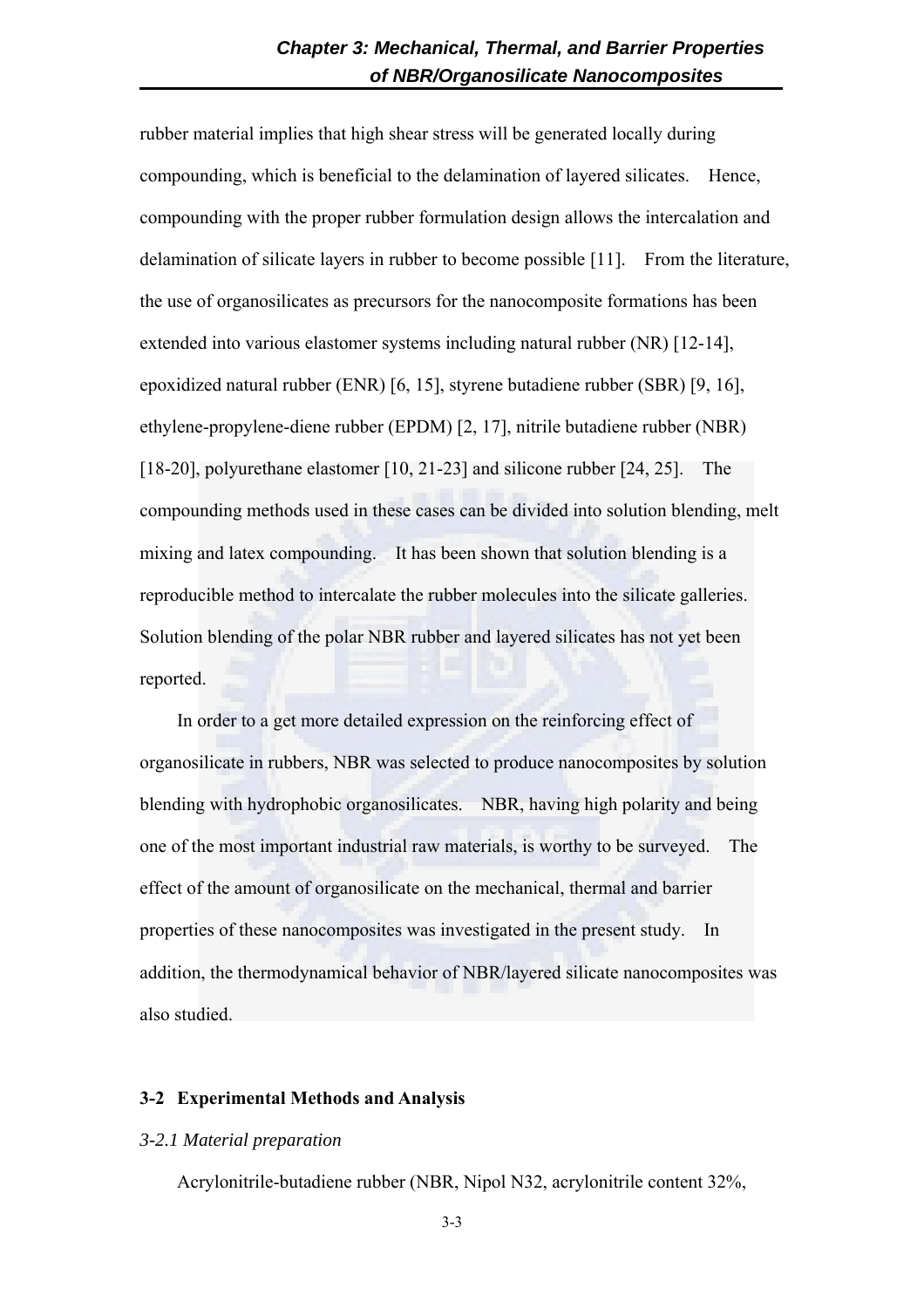Zeon Inc., Japan) was selected as the rubber matrix. Organosilicate intercalated by dimethyl, dihydrogenatedtallow, quaternary ammonium (Cloisite 15A, Southern Clay Products Inc., USA) with aspect ratio 75-100, was used in this work. For comparison, conventional carbon black (CB, N-220, China Synthetic Rubber, Taiwan) and silica (Aerosil, Degussa, Germany) were also mixed with NBR in a two roll mixing mill directly. The composition used in this study is given in Table 3A-1.

The mixing of the organosilicate with elastomer was facilitated by the use of solvent [6, 26]. NBR was dissolved in methyl ethyl ketone (MEK). The organosilicates were also swollen in MEK independently and then mixed with the NBR solution with vigorous stirring for 12hrs. The MEK in the resulting dispersion was then evaporated and the sample dried under vacuum for 2 days. After that, the resulting organosilicate-reinforced NBR was mixed with the additives and sulfur in a two-roll miller. The samples were then cured at  $160^{\circ}$ C in an electrically heated hydraulic press to their respective cure times,  $t_{90}$ . These values were derived from a Monsanto oscillating disc rheometer (MDR 2000) - cf. Table 3A-2.

#### *3-2.2 Characterization*

Tensile and tear tests were performed on dumb-bell shaped specimens, following the ASTM standard D 412 and D 624, respectively on a material testing system machine (Sintech, MTS, USA) at a cross-head speed of 50 cm/min**.** For each data point, five specimens were tested, and the average of the values was taken. Hardness was directly measured by hardnessmeter (Teclock, Japan) according to ASTM D 2240 standards. Fourier-transformed infrared spectroscopy (FTIR) experiments were performed with a Perkin Elmer IR2000 spectrometer over a frequency range of  $650-4000 \text{ cm}^{-1}$ . The samples for the FTIR study were prepared with cured NBR compounds using compression moulding. Thermogravimetric analysis (TGA) of each sample was carried out under nitrogen purge in a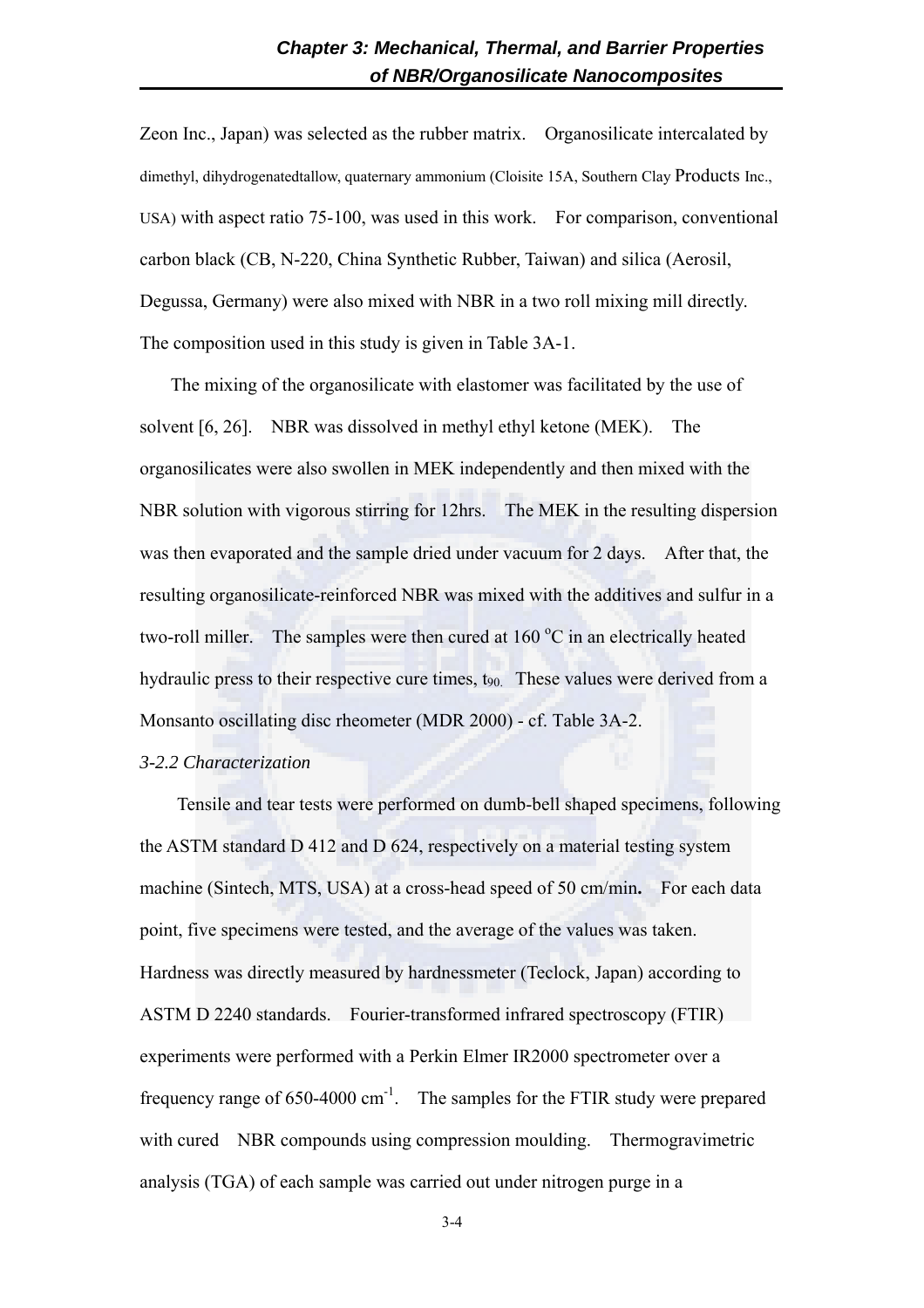Perkin-Elmer TGA-7. About 10 mg of cured sample was heated from 50 to 750  $^{\circ}$ C at  $10^{\circ}$ C/min. Dynamic-mechanical thermal analysis (DMA7, Perkin Elmer) spectra were recorded on rectangular specimens (length x width x thickness =  $6x \text{ 1x } 0.25 \text{ cm}^3$ ) in tensile mode at a frequency of 10 Hz. DMTA results, viz. storage modulus and mechanical loss factor (tan  $\delta$ ) were measured in the temperature range from -100 to 70 °C at a heating rate of 5 °C /min.

The XRD patterns of the rubber samples were obtained by a D5000 diffractometer (Siemens, München, Germany) using Ni-filtered CuK<sub>α</sub> radiation ( $\lambda$  = 0.1542 nm). The samples were scanned in step mode at a 1.5  $\degree$ /min scan rate in the range of  $2\theta < 10^{\circ}$ . The TEM used is a JEOL JEM 2000FX electron microscope operating with an acceleration voltage of 200 kV. Ultrathin sections of the cured samples were microtomed using Leica Ultracut Uct into about 100-nm thick slices with a diamond knife; subsequently, a layer of carbon was deposited onto these slices and placed on 400 mesh copper nets. The crosslinking density of an elastomer can be determined from equilibrium swelling or mechanical measurements. Swelling experiments were adopted in this thesis and carried out with cured samples by putting the samples in toluene at  $25 \degree C$  for 48 hrs in order to achieve the equilibrium swelling condition. The uptake solvent percentage, Q, and volume fraction of NBR in the swollen gel, Vr, were calculated by the following equations:

$$
Q = (M_{sw} - M_i)/M_i \tag{1}
$$

Where  $M_i$  and  $M_{sw}$  are the weight of the rubber sample before immersion in the solvent and the swollen state, respectively.

$$
Vr = (1/D_{sam}) / [(1/D_{sam}) + (Q/D_{sol})]
$$
 (2)

Where  $D_{\text{sam}}$  and  $D_{\text{sol}}$  are the densities of the rubber sample and solvent (0.87 for toluene). The crosslinking density of the sample, , defined by the number of elastically active chains per unit volume, was calculated by the Flory-Rehner equation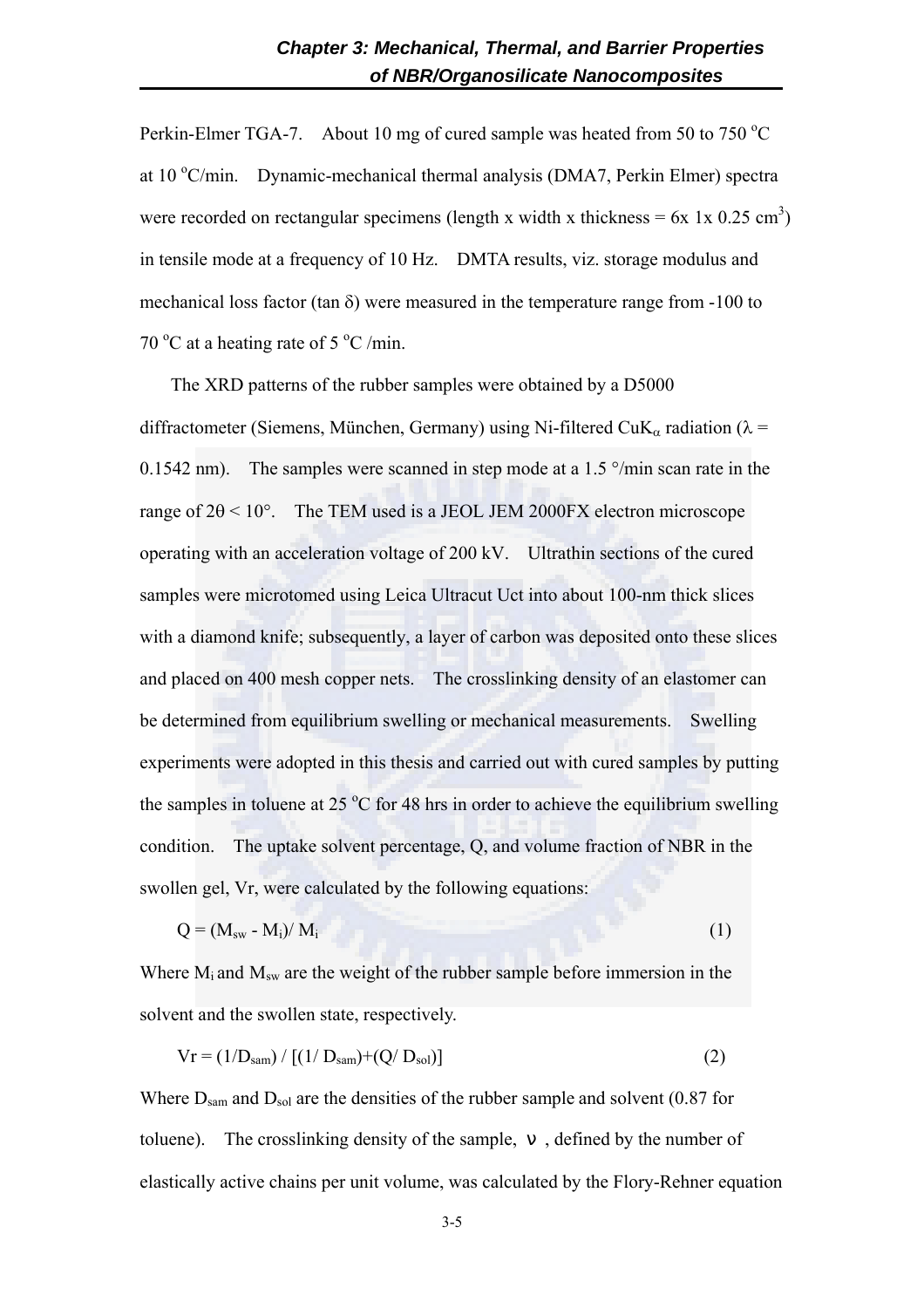[27]:

$$
= - \frac{\ln (1 - Vr) + Vr + Vr^{2}}{Vs (Vr^{1/3} Vr/2)}
$$
 (3)

Where Vs is the molar volume of the swelling solvent (106.1 cm3/mol for toluene). is the Flory-Huggins (rubber-toluene) interaction parameter and was taken as 0.435 for the NBR-toluene system in this calculation.

Crosslinking density has also been determined from equilibrium stress-strain measurements using the Mooney-Rivlin equation :

$$
\frac{\sigma}{2(-1)^{2}-2}C_{1} + \frac{C_{2}}{(4)}
$$
 (4)

where  $\sigma$  is engineering stress, is extention ratio,  $C_1$  and  $C_2$  are constants. By plotting  $\sigma/[2(-1)^{-2}]$  versus 1/ and extrapolating to 1/ = 0, a value of C<sub>1</sub> can be obtained. By comparison with the theory of rubber elasticity, it has been proposed that  $C_1 = \frac{1}{2}$  NRT, where N is crosslink density, R the gas constant, and T absolute temperature.

Thermodynamical aspects of rubber elasticity are crucial to obtain a deeper understanding of mixing in NBR/silicate nanocomposites. The expansion of rubber in the presence of a solvent will significantly modify the conformational entropy (S) and the elastic Gibbs free energy ( G). The elastic Gibbs free energy can be determined from the Flory-Huggins equation [11, 14]:

$$
G = RT[ln(1 - Vr) + Vr + Vr2] \tag{4}
$$

From the statistical theory of rubber elasticity, the conformational entropy S can be obtained from  $G = -T$  S, which assumes that no changes in the internal energy of the network occurs upon stretching.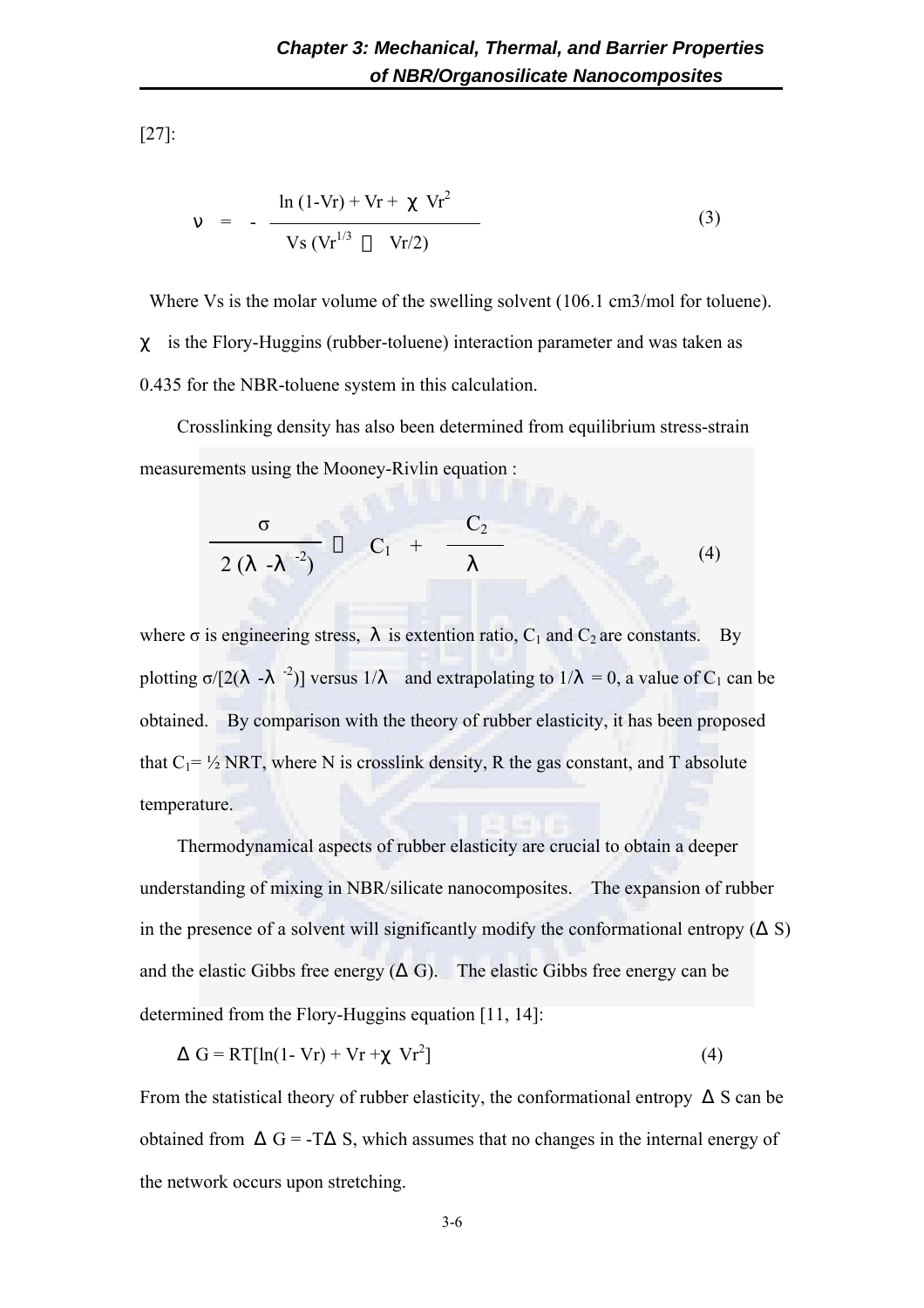The water and solvent (methanol) vapor transmission were measured at 40  $^{\circ}$ C and 50 % relative humidity, according to ASTM E96. To minimize the influence of thickness on the vapor transmission, the thickness of the sample is set to be 5mm by molding. The permeability, P, is calculated by the following equation:

$$
P = 6237 \times (W-W_1) \tag{5}
$$

Where W and  $W_1$  are the weights of the sample assembly before and after testing respectively. The relative permeability was defined as the measured permeability divided by the pure NBR permeability.

## **3-3 Results and Discussions**

The dispersion image of layered silicates on the NBR matrix are shown and discussed in the section 2-3-A for the NBR-layered silicate nanocomposites. The mechanical properties and the chemical reaction mechanism of the NBR-layered silicate nanocomposites are discussed in the section 2-3-B.

#### **3-3-A. Layered silicates dispersion in NBR nanocomposites**

## *3-3-A.1 curing characteristics*

Table 3A-1 gives the composition of NBR nanocomposites used in this study. Its curing characteristics are summarized in Table 3A-2. In the presence of organosilicates, the initial scorch time,  $t_2$ , (about 89 seccond) was shorter than that of pure NBR (106 second). This is because the acidic nature of organosilicate activates the formation of soluble zinc ions. The soluble zinc ions in turn induces the decomposition of accelerator into free radicals in the earlier reaction stage. These free radicals cause the premature vulcanization and result in a decrease of the scorch time. The cure time of NBR nanocomposites,  $t_{90}$ , increased with the content of the organosilicate. This result is different from the catalytic effect reported in some of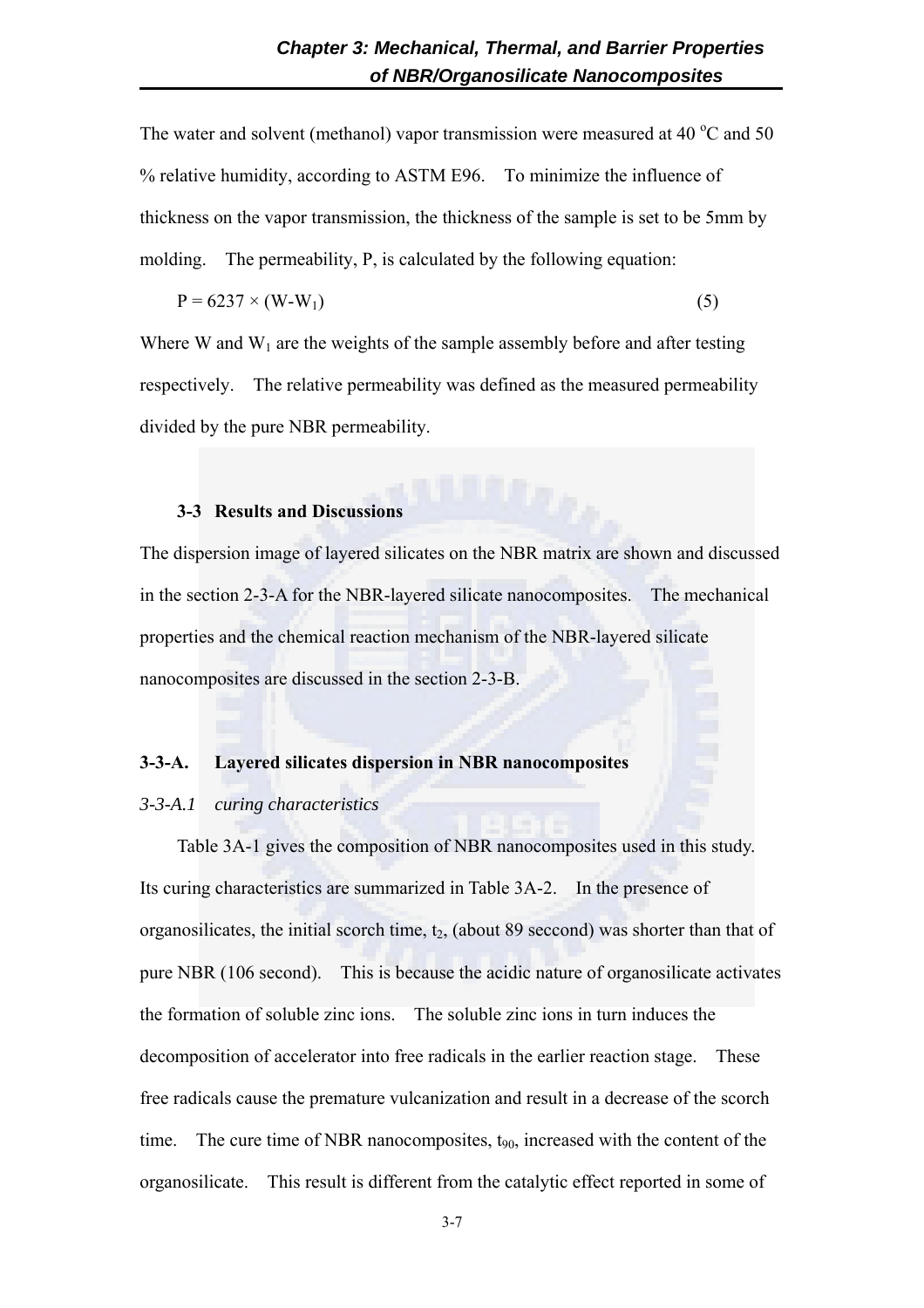the NR/organosilicate nanocomposite literature [15]. It can be attributed to the greater acidity of the organosilicates, which exhausts some decomposed accelerator free radicals in the following crosslinking reaction, retarding curing and influences the kinetics of the crosslinking reaction. Another possible cause [28] is resulted from the ZnO, which neutralizes the most active sites of the filler surface and has been proven in silica. Both  $M_L$  and  $M_H$  of these nanocomposites increase with the amount of organosilicate, resulting an increase in the stiffness of NBR matrix effectively. The increasing stiffness,  $M_H-M_L$ , corresponds with the increasing hardness tested results as given in Table 3A-2.

## *3-3-A.2 Dispersion of the silicates*

The efficiency of organosilicate in reinforcing the polymer matrix is primarily determined by the degree of its dispersion in the matrix and the extent of intercalation of organosilicate by polymer molecules. Figure 3A-1 shows the (001) diffraction peak of the organosilicate is shifted to lower diffraction angles in the nanocomposite as compared to that of the pure organosilicate. The d-spacings of the stacks were 3.53-4.26 nm for the NBR/organosilicate nanocomposites, whereas it is 3.15 nm for the pure organosilicate. In the NBR nanocomposites containing 3 parts of layered silicates has the largest interlayer distance, 4.26nm. At low silicate loading, the viscosity of the nanocomposite is not large enough to generate a sufficient shearing force for moving the majority of rubber molecules to intercalate into the layered silicates gallery. Hence, the increase in the d-spacing of layered silicate is limited. At high silicate loading, the dispersion of layered silicates is difficult, but a high shear force has been resulted for moving large rubber molecules to intercalate into the layered silicates gallery. Therefore, a compromise was reached by the two factors at about 3 parts silicate loading. This indicates that an optimum loading of organosilicate in the NBR case has been obtained. The peaks around  $4.18-4.93^{\circ}$  and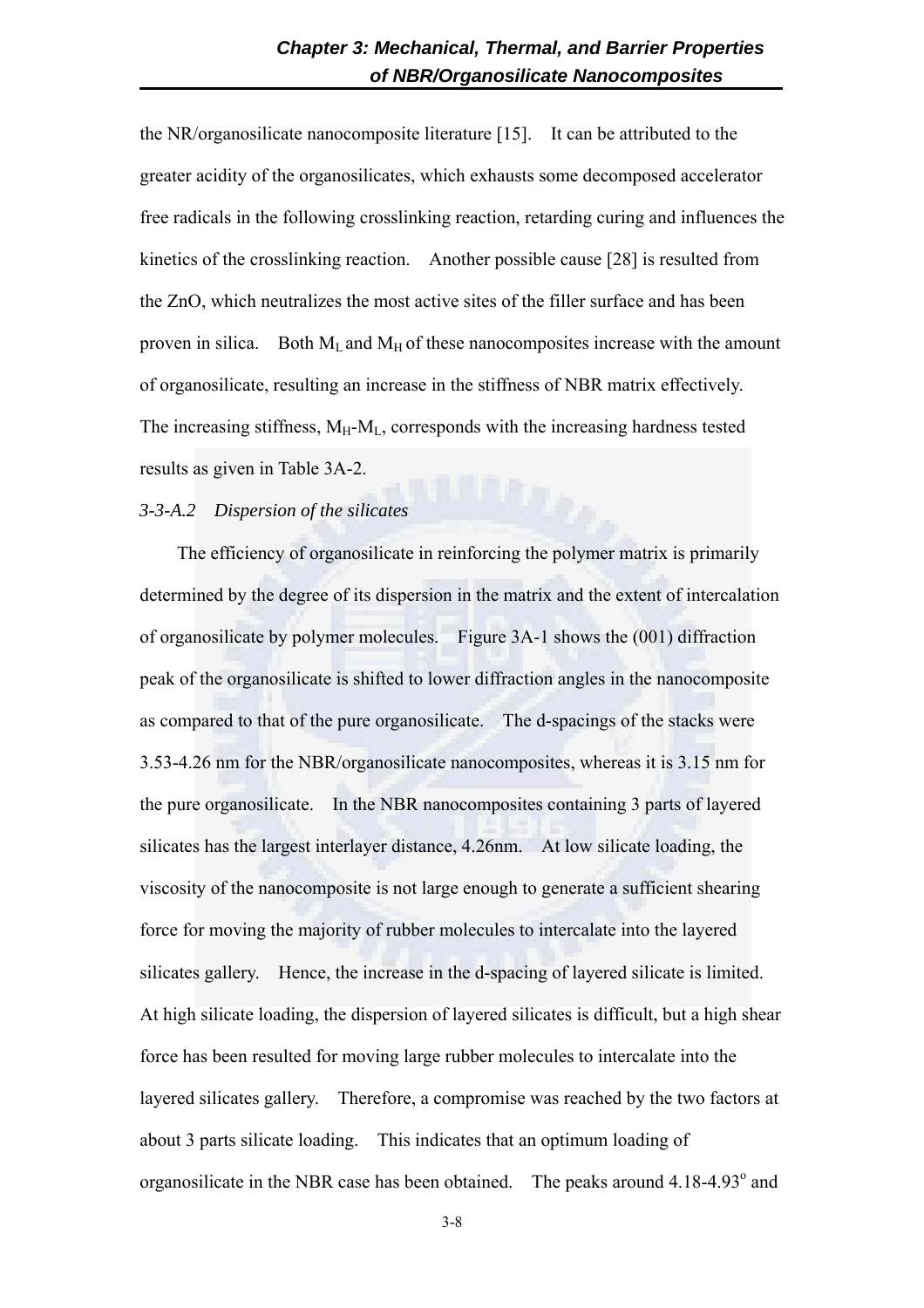$6.0$ -7.0° result from higher order diffractions from the (002) and (003) diffraction planes, respectively. The multi-diffraction peaks reflect a well-defined layered silicate structure. In the case of 1 phr organosilicate in NBR, a lower but strong peak around  $6.50^{\circ}$  (1.36nm) was displayed. It has been attributed to the thermal degradation and desoption of the organic materials in the gallery [29]. In this study, however, the NBR nanocomposites were prepared by solution blending without a high temperature mixing process. Thus, it is speculated to be an effect of the organosilicate confinement (reaggregation) [10, 15]. The formation of a zinc-sulfur accelerator complex "extracts" the amine intercalant of the organosilicates, thus causing the collapse of the layers. Figure 3A-2 shows the TEM image of the NBR nanocomposite containing 7.5 phr organosilicate. Most of the layered silicates are well-distributed in the NBR matrix and a large portion of the organic-modified silicate layer particles appear to be interlated along with a few single delaminated platelets. No visible differences in the morphology of any of the NBR/organosilicate samples can be found. The TEM result is in consistent with that of the XRD study, as shown in Figure 3A-1. Both TEM and XRD results thus confirm that the layers of the organosilicate particles have been intercalated successfully in the NBR nanocomposites.

## **3-3-B. Mechanical, thermal and barrier properties of NBR nanocomposites**  *3-3-B.1 Mechanical properties*

Figure 3B-1 shows stress-strain curves in tensile for the NBR nanocomposites containing different amounts of organosilicate. The tensile properties of these nanocomposites increase with the amount of organosilicate. At high strains, stress hardening behavior is observed for the NBR incorporating organosilicate. Table 3B-1 summarizes the ultimate properties of tensile strength, elongation at break,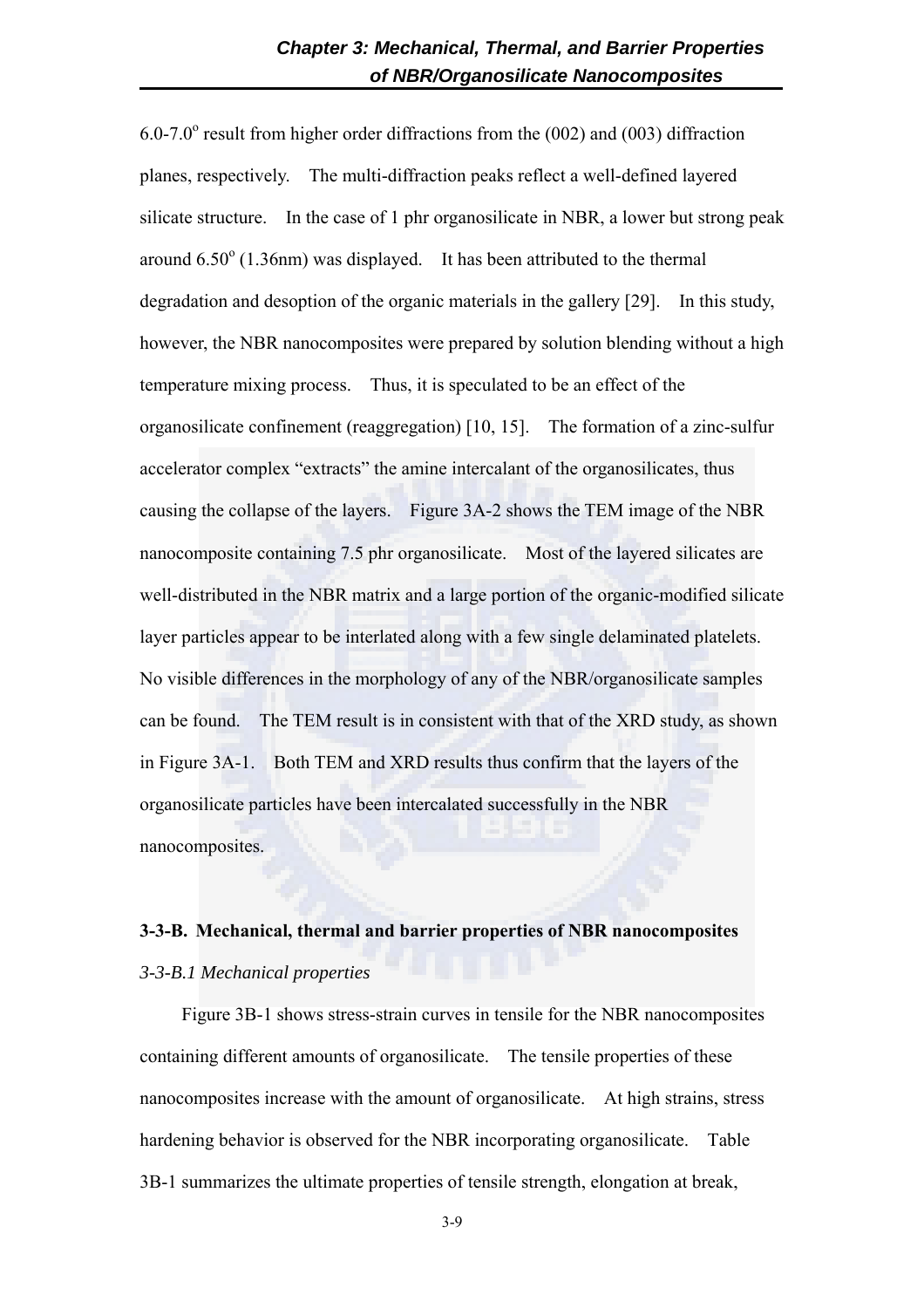modulus at 100, 300 and 500% elongation, and tear strength. The mechanical properties of the NBR nanocomposites, such as the tensile strength, elongation at break, modulus at different elongation and tear strength relative to the pure NBR are enhanced due to the presence of intercalated/exfoliated layered silicates. A more than six-fold increase in tensile strength, two-fold increase in M500, 39% enhancement in elongation at break, and 267.8% enhancement in tear strength are obtained with the addition of 10 phr of the exfoliated organosilicate. These gains in strength and stiffness without loss in elongation in these nanocomposites are quite different from the behavior of conventional composites. The reinforcing effect is presumed to occur due to intercalated/exfoliated organosilicate layers that are covered by highly crosslinked rubber molecular chains with strong interfacial interactions in between [3, 9, 21].

Figure 3B-2 shows the tensile properties of NBR containing organosilicate, high strengthening super abrasion furnace carbon black (CB, N220) and silica (Aerosil). The reinforcing effect on NBR by organosilicate appears more pronounced. Particularly, the reinforcing efficiency in the tensile modulus is higher than that of NBR/CB compound under 600% strain. For instance, only 3 to 5 parts of organosilicate are enough to obtain a comparable tensile strength to that of NBR containing 40 parts of Aerosil. In the conventional carbon black, the reinforcing effect was interpreted as bound rubber phenomenon involves physical adsorption, chemisorption, and mechanical interaction [28].

Infrared spectra of the polymer nanocomposites can be used to illustrate the occurrence of chemical reactions or strong interactions between polymer and reinforcers [12, 21, 30-31]. Polymer/layered silicate nanocomposites are difficult to analyze because of the reflective properties of the layered silicate platelets. Figure  $3B-3$  shows FTIR spectra, over a frequency range of 950-1600 cm<sup>-1</sup>, of organosilicate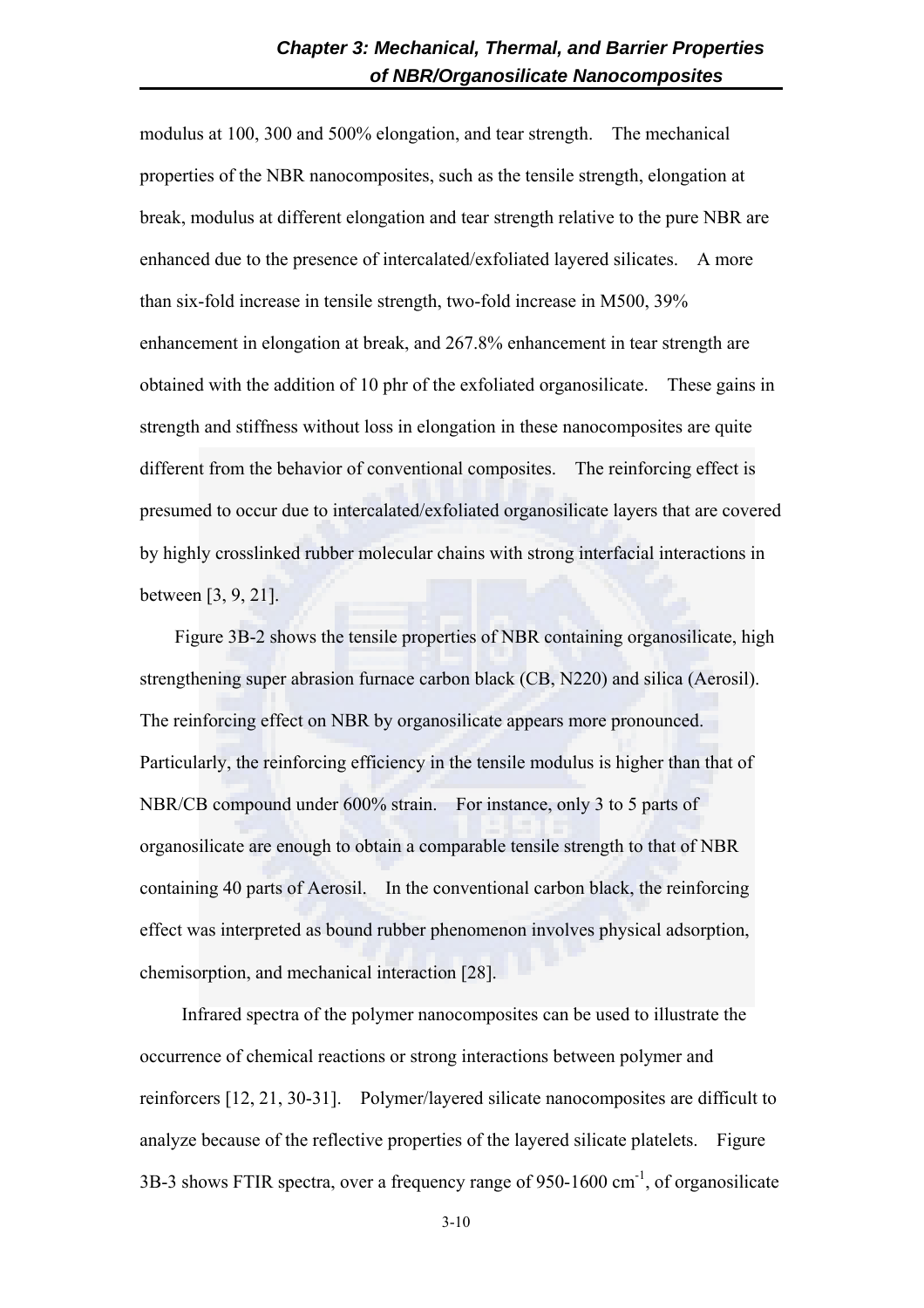as received, cured NBR/organosilicate and pure NBR compounds, Absorption peaks are observed at 1010, 1041, 1129 (C=S not linked to N), 1200 (C=S not linked to N), and 1242 (C=S linked to N) cm<sup>-1</sup>, which are characteristic of cured pure NBR compound. The peaks at 1010 and 1041  $\text{cm}^{-1}$ , attributed to sulfoxide stretching vibrations, shift to 1040 and 1077  $cm^{-1}$  in the NBR/organosilicate nanocomposite, due to the interferece effect of Si-O stretching vibrations in layered silicates. The peaks at 1129, 1200, and 1242  $\text{cm}^{-1}$ , attributed to the accelerator reaction products ((cyclohexyl benzthiazyl sulphonamide (CBS) and dibenzthiazyl disulphide (DM)) and sulfur, disappear in the NBR nanocomposite. Whereas, a medium and broad absorption band at approximately  $1217 \text{ cm}^{-1}$  appears. This indicates that a strong interaction between layered silicates and the curative reaction products exists and results in a new absorption peak in the NBR nanocomposite. The interesting outcome is the appearance of a C-SO<sub>2</sub>-N bond peak around 1365 cm<sup>-1</sup> in the NBR nanocomposite, which is absent in the spectrum of pure NBR and of the layered silicates. This may be the result of the possible reaction of an ammonium salt intercalant and zinc-sulfur-amine complexation between the organosilicate and highly polarized NBR during the vulcanization process. Schematic drawings of the possible reaction mechanism are provided in Figure 3B-4. NBR molecular chains were therefore more easily intercalated into the intergallery space of the organosilicate during this process. Recalling the microstructure discussed above, the NBR molecules intercalated into the organosilicate layers could also be considered an effect of bound rubber. This also indicates a strong interaction exists between the intercalated NBR chains and organosilicate layers [6].

The effect of the incorporation of the organosilicate on the crosslinking density of NBR can be estimated by an application of the Flory-Rehner equation. Table 3B-2 summarizes the crosslinking density and thermodynamical characteristics of the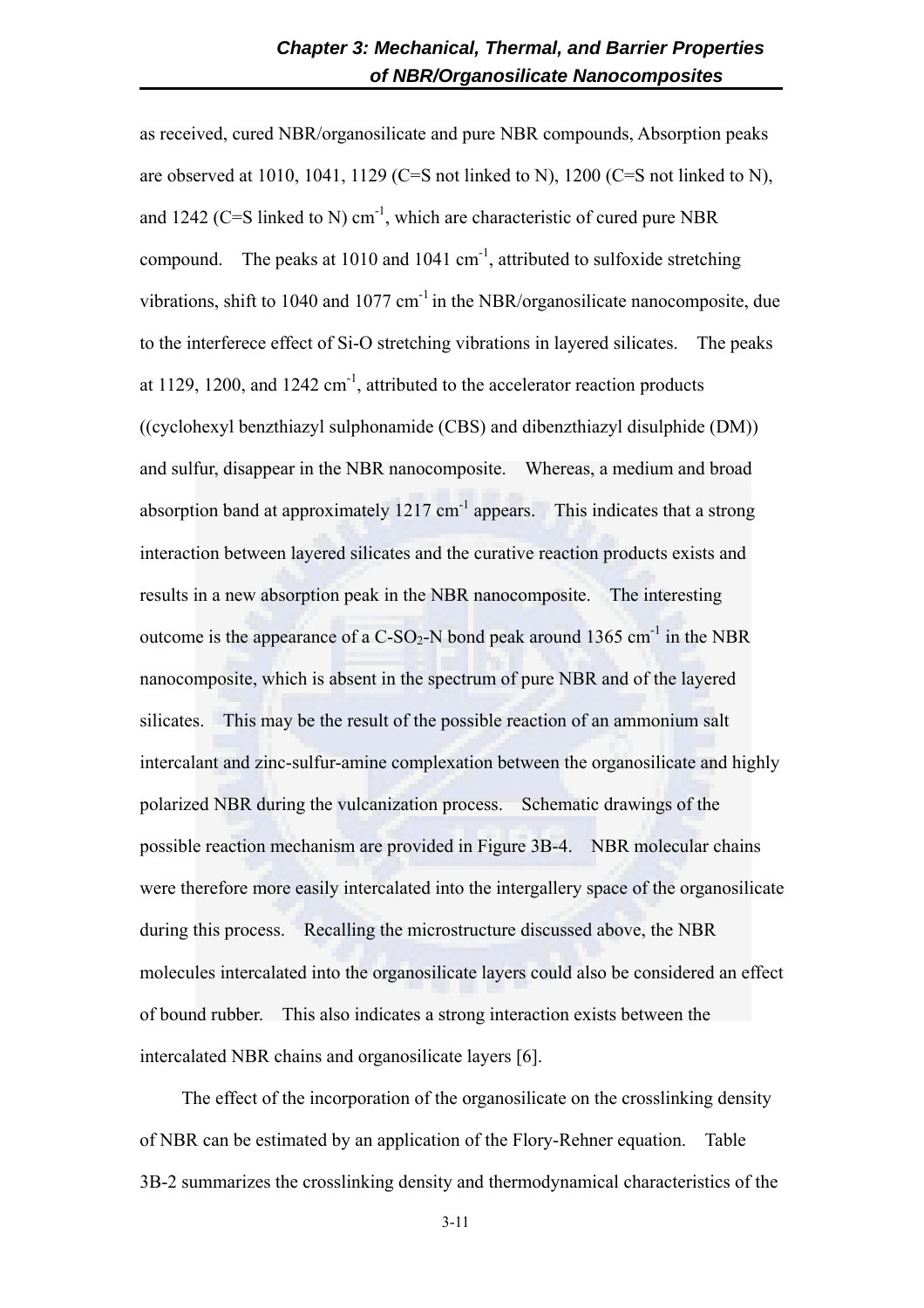NBR compounds. The crosslinking density is found to increase with the amount of organosilicates. The crosslinking density for the NBR/organosilicate nanocomposite is significantly higher than that of pure NBR. The results are in agreement with those vulcanization characteristics and the tensile properties, indicating a strong rubber/organosilicate interaction (bound rubber) in the nanocomposites. Table 4 lists the thermodynamical parameters, G and S, of the NBR nanocomposites. A considerable increase in the free energy is observed in the NBR/organosilicate nanocomposites. These results can be attributed to better compatibility between the organosilicate and NBR rubber. The NBR molecules can penetrate into the galleries more easily and this results in intercalated/exfoliated structures.

*3-3-B.2 Thermal properties and relaxation behavior*

The thermal properties and relaxation behavior of NBR nanocomposites were analyzed by TGA and DMA, respectively. Table 3B-3 summarizes the degradation temperatures (Td<sub>5</sub>, Td<sub>50</sub>), storage moduli (E<sup>2</sup>), glass transition temperatures (Tg), and Tanδ values. The degradation temperature at 5% and 50% weight loss were both obtained in this study. The  $Td<sub>5</sub>$  decreases with an increasing amount of organosilicate. This is because the alkyl chain type organo-modifier, such as hydrogenated tallow begins to decompose above 200  $^{\circ}$ C [32]. Whereas, the resistance of nitrile butadiene rubber molecules to thermal decomposition was improved by the presence of intercalated/exfoliated organosilicate at temperature higher than  $450^{\circ}$ C. For instance, the decomposition temperature for a ten parts loading of organosilicate on NBR nanocomposite (493  $^{\circ}$ C) was 25  $^{\circ}$ C higher than that of pure NBR  $(468 °C)$ .

 The onset storage modulus E', given in Table 3B-3, increases as the amount of rganosilicate increases. Specifically, the nanocomposites containing 10 phr organosilicate have the highest storage moduli which are 57% higher than that of pure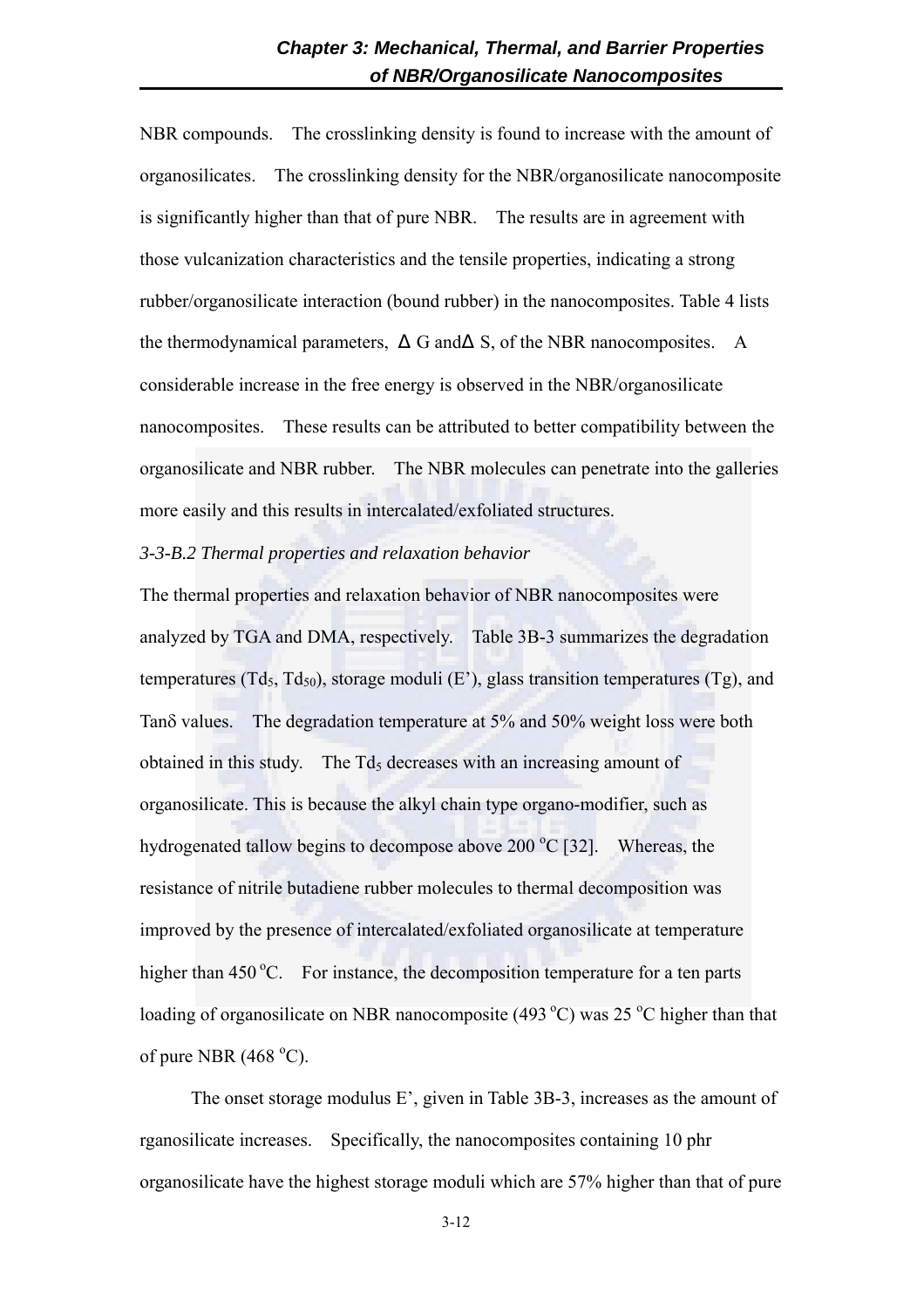NBR. These results can be attributed to the larger active surface area and stronger NBR/organosilicate interactions, which is in harmony with the mechanical results. The glass transition temperature was obtained from the peak temperature of tan  $\delta$  as depicted in Table 3B-3. Decreases in Tg and tan  $\delta$  also occur as the organosilicate content increases. Similar results were reported and rationalized for ammonium salt intercalated in silicate layers that may act as a plasticizer or lubricant [16, 32].

## *3-3-B.3 Barrier properties*

Figure 3B-5 highlights the barrier improvement of NBR-based nanocomposites against water and methanol vapor. The relative vapor permeability of the NBR rubber is reduced markedly by 85% (from 100% to 15%) for water and by 42% (from 100% to 58%) for methanol, whereas the permeability values for water and methanol are 967 and 5111  $g/m^2$ /day, respectively. This indicates the intercalated/exfoliated NBR/silicate nanocomposites improve the vapor barrier properties dramatically. It is noteworthy that the methanol permeability results agree with the crosslinking density results discussed above. Therefore, the permeability is controlled by the microstructure of the nanocomposite and the interaction between NBR and organosilicates.

The dramatic enhancement of mechanical properties of NBR by forming nanocomposites through a solution blending process presented in this study is attractive than those of NBR nanocomposites obtained by melt mixing or latex blending process as reported in the literature [18-20]. For example, a six folds increase in the tensile strength without a loss in the ultimate elongation by the solution method has been achieved. Whereas, a three to four folds increase of tensile strength is observed with a reduction in the elongation by conventional melt mixing process. Permeability test results show the same trends. This can be attributed to two factors. The first is that the interlayer distance of layered silicate was expanded more by the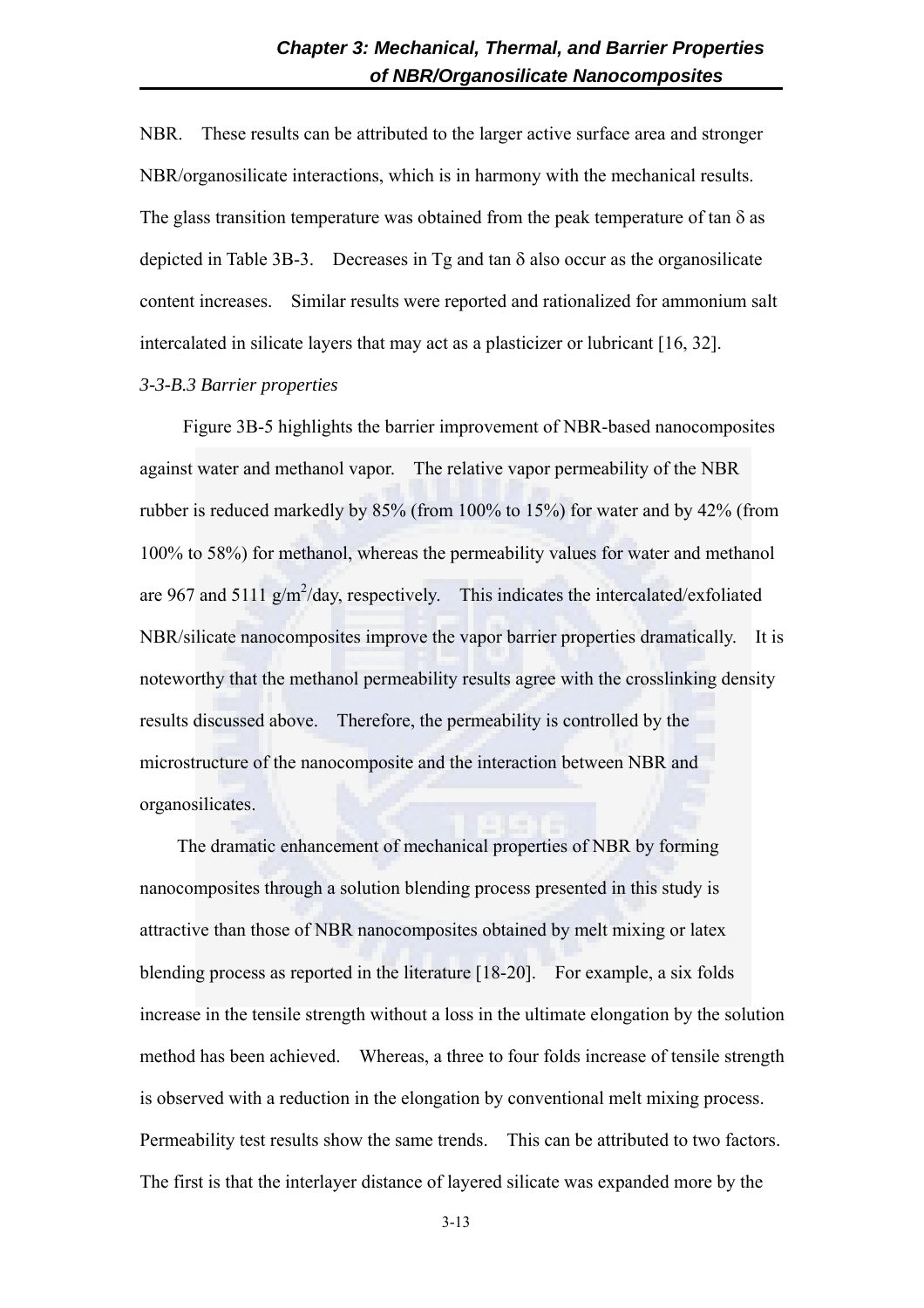solvation effect of MEK than by melt-mixing method. The agglomerated silicate particles are reduced significantly by shearing force in the blending stage, which also lead to better dispersion and miscibility of organosilicate in NBR matrix. Finally the large and coiled nitrile butadiene rubber molecular chains are also swollen and stretched in the good solvent, which is advantageous for intercalation during the blending process.

#### **3-4 Conclusions**

NBR/organosilicate nanocomposites, with exfoliated and intercalated structures, were successfully prepared by the solution blending method. The hardness, tensile properties and tear strength of these nanocomposites increase substantially with the amount of incorporated organosilicates by containing a few weight percent of layered silicates, as compared to pure NBR. This reinforcing effect can be attributed to strong interactions between the intercalated NBR molecular chains and organosilicate layers. Additionally, these nanocomposites exhibit higher thermal stabilities than those of pure NBR. The relative vapor permeability of nanocomposites containing ten parts of layered silicates is reduced by 85% and 42% for water and for methanol, respectively, as compared to pure NBR.

## **Acknowledgements**

The authors appreciate the financial support provided by the Ministry of Economic Affairs through Project 92FCA12V and the National Science Council through Project NSC91-2120-M-009-001. C. M. Wu also would like to thank Prof. J. Karger-Kocsis (University of Kaiserslautern, Germany) for a helpful discussion.

## **References**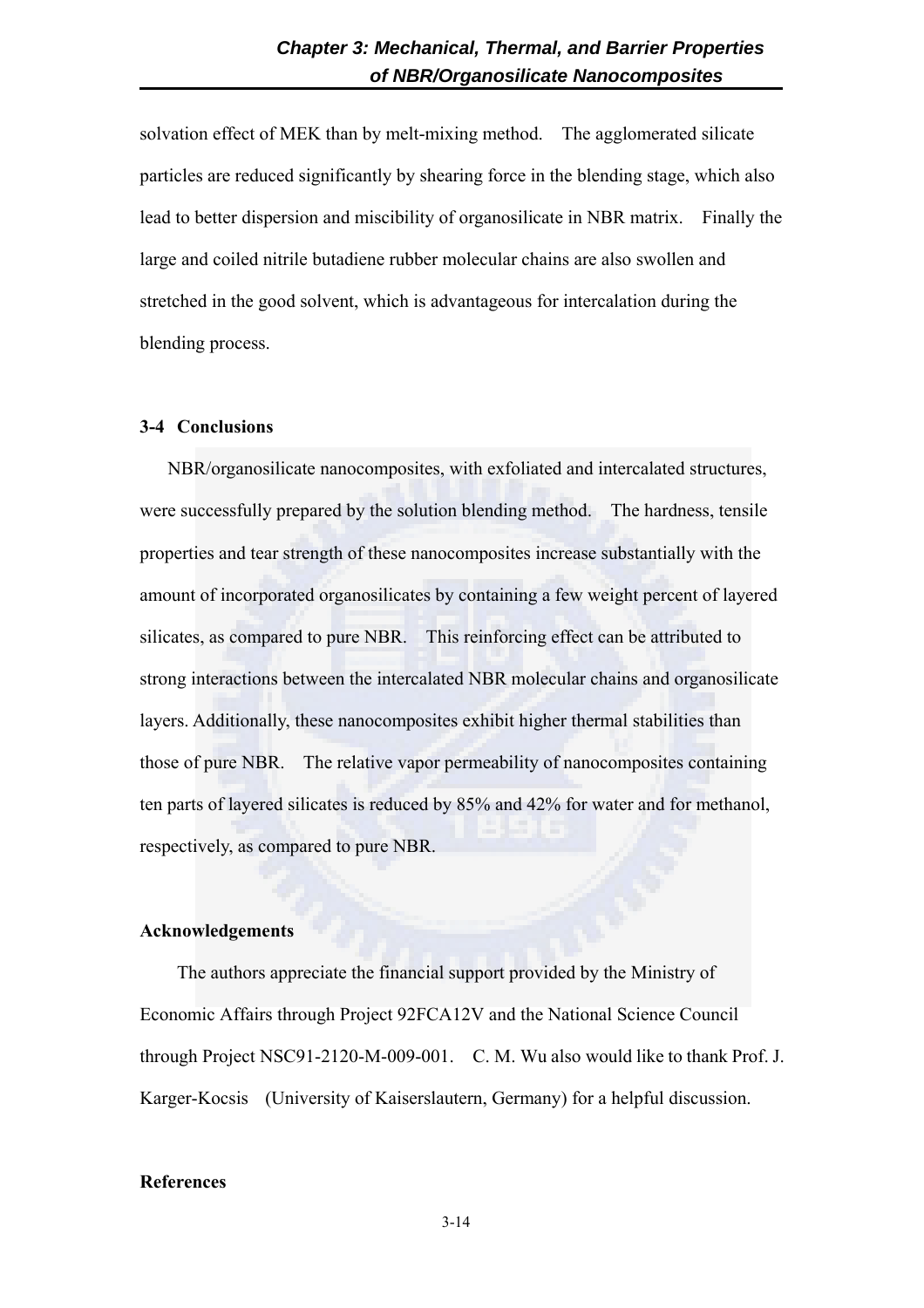- [1] A. Usuki, M. Kawasum, Y. Kojima, Y. Fukushima, A. Okada, T. Kurauchi, and O. Kamigaito, *J. Mater. Res.,* **8**, 1179 (1993).
- [2] M. Kawasumi, N. Hasegawa, M. Kato, A. Usuki, and A.Okada, *Macromolecules,* **30**, 6333 (1997).
- [3] T. K. Chen, Y. I. Tien, and K. H. Wei, *Polymer,* **41**, 1345 (2000).
- [4] H. L. Tyan, C. M. Leu, and K. H. Wei, *Chem. Mater.,* **13**, 222 (2001).
- [5] P. C. LeBaron, Z. Wang, and T. J. Pinnavaia, *Appl. Clay Sci.,* **15**, 11 (1999).
- [6] Y. T. Vu, J. E. Mark, L. H. Pham, and M. Engelhardt, *J. Appl. Polym. Sci.,* **82**, 1391 (2001).
- [7] G. Unnikrishnan and S. Thomas, *J. Polym. Sci. Part B*, **35**, 725 (1997).
- [8] K. S. Kwan, D. A. Harrington, P. A. Moore, J. R. Hahn, J. V. Degroot, and G.T. Burns, *Rubber Chem. Technol.,* **71**, 630 (2001).
- [9] A. Mousa and J. Karger-Kocsis, *Macromol. Mater. Eng.,* **286**, 260 (2001).
- [10] Z. Wang and T. J. Pinnavaia, *Chem. Mater.,* **10**, 3769 (1998).
- [11] J. Karger-Kocsis and C. M. Wu,. *Polym. Eng. Sci.,* accepted in press (2004).
- [12] S. Joly, G. Garnaud, R. Ollitrault, L. Bokobza, and J. E. Mark, *Chem. Mater.,* **14**, 4202 (2002).
- [13] M. López-Manchado, B. Herrero, and M. Arroyo, *Polym. Int.,* **52**, 1070 (2003).
- [14] M. Arroyo, M. López-Manchado, and B. Herrero, *Polymer*, **44**, 2447 (2003).
- [15] S Varghese, J. Karger-Kocsis, and K. G. Gato, *Polymer*, 44, 3977 (2003).
- [16] F. SchÖn, R. Thomann, and W. Gronski, *Macromol. Symp.,* **189**, 105 (2002).
- [17] A. Usuki, A. Tukigase, and M. Kato, *Polymer,* **43**, 2185 (2002).
- [18] W. G. Hwang, K. H. Wei, and C. M.Wu, *Polymer* accepted in revised (2004).
- [19] J. T. Kim, T. S. Oh, and D. H. Lee *Polym. Int.,* **52**, 1203 (2003).
- [20] C. W. Nah, H. J. Ryu, W. D. Kim, and S. S.Choi, *Polym. for Adv. Technol.,* **13**, 649 (2002).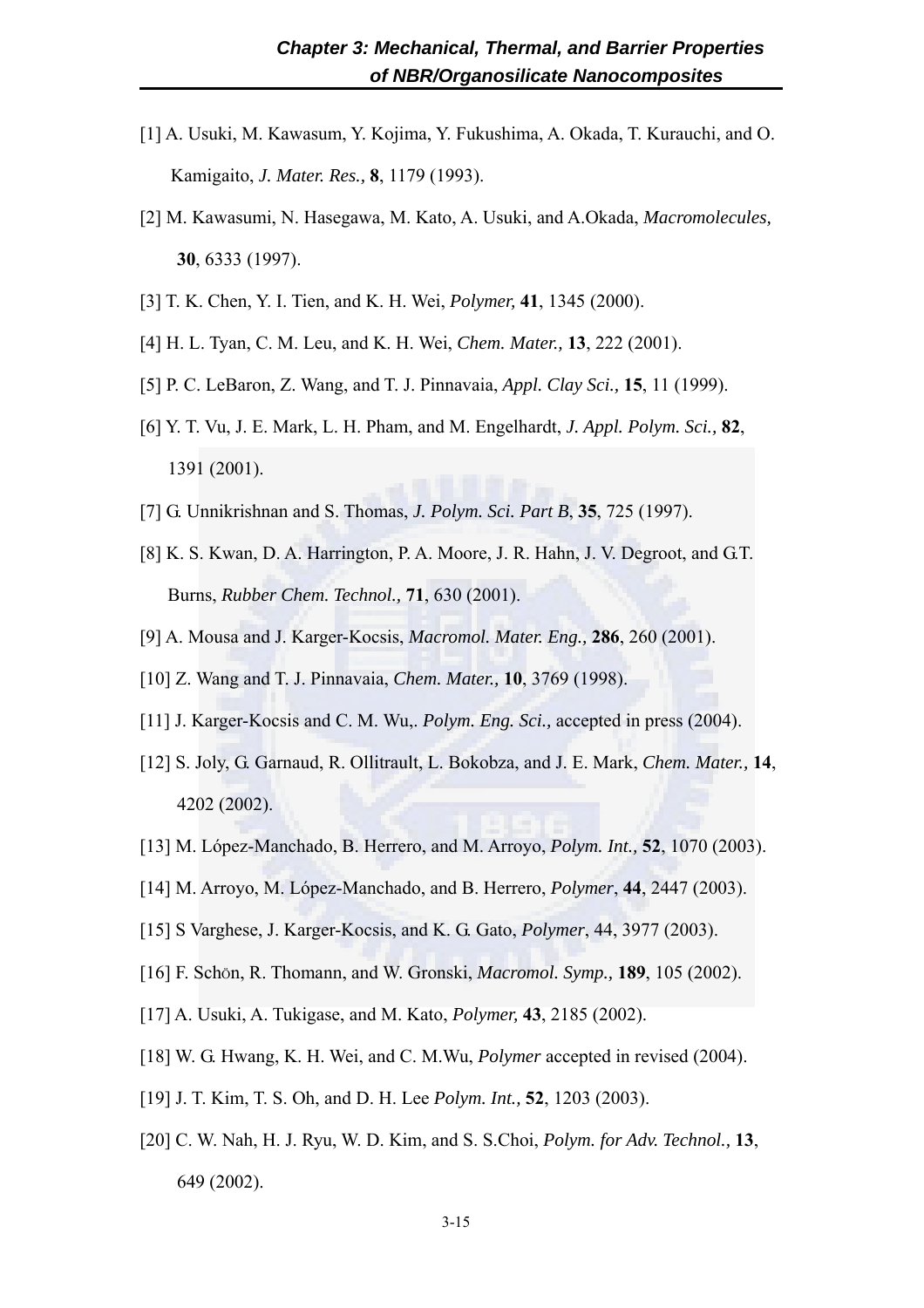- [21] Y. I. Tien and K. H. Wei, *Macromolecules,* **34**, 9045 (2001).
- [22] T. K. Chen, Y. I. Tien, and K. H. Wei, *J. Polym. Sci., Part A: Polym. Chem.,* **37**, 2225 (1999).
- [23] Y. I. Tien and K. H. Wei, *J. Polym. Res.,* **7**, 245 (2000).
- [24] S. D. Burnside and E. P.Giannelis, *Chem. Mater.,* **7,** 1597 (1995).
- [25] P. C. LeBaron and T. J. Pinnavaia, *Chem. Mater.,* **13**. 3760 (2001).
- [26] Y. I. Tien and K. H. Wei, *Polymer,* **42**, 3213 (2001).
- [27] L. H. Sperling, *Introduction to physical polymer science*-2nd ed, chapt 9, p.382, copyright by John Wiley & Sons; New York (1993).
- [28] M. Morton, editor, *Rubber technology*, New York: Van Nostrand Reinhold (1985).
- [29] C. I. Park, O. O. Park, J. G. Lim, and H. J. Kim, *Polymer,* **42**, 7465 (2001).
- [30] E. Passaglia, W. Bertuccelli, and F. Ciardelli, *Macromol. Symp*., **176**, 299 (2001).
- [31] M. Pramanik, S. K. Srivastava, B. K. Samantaray, and A. K. Bhowmick, *J. Polym. Sci. Part B: Polym. Phys.,* **40**, 2065 (2002;).
- [32] Y. S. Choi, M. H. Choi, K. H. Wang, S. O. Kim, Y. K. Kim, and I. J. Chung, *Macromolecules,* **34**, 8978 (2001;).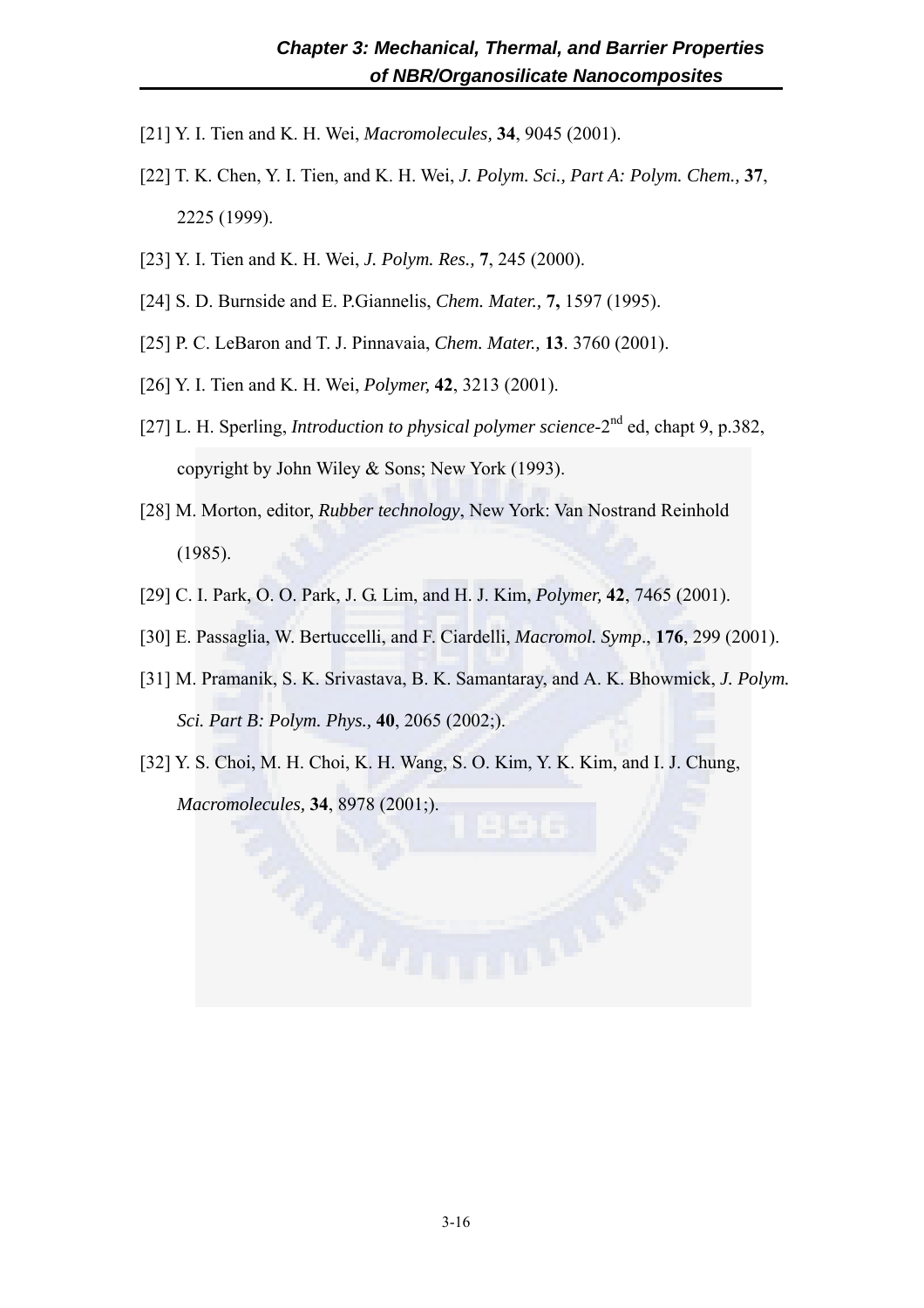| <b>Material</b> | phr            |
|-----------------|----------------|
| <b>NBR</b>      | 100            |
| Organosilicate  | 0-10 (various) |
| ZnO             | 5              |
| Stearic acid    | 2              |
| Sulfur          | 1.5            |
| Accelerators    | 2.2            |
|                 |                |

**Table 3A-1 :** Formulation of NBR compounds.

phr: parts per hundred rubber

**Table 3A-2 :** Vulcanization characteristics of NBR compounds

| Organosilicate   | t <sub>2</sub> | $t_{90}$ | $M_{L}$   | $M_{\rm H}$ | $M_H-M_L$ |
|------------------|----------------|----------|-----------|-------------|-----------|
| content (phr)    | (sec)          | (sec)    | $(Lb-in)$ | $(Lb-in)$   | (Nm)      |
| $\boldsymbol{0}$ | 106            | 382      | 0.40      | 5.48        | 5.06      |
| 1                | 88             | 383      | 0.40      | 5.60        | 5.20      |
| 3                | 87             | 409      | 0.41      | 5.62        | 5.21      |
| 5                | 89             | 412      | 0.45      | 6.26        | 5.81      |
| 7.5              | 91             | 412      | 0.57      | 6.44        | 5.87      |
| 10               | 87             | 412      | 0.67      | 6.85        | 6.18      |

 $t_2$ : initial scorch time to 2 units of torque increase above minimum torque.

 $t_{90}$ : cure time to 90 % of maximum torque development.

M<sub>L</sub>: minimum torque.

 $M_H$ : maximum equilibrium torque.

 $M_H-M_L$ : torque increase.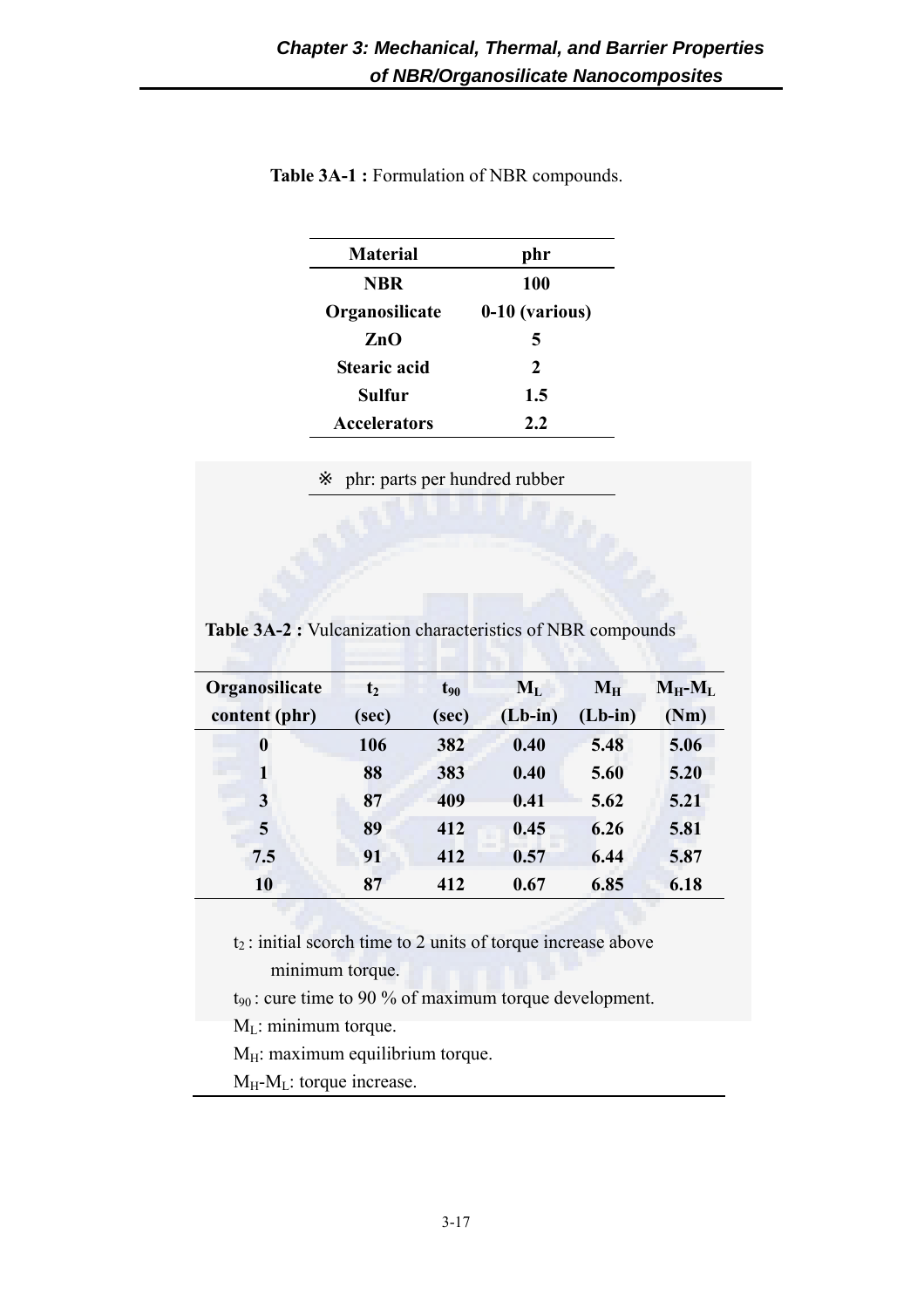

**Figure 3A-1.** X-ray diffraction patterns of NBR nanocomposites with various organosilicate contents.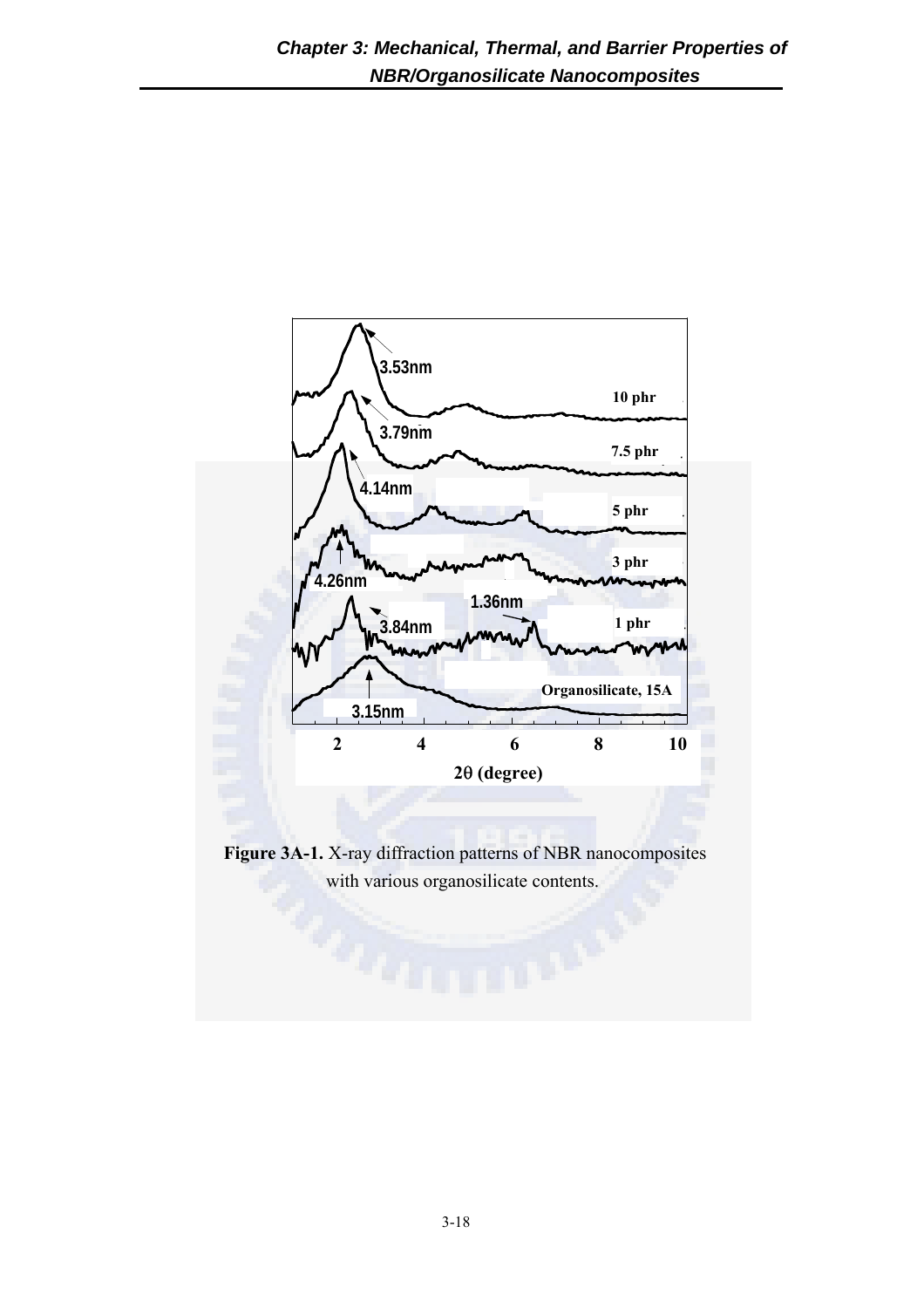



7.5 phr organosilicates.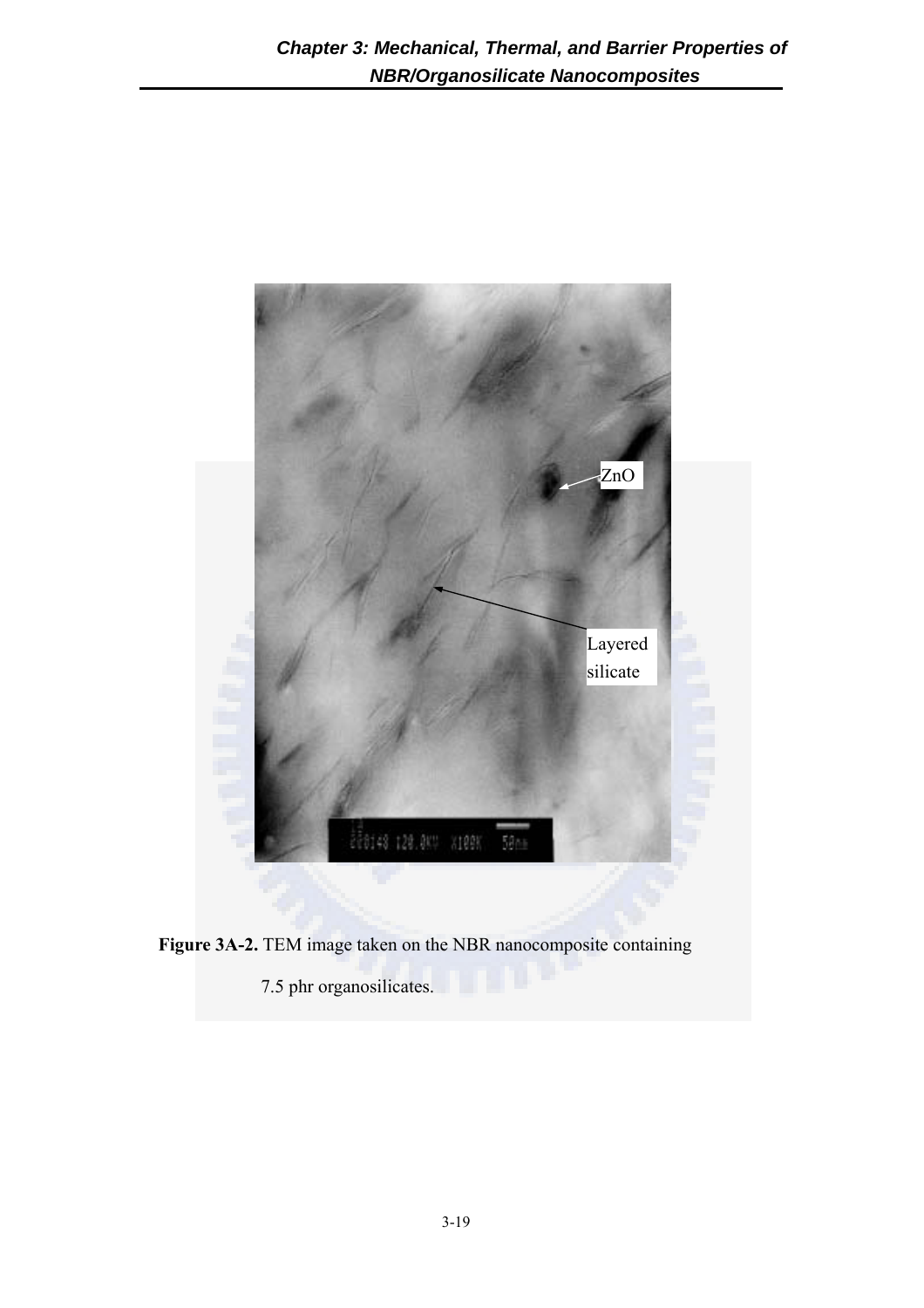| Organosilicate |                 | <b>Tensile strength</b> | <b>Elongation</b> at |                 |
|----------------|-----------------|-------------------------|----------------------|-----------------|
| content (phr)  | <b>Hardness</b> | (MPa)                   | break $(\% )$        | M100 (MPa)      |
| $\mathbf{0}$   | 46              | $2.1 \pm 0.2$           | $600 \pm 54$         | $0.89 \pm 0.01$ |
| $\mathbf{1}$   | 49              | $6.2 \pm 1.6$           | $521 \pm 46$         | $1.09 \pm 0.01$ |
| $\mathbf{3}$   | 51              | 7.9 $\pm 0.9$           | 816 $\pm 31$         | $1.10 \pm 0.02$ |
| $\overline{5}$ | 53              | $9.5 \pm 1.6$           | 826 $\pm 27$         | $1.21 \pm 0.02$ |
| 7.5            | 55              | $12.0 \pm 2.2$          | $784 \pm 52$         | $1.43 \pm 0.03$ |
| <b>10</b>      | 57              | $13.4 \pm 1.8$          | $833 \pm 21$         | $1.70 \pm 0.03$ |

**Table 3B-1 :** Mechanical properties of NBR compounds

| Organosilicate<br><b>Tear strength</b> |                   |                   |                |  |
|----------------------------------------|-------------------|-------------------|----------------|--|
| content (phr)                          | <b>M300 (MPa)</b> | <b>M500 (MPa)</b> | (kg/cm)        |  |
| $\bf{0}$                               | $1.24 \pm 0.03$   | $1.73 \pm 0.07$   | $8.7 \pm 0.1$  |  |
| $\mathbf{1}$                           | $1.51 \pm 0.03$   | $2.02 \pm 0.07$   | $11.6 \pm 1.0$ |  |
| $\mathbf{3}$                           | $1.64 \pm 0.04$   | $2.25 \pm 0.07$   | $14.2 \pm 0.6$ |  |
| $\overline{5}$                         | $1.81 \pm 0.03$   | $2.45 \pm 0.07$   | $15.3 \pm 0.6$ |  |
| 7.5                                    | $2.42 \pm 0.10$   | $3.59 \pm 0.21$   | $19.8 \pm 0.5$ |  |
| <b>10</b>                              | $2.70 \pm 0.09$   | $3.85 \pm 0.13$   | $23.3 \pm 0.1$ |  |

M100: engineering modulus at 100% elongation. M300: engineering modulus at 300% elongation. M500: engineering modulus at 500% elongation.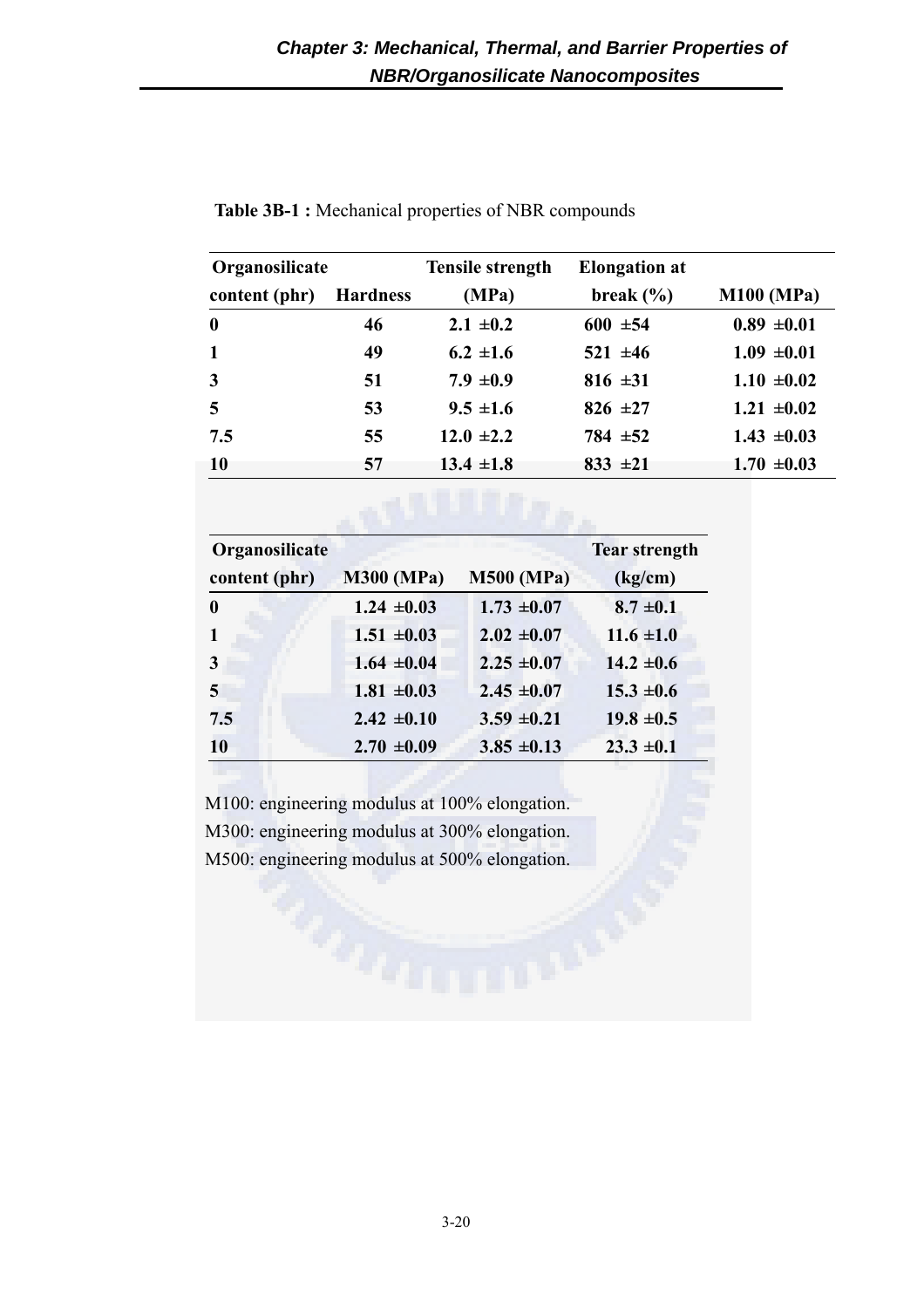| Organosilicate<br>content (phr) | Volume<br>fraction | <b>Crosslink density</b><br>$(mod/cm^3)$ | $G (Jmol-1)$ | $S (Jmol-1K-1)$ |
|---------------------------------|--------------------|------------------------------------------|--------------|-----------------|
| 0                               | 0.2518             | 1.995E-04                                | $-26.96$     | 8.899E-02       |
| 1                               | 0.2485             | 1.927E-04                                | $-25.99$     | 8.579E-02       |
| 3                               | 0.2547             | 2.055E-04                                | $-27.83$     | 9.186E-02       |
| 5                               | 0.2532             | $2.024E-04$                              | $-27.38$     | 9.035E-02       |
| 7.5                             | 0.2687             | 2.366E-04                                | $-32.32$     | 1.067E-01       |
| 10                              | 0.2759             | 2.538E-04                                | -34.81       | 1.149E-01       |

**Table 3B-2 :** Crosslinking density and thermodynamical characteristics of NBR compounds.

**Table 3B-3** : Thermal properties of NBR compounds.

| Organosilicate   | $Td_5$    | $Td_{50}$ | ${\bf E'}$         | Tg            | Tan $\delta$ |
|------------------|-----------|-----------|--------------------|---------------|--------------|
| content (phr)    | $(^{0}C)$ | $(^{0}C)$ | $(\times 10^9$ Pa) | $(^{\circ}C)$ | $(=E''/E')$  |
| $\boldsymbol{0}$ | 403       | 468       | 1.98               | $-28$         | 1.84         |
| 1                | 371       | 471       | 1.13               | $-25$         | 1.73         |
| 3                | 355       | 479       | 1.88               | $-31$         | 1.78         |
| 5                | 344       | 477       | 2.06               | $-28$         | 1.60         |
| 7.5              | 340       | 487       | 2.33               | $-32$         | 1.55         |
| 10               | 337       | 493       | 3.11               | $-31$         | 1.34         |

Td<sub>5</sub> ( ${}^{\circ}$ C): degradation temperature at 5% weight loss.

Td<sub>50</sub> ( $^{\circ}$ C): degradation temperature at 50% weight loss.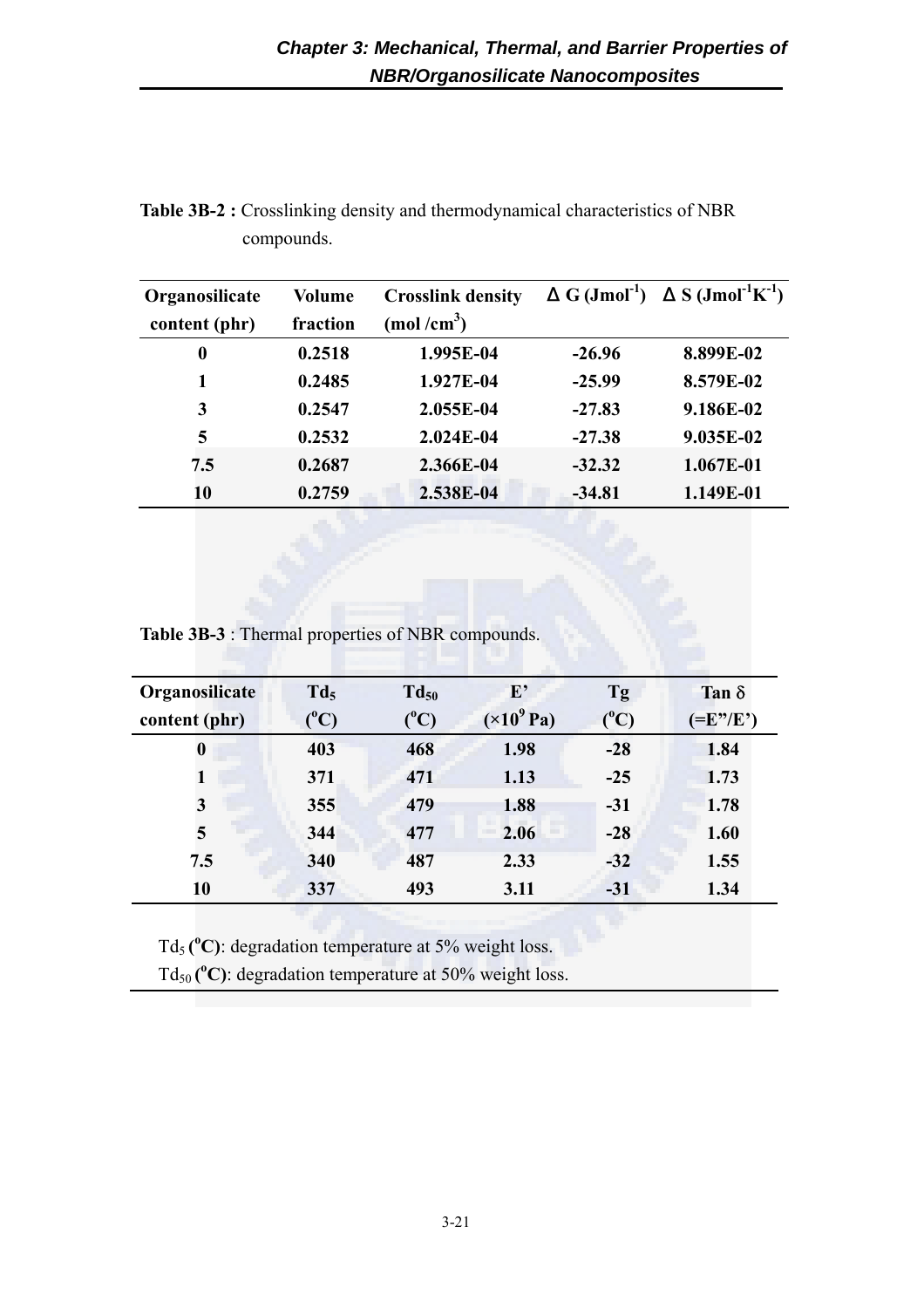

**Figure 3B-1.** Typical tensile stress/strain curves of the NBR nanocomposites

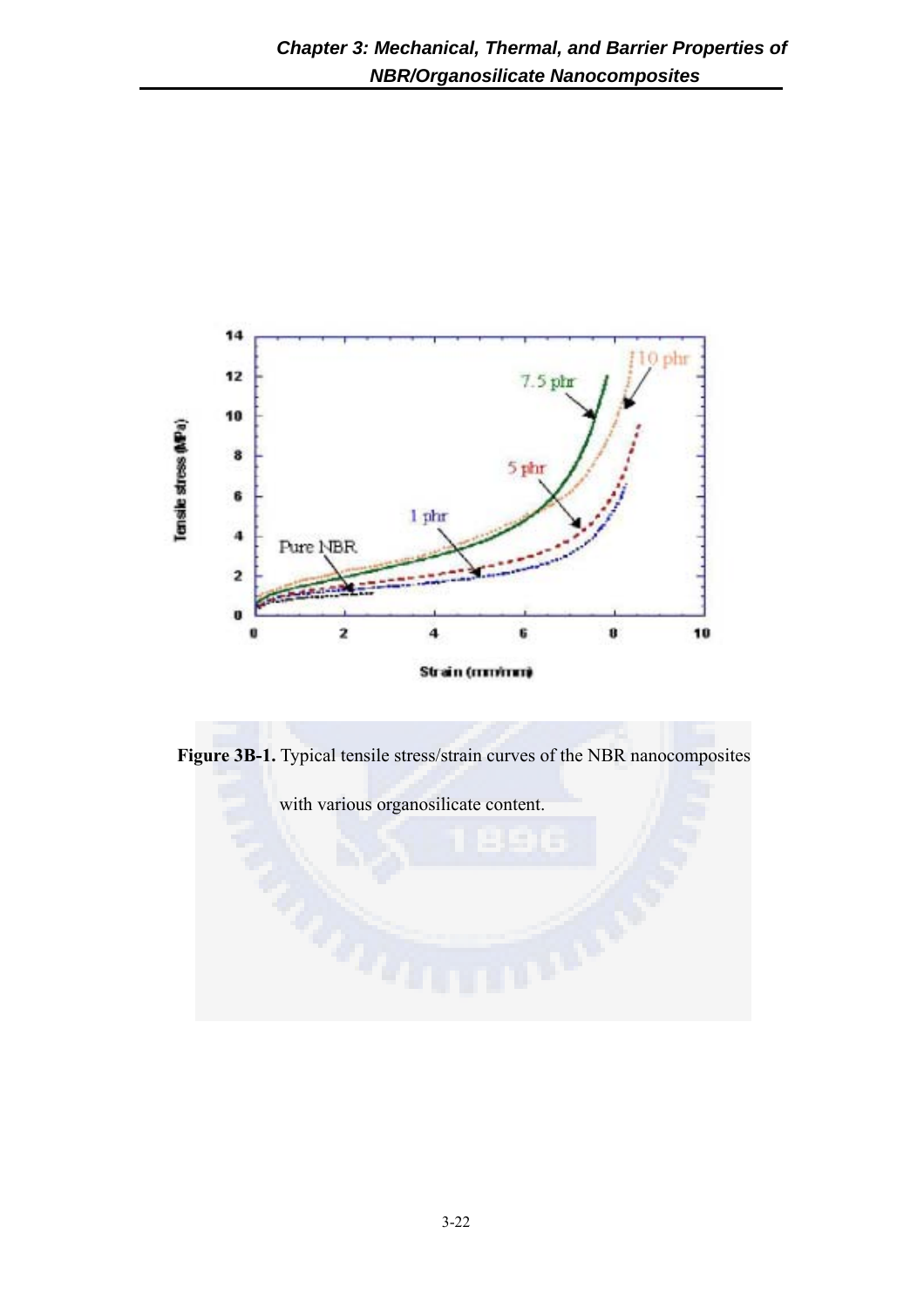

**Figure 3B-2.** Typical tensile stress/strain curves demonstrate the reinforcing

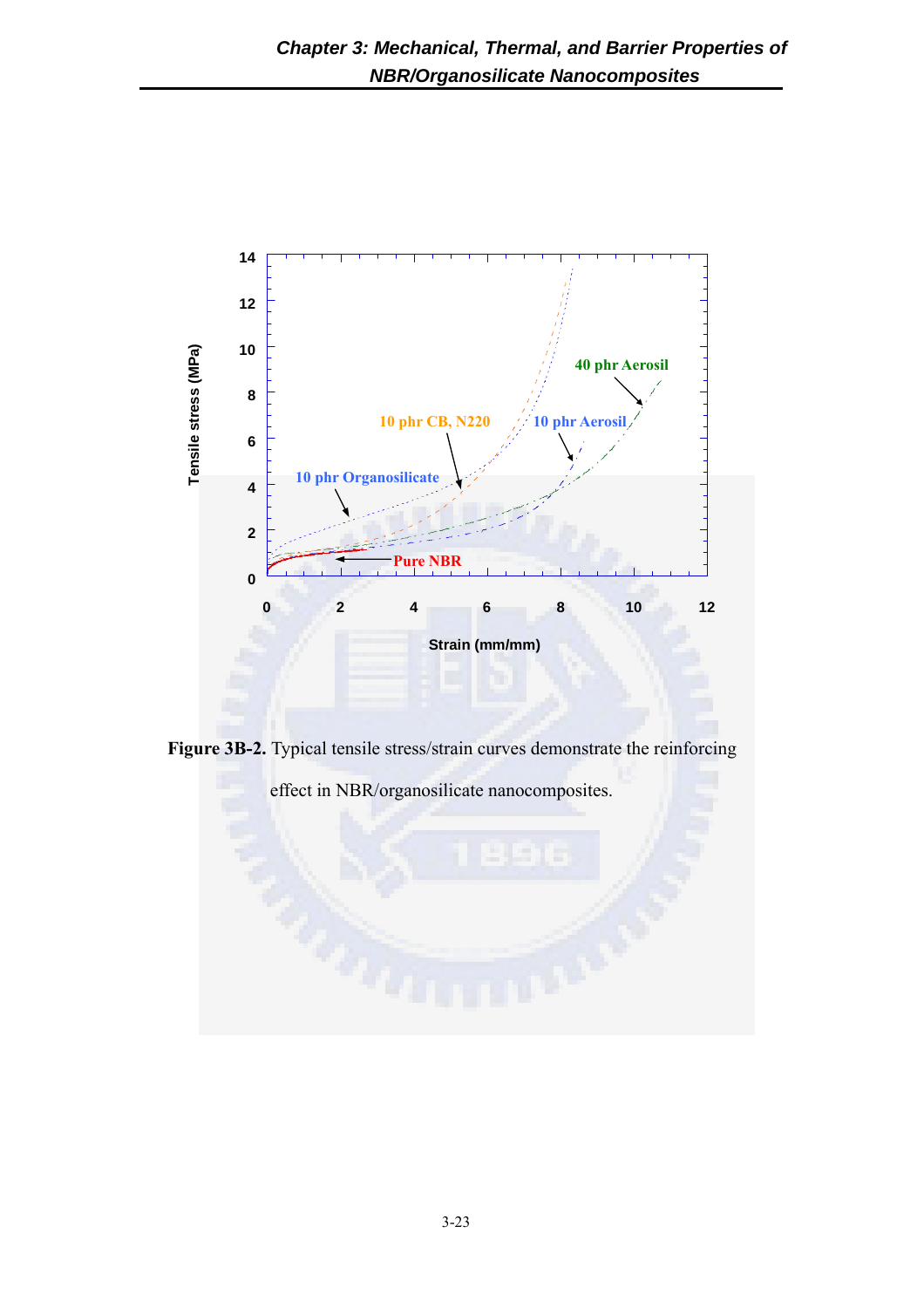

**Figure 3B-3.** FTIR spectra of organosilicate, NBR nanocomposite

(10 wt% organosilicate) and pure NBR.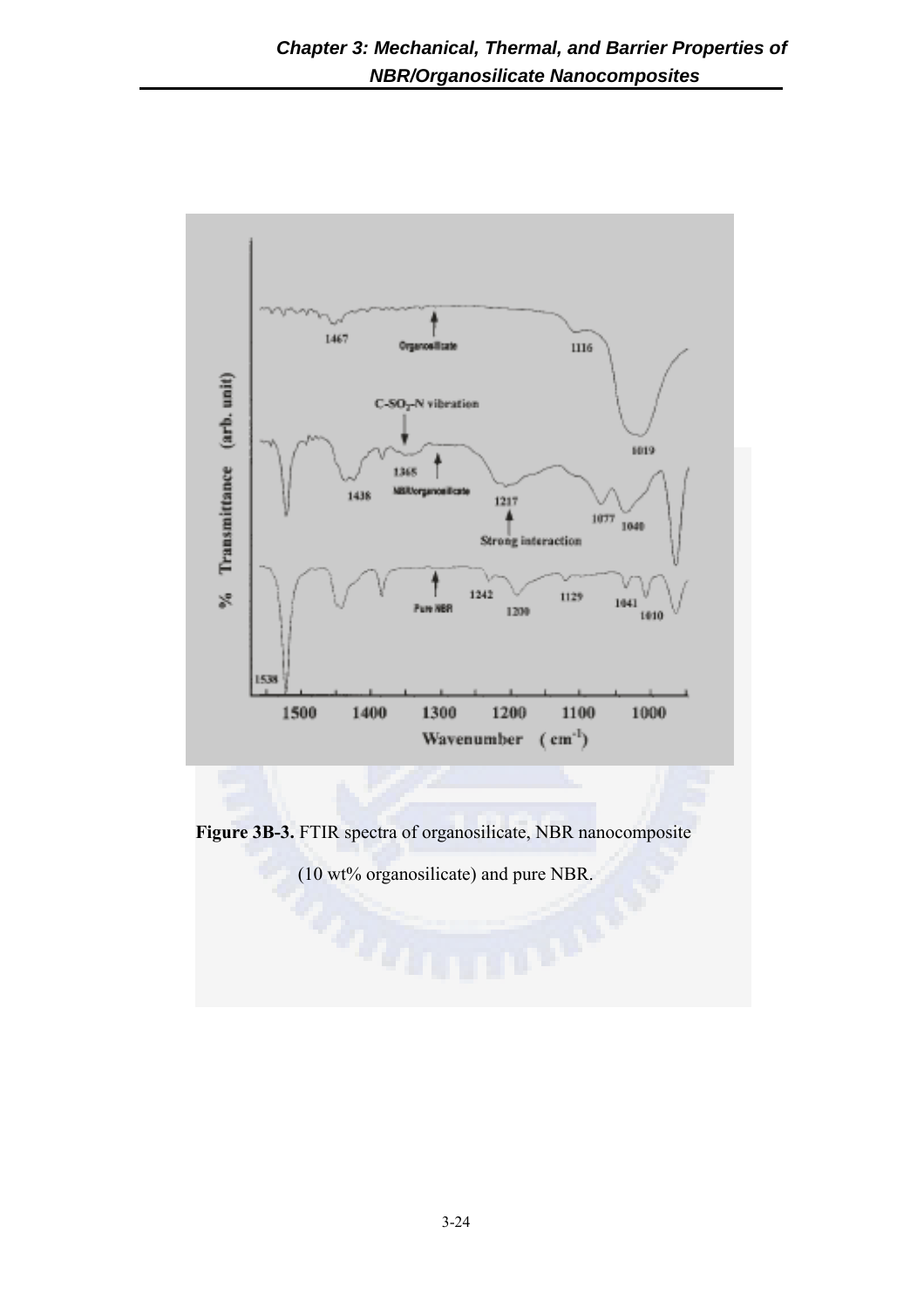# **Reaction mechanism**

1.  $ZnO + RCOOH \rightarrow Zn^{++} (RCOO)^{-2}$  accelerator R-S-S-R' R-S + R'-S

2. Acceleration of CBS :



**Figure 3B-4.** Possible reaction mechanism of ammonium salt intercalant and zinc-sulfur-amine complexation between organosilicate and highly polarized NBR.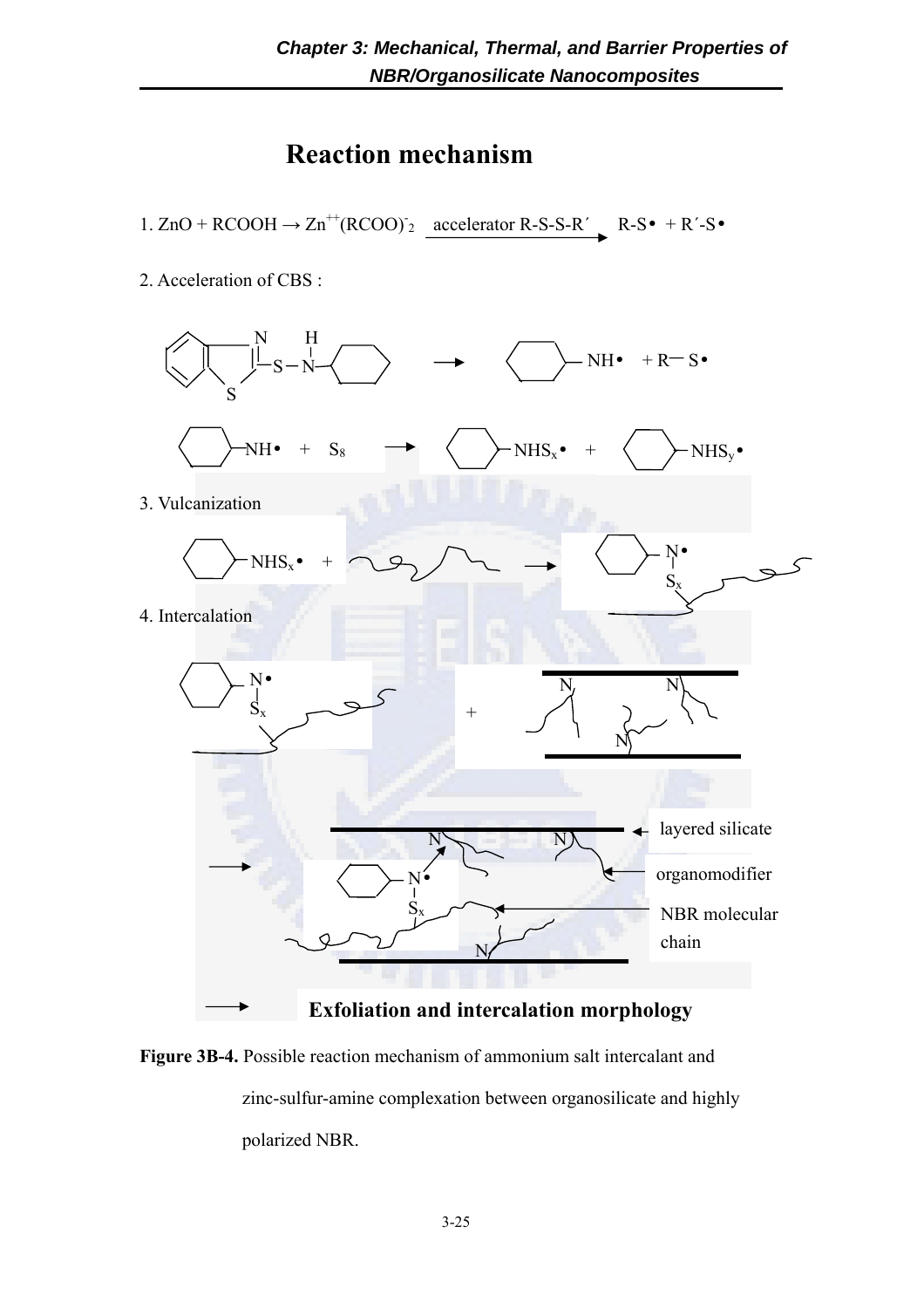

**Figure 3B-5.** Relative vapor permeability of NBR nanocomposites containing various amounts of organosilicate. Note: The reference values for water and methanol are 967 and 5111  $g/m^2$ /day, respectively.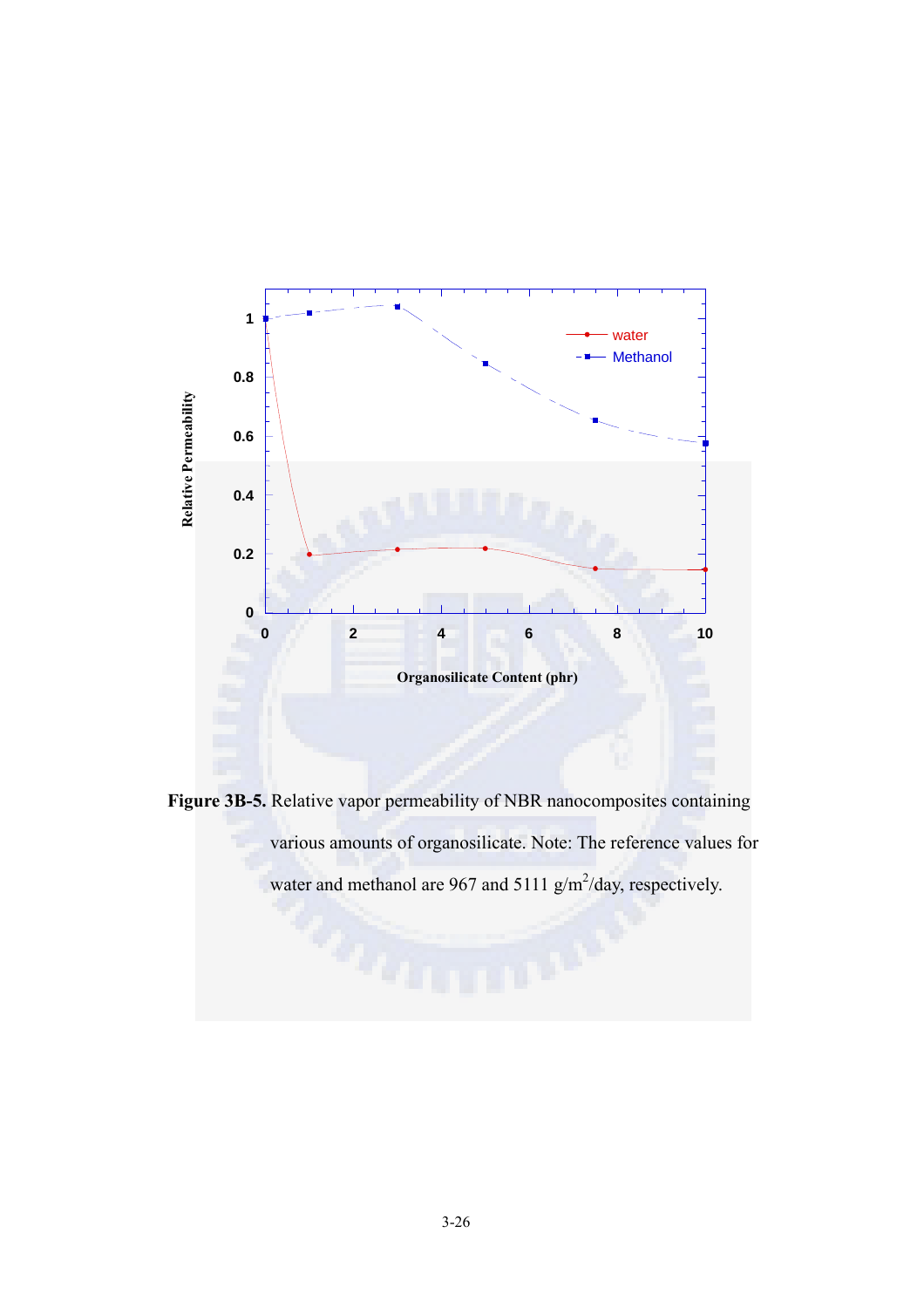## *Chapter 4: Synergistic Effect of Compatibilizer in Layered*

## *Silicate Reinforced BR Nanocomposites*

## **4-1 Introduction**

 Polymer nanocomposites based on the reinforcing of silicate layers derived from montmorillonite and thermoplastic or thermosetting polymers have been developed extensively over the past decade [1–5]. These materials have been predicted to provide superior mechanical strength, stiffness, thermal stability, and barrier properties, even when using only a very low weight percentage of montmorillonite [6–9]. Typically, an intercalated or exfoliated structure of the layered silicate can be obtained in the host polymer. Intercalated layered silicates possess a slightly increased intergallery space, which appears as an intense peak at a lower X-ray diffraction angle, and they retain their same orientation in the polymer matrix. In contrast, exfoliated silicates exist as monolayer silicates that become completely separated from one another in the polymer matrix; they are characterized by the absence of intense peaks in their XRD patterns, as well as through TEM observations.

Several methods have been developed for the effective preparation of intercalated or exfoliated layered silicate reinforced nanocomposites of nylon, polyimide, epoxy, polysiloxane, acrylonitrile butadiene rubber (NBR), SBR, polyurethane matrixes, and the other polymer systems [1–23]. These methods include in situ polymerization of monomers [7, 10–13], melt blending [14–18], emulsion polymerization or latex blending [19, 20], and solution blending using polar organic solvents [21–23]. In most cases, suitable chemical treatment and optimized processing are both keys to the successful formation of the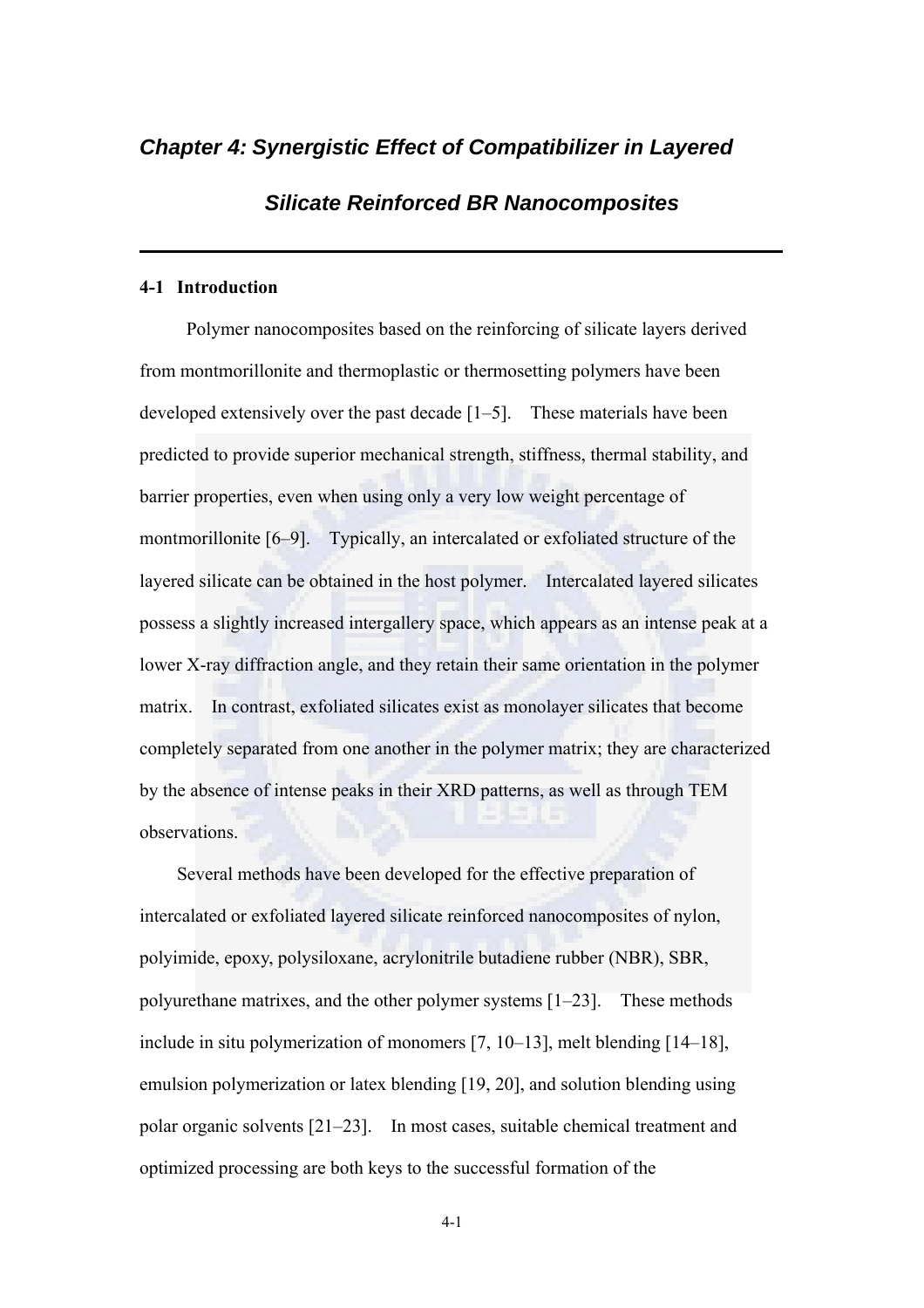nanocomposites. In our laboratory, we have obtained some nanocomposites that have potential for application in the electronics and dipped goods industries [7, 12, 19].

 To obtain exfoliated nanocomposites, it is necessary to select amphiphilic molecules to modify the layered silicates, expand the intergallery space, and interact suitably with the molecules in the matrix. One end of the amphiphilic molecule may be, for example, a hydrophilic quaternary alkylammonium ion unit for interacting with the silicates, while the other end may have hydrophobic groups or chemically reactive functional groups that can be either compatible with or covalently bonded to the polymer, thereby increasing the miscibility of the silicates and the polymers [4, 24]. A suitable compatibilizing component can be used to increase the interaction of two originally immiscible surfaces through hydrogen bonds, to avoid phase separation, and to prevent interfacial failure [25–30]. Polarity is the other significant factor to be considered when preparing a successful polymer nanocomposite. Organo-modified layered silicates having high polarity and largely expanded d-spacing are relatively easier to intercalate with a highly polar polymer when using a method such as shear blending, but they are not miscible with nonpolar polymers. Preparing a miscible and well-intercalated nanocomposite from a nonpolar polymer and a polar organosilicate usually requires a compatibilizer to act as a surfactant.

Carbon black and silica are the two most effective rubber reinforcing agents. In contrast, only a few studies have been reported on the use of organosilicates to reinforce rubber. For a conventional filling effect, the main factors that cause significant reinforcement are a high specific area, the nature of the structure, and the surface chemistry. The reinforcing effect of rubber nanocomposites containing just a few weight percent of layered silicates is similar to that of rubber compounds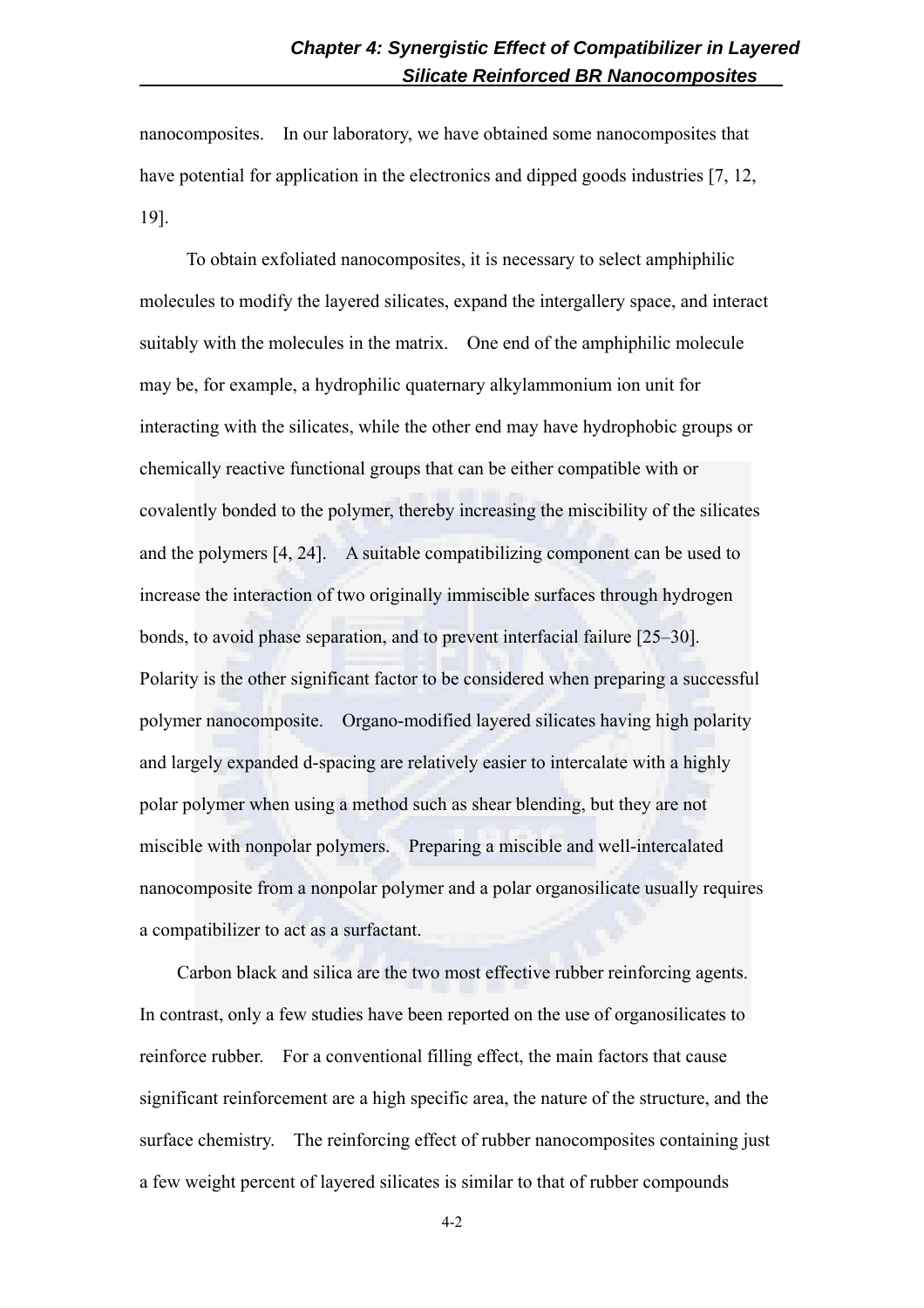having much higher loadings of silica or carbon black [15, 31, 32]. The efficiency of the silicates in modifying the properties of the rubber is largely determined by their degree of dispersion and the extent of their exfoliation in the rubber. Polyolefinic rubbers are more hydrophobic than are a number of thermoplastics and, therefore, it is necessary to process the layered silicates properly to achieve good dispersion. In addition, the very high viscosity of molten rubber due to its high molecular weight can generate high shear stresses locally during compounding, and cause the peeling apart of layered silicate stacks. Therefore, the layered silicates will be much easier to be delaminated [33, 34]. In this study, we used a two-stage compounding procedure—high-shear-force blending in a Banbury mixer at room temperature followed by hot melt blending at 150 °C—along with the use of a selected compatibilizer to obtain the intercalated/delaminated rubber nanocomposites.

To obtain a more detailed expression on the reinforcing effect of the organosilicate in rubber, we selected a nonpolar BR and a hydrophobic organosilicate to produce the nanocomposites through a two-stage melt blending method. Because BR is one of the most important industrial raw materials whose reinforcement has only a fewer to be reported [30, 35], we believed that such a study would be of great importance. In this study, we examined the effect that the amount of organosilicate has on the mechanical, thermal, and barrier properties of the resulting nanocomposites. In addition, we also studied the thermodynamic behavior of these nanocomposites.

#### **4-2 Experimental Methods and Analysis**

#### *4-2.1 Material preparation*

Butadiene rubber (Taipol, BR, 0150, Taiwan Synthetic Rubber Co. Inc., Taiwan, R.O.C.), a conventional nonpolar material that has poor green strength and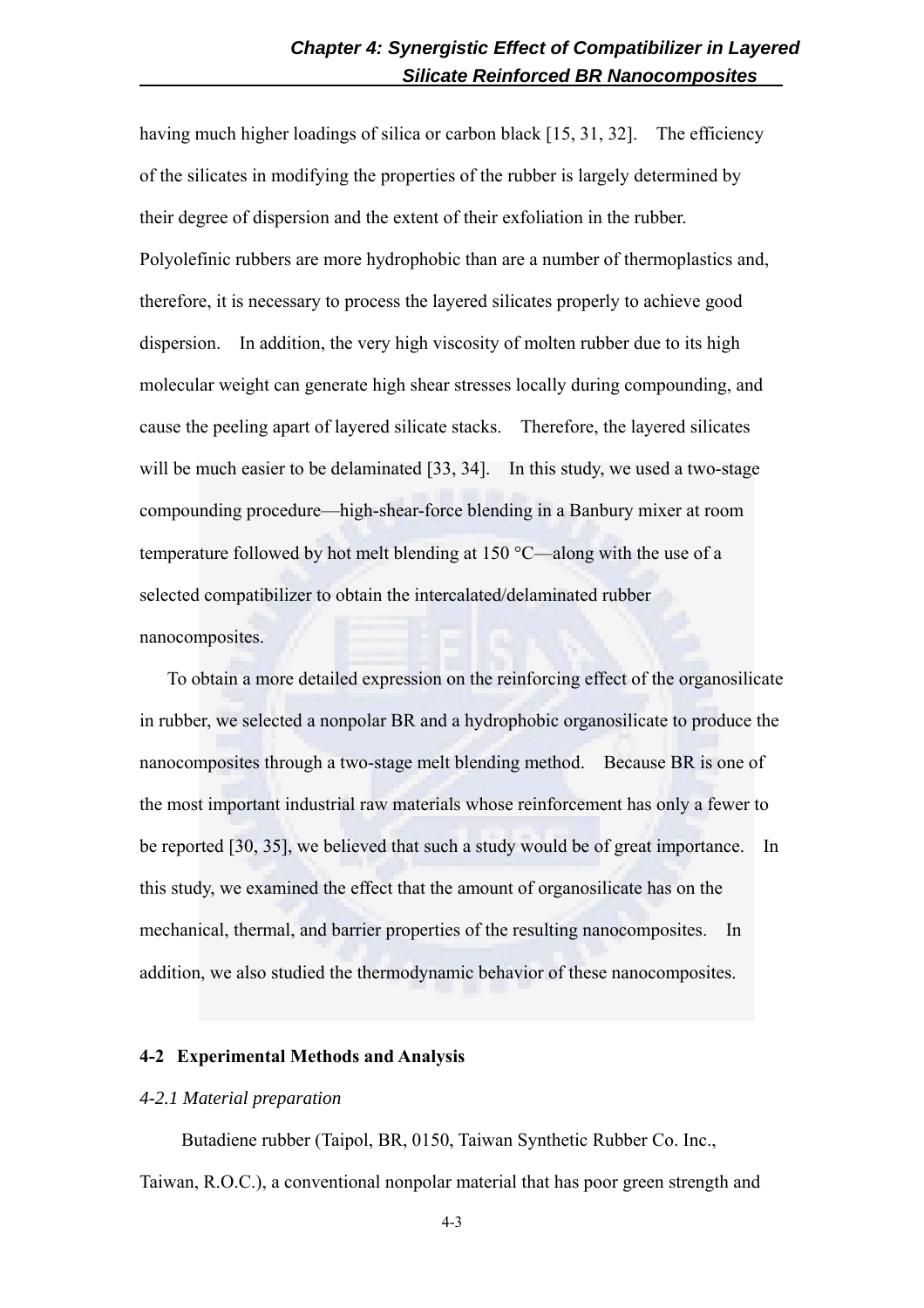tear strength, was selected as the rubber matrix. Nanomer I.28E, an organosilicate modified by quaternary trimethylstearylammonium ions having an approximate aspect ratio of 75–120, was purchased from Nanocor Co. Inc., USA. The compatibilizers used in this study—carboxylated terminated butadiene oligomer (CTB) and carboxylated terminated butadiene acrylonitrile copolymer (CTBN) having a molecular weight of ca. 3000–4000 g/mol—were obtained from Aldrich Chemical Co. Inc., USA. Different contents of the layered silicates and compatibilizer were added to BR; they are named BR-0 (neat BR), BR-5 (BR having a loading of 5 wt% of layered silicates), and BR-5-7.5 (BR having a loading of 5 wt% layered silicates and a 7.5% weight ratio of CTB to the layered silicates). Typical industrial formulations were used (Table 4A-1).

## *4.-2.2 Process design*

The compounds of rubber/organosilicate nanocomposites were prepared in a 3-L Banbury mixer using a two-stage process. The first stage of the two-stage process involved blending the rubber, organosilicate, compatibilizer, and any other additives at room temperature in a Banbury mixer with the degree of fill at 80% and a rotation speed of 60 rpm for 8 min, then adding zinc oxide and blending again for 2 min before dropping down. The second stage involved re-blending the compounds at 150 °C in the mixer for 4 min with the similar mixing condition as the first stage, dropping down the compounds, then by adding the cure agents at room temperature on a two-mill roller. After aging at room temperature for 24 h, the samples were cured at  $160^{\circ}$ C in an electrically heated hydraulic press to their respective cure times,  $t_{90}$ . These values were derived from a Monsanto oscillating disc rheometer (MDR 2000) - cf. Table 4A-2. Then, the test specimens were prepared.

## *4-2.3 Characterization*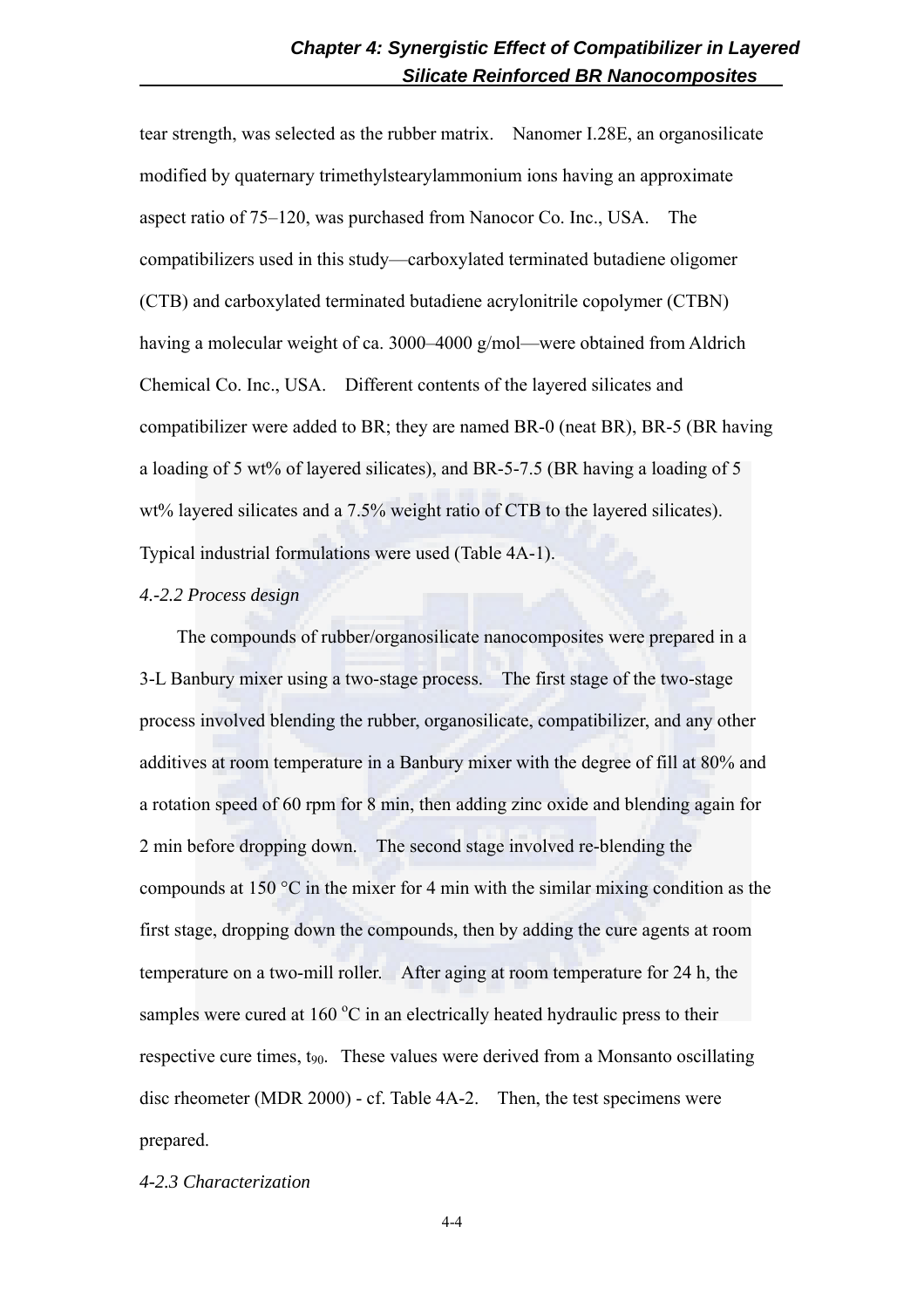Tensile and tear tests were performed on a material testing system machine (Sintech, MTS, USA) at a cross-head speed of 50 cm/min, according to the ASTM standards D 412 and D 624, respectively**.** For each data point, five specimens were tested, and the average of the values was obtained. Thermogravimetric analysis (TGA) of each sample was performed under a nitrogen purge in a Perkin-Elmer TGA-7 instrument. The cured sample (ca. 10 mg) was heated from 50 to 750 °C at a rate of 10 °C/min. Dynamic mechanical thermal analysis (DMA7, Perkin–Elmer) spectra were recorded using 6-cm-long, 1-cm-wide, and 0.25-cm-thick rectangular specimens in the tensile mode at a frequency of 10 Hz. DMTA spectra, viz. the storage modulus and mechanical loss factor (tan  $\delta$ ), were measured over the temperature range from –100 to 70 °C at a heating rate of 5 °C/min.

Wide-angle X-ray diffraction (XRD) patterns of the rubber samples were obtained using a D5000 diffractometer (Siemens, Munich, Germany) and Ni-filtered CuK<sub>α</sub> radiation ( $\lambda$  = 0.1542 nm). The samples were scanned in the step mode at a scan rate of 1.5°/min in the range  $2\theta < 10^\circ$ . Transmission electron microscopy (TEM) measurements were performed using a JEOL JEM 2000FX electron microscope operating at an acceleration voltage of 200 kV. Ultrathin sections of the cured samples were microtomed, using a Leica Ultracut Uct and a diamond knife, into ca. 100-nm-thick slices; subsequently, a layer of carbon was deposited onto these slices and then they were placed onto 400-mesh copper nets. Field emission scanning electron microscopy (FE-SEM) images were obtained using a JEOL JSM-6340F electron microscope operating at an acceleration voltage of 5 kV and 12.5 µA. A layer of gold was deposited onto the inspected section of the cured samples using a JFC-1200 fine-coater. The water vapor permeability was measured using a Mocon PERMATRAN-W 3/60 instrument at 40 °C and 90% relative humidity of water.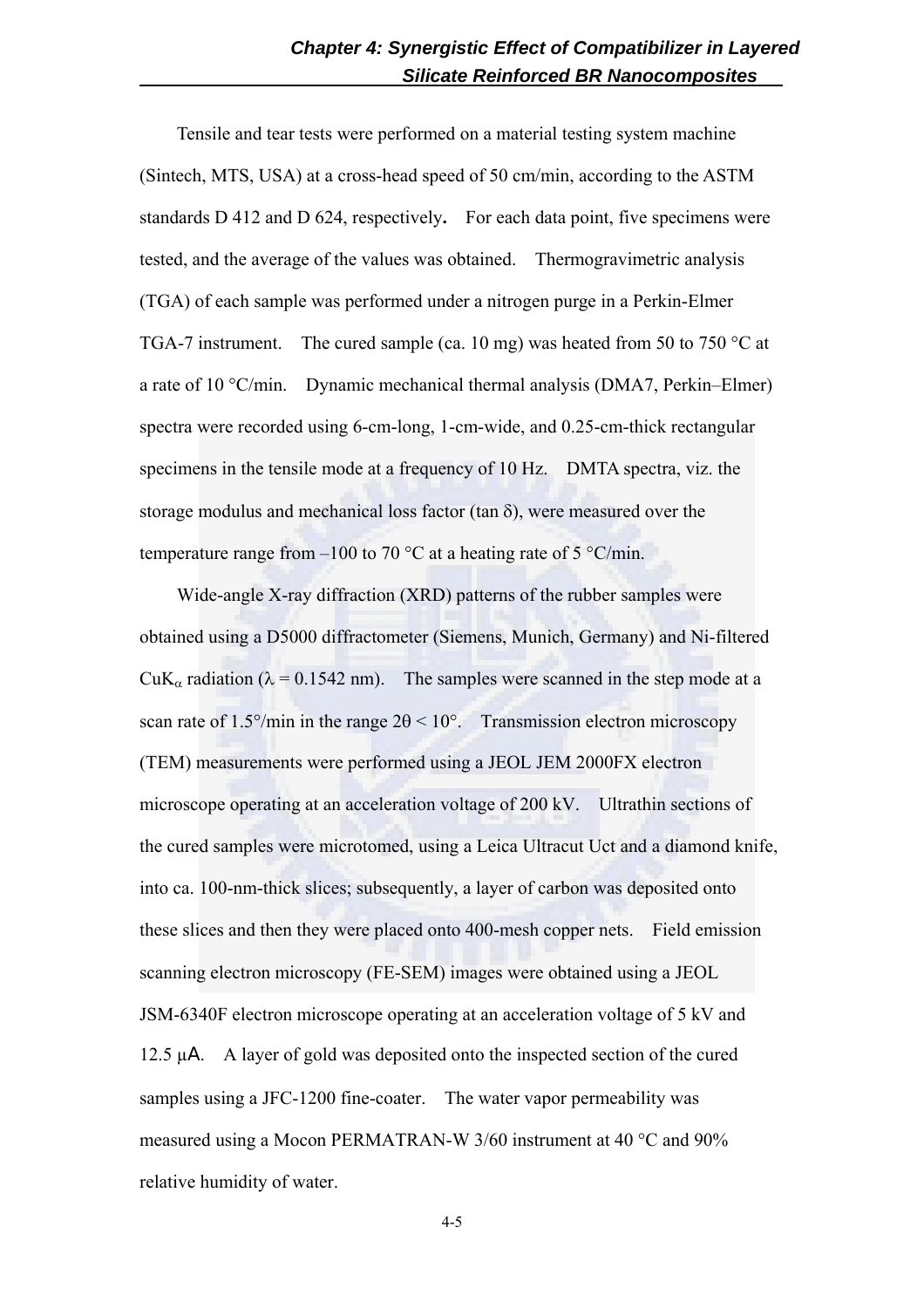The crosslinking density was determined by performing equilibrium swelling as described in a previous report [31]. Swelling experiments were performed with the cured samples by equilibrating them in toluene at  $25 \degree C$  for 48 h. The uptake solvent percentage, Q, and volume fraction of BR in the swollen gel, Vr, were calculated using the following equations:

$$
Q = (M_{sw} - M_i) / M_i \tag{1}
$$

where  $M_i$  and  $M_{sw}$  are the weights of the rubber sample before immersion in the solvent and in its swollen state, respectively.

$$
Vr = (1/D_{sam})/[(1/D_{sam}) + (Q/D_{sol})]
$$
 (2)

where  $D_{\text{sam}}$  and  $D_{\text{sol}}$  are the densities of the rubber sample and solvent, respectively (0.87 for toluene). The crosslinking density of the sample, , defined by the number of elastically active chains per unit volume, was calculated by applying the Flory–Rehner equation [36]:

$$
= - \frac{\ln (1 - Vr) + Vr + Vr^2}{Vs (Vr^{1/3} Vr/2)}
$$
(3)

where Vs is the molar volume of the swelling solvent  $(106.1 \text{ cm}^3/\text{mol}$  for toluene) and is the Flory–Huggins (rubber–toluene) interaction parameter, which was taken to be 0.38 for the BR–toluene system. Determining the thermodynamic aspects of the rubber elasticity is crucial for obtaining a deeper understanding of the mixing in the BR/silicate nanocomposites. The expansion of rubber in the presence of a solvent will significantly modify the conformational entropy  $($  S) and the elastic Gibbs free energy ( G). The elastic Gibbs free energy can be determined from the Flory–Huggins equation [9, 14]:

$$
G = RT[ln(1 - Vr) + Vr + Vr2] \tag{4}
$$

From the statistical theory of rubber elasticity, the conformational entropy S can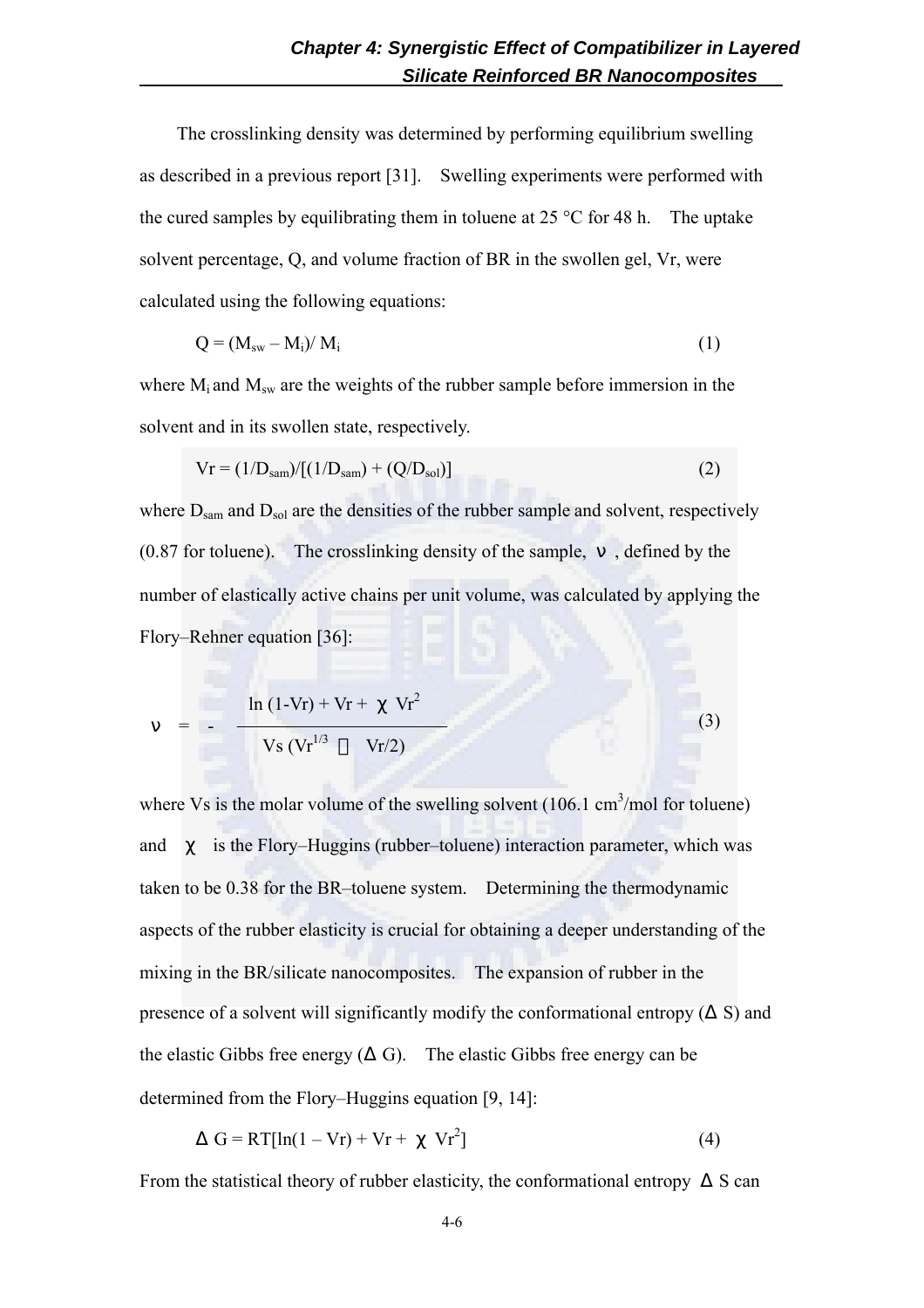be obtained from the equation  $G = -T$  S, which assumes that no changes in the internal energy of the network occur upon stretching.

#### **4-3 Results and Discussions**

To distribute and disperse the high polar organo-modified layered silicates well into the nonpolar BR rubber matrix are considerably difficult. It needs some compatibilizers or surfactants to act as an interlocker to connect both interfaces of the silicates and the BR rubber to enhance the mechanical properties of the nanocomposites. The dispersion image of layered silicates on the BR matrix will be shown and discussed in the section 4-3-A for the BR-layered silicate nanocomposites with or without the compatibilizers. The mechanical, thermal, and the barrier properties of the BR-layered silicate nanocomposites are also discussed in the section 4-3-B.

#### **4-3-A. Layered silicates dispersion in BR nanocomposites**

#### *4-3-A.1 Vulcanization characteristics*

Table 4A-2 lists the representative vulcanization characteristics of BR nanocomposites containing 10 phr organosilicate and different amounts of compatibilizer. In the presence of organosilicates, the initial scorch time,  $t_2$ , was shorter than that of neat BR (81 vs. 169 s). This phenomenon occurred because the acidic nature of the organosilicate activates the formation of soluble zinc ions, which in turn induces the decomposition of the accelerator into free radicals in an earlier stage of the reaction. These free radicals cause the premature vulcanization, which results in a decrease of the scorch time. The cure time, t<sub>90</sub>, behaves in a manner similar to that of the  $t_2$ ; this behavior is caused by a catalytic effect that has been reported previously [9]. Some accelerator free radicals for crosslinking can react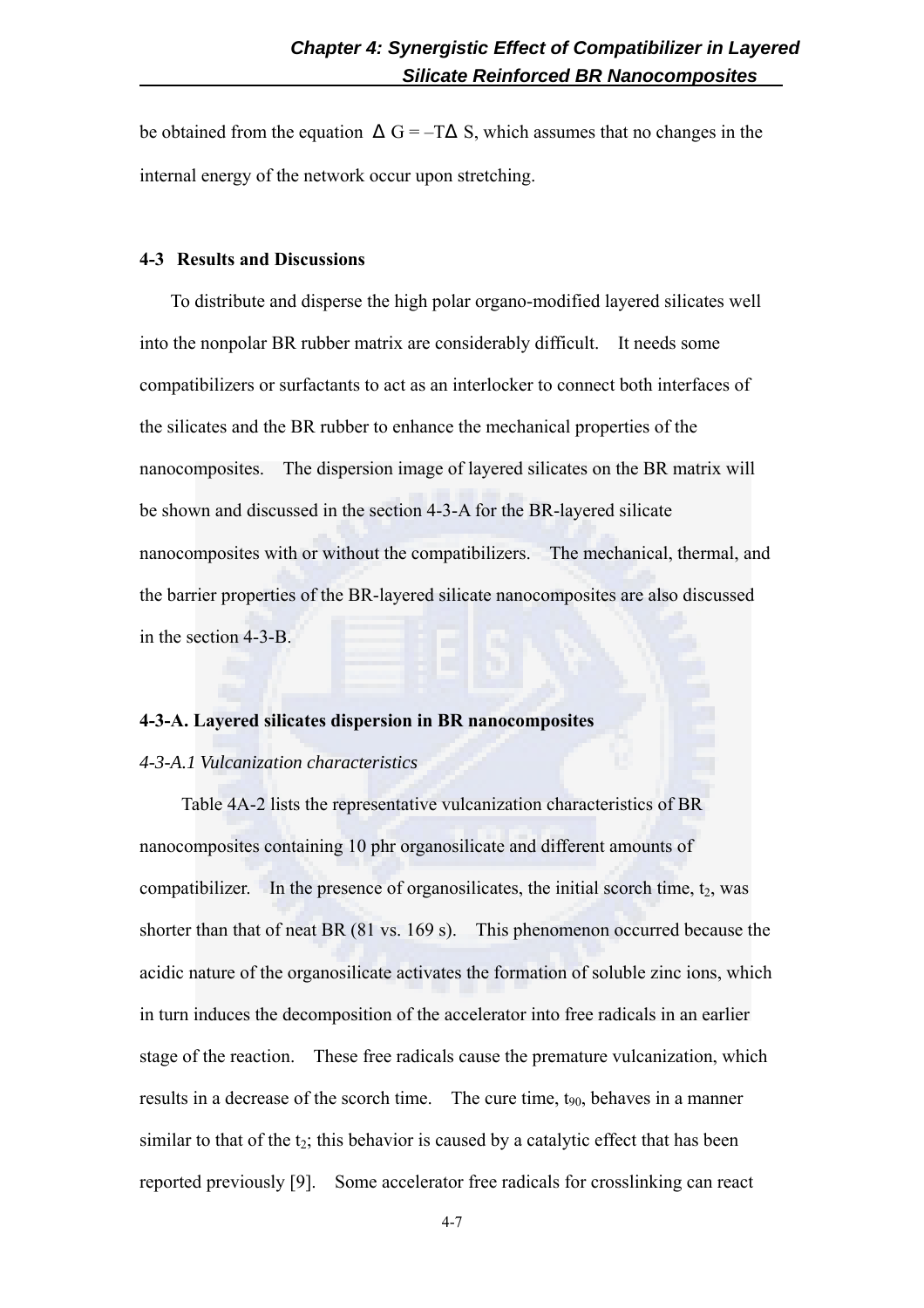with the compatibilizer and, therefore, retard the curing time. The values of both  $M_L$  and  $M_H$  of these nanocomposites increase upon the addition of the organosilicate at a low concentration; these increases result in an increase in the stiffness of the BR matrix based on the same curing system, but a decrease when the amount of compatibilizer increases. The increasing stiffness,  $M_H - M_L$ , follows the same trend as does the value of  $M_H$ .

#### *4-3-A.2 Distribution and dispersion morphologies of the silicates*

The efficiency of the organosilicate in reinforcing the polymer matrix is determined primarily by the degree of its dispersion in the matrix and by the extent in which the polymer molecules intercalate in the organosilicate. Figure 4A-1 provides the XRD patterns of the representative BR nanocomposites containing 5 phr of organosilicate and various amounts of CTB. The pure organosilicate displays two independent diffraction peaks, denoted (001, A) and (001, B), having values of 2 $\theta$  ca. 3.51° (d<sub>001, A</sub> = 2.52 nm) and 5.43° (d<sub>001, B</sub> = 1.63 nm), respectively. The BR/organosilicate nanocomposites also display two independent diffraction peaks due to the addition of the organosilicate. The largest intercalated intergallery distance of these BR/organosilicate nanocomposites is much higher than that of the pure organosilicate  $(d_{001,A} = 2.52 \text{ nm})$ . Table 4A-3 lists the complete X-ray diffraction data of the BR/organosilicate nanocomposites. The lowest diffraction peak of these nanocomposites, denoted (001, A), has values of 2θ between 1.2 and  $1.8^{\circ}$  (d<sub>001, A</sub> = 4.77–7.07 nm). Another independent diffraction plane, denoted (001, B), has values of 20 between 2.1 and 2.2° ( $d_{001, B} = 4.01 - 4.21$  nm). The very clear multi-diffraction peaks at ca. 4.2 and 6.5°, which result from higher-order diffraction, reflect the well-defined layered silicate structure. This observation indicates that at a proper silicate loading and using a suitable mixing process, the viscosity of the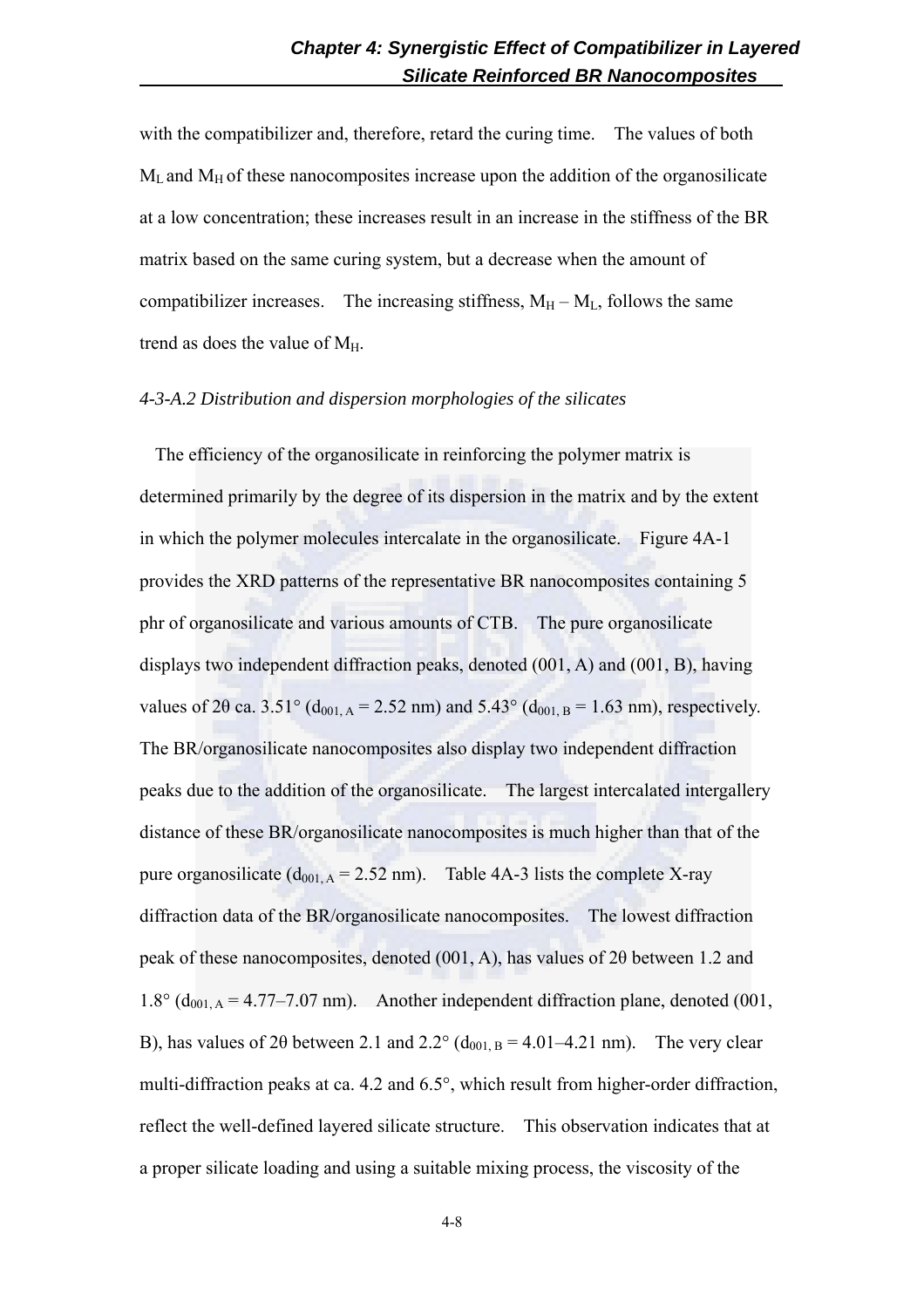nanocomposite can be large enough to generate a sufficient shearing force to further separate the intercalated silicate layers and to allow the rubber molecules to diffuse into the intergalleries, where the compatibilizers are miscible with the rubber molecules. As a result, the d-spacing of the layered silicate is expanded sufficiently. In the case of the 5 phr organosilicate in BR, a lower, but strong, peak appeared at ca. 6.5° (1.36 nm); this signal has been attributed to the thermal degradation and desorption of the organic materials in the gallery [37] or to an effect of the organosilicate confinement (re-aggregation) [9, 14, 31]. The formation of a zinc–sulfur accelerator complex "extracts" the amine intercalant of the organosilicates, which, thus, causes the collapse of the layers.

Figure 4A-2 displays a TEM image of the BR nanocomposite containing 10 phr organosilicate and 3 phr CTB compatibilizer. Most of the layered silicates are dispersed well in the BR matrix, and a large portion of the organic-modified silicate layer particles appear to be intercalated along with a few single delaminated platelets. No visible differences appear in the morphology of the BR/organosilicate nanocomposites. Figure 4A-3 presents an enlarged TEM image. It is apparent that there are ca. four to seven layers of single intercalated platelets that have an intergallery distance of ca. 6 nm. Figure 4A-3 indicates that the layered silicate bundles exist in the BR/organosilicate nanocomposite, which suggests an intercalated tactoids morphology. The results of TEM analysis are in consistent with those of an XRD study (Table 4A-3). Thus, the TEM and XRD results both confirm that the layers of the organosilicate particles have become intercalated in the BR nanocomposites and that the structures of the organosilicate platelets can be described as intercalated tactoids. At a high silicate loading, dispersion of layered silicates becomes difficult, but the high shear force applied causes the large rubber molecules to intercalate into the gallery of the layered silicates. This process may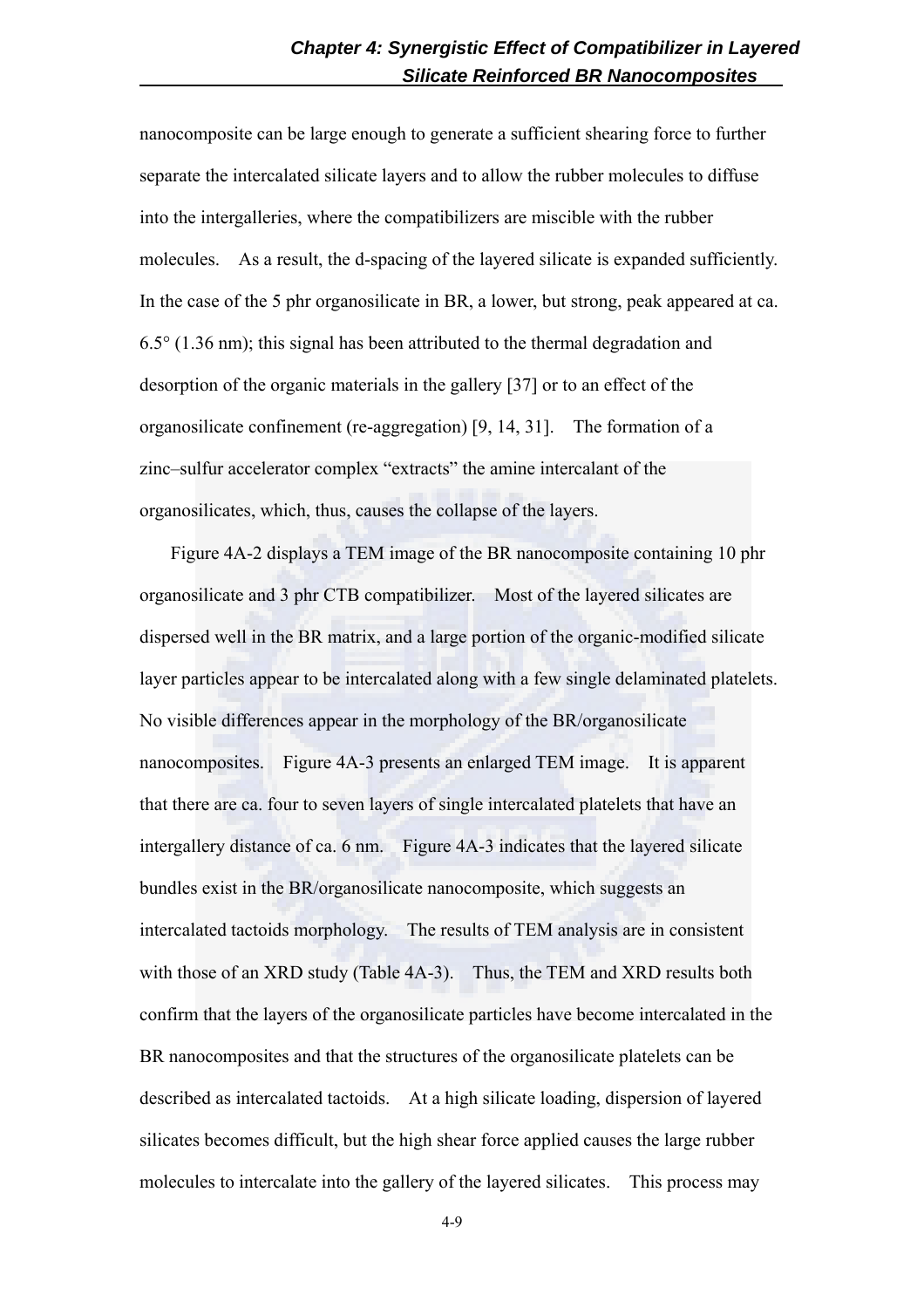primarily contribute to the synergistic effect of the proper shear force and the wetting effect of the compatibilizer between the BR molecular chains and layered silicates. The well-understood wetting effect would result in the BR rubber molecule chains migrating or transporting into the largely expanded intergallery spaces of the layered silicates.

 The influence that the compatibilizer has on the morphology of the BR/organosilicate nanocomposites can be visualized from the fractured surface. Compatibilizers usually act as wetting agents—improving the surface energy of both immiscible phases—that become entangled or interlocked with the bulk chains at the interface between the two incompatible components. It is sometimes necessary to connect a ductile rubber with a semi-rigid filler in a mechanical blending system through suitable selection of a compatibilizer, which increases the mechanical strength of the interface by allowing stress transfer to occur across it [25-26, 28–30]. In our present system, which differs from that of a highly polar NBR [31], the compatibilizing effect is the dominant factor when the nonpolar BR incorporates the polar-structured organosilicates. Figures 4A-4 and 4A-5 display FE-SEM images of the fracture surfaces of the BR/organosilicate nanocomposites containing and lacking the compatibilizer, respectively. In Figure 4A- 4, we clearly observe a relatively uniform and tight fractured surface of the BR nanocomposite containing the compatibilizer; the well-dispersed layered silicates are enclosed by the matrix and interlocked into the matrix phase. Very few voids, holes, and crack defects are present and no visible phase separation or craze propagation. In contrast, the fracture interface of the BR nanocomposite in the absence of the compatibilizer indicates that both phases possess relatively loose and phase-separated structures. In this image, we observe many cracks and voids and a crinkly disordered interface. From the FE-SEM and TEM results, we conclude that the blending of a polar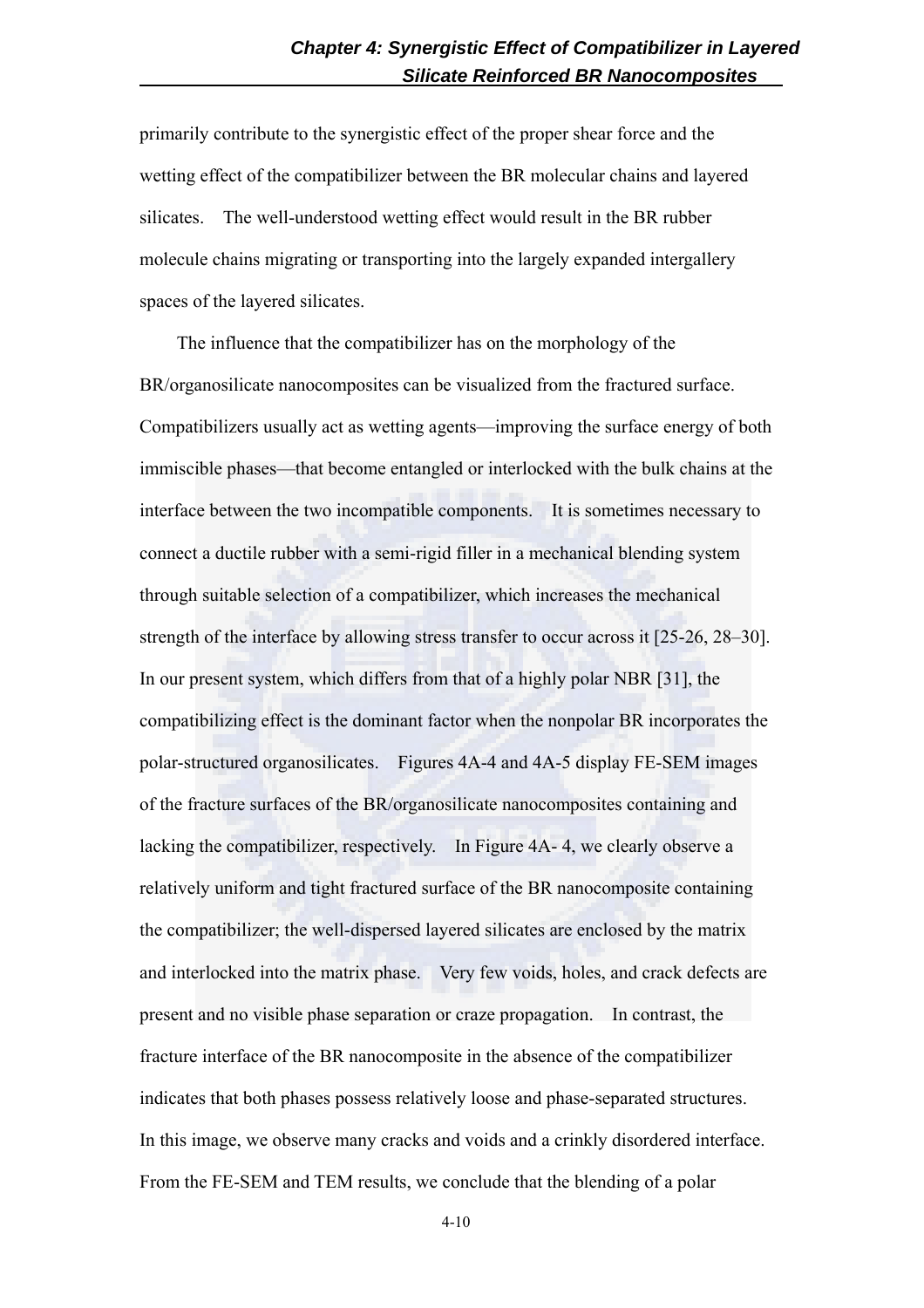organosilicate directly with a nonpolar BR must involve a compatibilizer as well as suitable process parameters if it is to generate a reinforced rubber nanocomposite containing well-dispersed layered silicates.

#### **4-3-B. Mechanical, thermal and barrier properties of BR nanocomposites**

#### *4-3-B.1 Mechanical properties*

Figure 4B-1 presents the tensile stress–strain curves for BR nanocomposites containing different amounts of organosilicate and in the presence and absence of the compatibilizer. It is apparent that the BR nanocomposite displays the highest tensile strength and elongation when it incorporates both the organosilicates and the compatibilizers. In contrast, the nanocomposite containing only the organosilicate has relatively improved tensile strength and elongation than that of the neat BR. The nonpolar BR, which has a low surface energy, is not very compatible with the polar organosilicate. An amphiphilic compatibilizer having a structure similar to that of BR, but also having some polarity, is most suited to enhancing the wettability and the interfacial interactions between the BR and the organosilicate. CTB, an oligomer that has both a slight polarity and a structure similar to that of BR, can move more rapidly into the intergallery spaces of the layered silicates than can the BR molecular chains, which leads to the entrance also of the intercalated BR molecular chains. We have found, however, that the BR nanocomposite containing both the organosilicate and the CTBN oligomer compatibilizer enhances the mechanical properties to a degree similar to that of the nanocomposite incorporating only the organosilicate. This finding may be due to the highly polar CTBN not being miscible with the nonpolar molecular chains of BR, which in turn reduces the interfacial interaction between the BR and the organosilicate, which even causes similar phase separation phenomena to those presented in Figure 4A-5. This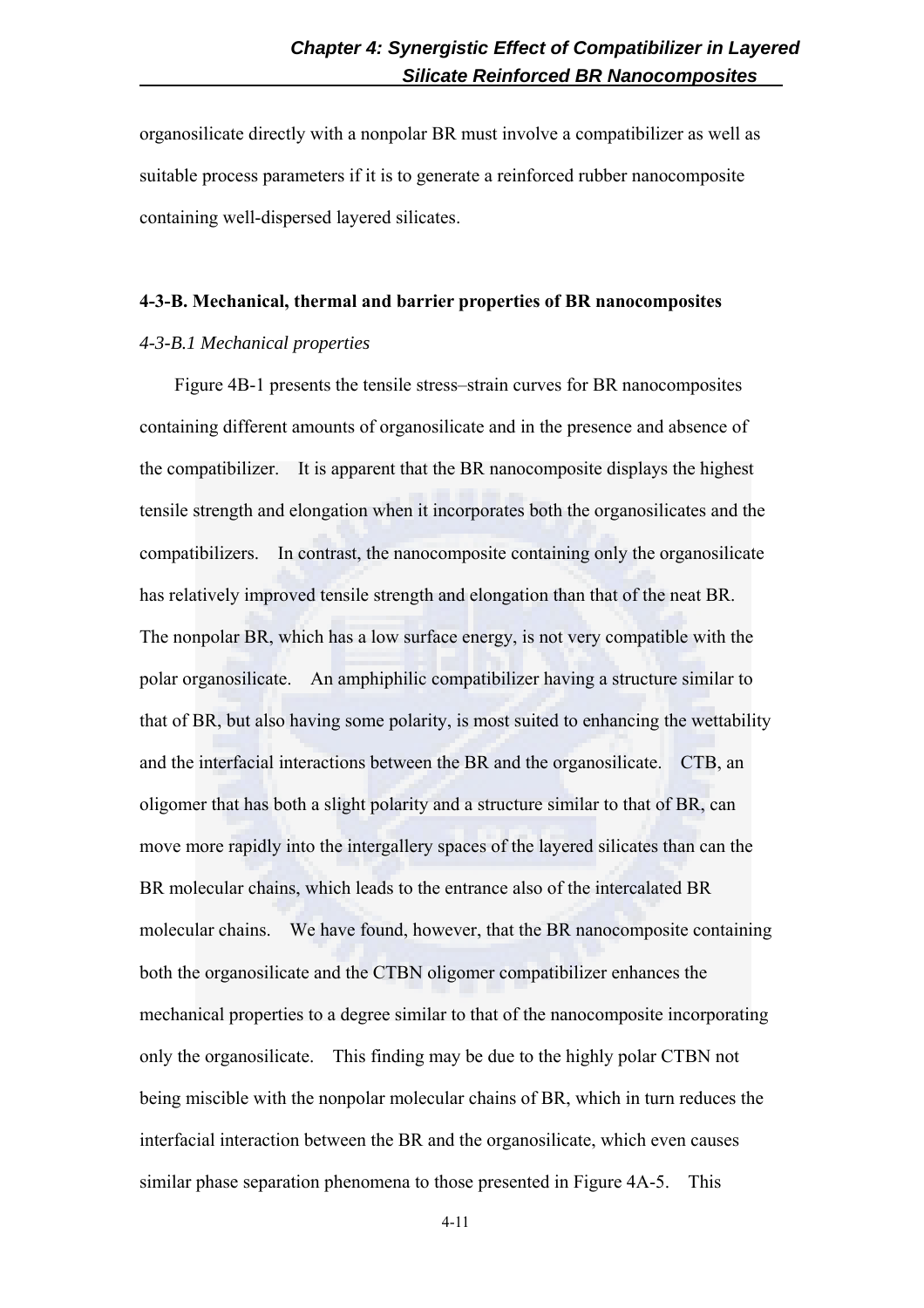phenomenon can be more easily understood as that of a conventional plasticizer, which softens the matrix but reduces the tensile strength. The tear strengths presented in Figure 4B-2 follow the same trends as that of the tensile properties of those nanocomposites. We obtained significant improvements in the mechanical strength of the BR nanocomposites by using the melt blending method, followed by a vulcanization process, with the addition of a suitable compatibilizer. These results correspond to those observed in the FE-SEM images.

The mechanical properties of these nanocomposites increase upon increasing the amount of organosilicate and the relative loading ratio of CTB to organosilicate. Figures 4B-3 and 4B-4 display the materials' tensile strengths and tear strengths. The mechanical properties of the BR nanocomposites are enhanced relative to those of the neat BR because of the presence of the intercalated/exfoliated layered silicates. We obtained a more-than-four-fold increase in the tensile strength, a 150% increase in modulus at 100% elongation (M100), and 232 and 410% enhancements in the tear strength and elongation at break, respectively, upon the addition of 10 phr organosilicate and 3 phr CTB, relative to the corresponding values of neat BR. The enhancment in the mechanical properties and the gains in the elongation of these nanocomposites are quite different from those of conventional composites. The reinforcing effect is presumed to occur as a result of the intercalated/exfoliated organosilicate layers being covered by highly crosslinked elastomer molecular chains with a strong interfacial interaction between them [5, 13, 19]. The other effect may be the result of possible reactions of the ammonium salt intercalant and the zinc–sulfur–amine complex occurring between the organosilicate and BR during the vulcanization process; we have provided and discussed a similar reaction mechanism in a previous publication [31]. As a result, the BR molecular chains are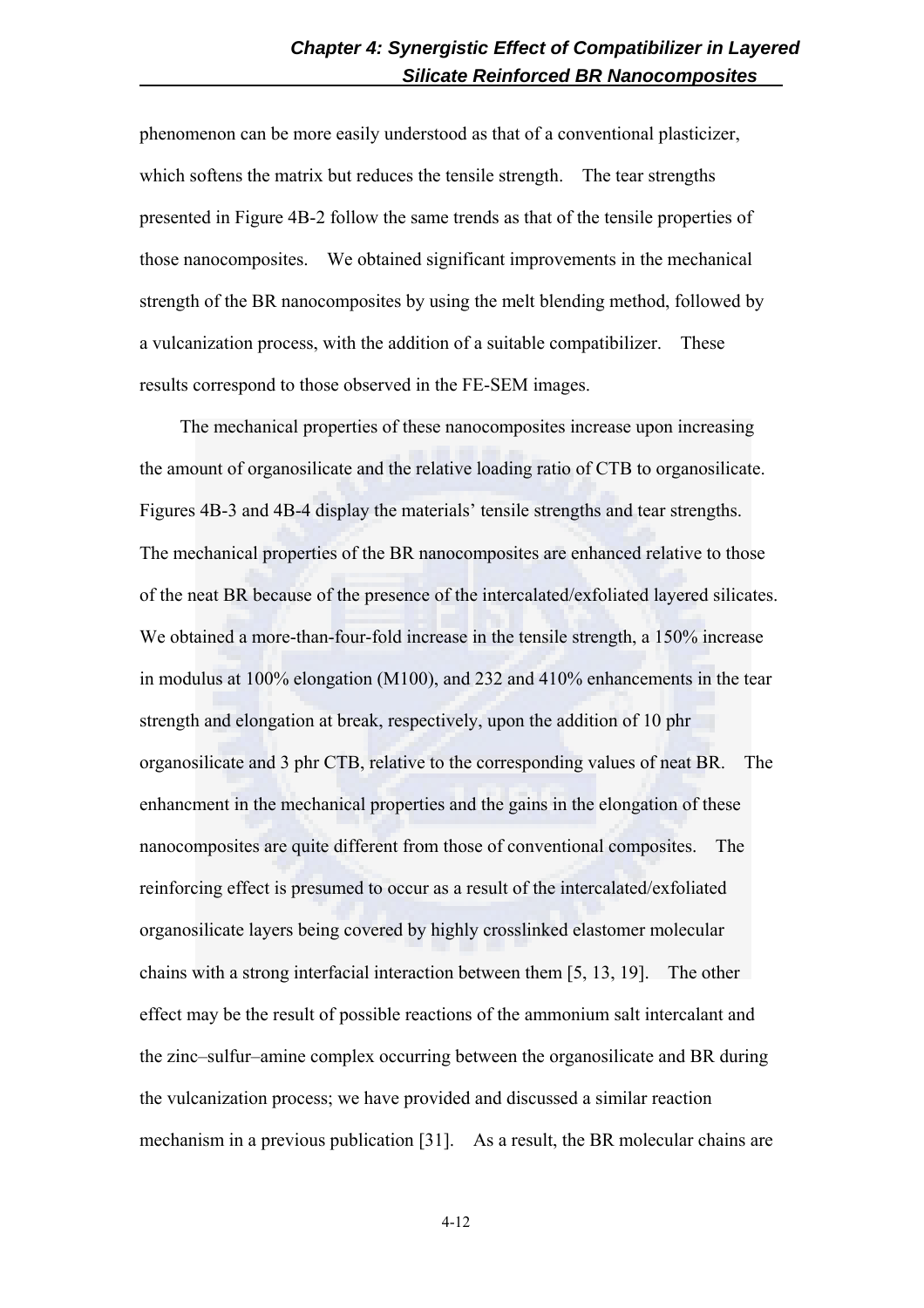more easily intercalated into the intergallery space of the organosilicate during this process.

We have also found that the mechanical properties improve upon increasing the loading ratio of CTB to organosilicate when it is below 30%, which is probably the upper limit of the loading ratio necessary to prepare intercalated/exfoliated elastomeric nanocomposites possessing outstanding mechanical properties. When the ratio increases above 30%, the mechanical properties decrease slightly.

 The effect that the incorporation of the organosilicate has on the crosslinking density of BR can be estimated by using the Flory–Rehner equation. Table 4B-1 summarizes the crosslinking density and thermodynamical characteristics of the BR compounds. The BR nanocomposites containing compatibilizers display higher crosslinking densities than do the other BR compounds. The crosslink density and the thermodynamic characteristics both reach plateaus at high CTB loadings, which indicates that exhausting of the cure agent by the compatibilizer occurs and leads to a slight decrease in the crosslink density. These results are in agreement with those of the vulcanization characteristics and the tensile properties and indicate that a strong rubber/organosilicate interaction occurs in the nanocomposites. Table 4B-1 lists the thermodynamic parameters, G and S, of the BR nanocomposites. We observe a relative increase in the free energy of the compatible BR/organosilicate nanocomposites, which we attribute to the improved compatibility among the BR, compatibilizer, and organosilicate phases. Therefore, the molecular chains of the BR can penetrate into the galleries more easily to result in an intercalated/exfoliated structure.

#### *4-3-B.2 Thermal properties and relaxation behavior*

We analyzed the thermal properties of the BR nanocomposites by using TGA. Table 4B-2 summarizes the values of the degradation temperatures (Td). The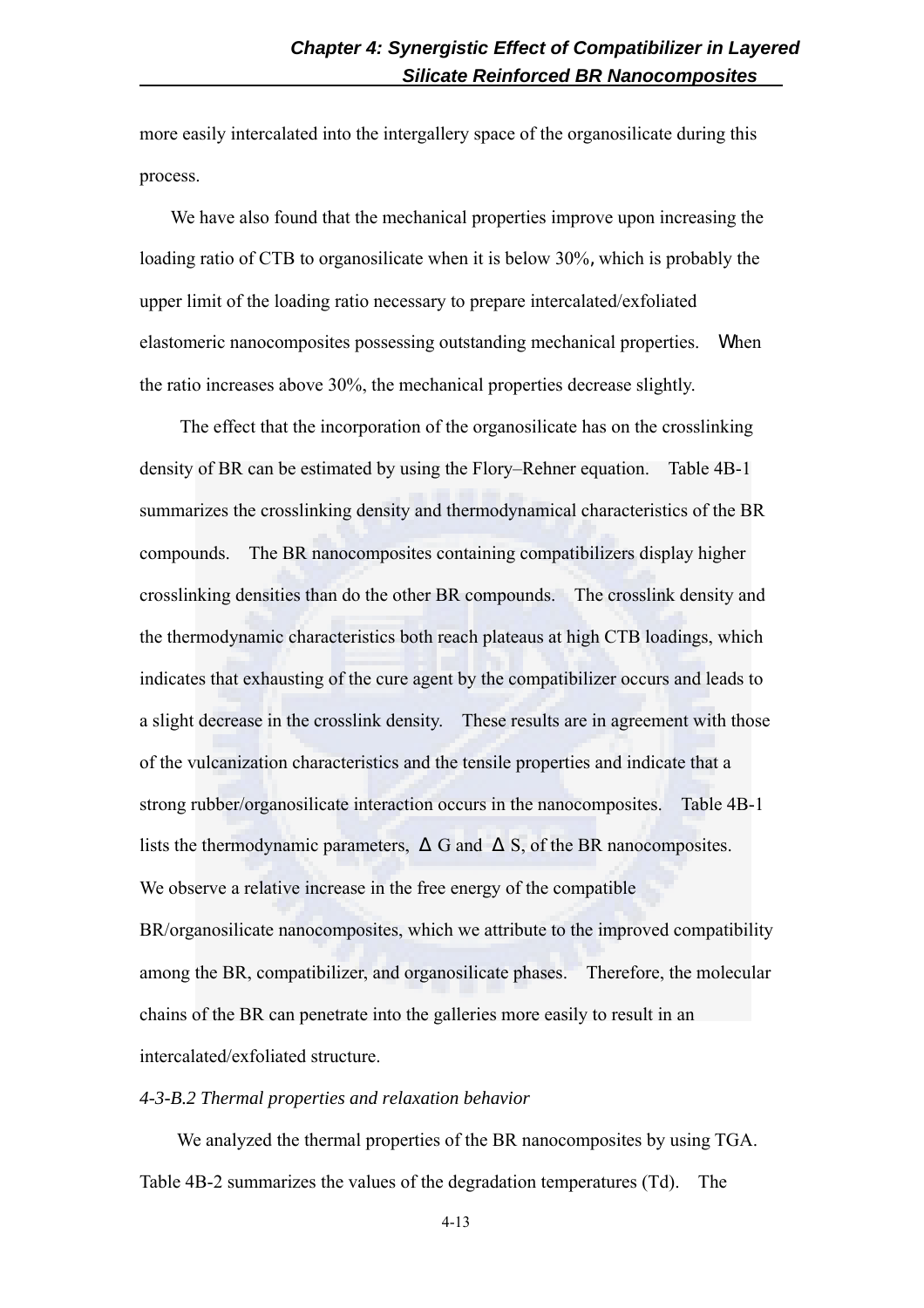5%-weight-loss temperature decreased upon increasing the amount of organosilicate. This situation arose because the organo-modifier begins to decompose at temperatures above 200 °C [20]. We chose the temperature at which 50% weight loss occurred to be the degradation temperature. As expected, the resistance to thermal decomposition improved upon the addition of the organosilicate, but it became weaker upon the addition of the low-molecular-weight CTB. The decomposition temperature of the nanocomposite containing a 10 phr loading of organosilicate (561 °C) was 51 °C higher than that of neat BR (510 °C), but it increased only slightly (9–13 °C) upon the addition of CTB.

 The relaxation behavior of the nanococomposites is investigated by using DMA. The values of storage moduli (E<sup> $\prime$ </sup>), glass transition temperatures (Tg), and tan  $\delta$  are also summarized in Table 4B-2. The onset storage modulus (E´) of the nanocomposite increased more with respect to the amount of organosilicate and the CTB-to-organosilicate loading ratio than did that of the neat BR. These results can be attributed to the larger active surface area and stronger BR–CTB–organosilicate interactions, and are consistent with the results of their mechanical properties (referred to Figure 4B-3), especially related to the tensile modulus (e. g., M100) from tensile test. We obtained the glass transition temperature from the peak temperature of tan  $\delta$ , as depicted in Table 4B-2. Greater decreases in the values of Tg and tan δ—relative to those of the neat BR—also occurred as the organosilicate content increased. Similar results have been reported and rationalized for ammonium salts intercalated in silicate layers that may act as plasticizers or lubricants [19, 38]. When a compatibilizer is added, well-intercalated BR molecular chains can be led into the intergallery space of the layered silicate more readily and constructed more tightly; this process may constrain the mobility and flexibility of the alkylammonium salt and also result in increases in the values of the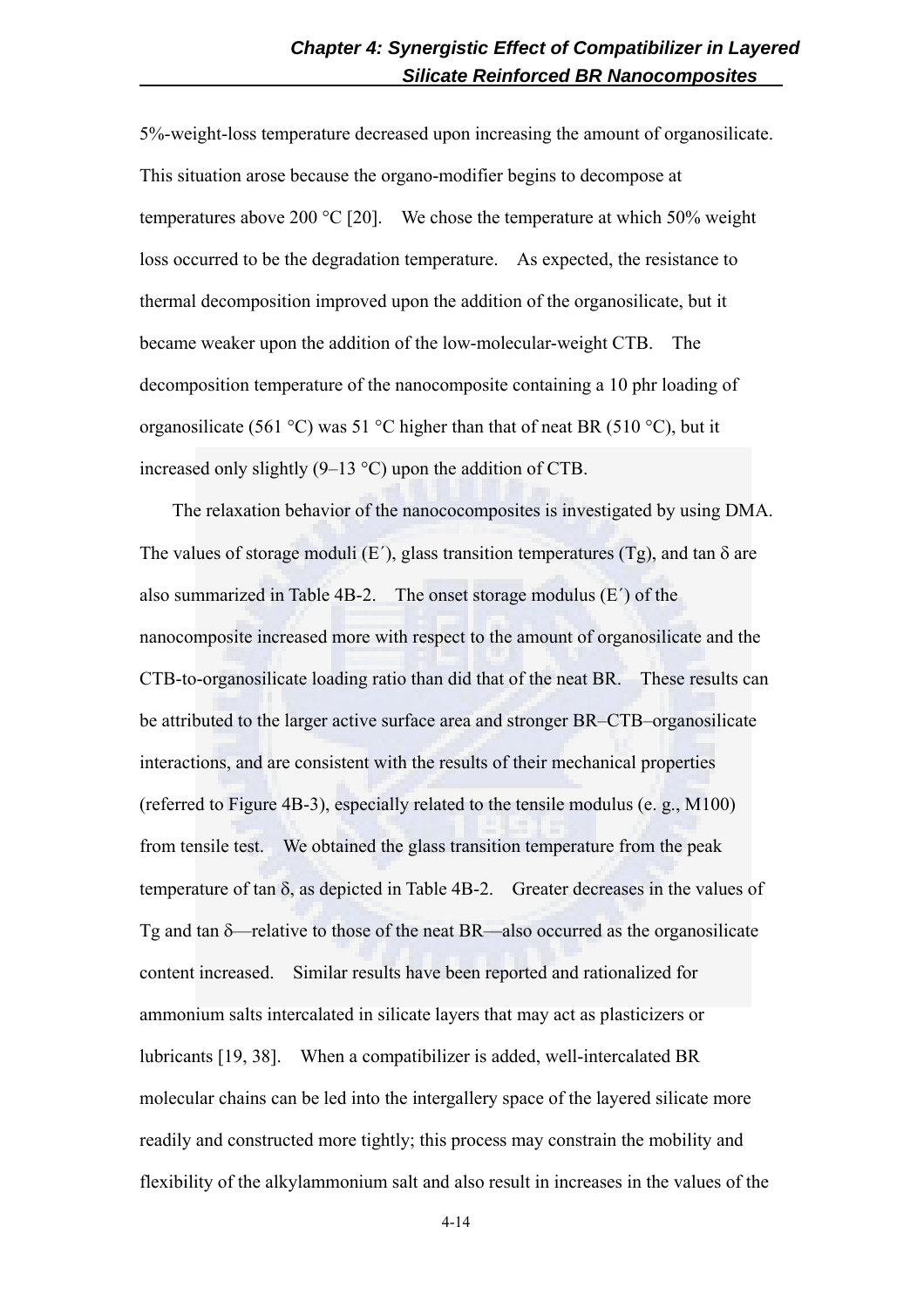decomposition temperatures (5% weight loss), storage moduli  $(E')$ , glass transition temperatures (Tg), and tan δ.

#### *4-3-B.3 Barrier properties*

Figure 4B-5 displays the improvement in the barrier to water vapor of the BR-based nanocomposites. The relative water vapor permeability of the BR nanocomposites reduced markedly (by 80%: from 100 to 20%); the permeability value for water in neat BR is  $50.51 \text{ gm/m}^2$ ·day. This finding indicates that the intercalated/exfoliated BR/silicate nanocomposites improve the vapor barrier properties dramatically. The permeability is controlled by the microstructure of the nanocomposite and by the interactions between the BR and the organosilicates. It seems that the compatibilizer has little effect on the water vapor permeability of the BR nanocomposites.

 The dramatic enhancements we present in this study of the mechanical properties of the BR after forming nanocomposites through a two-stage melt blending process are quite attractive when compared to those of other rubber nanocomposites obtained when using the latex blending or solution or melt mixing processes that have reported in the literature [19, 31, 38-39]. For example, using this method we have achieved a fourfold increase in the tensile strength and the ultimate elongation. The thermal properties and the results of permeability tests indicate the same positive trends, which can be attributed to a number of factors. The first is that the interlayer distance of the layered silicate is expanded more by the CTB compatibilizer and a synergistic effect leads to better compatibility among the BR, compatibilizer, and organosilicate phases. Therefore, the BR molecular chains can penetrate into the galleries more readily and result in an intercalated/exfoliated structure [26, 30]. In addition, the number of agglomerated silicate particles is reduced significantly by the shearing force present during melt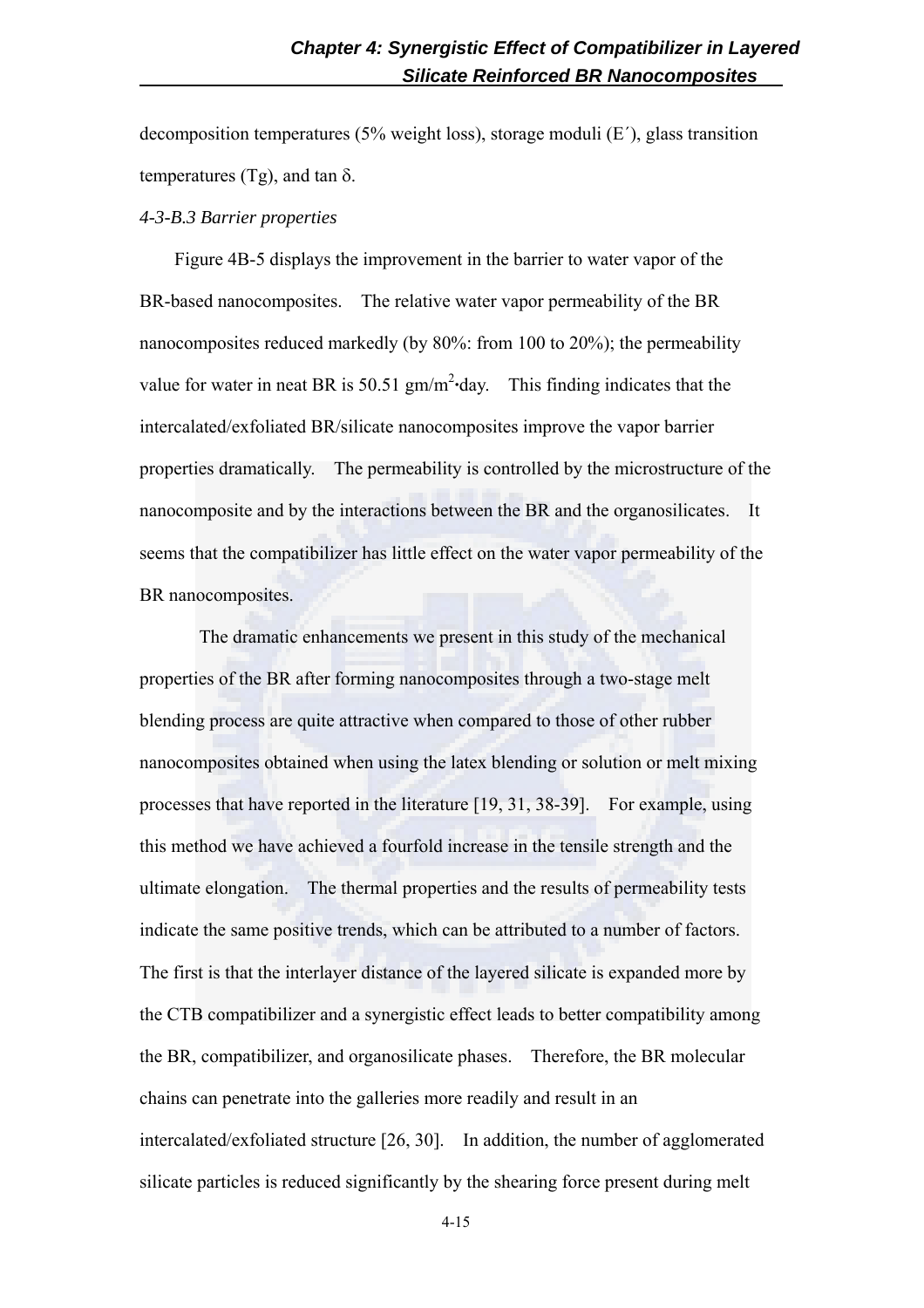blending when using a suitable compatibilizer; this process also leads to the better dispersion and miscibility of the organosilicate in BR matrix.

## **4-4 Conclusions**

We have successfully prepared BR/organosilicate nanocomposites that have intercalated and partially exfoliated structures by using a two-stage melt blending method. As a result of counteracting the polarity effect and compatibility effect, the tensile properties and tear strengths of these nanocomposites increase substantially—relative to those of the neat BR—upon increasing the amounts of incorporated compatibilizer and organosilicates that contain a low weight percent of layered silicates. These results are attributed to the significantly improved compatibility and the strong interactions among the polar layered silicates, compatibilizer, and nonpolar molecular chains of the BR. The BR molecules can inter-diffuse into the intergallery space of the layered silicates more readily with the aid of the compatibilizer and result in an intercalated/exfoliated structure. Additionally, these nanocomposites exhibit higher thermal stabilities than those of the neat BR. The relative water vapor permeabilities of the BR nanocomposites containing 10 parts of organosilicate both in the presence and absence of the compatibilizer were reduced to 20% of that of the neat BR.

#### **Acknowledgment**

We appreciate the financial support provided by the Ministry of Economic Affairs through Project 93FCAA0V and the National Science Council through Project NSC93-2623-7-009-014.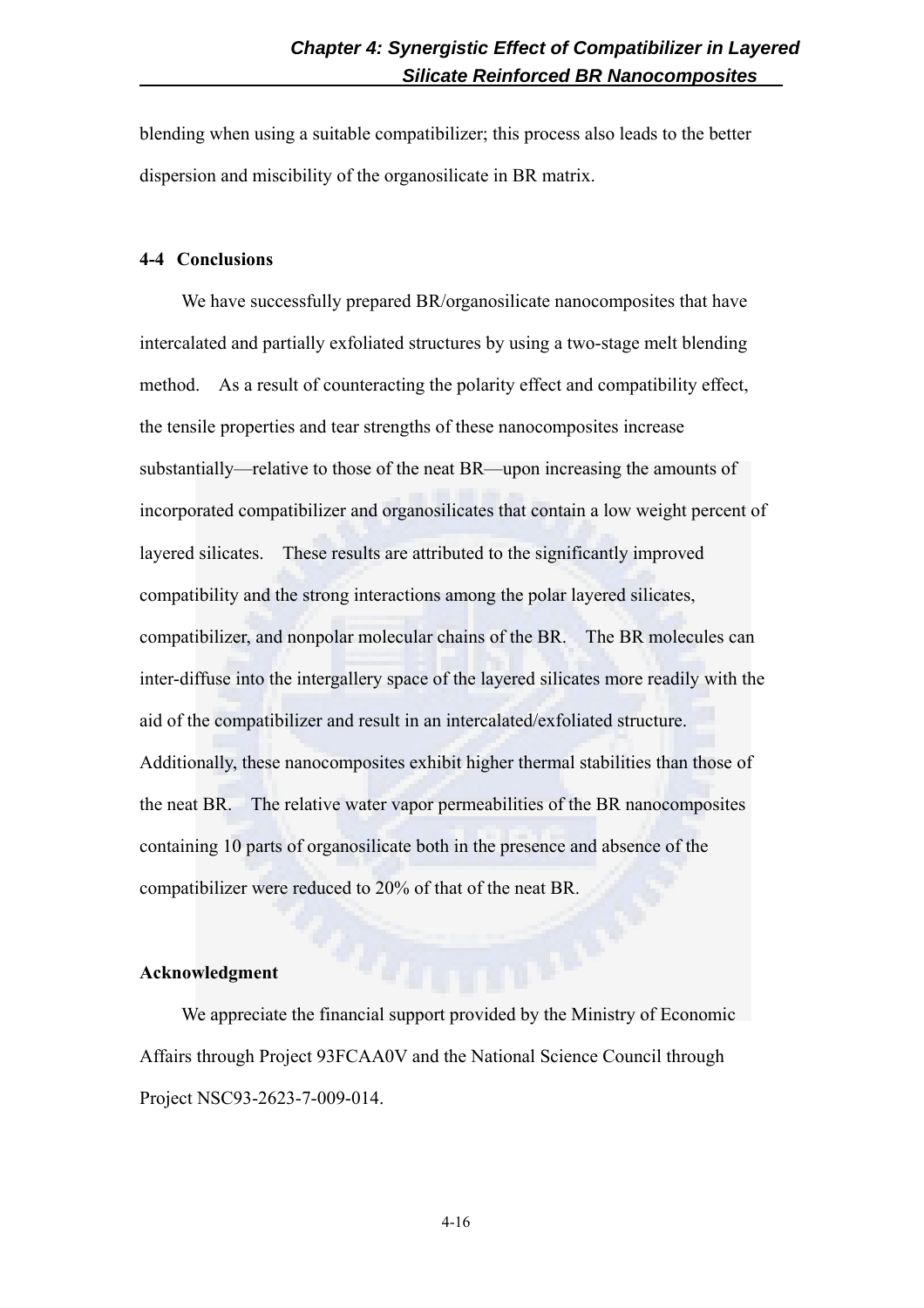## **References**

- [1] K. Yano, A. Usuki, A. Okada, T. Kurauchi, and O. Kamigaito, *J. Polym. Sci. A: Polym. Chem.*, **31**, 2493 (1993).
- [2] D. Ratna, O. Becker, R. Krishnamurthy, G. P. Simon, and R. J. Varley, *Polymer*, **44**, 7449 (2003).
- [3] N. Salahuddin, A. Moet, A. Hiltner, and E. Baer, *Eur. Polym. J.*, **38**, 1477 (2002).
- [4] J. Fröhlich, R. Thomann, and R. Mülhaupt, *Macromolecules*, **36**, 7205 (2003).
- [5] A. Mousa and J. Karger-Kocsis, *Macromol. Mater. Eng.,* **286**, 260 (2001).
- [6] Z. Wang and T. J. Pinnavaia, *Chem. Mater*., **10**, 1820 (1998).
- [7] T. K. Chen, Y. I. Tien, and K. H. Wei, *Polymer*, **41**, 1345 (2000).
- [8] H. L. Tyan, C. M. Leu, and K. H. Wei, *Chem. Mater*., **13**, 222 (2001).
- [9] S Varghese, J. Karger-Kocsis, and K. G. Gato, *Polymer*, **44**, 3977 (2003).
- [10] J. Ma, J. Xu, J. J. Ren, Z. Z. Yu, and Y. W. Mai, *Polymer*, **44**, 4619 (2003).
- [11] H. Zhao and D. A. Shipp, *Chem. Mater.*, **15**, 2693 (2003).
- [12] H. L.Tyan, K. H. Wei, and T. E. Hsieh, *J. Polym. Sci., Part B: Polym. Phys.*, **38**, 2873 (2000).
- [13] Y. I. Tien and K. H. Wei, *Macromolecules*, **34**, 9045 (2001).
- [14] Z. Wang and T. J. Pinnavaia, *Chem. Mater*., **10**, 3769 (1998).
- [15] M. Ganter, W. Gronski, H. Semke, T. Zilg, C. Thomann, and R. Mülhaupt, *Kautsch. Gummi Kunstst.*, **54**, 166 (2001).
- [16] S. Joly, G. Garnaud, R. Ollitrault, and L. Bokobza, *Chem. Mater.*, **14**, 4202 (2002).
- [17] M Krook, A. C. Albertsson, U. W. Gedde, and M. S. Hedenqvist, *Polym. Eng. Sci.*, **42**, 1238 (2002).
- [18] R. A. Vaia, H. Ishii, and E. P. Giannelis, *Chem. Mater*., **5,** 1694 (1993).
- [19] W. G. Hwang, K. H. Wei, and C. M. Wu, *Polymer*, **45**, 5729 (2004).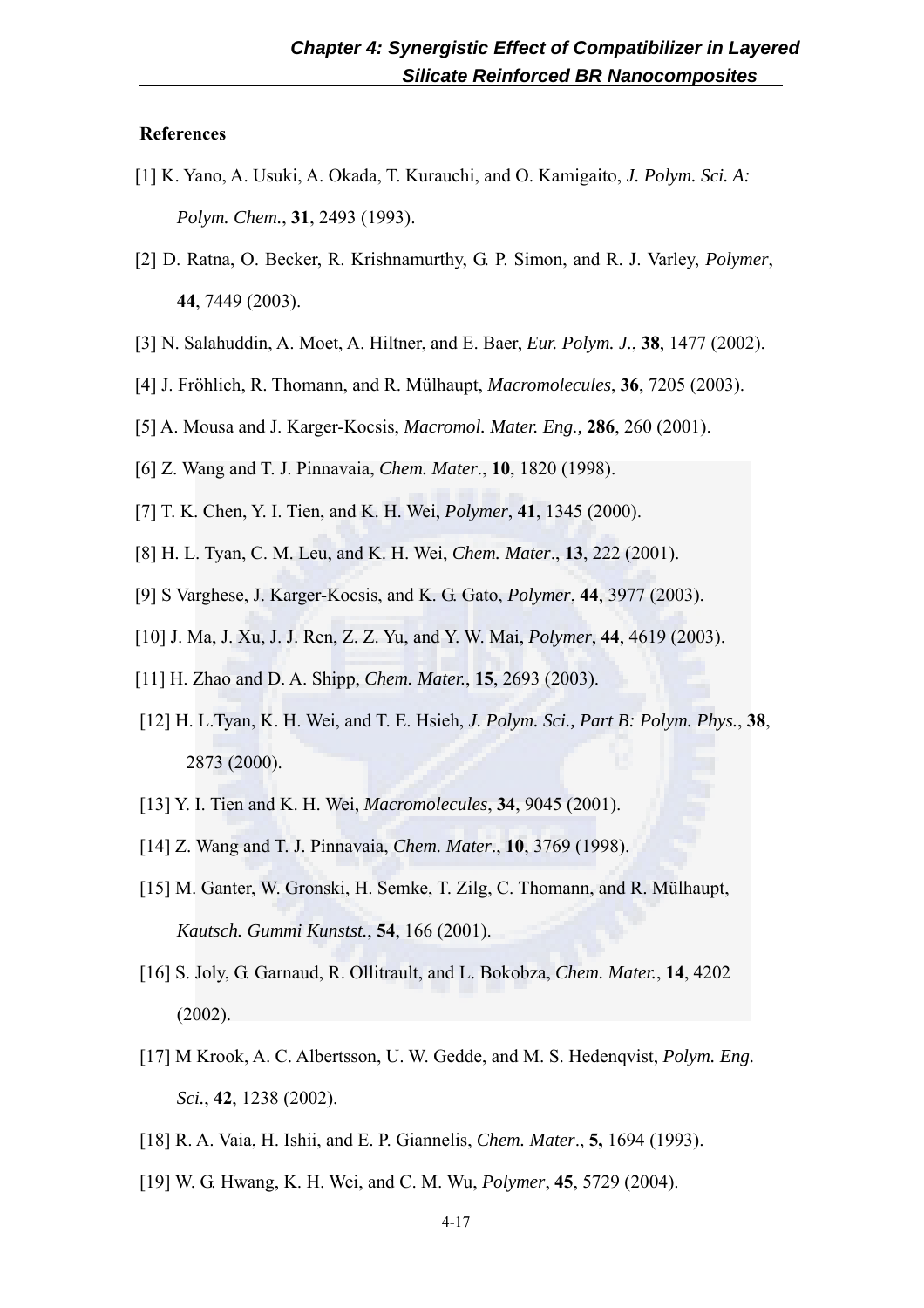- [20] Y. P. Wu, L. Q. Zhang, Y. Q. Wang, Y. Liang, and D. S. Yu, *J. Appl. Polym Sci*., **82**, 2842 (2001).
- [21] M Janis, D, C. Brown, and R. A. Vaia, *Chem. Mater*., **12,** 3376 (2000).
- [22] C. S. Triantafillidis, P. C. LeBaron, and T. J. Pinnavaia, *Chem. Mater*., **14,** 4088 (2002).
- [23] T. Agag, T. Koga, and T. Takeichi, *Polymer*, **42,** 3399 (2001).
- [24] J. H. Park and S. C. Jana, *Macromolecules*, **36,** 2758 (2003).
- [25] R. Fayt, R. Jérôme, and P. Teyssié, *J. Polym. Sci., Part B: Polym. Phys*., **27,** 775 (1989).
- [26] T. H. Chen, J. J. Zhu, B. H. Li, Z. Y. Yuan, P. C. Sun, Q. H. Jin, D. T. Ding, and A. C. Shi, Chinese patent ZL 02149126.7. (2004)
- [27] C. Laurens. C. Creton, and L. Léger, *Macromolecules*, **37**, 6814 (2004).
- [28] M. Pluta, *Polymer*, **45**, 8239 (2004).
- [29] B. Yalcin and M. Cakmak, *Polymer*, **45**, 6623 (2004).
- [30] T. H. Chen, J. J. Zhu, B. H. Li, S. Y. Guo, Z. Y. Yuan, P. C. Sun, D. T. Ding, and A. C. Shi, Macromolecules, **38**, 4030 (2005).
- [31] W. G. Hwang, K. H. Wei, and C. M. Wu, *Polym. Eng. Sci.*, **44**, 2117 (2004).
- [32] M. Arroyo, M. López-Manchado, and B. Herrero, *Polymer*, **44**, 2447 (2003).
- [33] J. Karger-Kocsis and C. M. Wu, *Polym. Eng. Sci.*, **44**, 1083 (2004).
- [34] H. R. Dennis, D. L. Hunter, D. Chang, S. Kim, J. L. White, J. W. Cho, and D. R. Paul, *Polymer*, **42**, 9513 (2001).
- [35] M. Song, C. W. Wang, J. Jin, A. Ansarifar, Z. Y. Zhang, and M. Richardson, *Polym. Int.*, **54**, 560 (2005).
- [36] L. H. Sperling, *Introduction to Physical Polymer Science*, 2nd Edn., John Wiley & Sons, New York (1993), Ch. 9, p. 382.
- [37] C. I. Park, O. O. Park, J. G. Lim, and H. J. Kim, *Polymer*, **42**, 7465 (2001).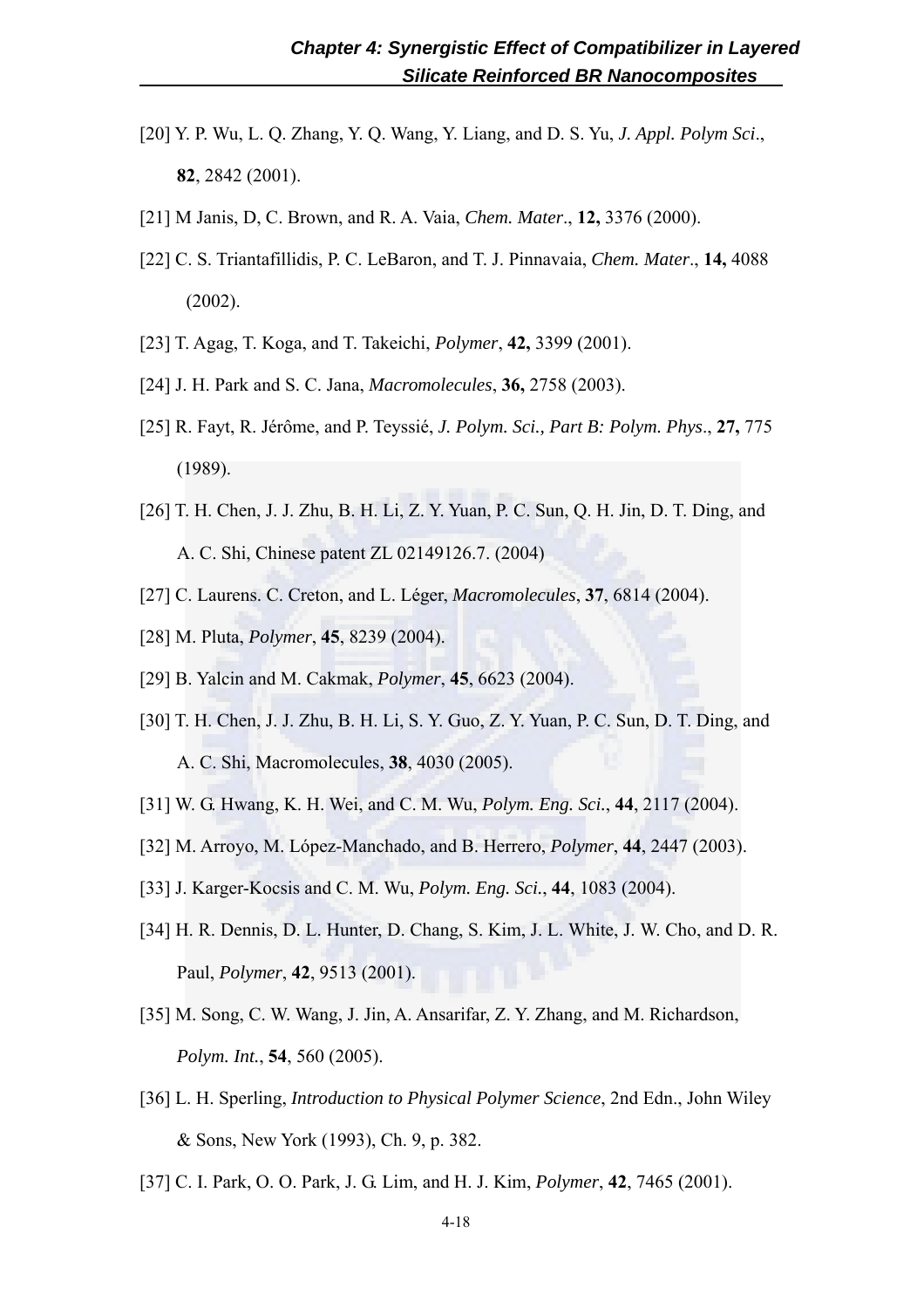[38] Y. S. Choi, M. H. Choi, K. H. Wang, S. O. Kim, Y. K. Kim, and I. J. Chung, *Macromolecules*, **34**, 8978 (2001).

[39] J. T. Kim, T. S. Oh, and D. H. Lee, *Polym. Int*., **52**, 1203 (2003).

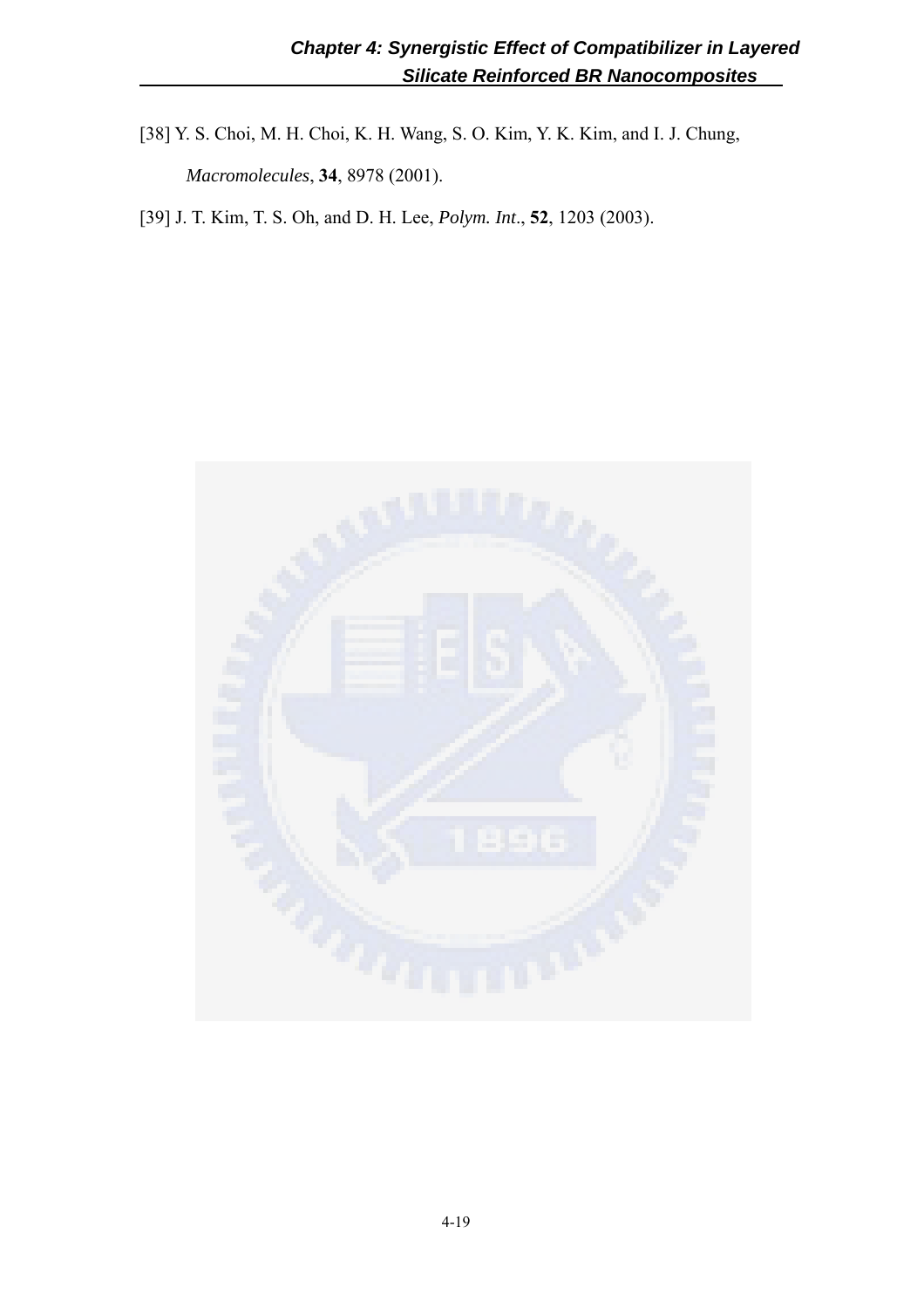| <b>Material</b>               | phr              |
|-------------------------------|------------------|
| BR, Taipol 0150               | 100              |
| Organosilicate, Nanomer I.28E | $0-10$ (various) |
| <b>CTB</b>                    | $0 - 3$          |
| <b>CTBN</b>                   | $0$ or $3$       |
| ZnO                           | 5                |
| Stearic acid                  | 2                |
| Process aid                   | 3.7              |
| Sulfur                        | 1.5              |
| Accelerators                  | 1.5              |
| phr: parts per hundred rubber |                  |
|                               |                  |

**Table 4A-1 :** Formulation of BR/organosilicate nanocomposites.

**Table 4A-2 :** Representative vulcanization characteristics of BR/organosilicate nanocomposites.

| <b>BR-(I.28E)-(ratio</b> | t <sub>2</sub> | $t_{90}$ | $M_{L}$   | $M_H$     | $M_H - M_L$ |
|--------------------------|----------------|----------|-----------|-----------|-------------|
| of CTB to I.28E)         | (s)            | (s)      | $(lb-in)$ | $(lb-in)$ | $(lb-in)$   |
| <b>Neat BR</b>           | 169            | 285      | 0.76      | 7.80      | 7.04        |
| <b>BR-10</b>             | 81             | 160      | 0.89      | 8.10      | 7.21        |
| BR-10-7.5                | 81             | 168      | 0.86      | 7.88      | 7.02        |
| BR-10-15                 | 82             | 168      | 0.81      | 7.70      | 6.89        |
| BR-10-30                 | 85             | 175      | 0.76      | 7.30      | 6.54        |
| BR-10-45                 | 84             | 175      | 0.72      | 6.77      | 6.05        |

t2: Initial scorch time to 2 units of torque increase above minimum torque.

t90: Cure time to 90% of maximum torque development.

- $M_L$ : Minimum torque.
- $M_H$ : Maximum equilibrium torque.
- $M_H M_L$ : Torque increase.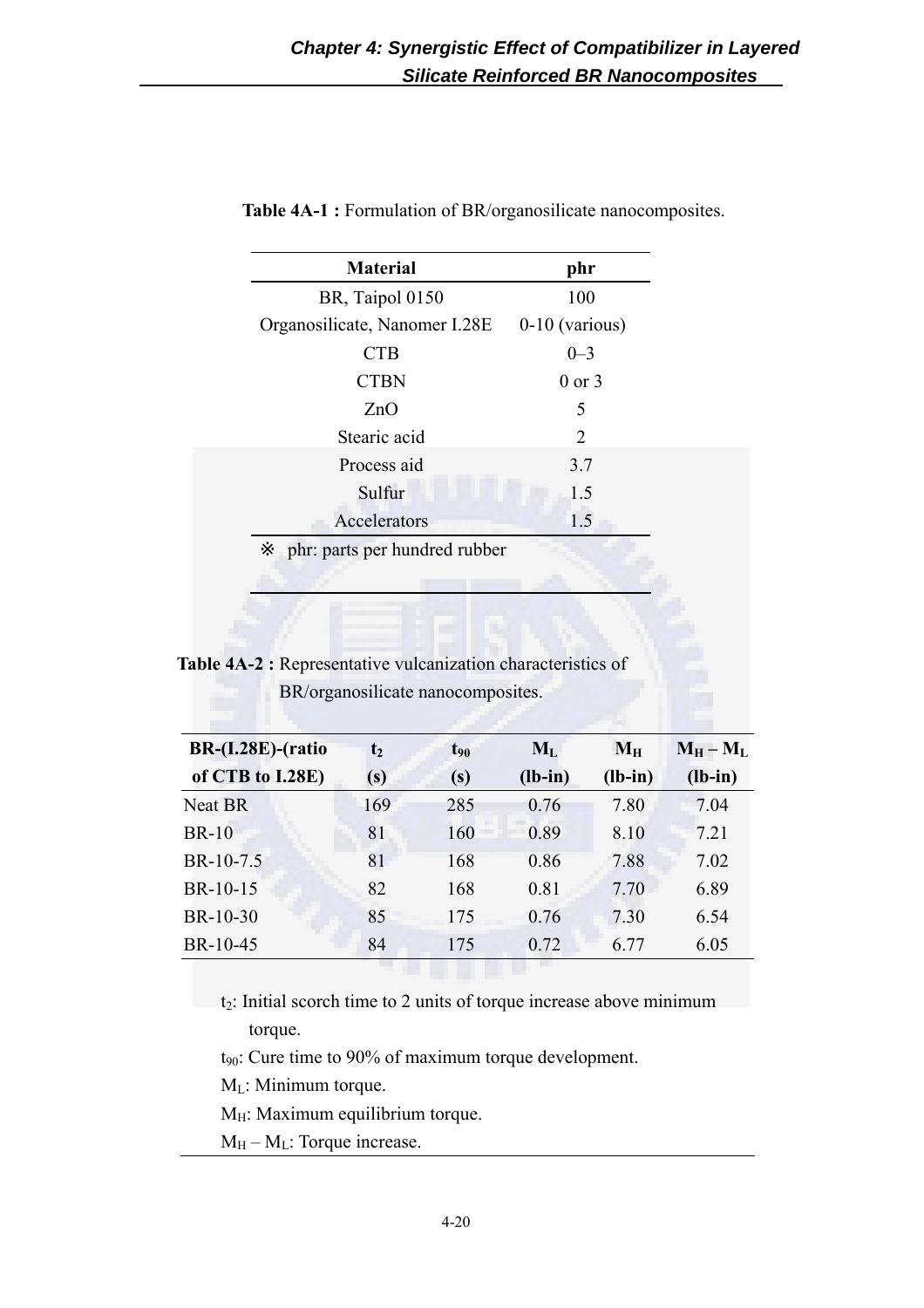| BR-(I.28E)-(weight ratio | 001, A (m) | 001, B (m) | OQ, B(m) |
|--------------------------|------------|------------|----------|
| of CTB to I.28E)         |            |            |          |
| Pure organosilicate      | 2.52       | 1.63       |          |
| $BR-5$                   | 5.52       | 4.03       | 2.03     |
| BR-5-7.5                 | 6.54       | 4.17       | 2.16     |
| BR-5-15                  | 6.54       | 4.11       | 2.05     |
| <b>BR-5-30</b>           | 6.09       | 4.11       | 2.05     |
| BR-5-45                  | 7.07       | 4.21       | 2.21     |
| BR-7.5                   | 6.09       | 4.02       | 2.08     |
| BR-7.5-7.5               | 6.54       | 4.19       | 2.15     |
| BR-7.5-15                | 6.31       | 4.01       | 2.08     |
| BR-7.5-30                | 6.54       | 4.01       | 2.08     |
| BR-7.5-45                | 6.54       | 4.21       | 2.15     |
| <b>BR-10</b>             | 4.77       | 4.01       | 1.98     |
| BR-10-7.5                | 5.70       | 4.15       | 2.13     |
| BR-10-15                 | 5.35       | 4.07       | 2.10     |
| BR-10-30                 | 5.89       | 4.11       | 2.08     |
| BR-10-45                 | no peak    |            |          |

Table 4A-3 : X-Ray diffraction data of BR/organosilicate nanocomposites.

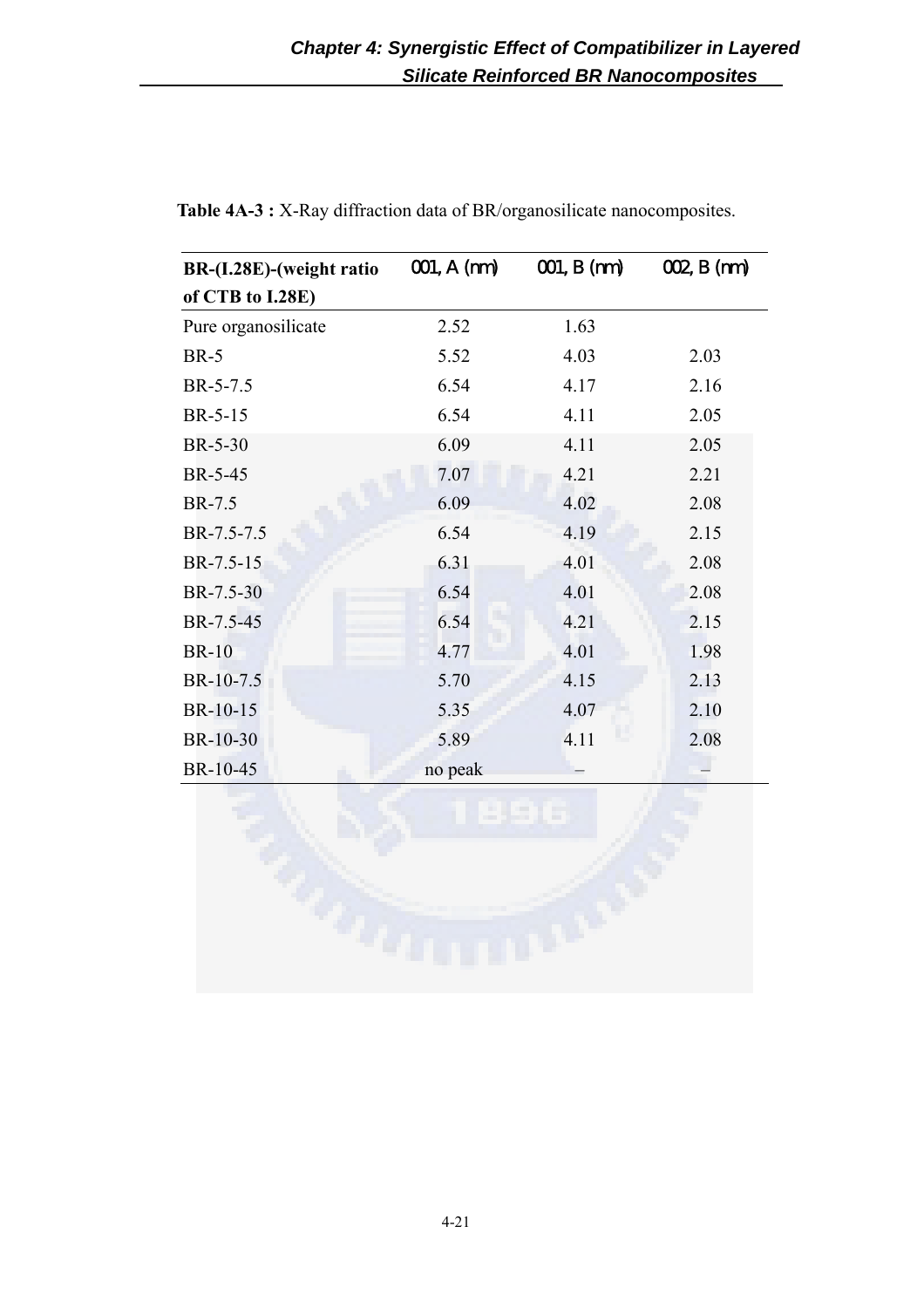

**Figure 4A-1.** X-ray diffraction patterns of BR nanocomposites containing various contents of organosilicates.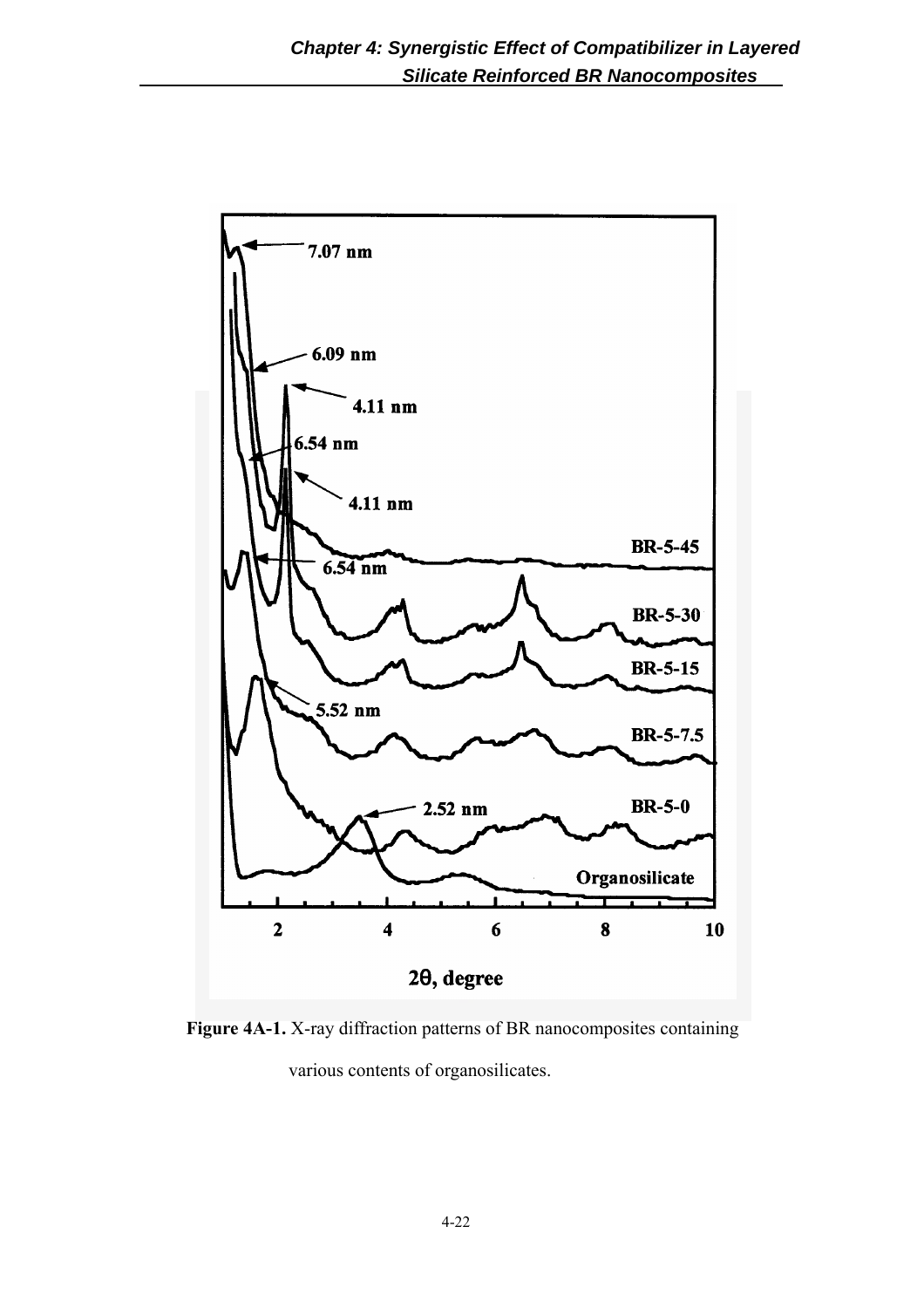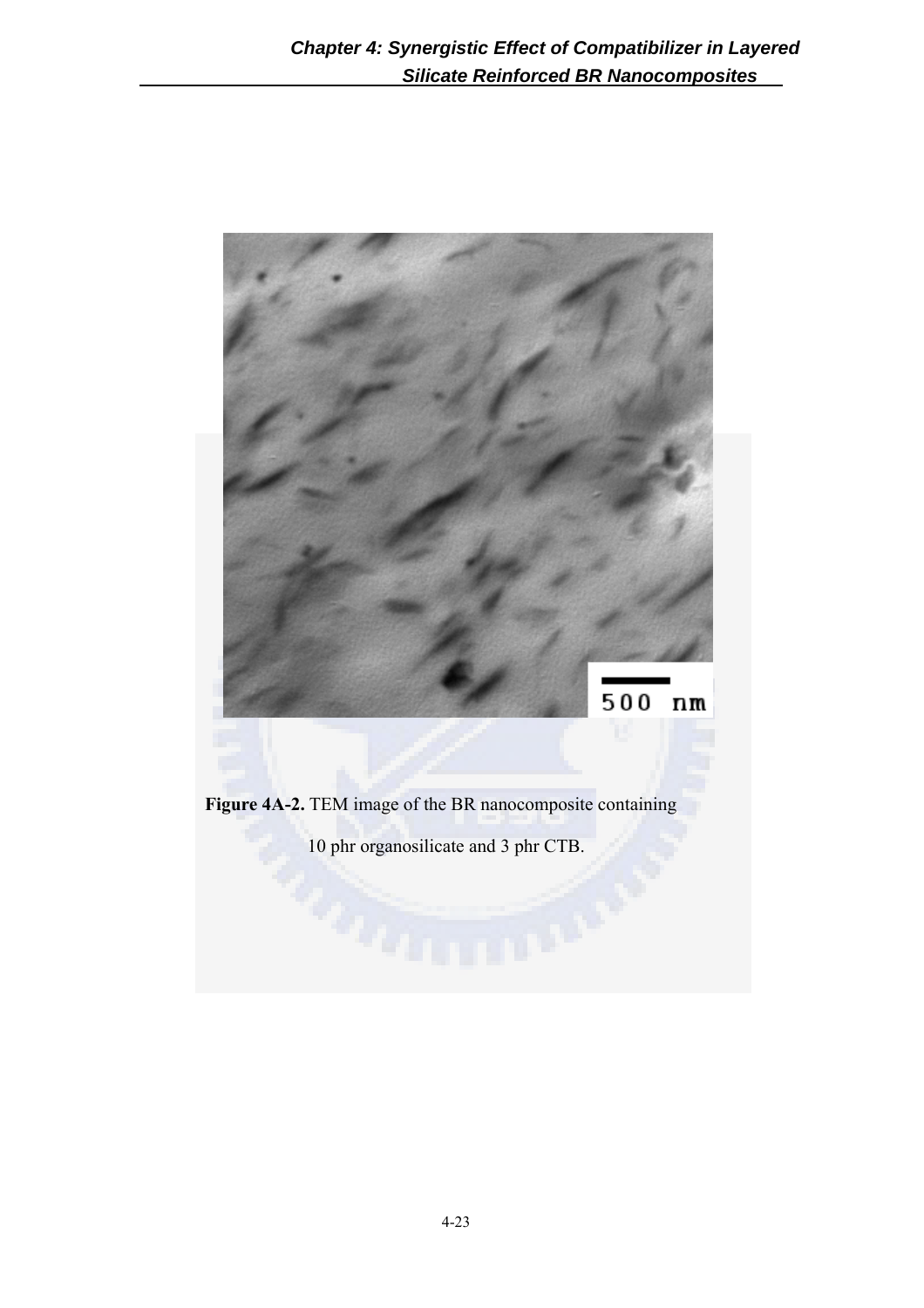

**Figure 4A-3.** Locally enlarged TEM image of the BR nanocomposite

containing 10 phr organosilicate and 3 phr CTB.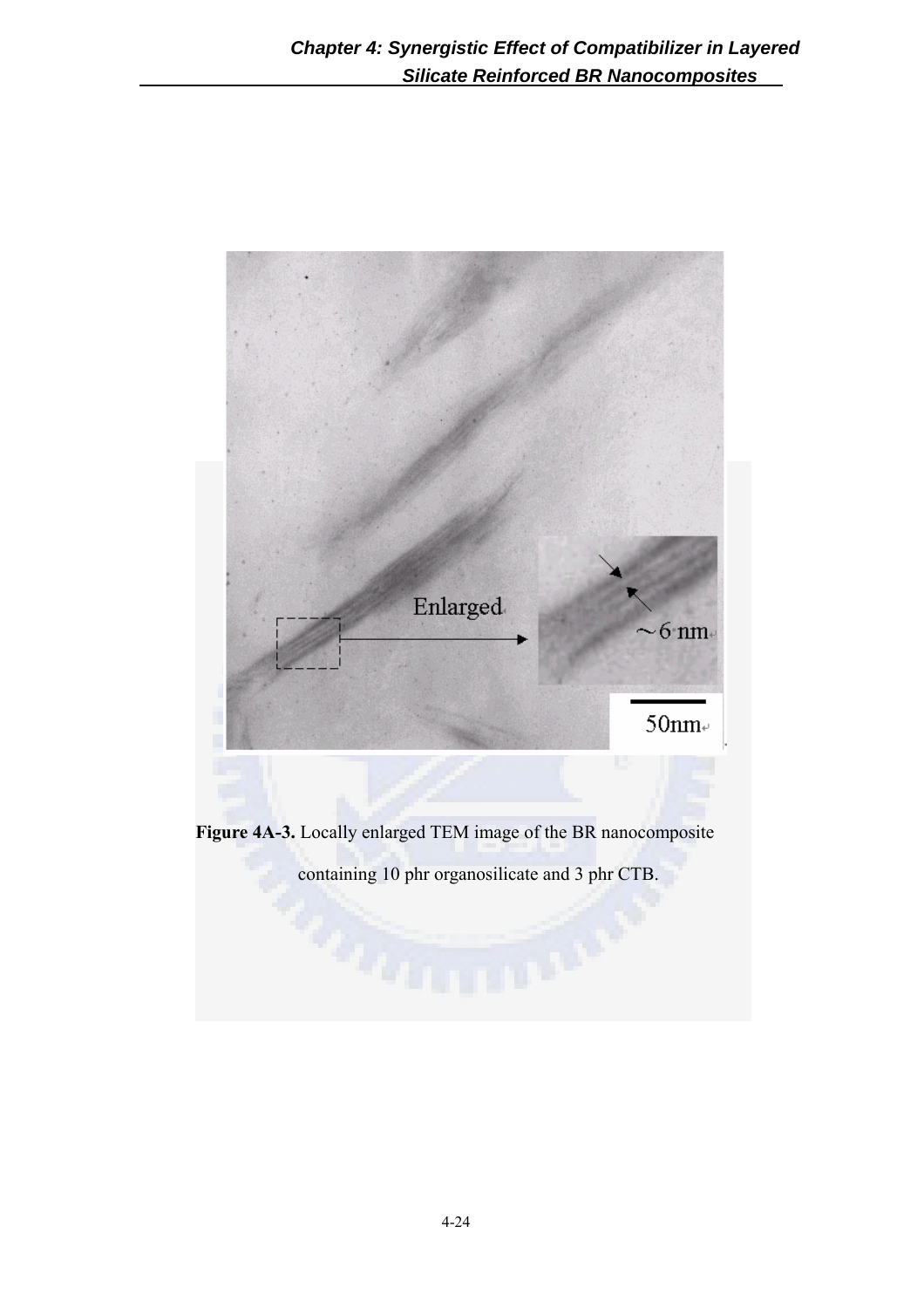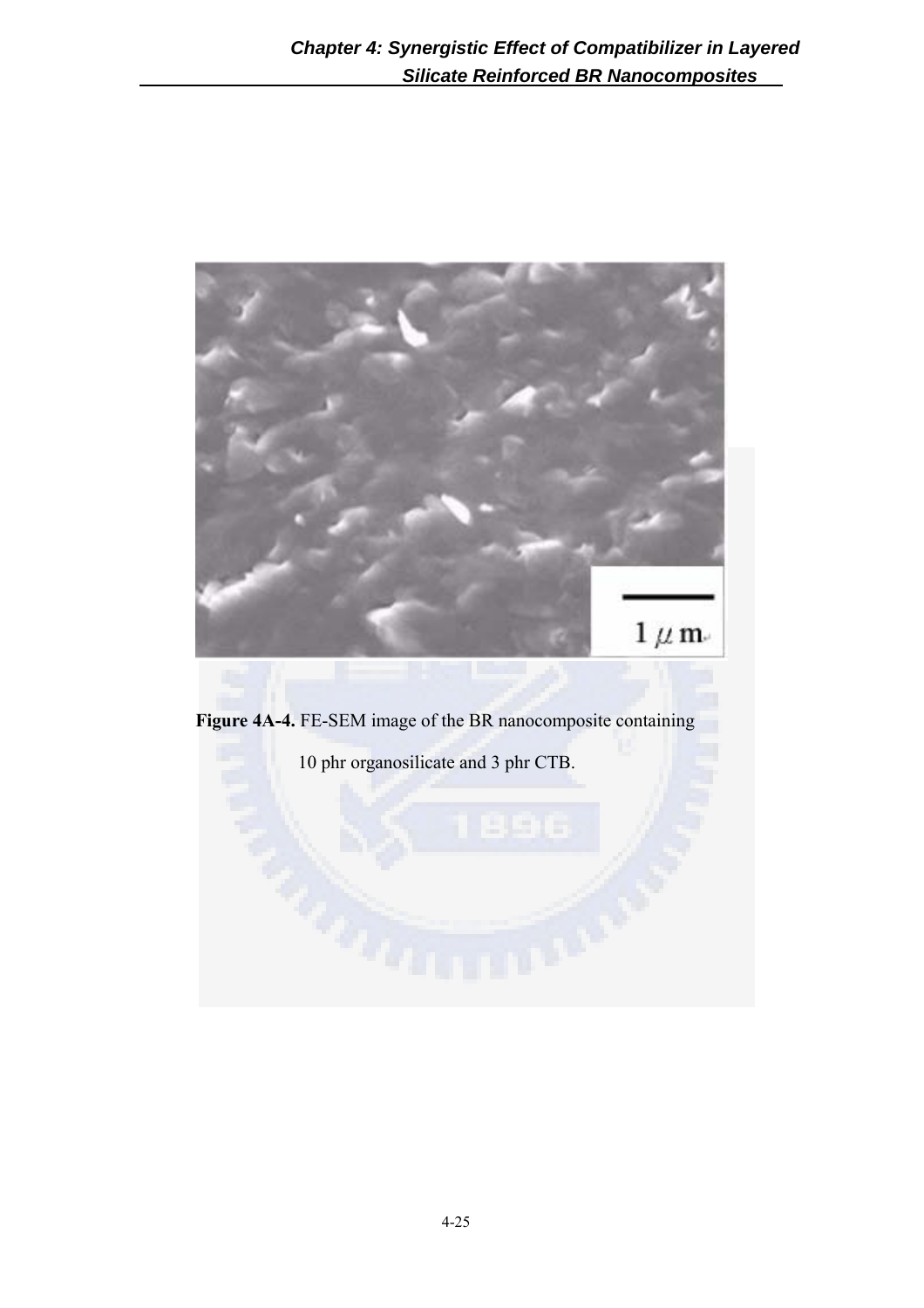

**Figure 4A-5.** FE-SEM image of the BR nanocomposite containing

10 phr organosilicate (without CTB).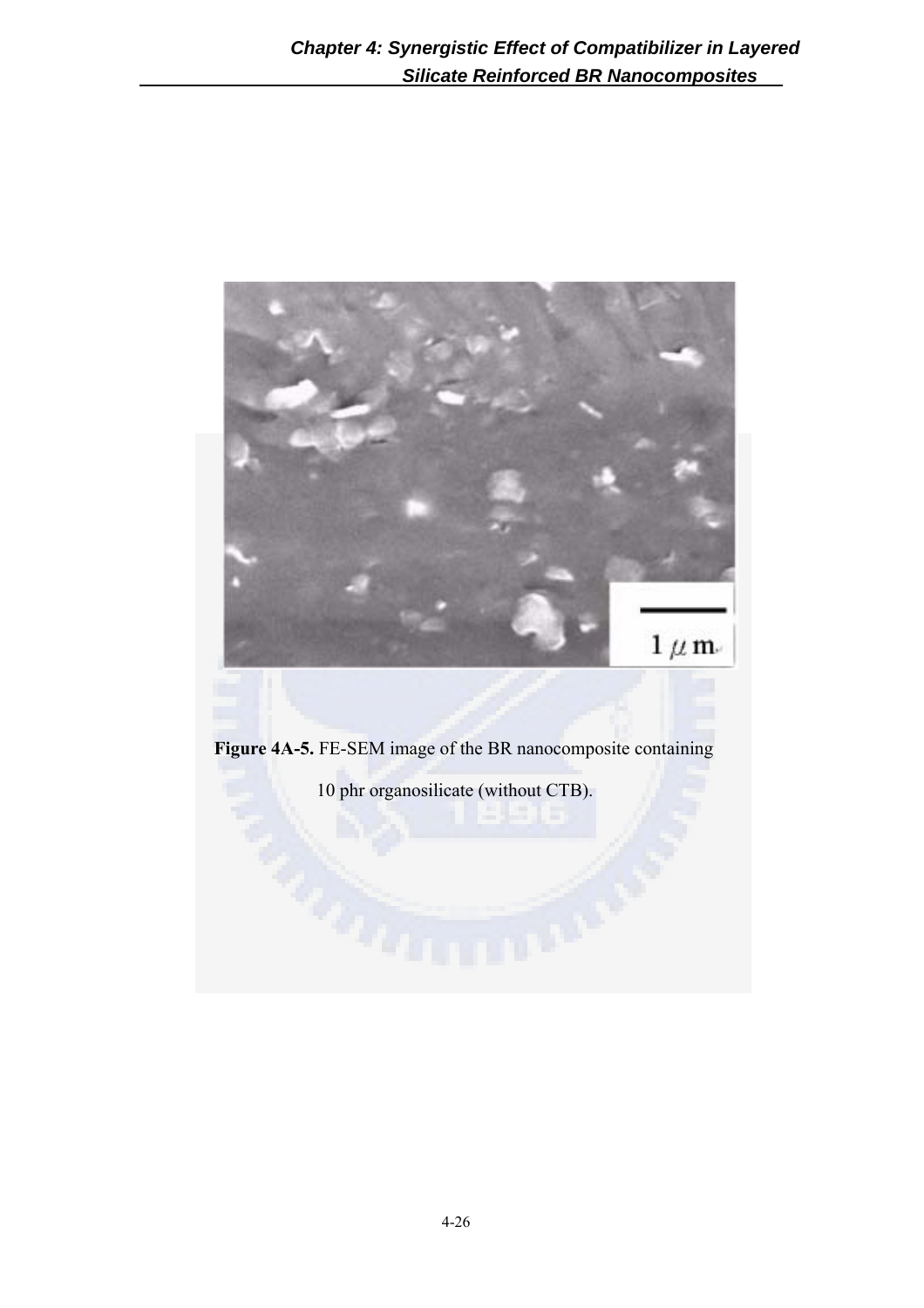## Table 4B-1 : Crosslinking densities and thermodynamic characteristics of BR/organosilicate nanocomposites.

| sample       | <b>Volume</b> | <b>Crosslink density</b>                      | G                    | S                                 |
|--------------|---------------|-----------------------------------------------|----------------------|-----------------------------------|
|              | fraction      | $(x10^{-4} \text{ mol} \cdot \text{cm}^{-3})$ | $(J \cdot mol^{-1})$ | $(J \cdot mol^{-1} \cdot K^{-1})$ |
| Neat BR      | 0.2025        | 1.152                                         | $-14.96$             | 0.0494                            |
| <b>BR-10</b> | 0.2010        | 1.131                                         | $-14.68$             | 0.0484                            |
| BR-10-7.5    | 0.2094        | 1.250                                         | $-16.35$             | 0.0540                            |
| BR-10-15     | 0.2080        | 1.230                                         | $-16.05$             | 0.0530                            |
| BR-10-30     | 0.2067        | 1.210                                         | $-15.80$             | 0.0521                            |

**Table 4B-2 :** Thermal properties of BR/organosilicate nanocomposites.

|                | Td $(C)$ at | Td $(C)$ at | ${\bf E}'$         | Tg            | $tan \delta$                    |
|----------------|-------------|-------------|--------------------|---------------|---------------------------------|
|                | 5% weight   | 50% weight  | $(\times 10^9$ Pa) | $(^{\circ}C)$ | $(E^{\prime\prime}/E^{\prime})$ |
| <b>Sample</b>  | loss        | loss        |                    |               |                                 |
| <b>Neat BR</b> | 426         | 510         | 0.073              | $-72$         | 1.018                           |
| BR-7.5         | 359         | 557         | 0.359              | $-80$         | 0.475                           |
| <b>BR-10</b>   | 394         | 561         | 1.530              | $-80$         | 0.202                           |
| BR-10-7.5      | 406         | 522         | 2.330              | $-68$         | 0.249                           |
| BR-10-15       | 406         | 523         | 2.227              | $-71$         | 0.258                           |
| BR-10-30       | 409         | 519         | 1.961              | $-70$         | 0.196                           |
|                |             |             |                    |               |                                 |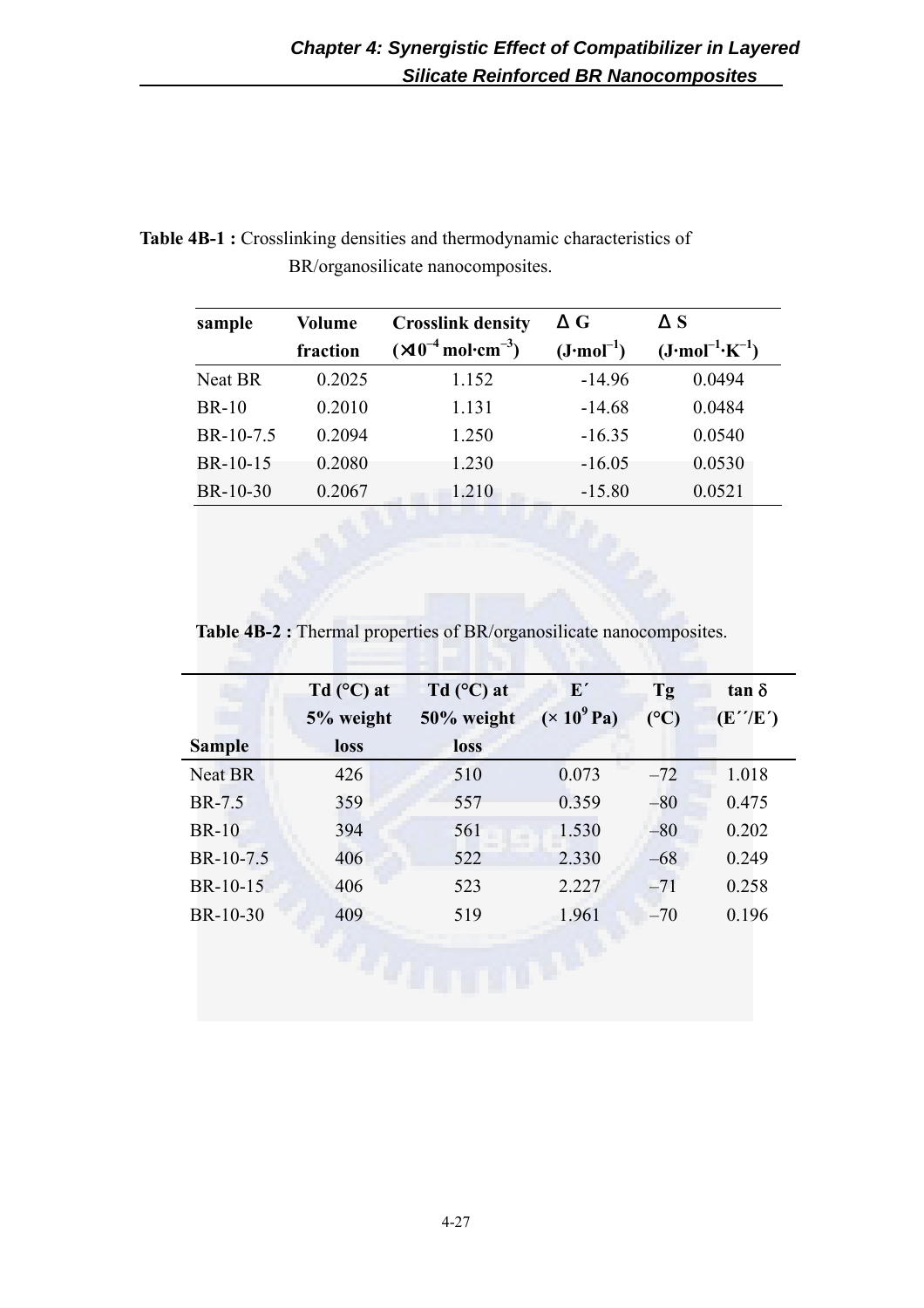

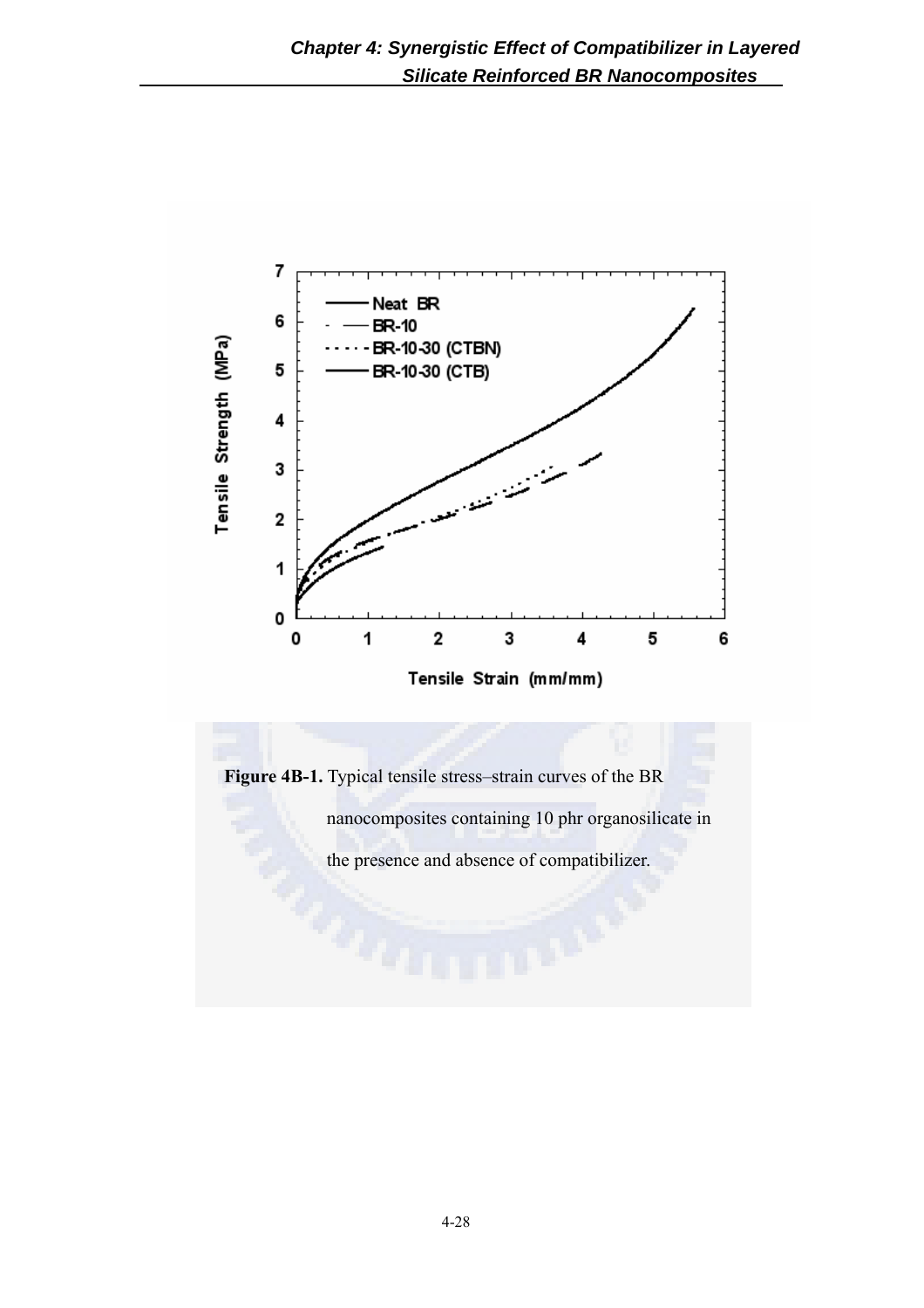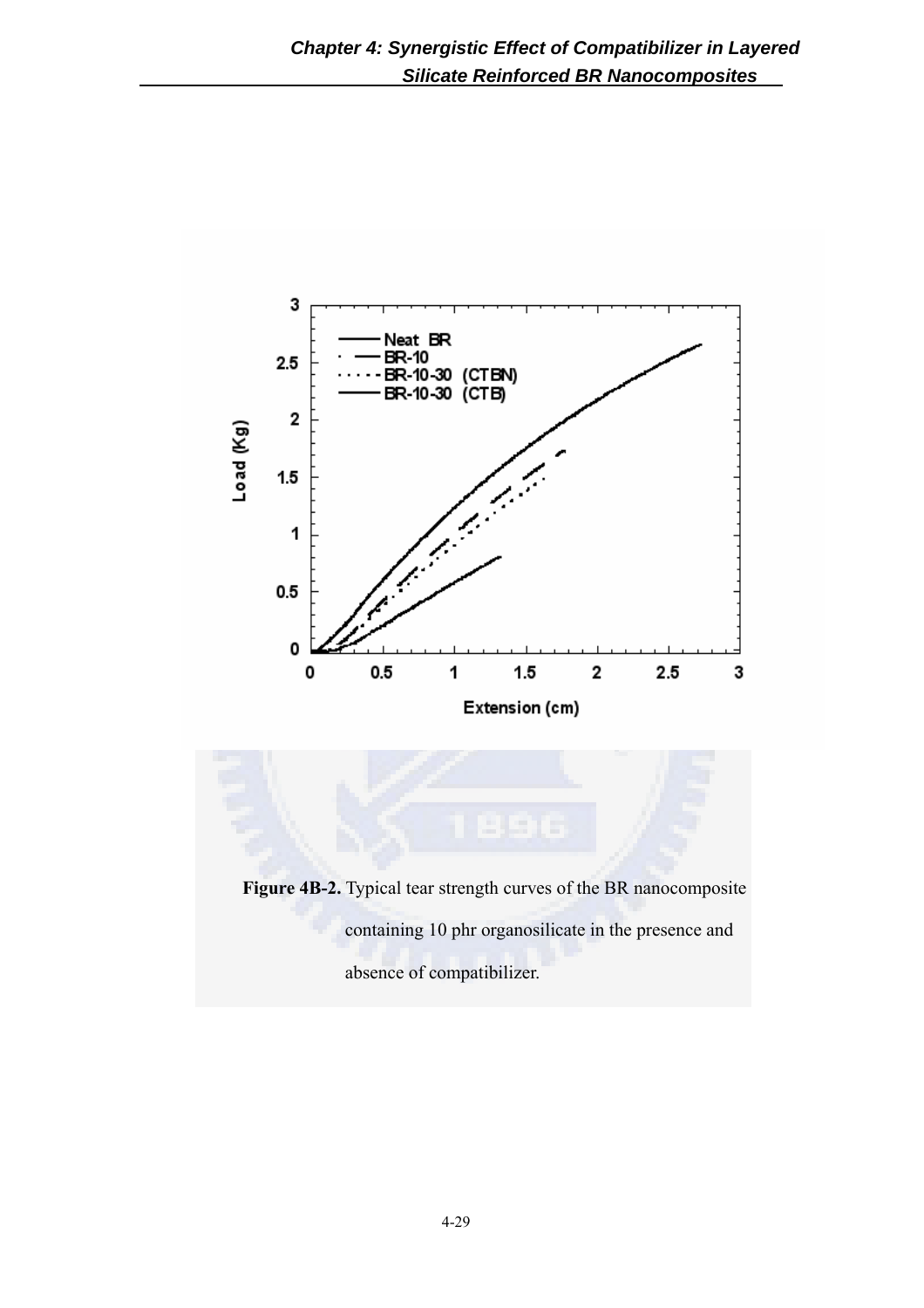

**Figure 4B-3.** The synergistic effect of the CTB/organosilicate ratio on the tensile stress–strain curves of the BR nanocomposites containing various organosilicate contents (neat BR has a tensile strength of  $201 \pm 14$  Psi).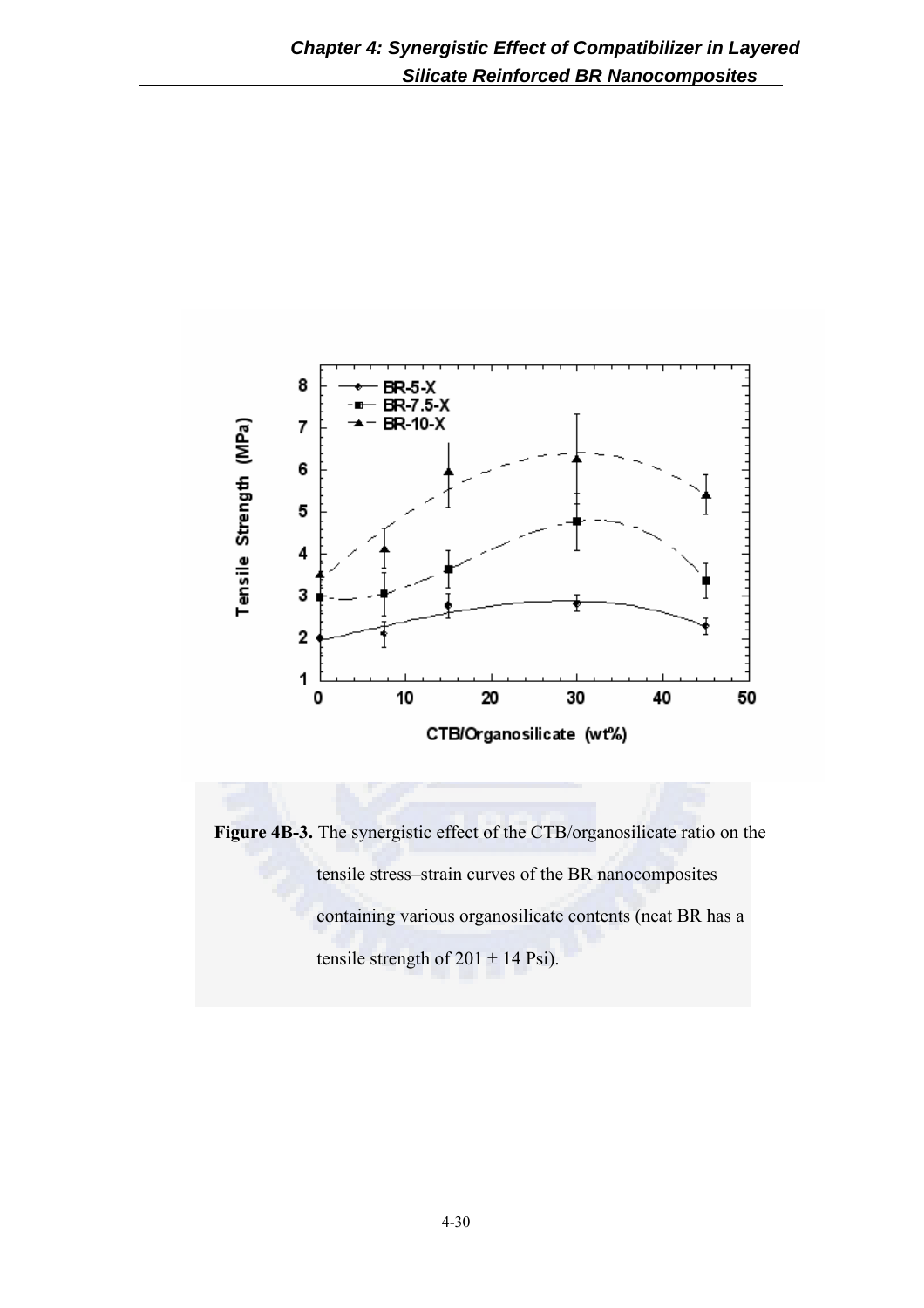

**Figure 4B-4.** The synergistic effect of the CTB/organosilicate ratio on the tear strength of the BR nanocomposites containing various organosilicate contents (neat BR has a tear strength of  $22.83 \pm 0.85$  lb/in).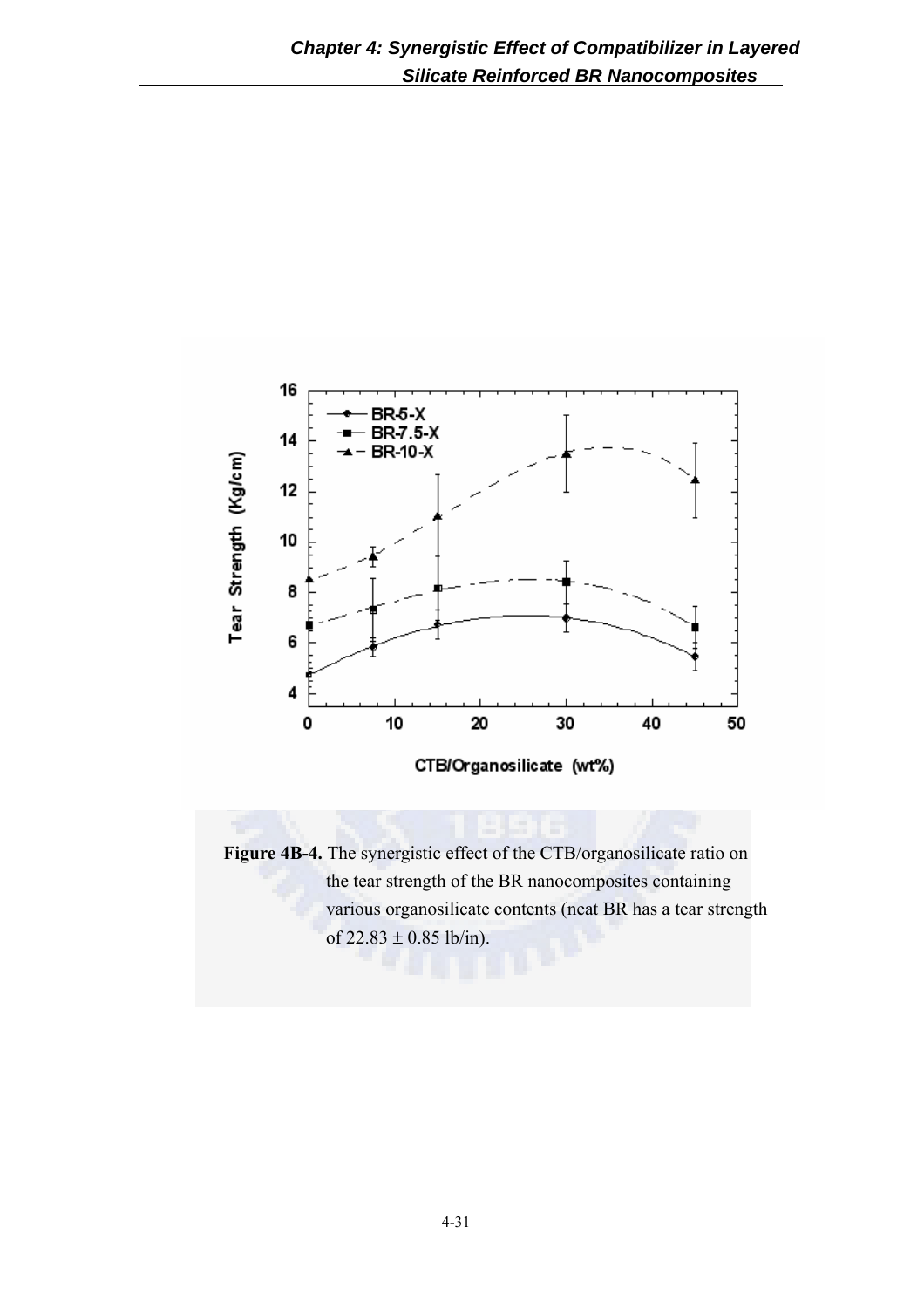

**Figure 4B-5.** Water vapor permeabilities of the BR nanocomposites containing various organosilicate contents.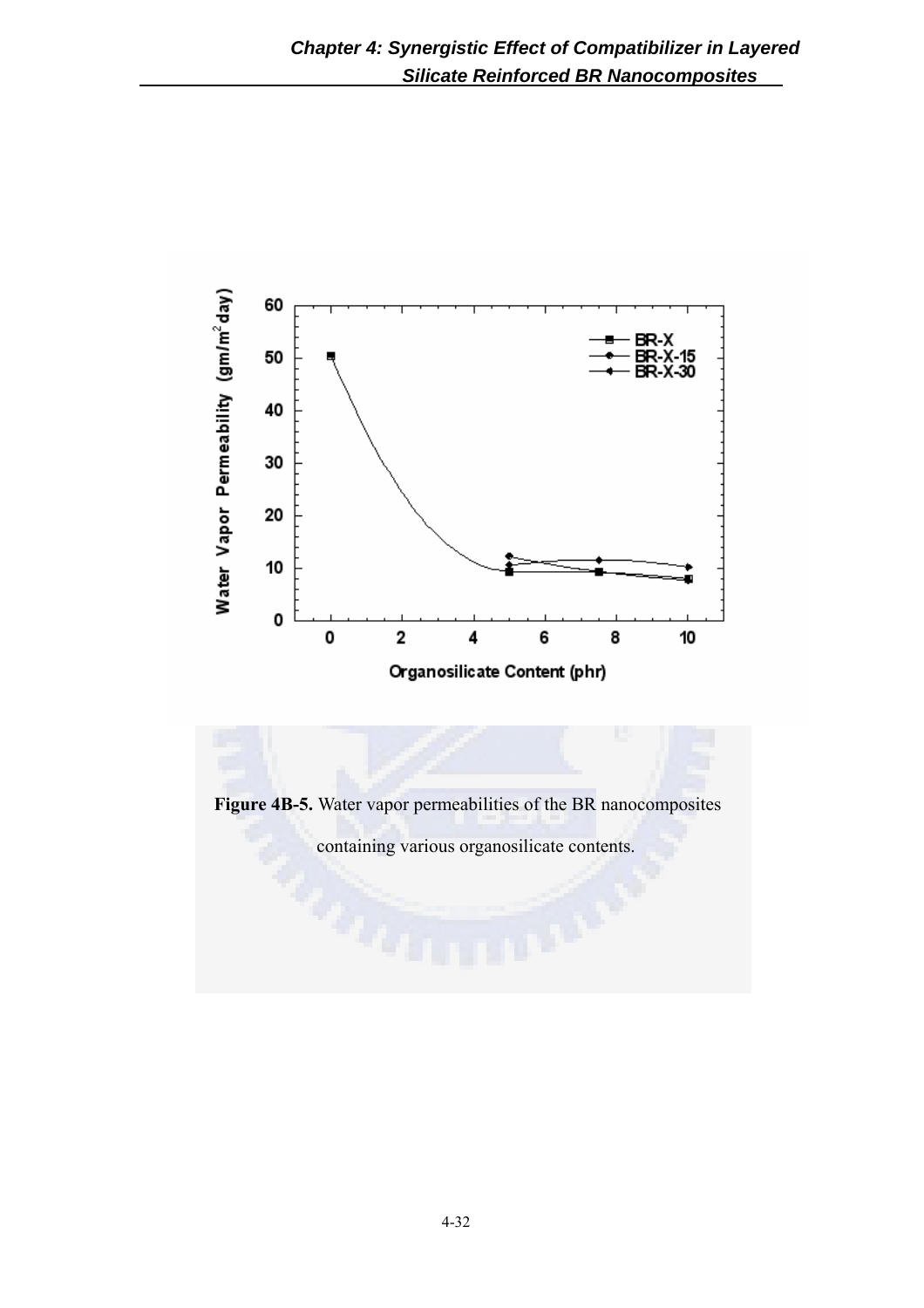## *Chapter 5: Conclusions*

In the elastomer/layered silicate nanocomposite system, both inorganic and organo-modified nanosilicates with proper selection can be easily dispersed into a polar or nonpolar elastomer matrix through proper process design and form an intercalated and/or exfoliated polymer nanocomposite that having highly improved mechanical, thermal, and barrier properties in each case of the prepared samples. In this thesis, we had successfully applied three different methods to prepared such an elastomer nanocomposite, including latex blending, solvent and elastomer solution, and modified melt intercalation methods, respectively.

In the case of latex blending process, NBR/silicate nanocomposites, with a mostly exfoliated and partially intercalated coexisting structure, were successfully prepared by ball milling of surfactant-treated layered silicates in emulsified solution, followed by latex shear blending. The tensile mechanical properties and tear strengths of these nanocomposites increase with the amount of layered silicates, as compared to that of neat NBR. Additionally, these nanocomposites display higher thermal stabilities than neat rubber.

In the case of solution blending process, NBR/organosilicate nanocomposites, with exfoliated and intercalated structures, were successfully prepared by using polar NBR and layered organosilicate dissolved in a polar solvent directly, and following by a high shear blending method. The hardness, tensile properties and tear strength of these nanocomposites increase substantially with the amount of incorporated organosilicates by containing a few weight percent of layered silicates, as compared to neat NBR. This reinforcing effect can be attributed to strong interactions between the intercalated NBR molecular chains and organosilicate

5-1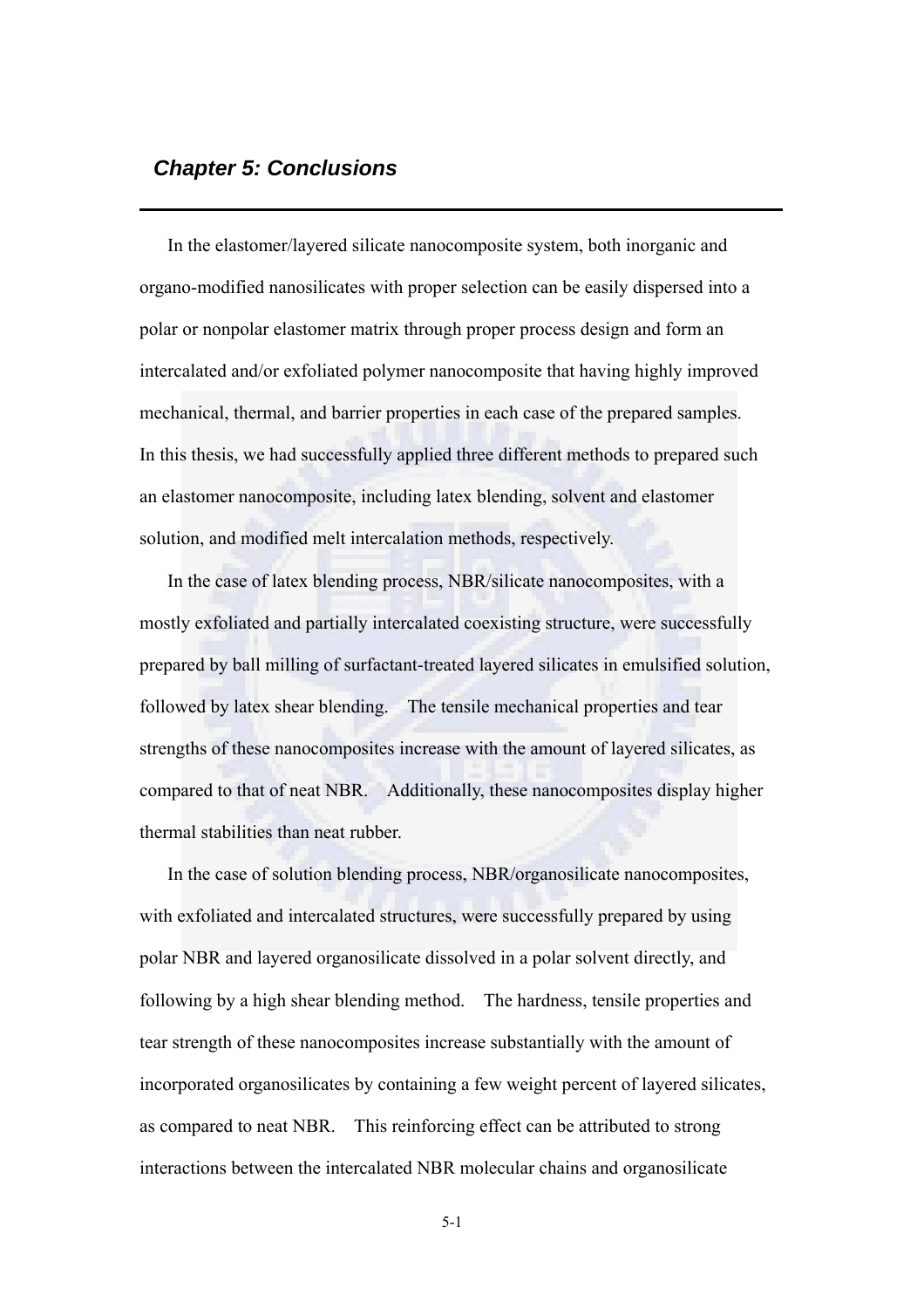layers. Additionally, these nanocomposites exhibit higher thermal stabilities than those of pure NBR. The relative vapor permeability of nanocomposites containing ten parts of layered silicates is reduced by 85% and 42% for water and for methanol, respectively, as compared to pure NBR.

In the case of melt intercalation methods, we have successfully prepared BR/organosilicate nanocomposites that have intercalated and partially exfoliated structures by using a two-stage melt blending method. As a result of counteracting the polarity effect and compatibility effect, the tensile properties and tear strengths of these nanocomposites increase substantially—relative to those of the neat BR—upon increasing the amounts of incorporated compatibilizer and organosilicates that contain a low weight percent of layered silicates. These results are attributed to the significantly improved compatibility and the strong interactions among the polar layered silicates, compatibilizer, and nonpolar molecular chains of the BR. The BR molecules can inter-diffuse into the intergallery space of the layered silicates more readily with the aid of the compatibilizer and result in an intercalated/exfoliated structure. Additionally, these nanocomposites exhibit higher thermal stabilities than those of the neat BR. The relative water vapor permeabilities of the BR nanocomposites containing 10 parts of organosilicate both in the presence and absence of the compatibilizer were reduced to 20% of that of the neat BR.

Besides, based on the experimental results in our laboratory (haven't been submitted), we have also successfully prepared NBR/organosilicate nanocomposites that have intercalated and partially exfoliated structures by using the two-stage melt blending method, directly. These nanocomposites having outstanding mechanical, thermal, and barrier properties were prepared by melt intercalation method without the help of compatibilizer, which is due to the polar effect and the strong interactions

5-2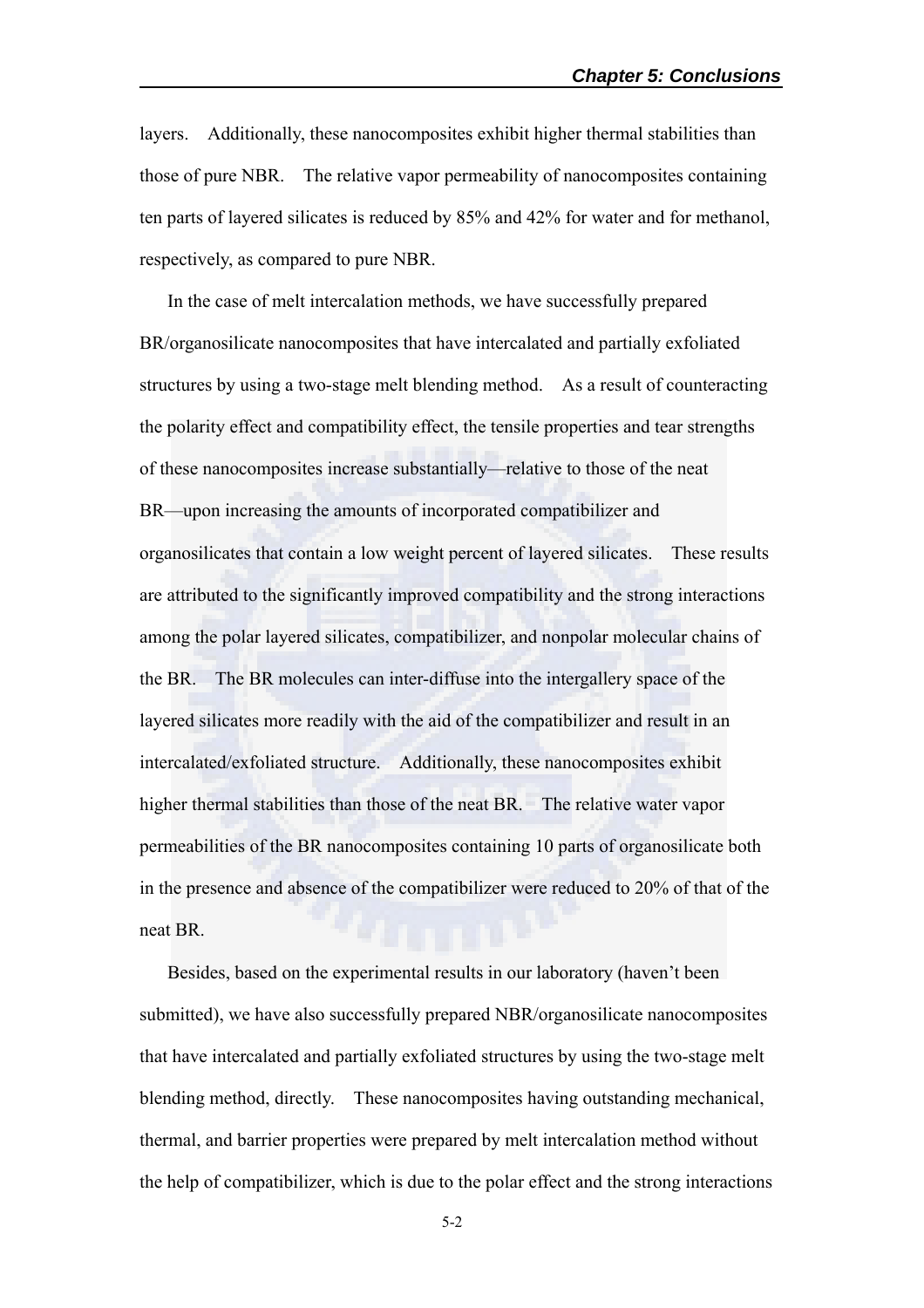between the layered silicates and the molecular chains of NBR.

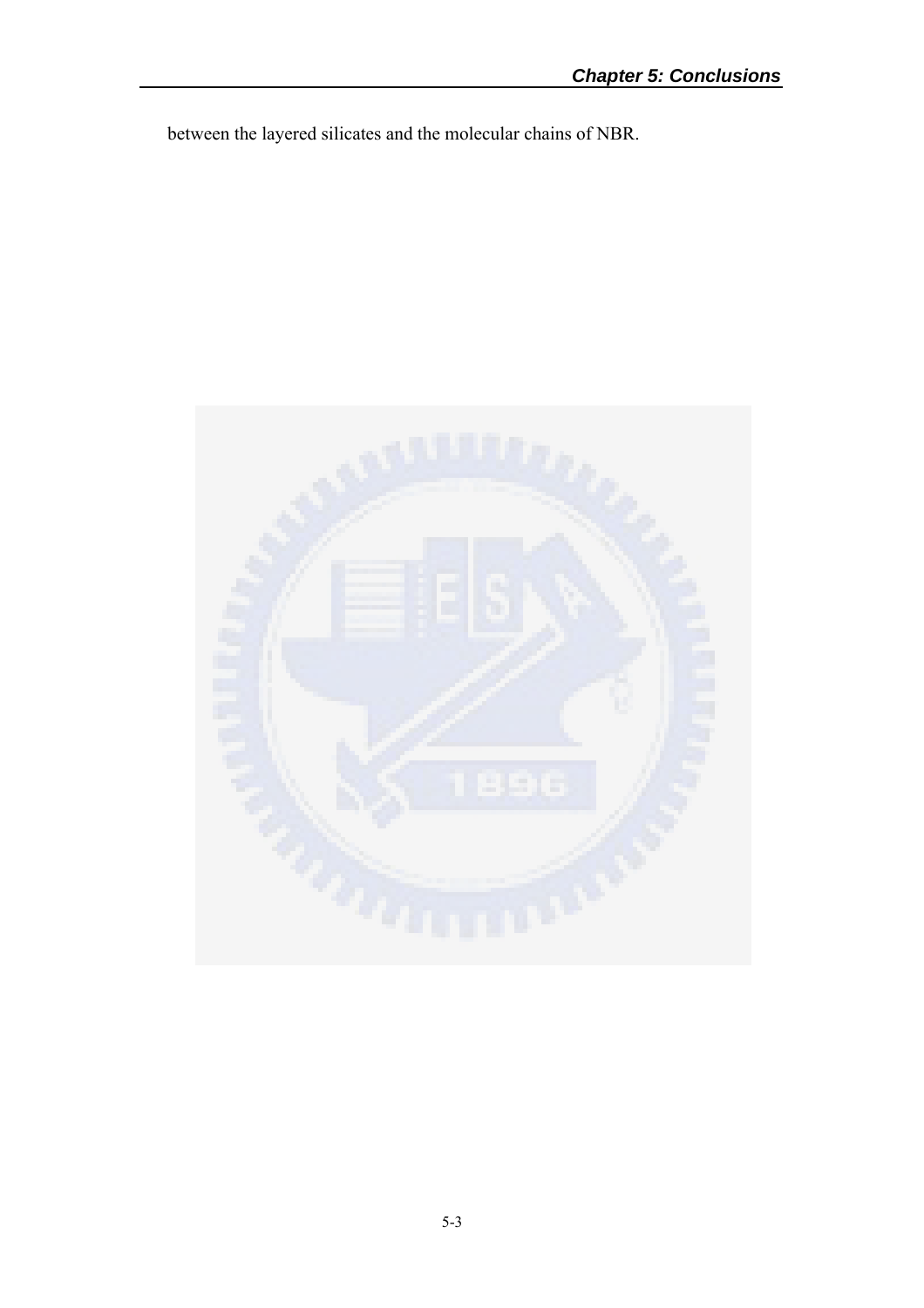- **1. W. G. Hwang**, K. H. Wei, and C. M.Wu, "Mechanical, Thermal, and Barrier Properties of NBR/Organosilicate Nanocomposites", *Polym. Eng. Sci.*, **44**, 2117 (2004).
- **2. W. G. Hwang**, K. H. Wei, and C. M. Wu, " Preparation and Mechanical Properties of Nitrile Butadiene Rubber/Silicate Nanocomposites", *Polymer*, **45**, 5729 (2004).
- **3. W. G. Hwang**, K. H. Wei, and C. M.Wu, "Synergistic Effect of Compatibilizer in Organo-modified Layered Silicate Reinforced BR Nanocomposites", *Polym. Eng. Sci.*, 2005, accepted.
- 4.韋光華、黃為國、吳昌謀、沈賢,"丙烯睛-丁二烯橡膠/矽酸鹽奈米複合材料 的製備與機械特性", 2004 年奈米國家型科技計畫成果發表會
- 5.黃為國、吳昌謀、田耿彰、呂奇明、韋光華,"NBR/Clay 橡膠奈 米複合材 料之研究", 2002 材料學會年會.
- 6.黃為國、吳昌謀、呂奇明、王世松、李昌崙、韋光華,"架 橋系統 對 EPDM/ 黏土奈米複合材料之效應", 2002 材 料學會年會.
- 7.吳昌謀、黃為國、韋光華,"聚丁二烯/矽酸鹽奈米橡 膠之研究", 2005 高分子研討會年會.

# *Patent Lists*

1. Yu-Hwey Chuang, **Wei-Gwo Hwang**, Ken-Chang Tien, Chang-Mou Wu, Shyan Bob Shen, and Kung-Hwa Wei, "Elastomer nanocomposite and method of preparing the same.", 美國發明專利,申請號: 10/905112,申請日: 12/16/2004.